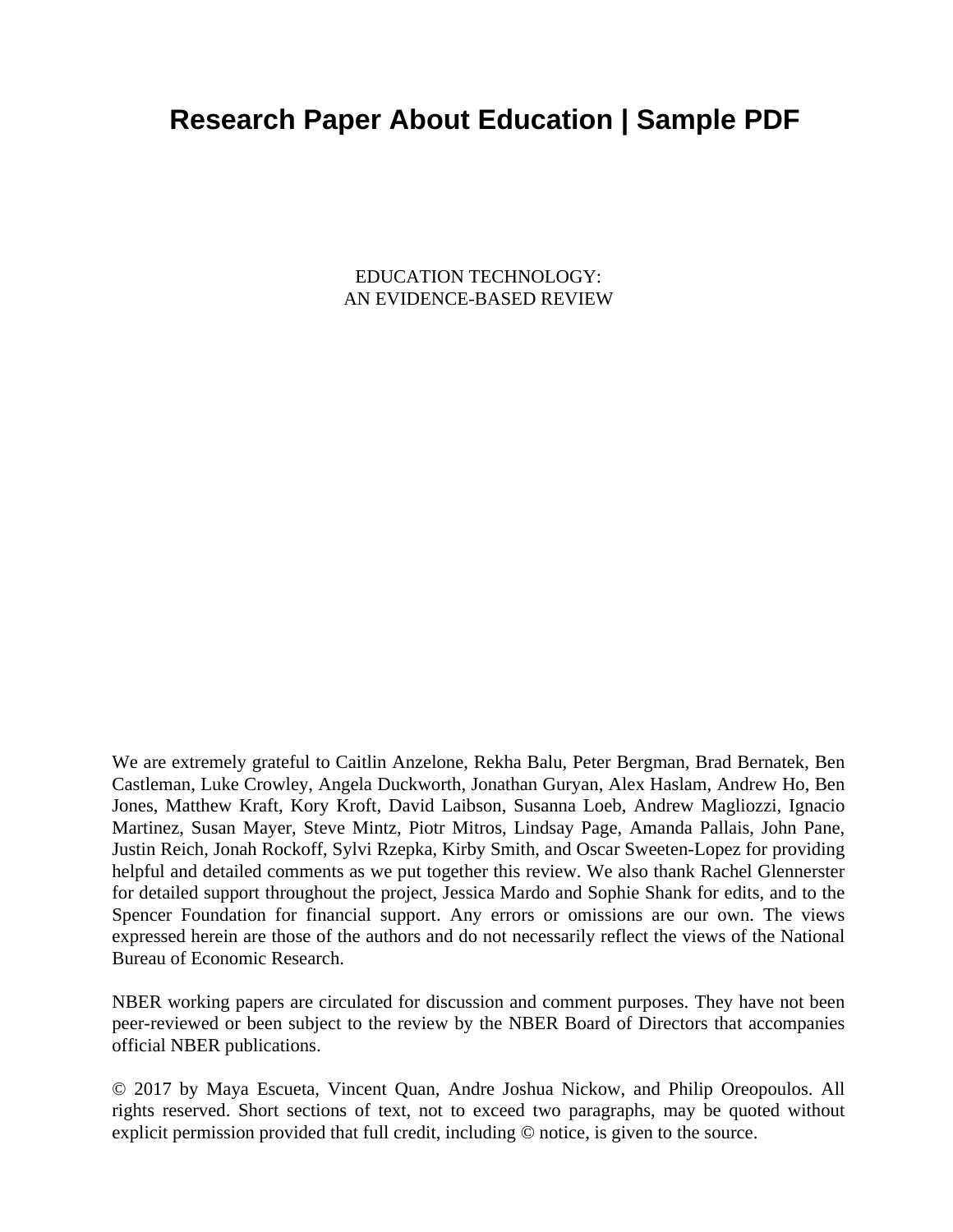#### **ABSTRACT**

In recent years, there has been widespread excitement around the potential for technology to transform learning. As investments in education technology continue to grow, students, parents, and teachers face a seemingly endless array of education technologies from which to choose from digital personalized learning platforms to educational games to online courses. Amidst the excitement, it is important to step back and understand how technology can help—or in some cases hinder—how students learn. This review paper synthesizes and discusses experimental evidence on the effectiveness of technology-based approaches in education and outlines areas for future inquiry. In particular, we examine RCTs across the following categories of education technology: (1) access to technology, (2) computer-assisted learning, (3) technology-enabled behavioral interventions in education, and (4) online learning. While this review focuses on literature from developed countries, it also draws upon extensive research from developing countries. We hope this literature review will advance the knowledge base of how technology can be used to support education, outline key areas for new experimental research, and help drive improvements to the policies, programs, and structures that contribute to successful teaching and learning.

Maya Escueta Teachers College Columbia University 525 W 120th St New York, NY 10027 mme17@tc.columbia.edu

Vincent Quan Abdul Latif Jameel Poverty Action Lab, North America (J-PAL North America) 400 Main Street, E19-201 Cambridge, MA 02142 quanv@mit.edu

Andre Joshua Nickow Northwestern University Department of Sociology 1810 Chicago Ave. Evanston, IL 60208 a-nickow@northwestern.edu

Philip Oreopoulos Department of Economics University of Toronto 150 St. George Street Toronto, ON M5S 3G7 CANADA and NBER philip.oreopoulos@utoronto.ca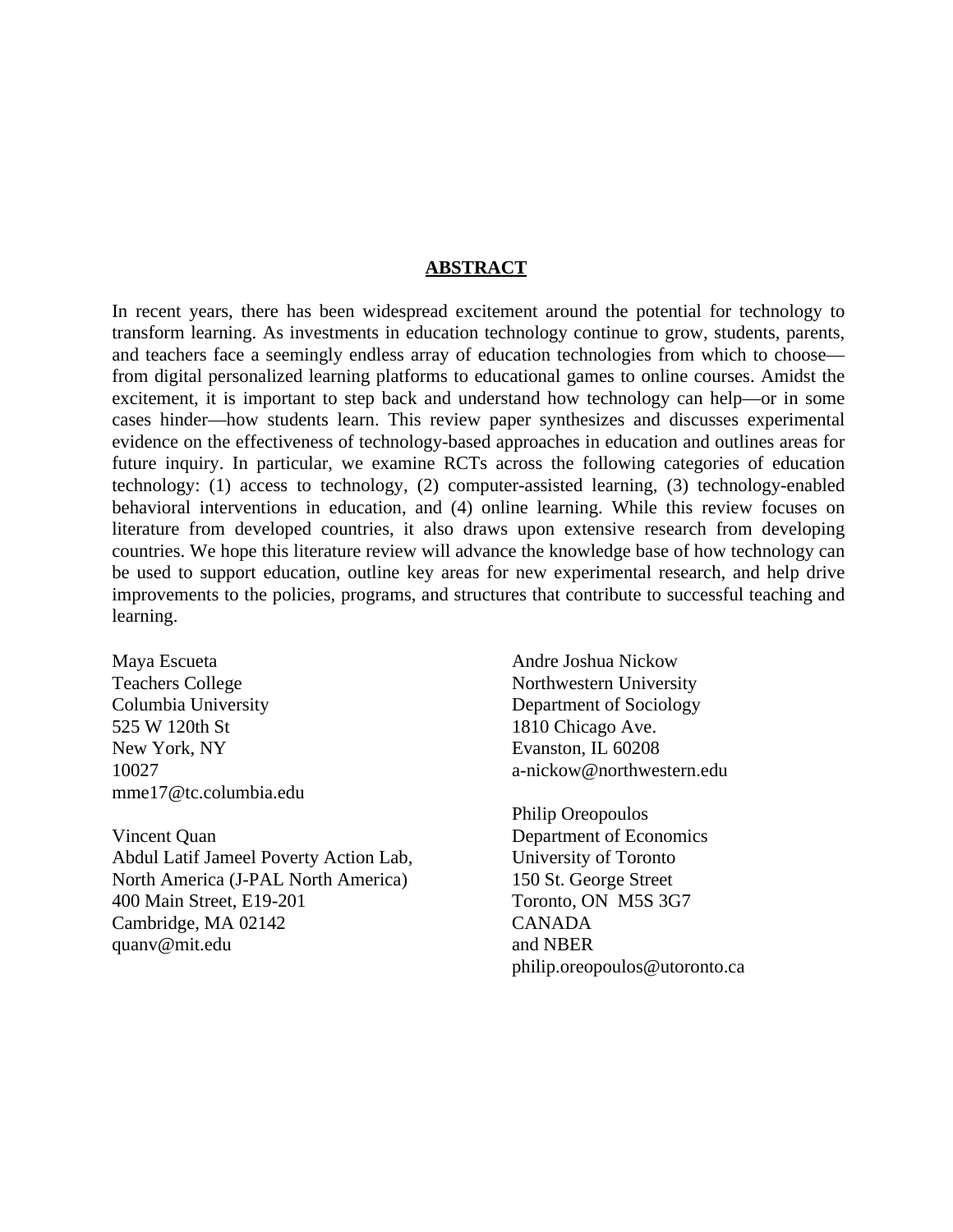## **1. Introduction**

Technological innovation over the past two decades has indelibly altered today's education landscape. Revolutionary advances in information and communications technology (ICT)—particularly disciplines associated with computers, mobile phones, and the Internet have precipitated a renaissance in education technology (ed-tech), a term we use here to refer to any ICT application that aims to improve education. In the United States, the market for PreK-12 software alone had exceeded  $$8$  billion<sup>1</sup>, and a recent industry report projects an estimated value of \$252 billion for the global ed-tech industry by  $2020$ .<sup>2</sup> Governments, schools, and families increasingly value technology as a central part of the education process, and invest accordingly.<sup>3</sup> In the coming years, emerging fields like machine learning, big data, and artificial intelligence will likely compound the influence of these technologies even further, expanding the already dizzying range of available education products, and speeding up cycles of learning and adjustment.

Collectively, these technologies offer the potential to open doors and build bridges by expanding access to quality education, facilitating communication between educators, students, and families, and alleviating frictions across a wide variety of educational contexts from early childhood through adulthood. For example, educational software developers work to enable educators to deliver the latest learning science advances to schools in inner cities and remote rural areas alike. The proliferation of cell phones and growing ease in connecting them to

<sup>1</sup> SIIA, 2015. http://www.siia.net/Press/SIIA‐Estimates‐838‐Billion‐Dollars‐US‐Market‐for‐PreK‐12‐Educational‐Software‐and‐ Digital‐Content.

<sup>&</sup>lt;sup>2</sup> Morrison, 2017. https://www.forbes.com/sites/nickmorrison/2017/05/09/google-leapfrogs-rivals-to-be-classroomking/#32966ae927a6.

<sup>3</sup> Bulman and Fairlie, 2016.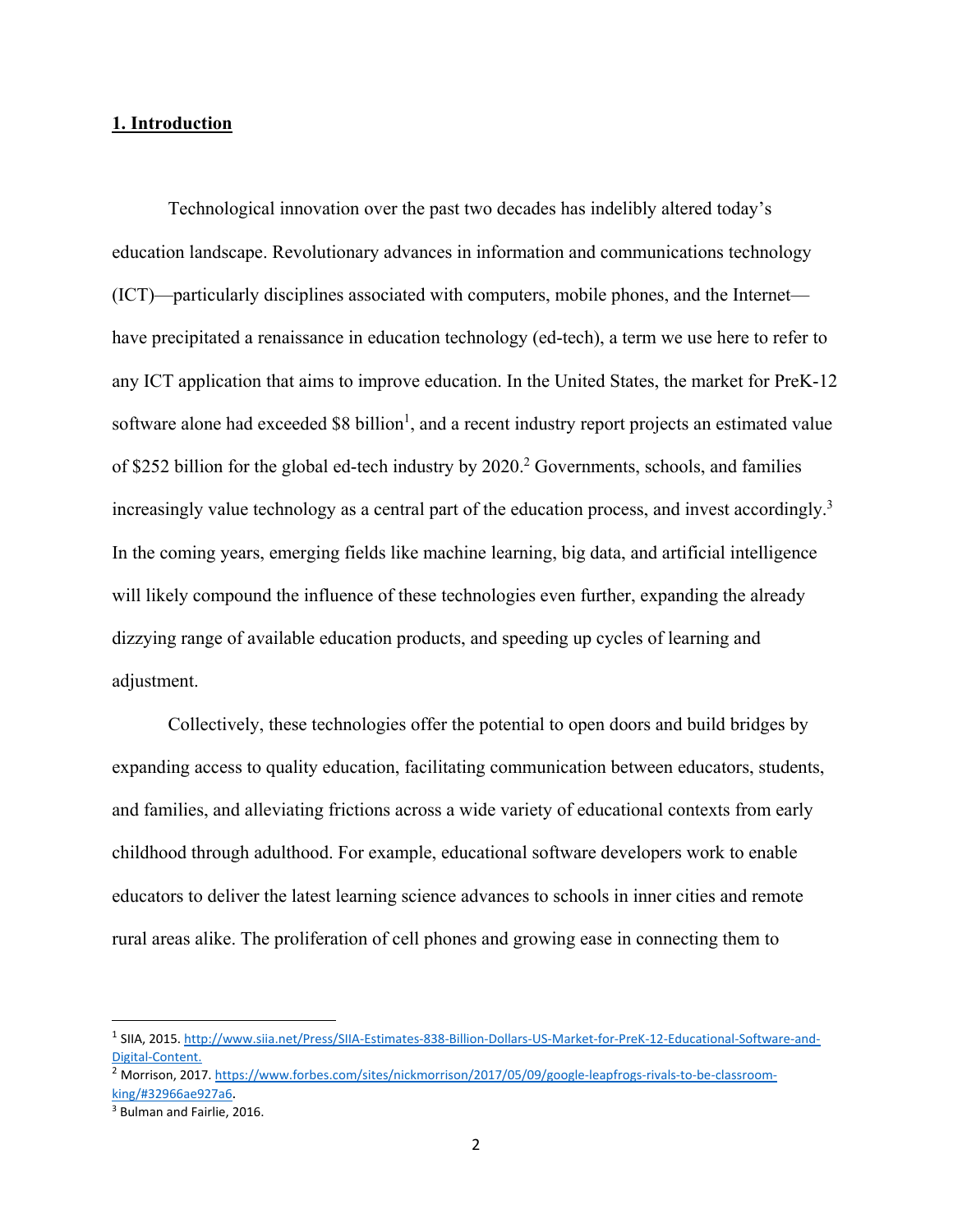Internet-based information systems has enabled the scaling of automated text messaging systems that aim to inform, simplify, and encourage students and their parents as they traverse difficult sticking points in education, like the transition to college. And online educational institutions may bring opportunities to earn degrees to students who would otherwise be constrained by work, families, disabilities, or other barriers to traditional higher education.

But the rapid proliferation of new technologies within education has proved to be a double-edged sword. The speed at which new technologies and intervention models are reaching the market has far outpaced the ability of policy researchers to keep up with evaluating them. The situation is well-summarized by a recent headline: "Ed-Tech Surges Internationally—and Choices for Schools Become More Confusing."4 While most agree that ed-tech can be helpful under some circumstances, researchers and educators are far from a consensus on what types of ed-tech are most worth investing in and in which contexts.

Furthermore, the transformations associated with ed-tech are occurring in a context of deep and persistent inequality. Despite expanding access to some technologies, the digital divide remains very real and very big. While 98 percent of children in United States households with incomes exceeding \$100,000 per year have a computer at home, only 67 percent of children in households with incomes lower than \$25,000 have them.<sup>5</sup> Even when disadvantaged students can physically access technology, they may lack the guidance needed for productive utilization—a "digital-use divide."6 Depending on design and implementation, education technologies could alleviate or aggravate existing inequalities. Equity considerations thus add another layer to the need for caution when implementing technology-based education programs.

<sup>4</sup> Molnar, 2017. https://marketbrief.edweek.org/marketplace-k-12/ed-tech-surges-internationally-choices-schools-becomeconfusing/.

<sup>5</sup> Bulman and Fairlie, 2016.

<sup>6</sup> Brotman, 2016. https://www.brookings.edu/blog/techtank/2016/01/28/the‐real‐digital‐divide‐in‐educational‐technology/.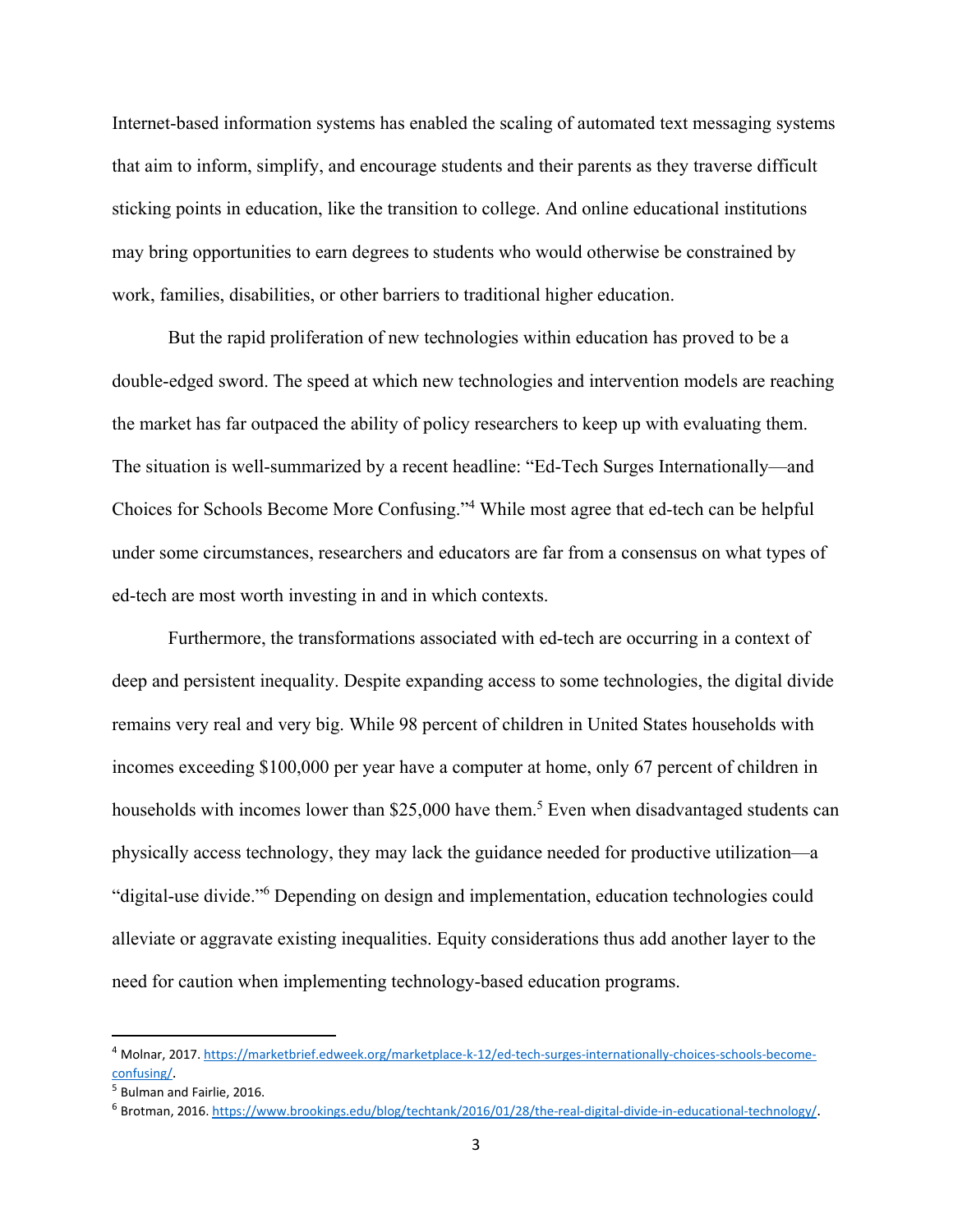Of course, not every intervention model can be evaluated, and the extent of success inevitably varies across educational approaches and contexts even within well-established fields. But the speed and scale with which many ed-tech interventions are being adopted, along with the enormous impact they could have over the next generation, demand a closer look at what we know. To confront this issue, the present review takes stock of rigorous quantitative studies on technology-based education interventions that have been conducted so far, with the goal of identifying policy-relevant insights and highlighting key areas for future inquiry. In particular, for reasons explained in the following section, we assembled what we believe to be a comprehensive list of all publicly available studies on technology-based education interventions that report findings from studies following either of two research designs, randomized control trials or regression discontinuity designs, and based our analyses primarily on these studies.

In the next section, we discuss our literature review methodology in greater depth. Sections 3-6 constitute the core of the review—these sections respectively synthesize the evidence on the four topic areas that encapsulate the overwhelming majority of studies that we included: 1) access to technology, 2) computer-assisted learning, 3) online courses, and 4) behavioral interventions. Section 7 offers concluding observations and considers several of the priority areas for future research that we consider vital to ongoing efforts at more effectively and equitably leveraging technology for learning.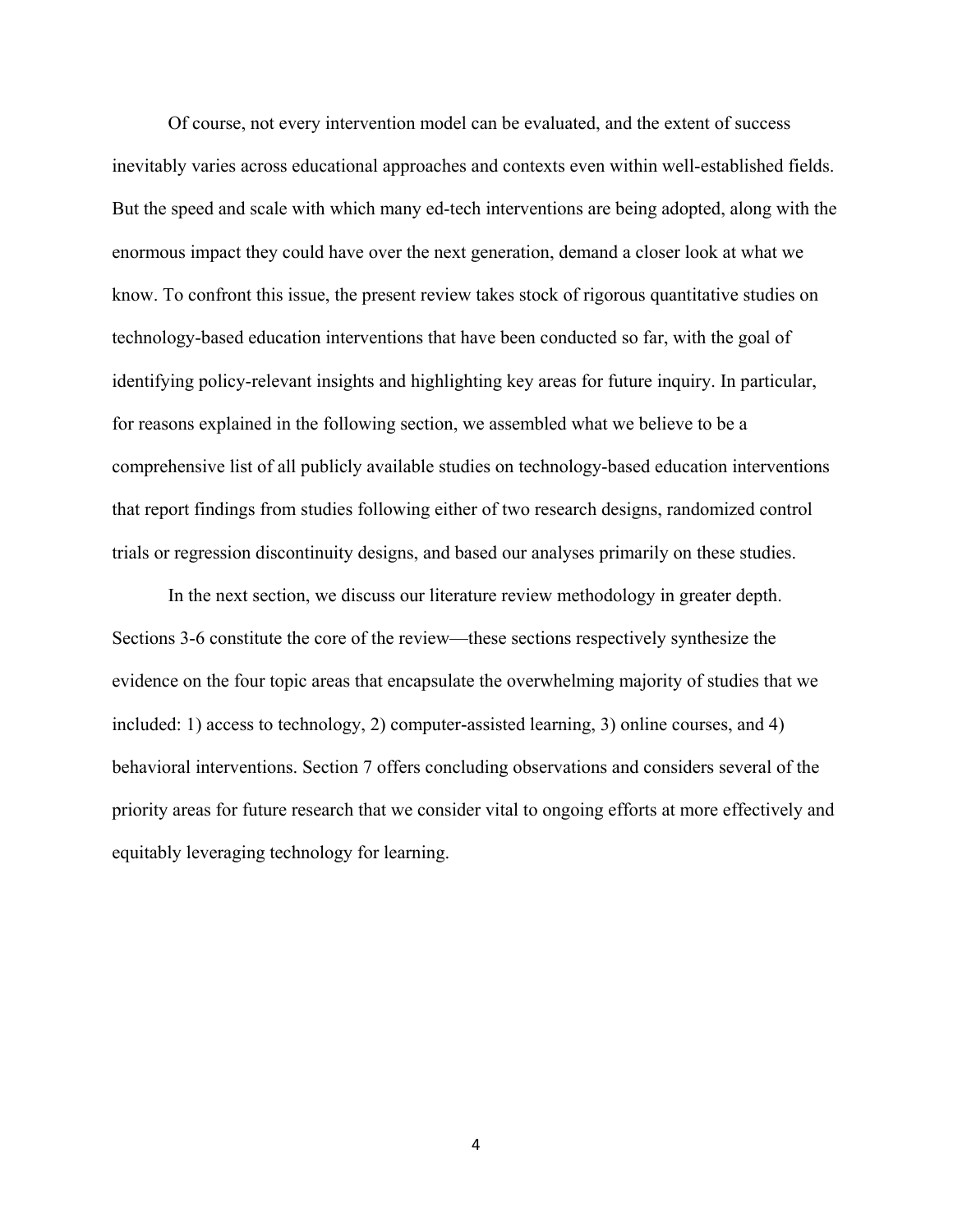#### **2. Literature Review Methodology**

Several recent reviews have synthesized empirical evidence relevant to aspects of ed-tech policy.<sup>7</sup> The present paper aims to contribute to these efforts in two main ways. First, while existing reviews have covered subsets of ed-tech, no recent review has attempted to cover the full range of ed-tech interventions. In particular, no previous review to our knowledge brings together computer- and internet-based learning on one hand and technology-based behavioral interventions on the other. Of course, expanding our scope must come with some sacrifice—it would not be feasible to meaningfully integrate all studies relating to all areas of ed-tech into a single paper. Instead, we focus on studies presenting evidence from randomized control trials (RCT) and regression discontinuity designs (RDDs). Our core focus on RCT- and RDD-based studies constitutes a second unique contribution of this review—we argue that, in addition to helping us define sufficiently clear and narrow inclusion conditions, a focus on RCTs and RDDs adds a productive voice to broader and more methodologically-diverse policy research dialogues in an environment characterized by complex tangles of cause and effect.

Why focus on RCTs and RDDs? In the fields of program evaluation and applied microeconomics, RCTs—when properly implemented—are generally considered the strongest research design framework for quantitatively estimating average causal effects.<sup>8</sup> RCTs are randomized experiments, studies in which the researcher randomly allocates some participants into one or more treatment group(s) subjected to an intervention, program, or policy of interest, and other participants into a control group representing the counterfactual—what would have

 $^7$  Bulman and Fairlie, 2016; Lavecchia, Liu, and Philip Oreopoulos, 2014; Means et al., 2010.

<sup>8</sup> Angrist and Pischke, 2008.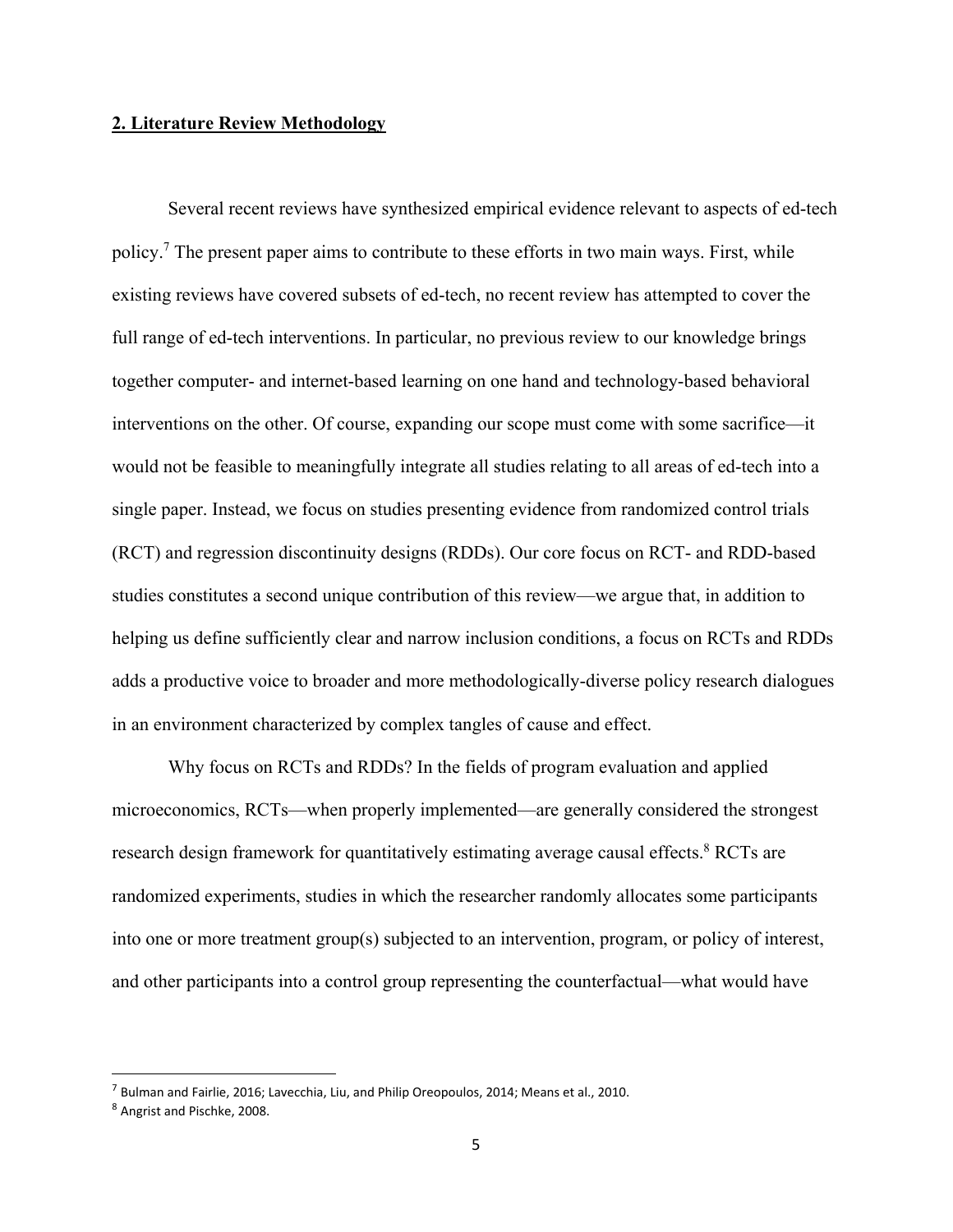happened without the program.<sup>9</sup> Randomization assures that neither observable nor unobservable characteristics of participants predict assignment, "and hence that any difference between treatment and control…reflects the impact of the treatment."10 In other words, when done correctly, randomization ensures that we are comparing apples to apples and allows us to be confident that the impacts we observe are due to the treatment rather than some other factor. Yet as a result of cost, ethics, and a variety of other barriers, RCTs are not always possible to conduct.

Over the past several decades, methodologists have developed a toolkit of research designs, known broadly as *quasi-experiments*, that aim to approximate experimental research to the greatest extent possible using observational data*.* Commonly used examples include instrumental variable, difference-in-difference, and propensity-score matching designs. Regression discontinuity designs (RDDs) are quasi-experiments that identify a well-defined cutoff threshold which defines a change in eligibility or program status for those above it—for instance, the minimum test score required for a student to be eligible for financial aid. While very high-scoring and very low-scoring students likely differ from one another in ways other than their eligibility for financial aid, "it may be plausible to think that treatment status is 'as good as randomly assigned' among the subsample of observations that fall just above and just below the threshold."<sup>11</sup> So, when some basic assumptions are met, the jump in an outcome between those just above and those just below the threshold can be interpreted as the causal effect of the intervention in question for those near the threshold.<sup>12</sup>

<sup>9</sup> Duflo, Glennerster, and Kremer 2008; Glennerster and Takavarasha, 2013.

<sup>10</sup> Banerjee and Duflo, 2017.

 $11$  Lee and Card, 2008.

<sup>12</sup> Imbens and Lemieux, 2008; Thistlewaite and Campbell, 1960.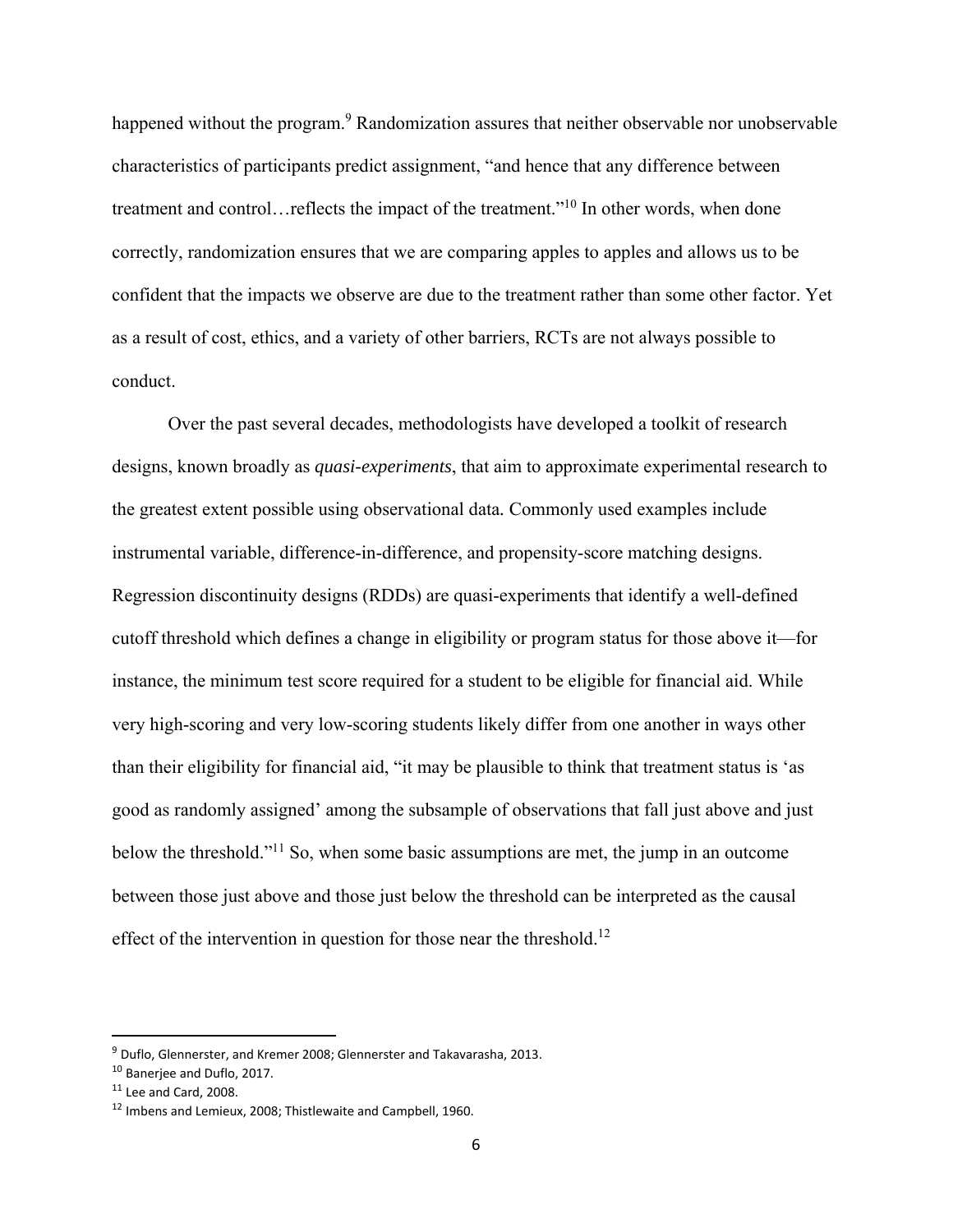RDDs can only be used in situations with a well-defined threshold that determines whether a study participant receives the intervention. We chose to include them but not other quasi-experimental designs because they can be as convincing as RCTs in their identification of average causal effects. With minimal sensitivity to underlying theoretical assumptions, RDDs with large samples and a well-defined cut-off produce estimated program effects identical to conducting RCTs for participants at the cut-off.13 Although RDDs are quasi-experiments, in the remainder of this review we refer to the RCTs and RDDs included in this review as *experimental research* for simplicity. We chose to focus on RCTs and RDDs not because we believe they are inherently more valuable than studies following other research designs, but because we felt that the policy literature on ed-tech is flooded with observational research and could benefit from a synthesis of evidence from the designs most likely to produce unbiased estimates of causal effects. Furthermore, we introduce, frame, and interpret the experimental results in the context of broader observational literatures.

RCTs and RDDs estimate the impact of a program or policy on outcomes of interest. But the estimates they come up with are sometimes difficult to compare with one another given that studies test for impact on different outcomes using different measurement tools, in populations that differ in their internal diversity. While these differences can never be completely eliminated and effect sizes must always be considered in the contexts within which they were identified, standard deviations offer a roughly comparable unit that can give us a broad sense of the general magnitude of impact across program contexts. Standard deviations essentially represent the effect size relative to variation in the outcome measurement. Economists studying education generally follow the rule of thumb that less than 10 percent of a standard deviation is small, 10

<sup>&</sup>lt;sup>13</sup> Berk et al., 2010; Cook and Wong, 2008; Shadish et al., 2011.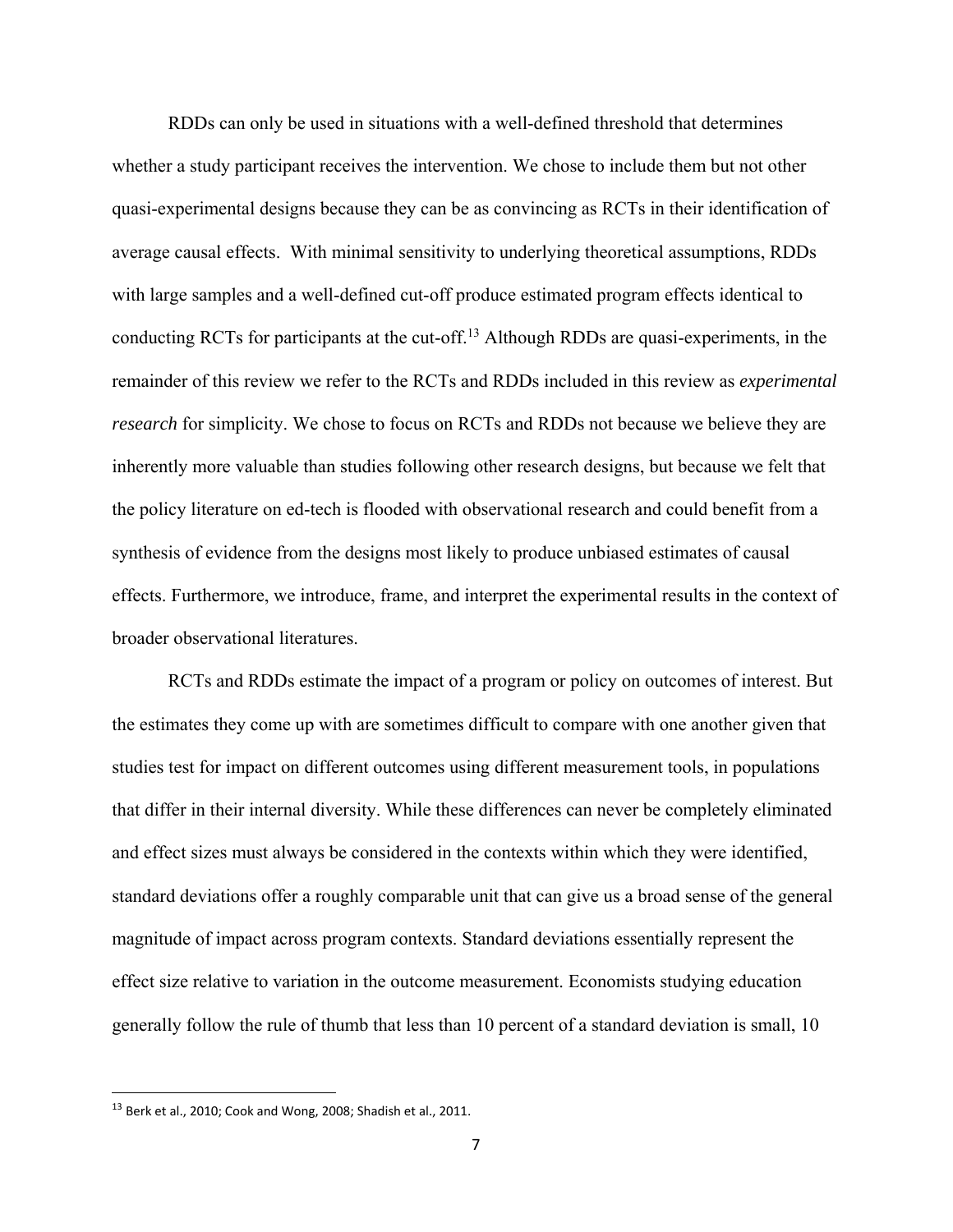percent to 25 percent is encouraging, 25 to 40 percent is large, and above 40 percent is very large. We report effect sizes in standard deviations whenever the relevant data is available below to facilitate comparison, while cautioning that these effect sizes must be considered in context to be meaningful.

We also limited our core focus to studies conducted within developed countries, although we touch on research conducted in developing countries where relevant to the discussion. After considering both literatures, we determined that the circumstances surrounding the ed-tech interventions that have so far been experimentally studied differed too greatly across developed and developing country education systems to allow for integrating findings from both in a way that would yield meaningful policy implications. Our decision to focus on the developed rather than developing world in particular was driven by this review's goal of analyzing experimental research on the full range of ed-tech interventions. While experimental policy and evaluation literature on certain classes of ed-tech literature like computer distribution and computer-assisted learning have already begun to flourish in the developing world, experimental research on other areas like technology-based behavioral interventions is less developed there so far.

Our first task in constructing this review was thus to collect all publicly available studies using RCT or RDD designs within developed countries that estimate the effects of an ed-tech intervention on any education-related outcome. To locate the studies, we assembled a list of search terms, and used these to search a range of academic search engines, leading economics and education journals, and evaluation databases. To ensure that no relevant studies had been omitted, we followed backward and forward citations for all included articles and conducted consultations with leading researchers, evaluators, and practitioners in the field. Given that much of the relevant research is recent and has been conducted from both within and outside of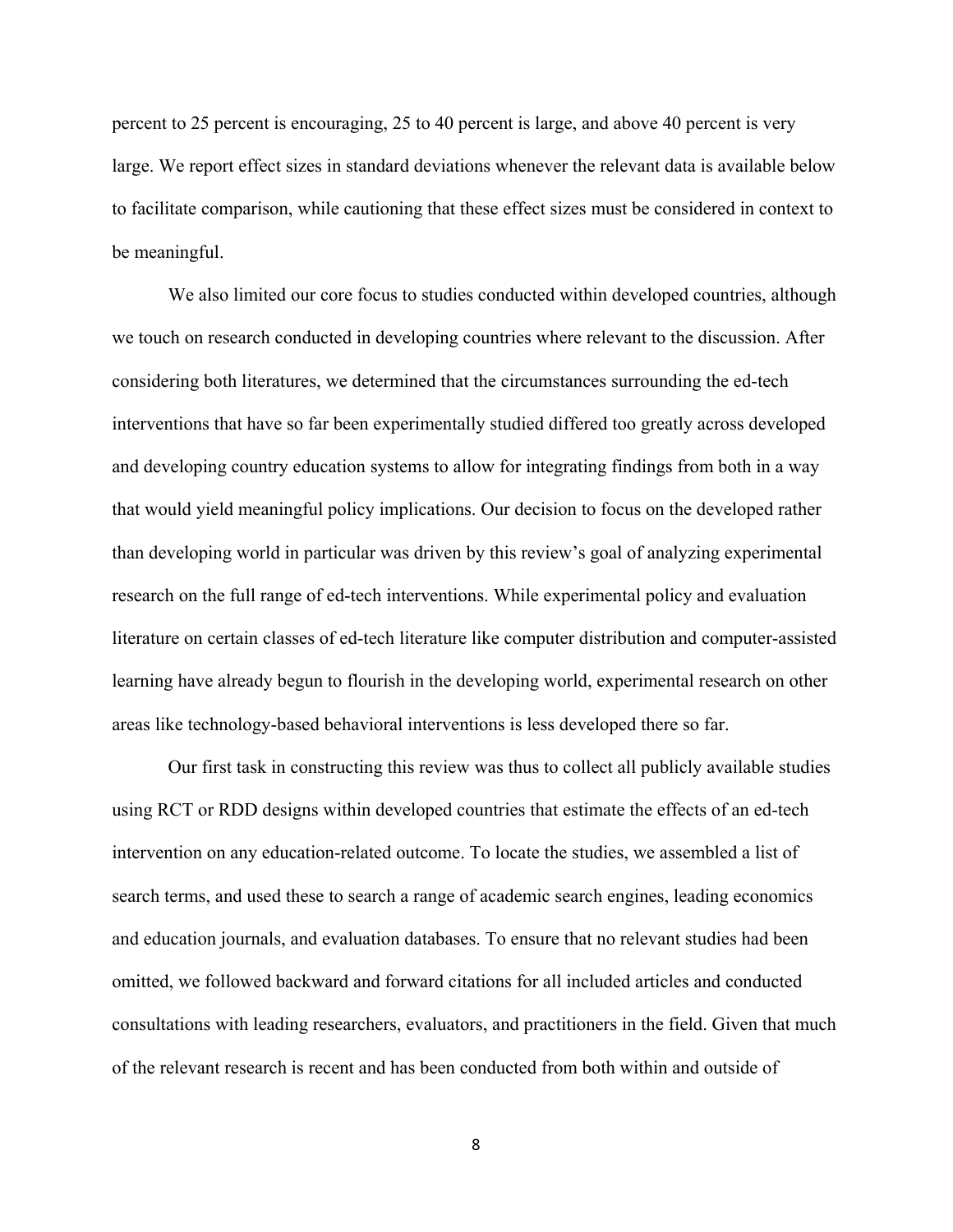academia—as well as to avoid publication bias—we chose not to exclude any studies based on their publication status. Our final list of included studies consists of published academic articles, working papers, evaluation reports, and unpublished manuscripts. See our references section for a complete list of studies we reviewed.

Once the articles had been assembled, we divided them into the four categories into which we felt that they most naturally clustered: access to technology, computer-assisted learning, technology-based behavioral interventions in education, and online courses. Although not all studies fit neatly into these categories and there is some overlap, we felt that these four best encapsulated the differences in the studies' underlying themes, motivations, and theories of change. The full list of studies is contained—separated by category—in **Tables 1-4.** 

Within each category, we closely read all studies and organized them further according to the approach of the intervention evaluated. We then considered each study's findings in light of the others', taking into account to the greatest extent possible variations in both the nature of the programs evaluated, the contexts in which they are implemented, and the specific research designs with which they study. Where relevant, we also contrasted findings from these studies with findings from observational research and from developing countries. In the remainder of the review, we present the results of this analysis.

#### **3. Access to Technology**

#### *3.1 Background and Context*

A natural starting point when exploring the effects of ed-tech is to consider what happens when students are provided with increased access to computers or the Internet. Since the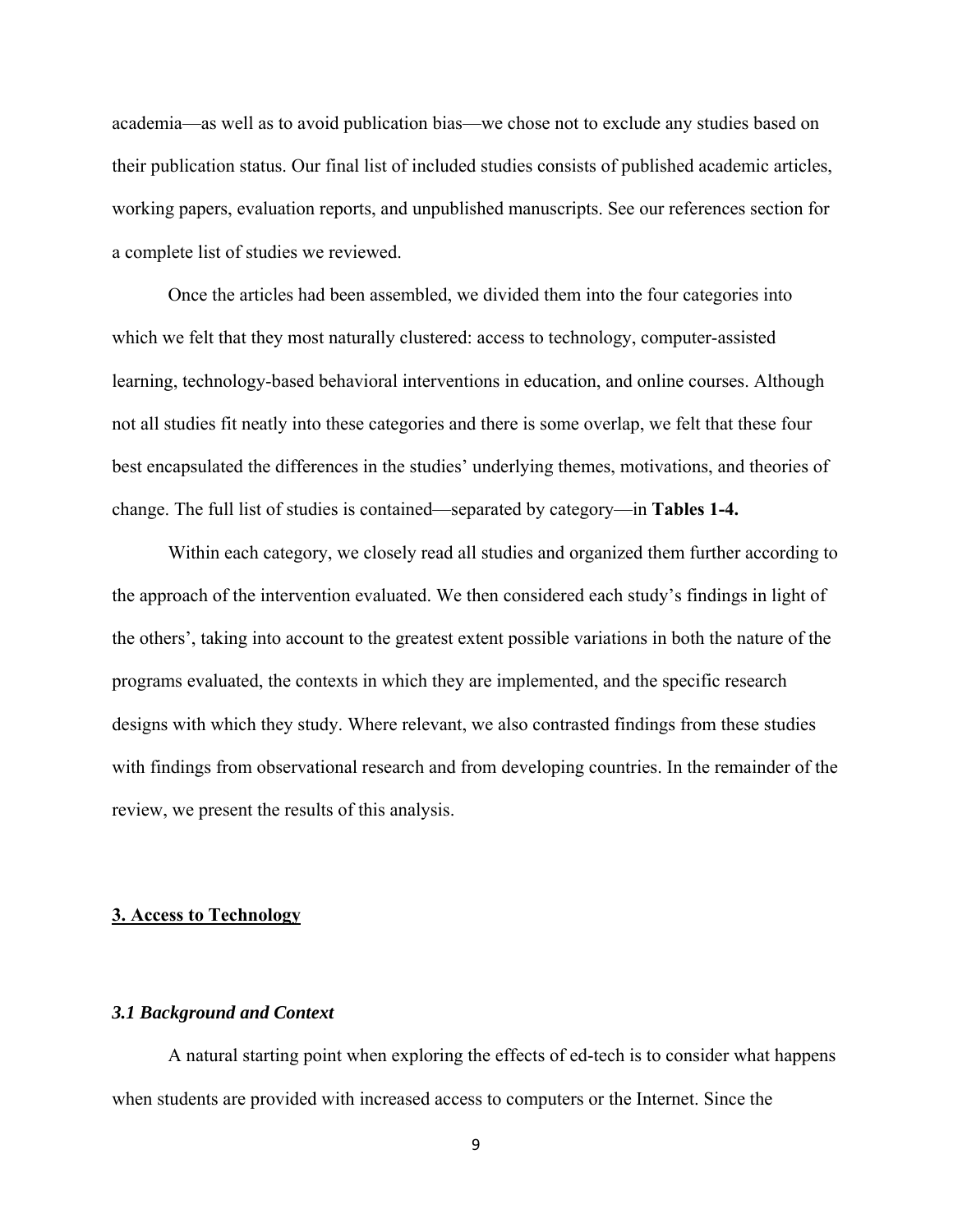acceleration in technology's incorporation into the classroom first took off during the 1990s, governments and other stakeholders have invested substantial resources in an array of computer and internet distribution and subsidy initiatives. We identified 11 RCT and 4 RDD papers<sup>14</sup> on such initiatives, presented in **Table 1**. Overall, the interventions were effective at increasing use of computers and improving computer skills. These outcomes are noteworthy given the logistical challenges of technology distribution—particularly within lower-capacity and otherwise disadvantaged delivery contexts—and the potential reluctance of students and educators to change their routines by incorporating the technologies. Results were more mixed for academic achievement and other learning outcomes, but the research suggests areas of promise here as well, particularly computer distribution at the postsecondary level and distribution at the K-12 level when combined with additional learning software. In the remainder of this section, we provide a brief overview of the policy context of technology access initiatives before taking a closer look at the empirical findings and discussing implications for future research priorities.

A large and growing share of students in developed countries can now access computers with high-speed internet at home and at school. Today, nearly three-quarters of American adults have broadband access at home—a remarkable increase from only 1 percent of adults in 2000.<sup>15</sup> Among adults with children, the rate of at-home broadband access is even higher. A 2015 Pew Research Center study found that 82.5 percent of American households with school-age children have broadband access.<sup>16</sup>

<sup>&</sup>lt;sup>14</sup> The study of the effects of Internet speed in England by Faber et al. is an exception in that it does not directly evaluate a technology access initiative, but instead leverages a coincidental divergence in internet speeds for an RDD examination of effects on education. But the study nonetheless shares the rationale of the rest in attempting to identify the educational effects of improved Internet access.

<sup>15</sup> Pew Research Center, 2017. http://www.pewinternet.org/fact‐sheet/internet‐broadband/.

<sup>16</sup> Horrigan, 2015. http://www.pewresearch.org/fact-tank/2015/04/20/the-numbers-behind-the-broadband-homework-gap/.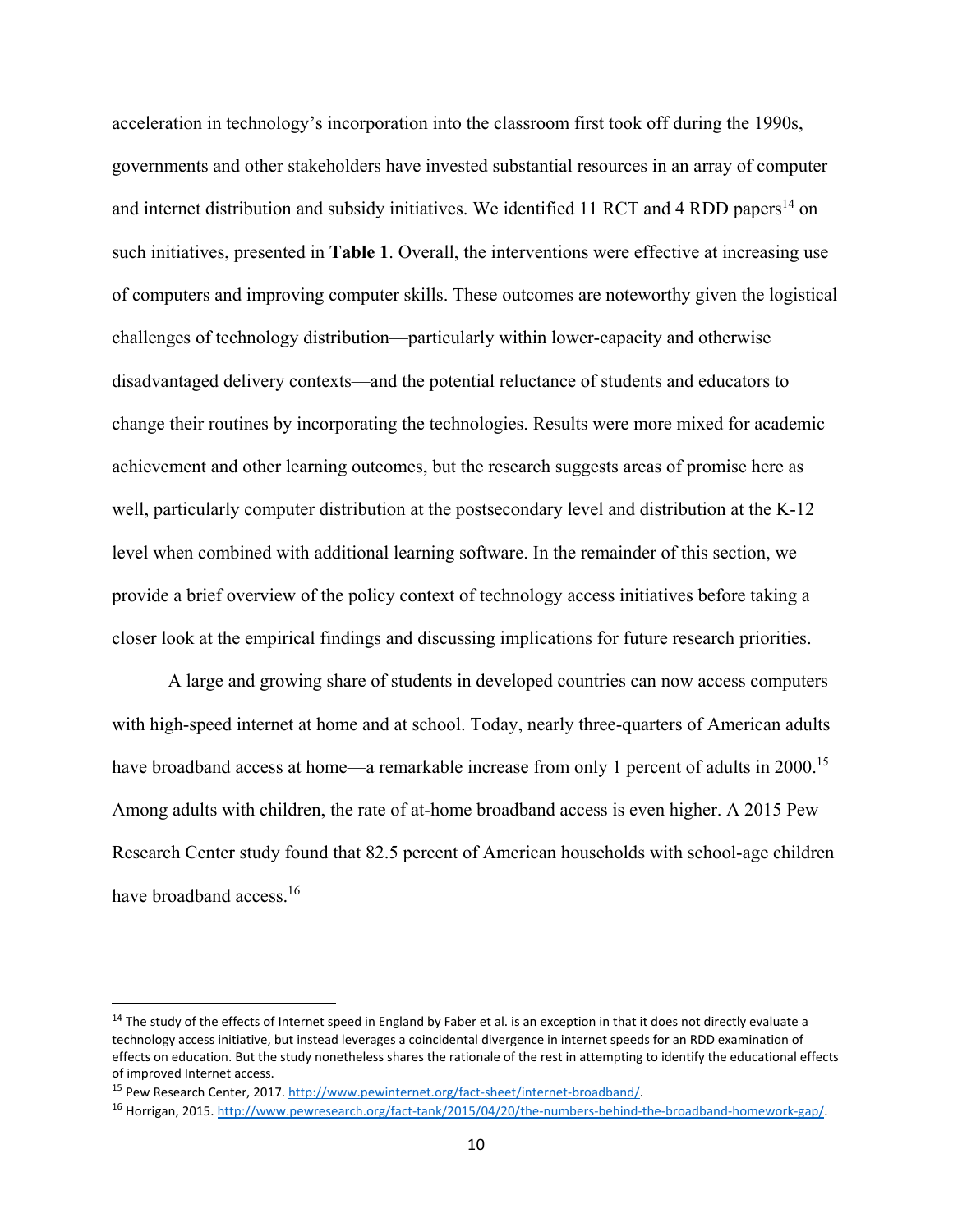But damaging holes in coverage remain. Approximately 5 million school-age children do not have a broadband internet connection at home,<sup>17</sup> potentially leading to a "homework gap"<sup>18</sup> and other compounding layers of disadvantage. Students without computers or Internet are likely to be the students who could most benefit from a boost in human capital, as they are much more likely to come from lower-income households: "In the United States, 98 percent of the 12 million schoolchildren living in households with \$100,000 or more in income have access to a computer at home, but only 67 percent of the 12 million schoolchildren living in households with less than \$25,000 in income have access."<sup>19</sup> And underrepresented minority students disproportionately lack access: only 78 percent of African-American and Hispanic schoolchildren have computers at home, in contrast to 92 percent of white schoolchildren.<sup>20</sup> There is also a stark technology access divide between rural and urban areas.<sup>21</sup>

Several program models have emerged to address these gaps in access to technology. One model that has recently risen to prominence has been "one-to-one" technology, "in which all the students in a class, grade level, school, or district are provided computers for use throughout the school day and, in some cases, at home".<sup>22</sup> Several one-to-one initiatives have been implemented at large scales. For instance, the state of Maine provides all of its middle and high school students with laptops for use during the school year**. <sup>23</sup>** More recently, some **s**chool districts around the country have been pairing students up with tablets.<sup>24</sup> One-to-one distribution has also

<sup>17</sup> Anderson, 2017. http://www.pewresearch.org/fact-tank/2017/03/22/digital-divide-persists-even-as-lower-incomeamericans‐make‐gains‐in‐tech‐adoption/.

<sup>18</sup> Kang, 2016. https://www.nytimes.com/2016/02/23/technology/fcc-internet-access-school.html.

<sup>19</sup> Bulman and Fairlie, 2016.

 $20$  Ibid, 263.

<sup>&</sup>lt;sup>21</sup> West and Karsten, 2016. https://www.brookings.edu/blog/techtank/2016/07/18/rural-and-urban-america-divided-bybroadband‐access/.

 $22$  Zheng et al., 2016.

<sup>&</sup>lt;sup>23</sup> Maine Learning Technology Initiative (MLTI), http://maine.gov/doe/mlti/about/history/index.html

<sup>&</sup>lt;sup>24</sup> McLester, 2012. https://www.districtadministration.com/article/one-tablet-child-0.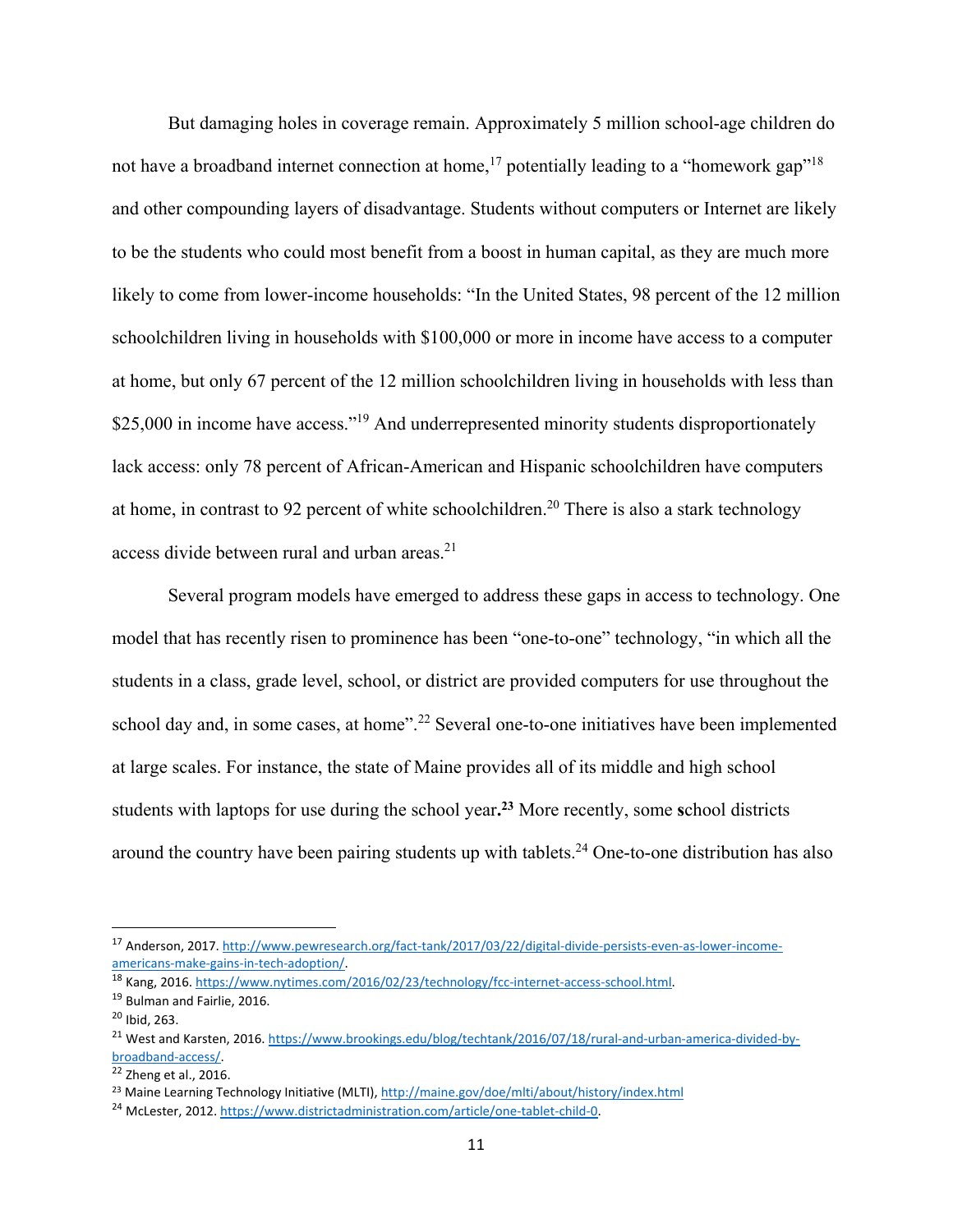caught on within developing countries, and governments as diverse as those of Peru, Kenya, Turkey, and India have invested in variations of such programs.25 One particularly prominent civic-led one-to-one initiative has been the One Laptop Per Child (OLPC) program, which aims to "empower the children of developing countries to learn by providing one connected laptop to every school-age child."26 OLPC has distributed laptops to disadvantaged students in roughly a dozen developing countries, along with two US cities. 27

Other initiatives have provided schools with subsidies to buy computers or software, or to acquire or improve internet connections**.** In 1997, the United States federal government launched its largest ever ed-tech program to connect U.S. schools and classrooms to the internet. Known as E-Rate, the program has connected 97 percent of U.S. classrooms to the internet. In 2013, President Barack Obama announced a new initiative known as ConnectED, which sought to bring high-speed broadband to 99 percent of K-12 students by  $2018<sup>28</sup>$  The initiative helped provide an additional 20 million students<sup>29</sup> with in-classroom access to broadband. Both the private and public sectors have invested heavily to increase broadband access around the country. Since 2009, more than 115,000 miles of network infrastructure have been built at a cost of more than \$260 billion. $\frac{30}{2}$ 

<sup>&</sup>lt;sup>25</sup> Trucano, 2013. http://blogs.worldbank.org/edutech/big-educational-laptop-and-tablet-projects-ten-countries; BBC, 2013. http://www.bbc.com/news/world‐asia‐india‐21738237; Simhan, 2011.

http://www.thehindubusinessline.com/economy/policy/distribution‐of‐free‐laptops‐to‐tn‐students‐from‐sept‐ 15/article2123738.ece.

<sup>&</sup>lt;sup>26</sup> One Laptop per Child, http://laptop.org/en/vision/mission/.

<sup>27</sup> Ibid. http://one.laptop.org/stories.

<sup>&</sup>lt;sup>28</sup> Benton Foundation, 2013. https://www.benton.org/initiatives/e-rate?page=2%2C1%2C1.

<sup>&</sup>lt;sup>29</sup> Obama White House Archives, https://obamawhitehouse.archives.gov/issues/education/k-12/connected.

<sup>&</sup>lt;sup>30</sup> Council of Economic Advisers, 2016.

https://obamawhitehouse.archives.gov/sites/default/files/page/files/20160308\_broadband\_cea\_issue\_brief.pdf.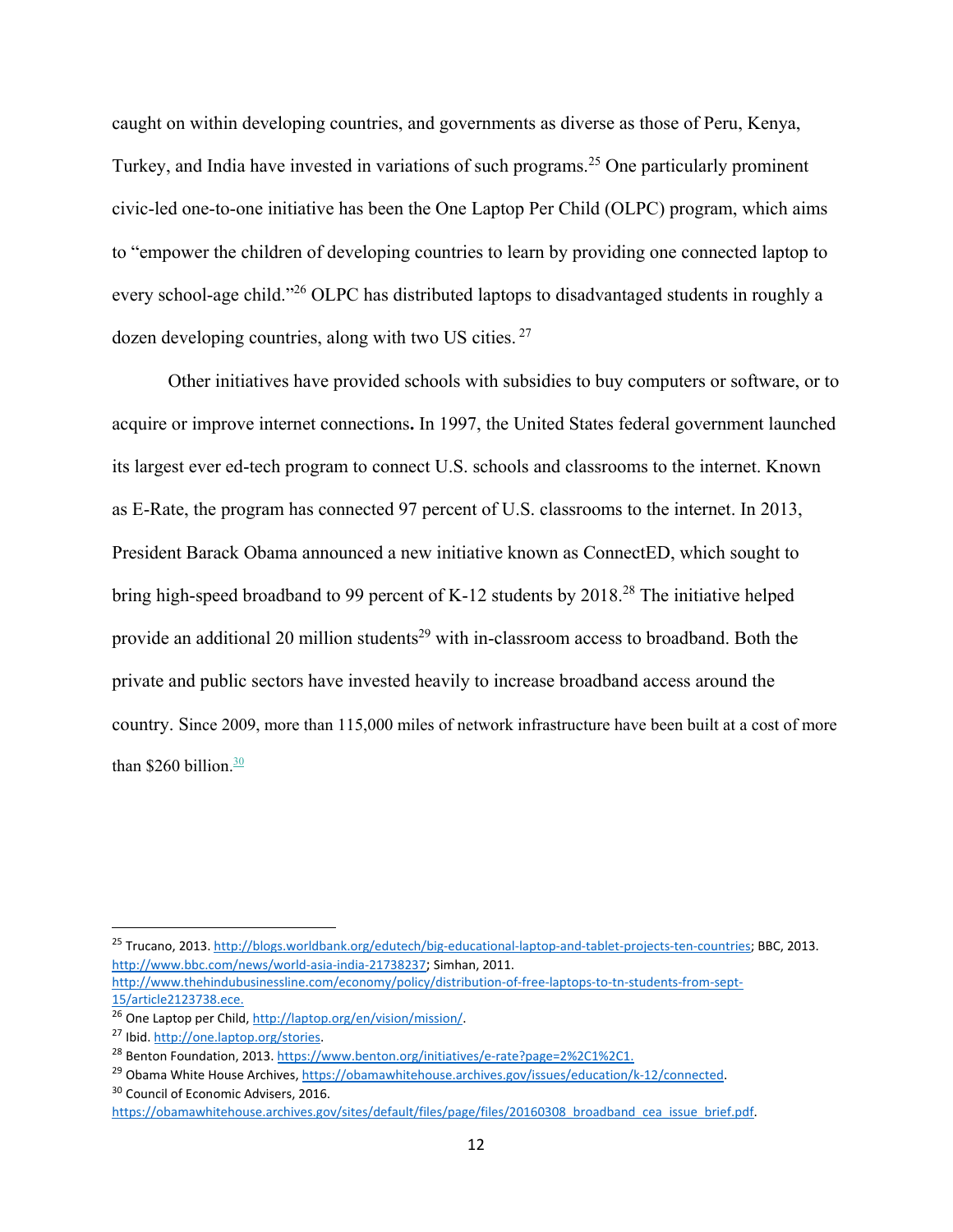#### *3.2 Investing in Access*

Given the wave of investments and policy interest in access to technology, what have been the effects of access programs? With only a handful of RCT and RDD papers on the subject, the experimental literature on its own cannot say much definitively. However, these studies provide valuable suggestive insights, particularly when viewed within the context of the broader quasi-experimental and observational literatures. In particular, seven articles report on RCTs that were conducted by Robert Fairlie and collaborators: two $31$  on an RCT conducted in 15 California middle and high schools, and five<sup>32</sup> on an RCT conducted in a community college<sup>33</sup> in California. Four papers are RDD studies on the educational effects of programs subsidizing household computers for students in Romania,<sup>34</sup> school computers in the Netherlands,<sup>35</sup> and internet access in California,  $36$  plus a study of coincidental internet speed variation in England.  $37$ Information on these studies is presented in **Table 1**.

Despite the differences in interventions and settings explored within the studies, the papers consistently report success in programs' intended proximate outcomes—distributing computers, increasing time spent using computers, or decreasing time spent accessing computers (e.g., less time waiting for computers in labs to become available). For example, among students in California who were randomly assigned to receive free laptops, computer ownership reportedly increased by 55 percentage points, computer usage reportedly increased by 2.5 more hours per week, and the likelihood of at-home internet connection increased by 25 percentage

<sup>&</sup>lt;sup>31</sup> Fairlie and Kalil, 2017; Fairlie and Robinson, 2013.

<sup>32</sup> Fairlie, 2012A; Fairlie, 2012B; Fairlie and Bahr, 2017; Fairlie and Grunberg, 2014; Fairlie and London, 2012.

<sup>33</sup> The term "community college" in the US context generally refers to postsecondary institutions that provide only two-year degrees, traditionally catering in particular to disadvantaged or nontraditional students.

<sup>34</sup> Malamud and Pop-Eleches, 2011.

<sup>35</sup> Leuven et al., 2007.

<sup>&</sup>lt;sup>36</sup> Goolsbee and Guryan, 2006.

<sup>37</sup> Faber et al., 2015.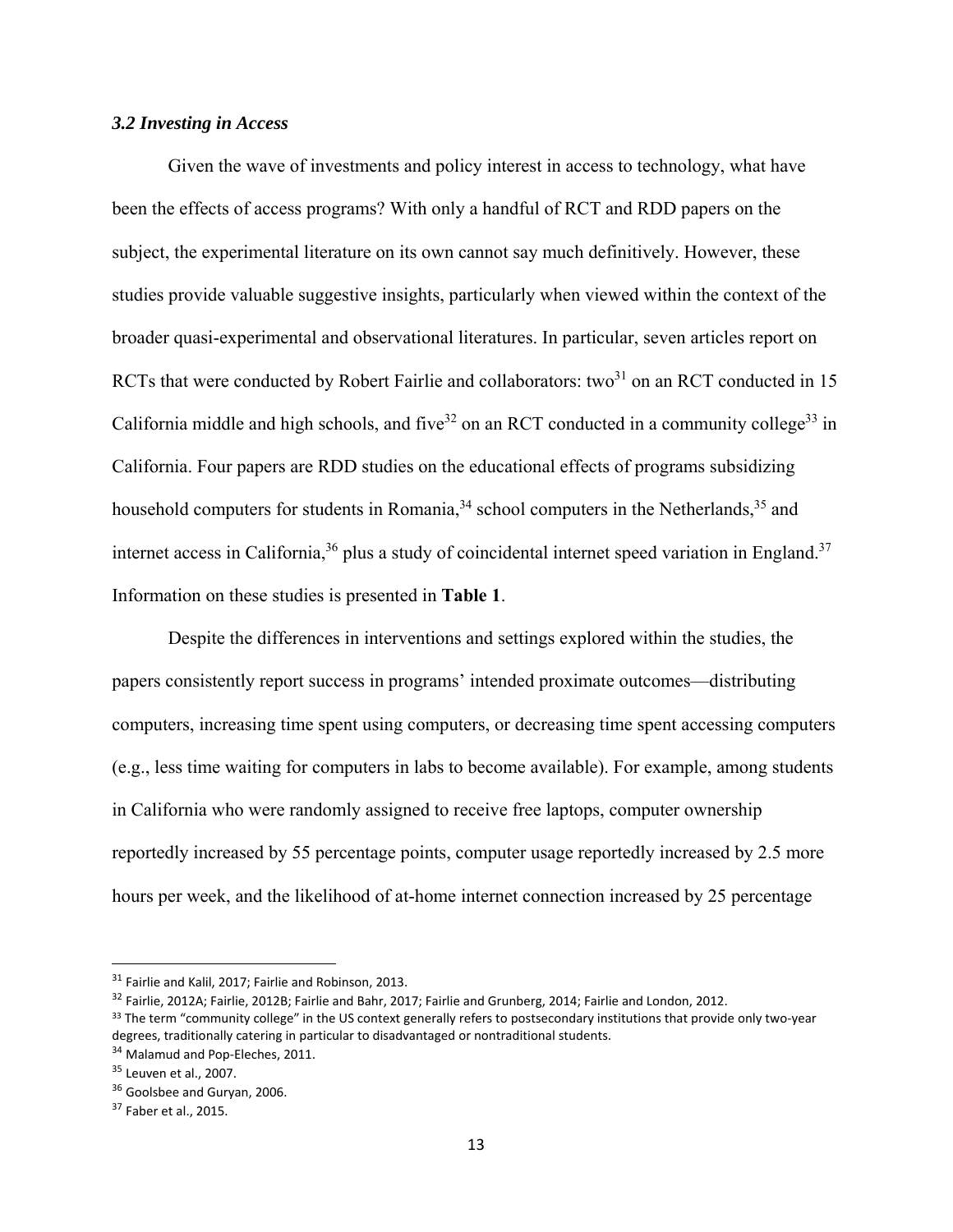points relative to those who were not assigned to receive free laptops.<sup>38</sup> Though they may seem intuitive, these findings are noteworthy considering that the significant resources required to expand computer and Internet access may be wasted because of the logistical difficulties of distribution. And students and teachers facing constraints on time and cognitive capacity may be reluctant to adopt technologies in the ways intended by providers.

Findings of effects on learning outcomes have been more mixed, although they do suggest some promising possibilities—in particular for students at the post-secondary level. As reported in four recent papers,<sup>39</sup> an intervention that distributed laptops to low-income students at a community college in Northern California saw a range of modest but positive effects, with an overall impact on an academic performance index of  $0.137$  standard deviations<sup>40</sup>. The academic performance index is a measure the authors constructed to aggregate four separate outcomes: course success rate, the likelihood of taking a course for a grade, the likelihood of taking a transfer course for a four-year college, and graduation rate. Further analysis suggested that the benefits occurred not by increasing the time that students spend using computers, but by saving them time costs involved with using computers in the college's computer labs. Two separate papers reporting on the same study also find that positive academic effects are significantly stronger for minority than for non-minority students<sup>41</sup>, and that the program increased computer skills most strongly for minorities, women, lower-income, and younger students.<sup>42</sup> However, a follow-up study showed no impact on earnings seven years after the program was implemented.<sup>43</sup>

<sup>&</sup>lt;sup>38</sup> Fairlie and Robinson, 2013.

<sup>&</sup>lt;sup>39</sup> Fairlie, 2012A; Fairlie, 2012B; Fairlie and Grunberg, 2014; Fairlie and London, 2012.

<sup>40</sup> Fairlie and London, 2011.

<sup>41</sup> Fairlie, 2012A.

<sup>42</sup> Fairlie, 2012B.

<sup>43</sup> Fairlie and Bahr, 20167.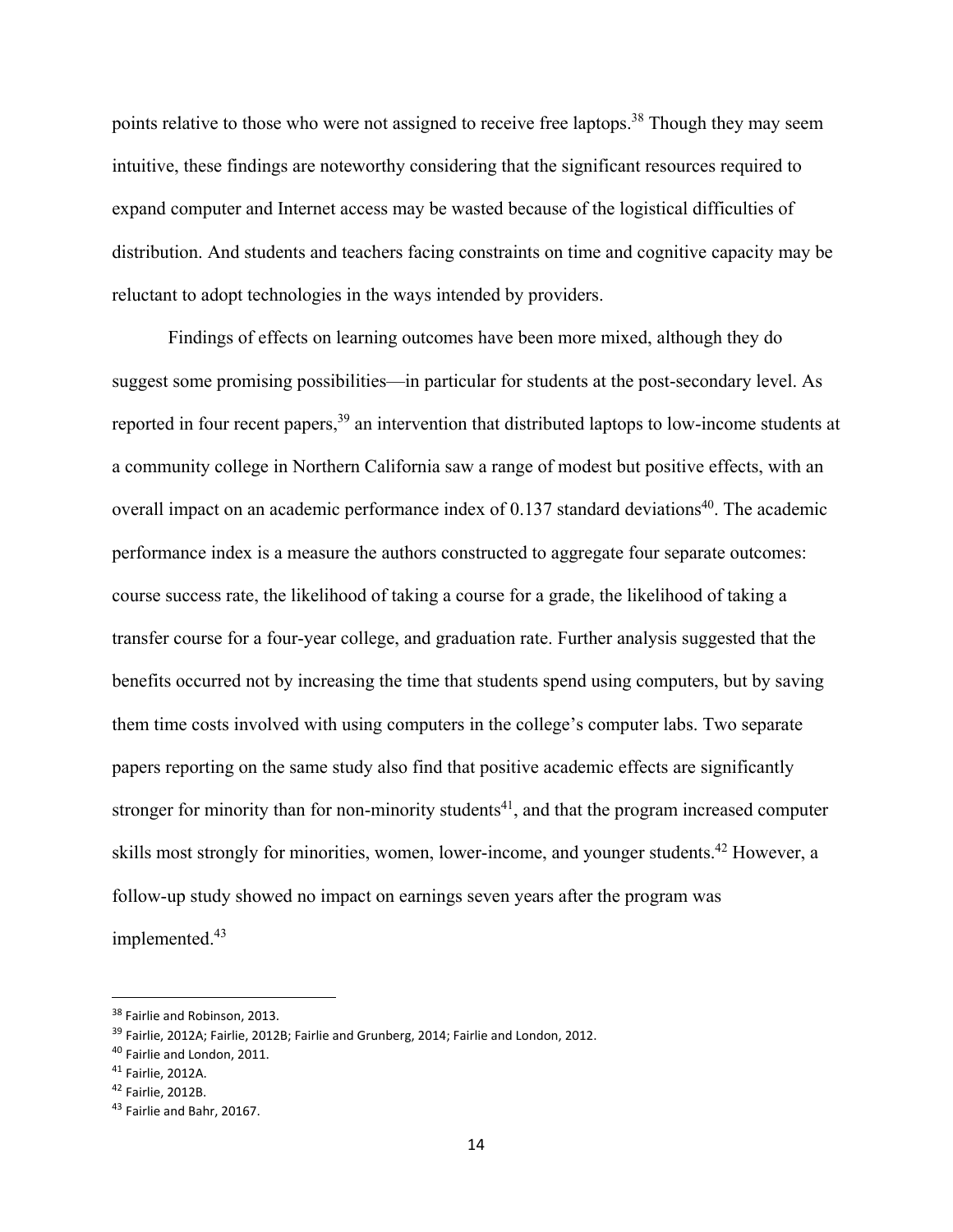The few primary- and secondary-level computer distribution programs that have been experimentally evaluated have yielded less evidence of positive impact. In the only such study we are aware of that met our inclusion criteria,  $6<sup>th</sup>$  to  $10<sup>th</sup>$  grade students in 15 middle and high schools across five California districts were randomly selected to receive free computers. Overall findings suggest that "increasing access to home computers among students who do not already have access is unlikely to greatly improve educational outcomes, but is also unlikely to negatively affect outcomes." In particular, no significant impact—positive or negative—was found on homework time, grades, standardized test scores, attendance, or several other outcomes.44 One intervention that subsidized computers for households in Romania and another that subsidized schools in purchasing computers and software in the Netherlands both found negative impacts on achievement outcomes, with the Romania study suggesting that this could be in part a result of the students spending more time playing games.<sup>45</sup> However, the negative effects in the Netherlands study are weak and generally low, and in the Romania study negative impacts on academic achievement are accompanied by positive impacts on computer skills and cognitive test scores. And studies that respectively looked at internet subsidies in the US<sup>46</sup> and connection speed in England<sup>47</sup> similarly found no evidence of substantial positive or negative impact on academic achievement.

Where do these findings stand within the broader literature on interventions related to technology access? Experimental research conducted in the developing world have, for the most part, come up with similar results. Interventions giving computers to schools in Colombia,<sup>48</sup> One

<sup>44</sup> Fairlie and Robinson, 2013.

<sup>45</sup> Leuven et al., 2007; Malamud and Pop-Eleches, 2011.

<sup>46</sup> Goolsbee and Guryan, 2006.

<sup>47</sup> Faber et al., 2015.

<sup>48</sup> Barrera-Osorio and Linden, 2009; Rodriguez et al., 2015 find a positive impact from the same program after more time had elapsed, but the latter study is primarily non‐experimental.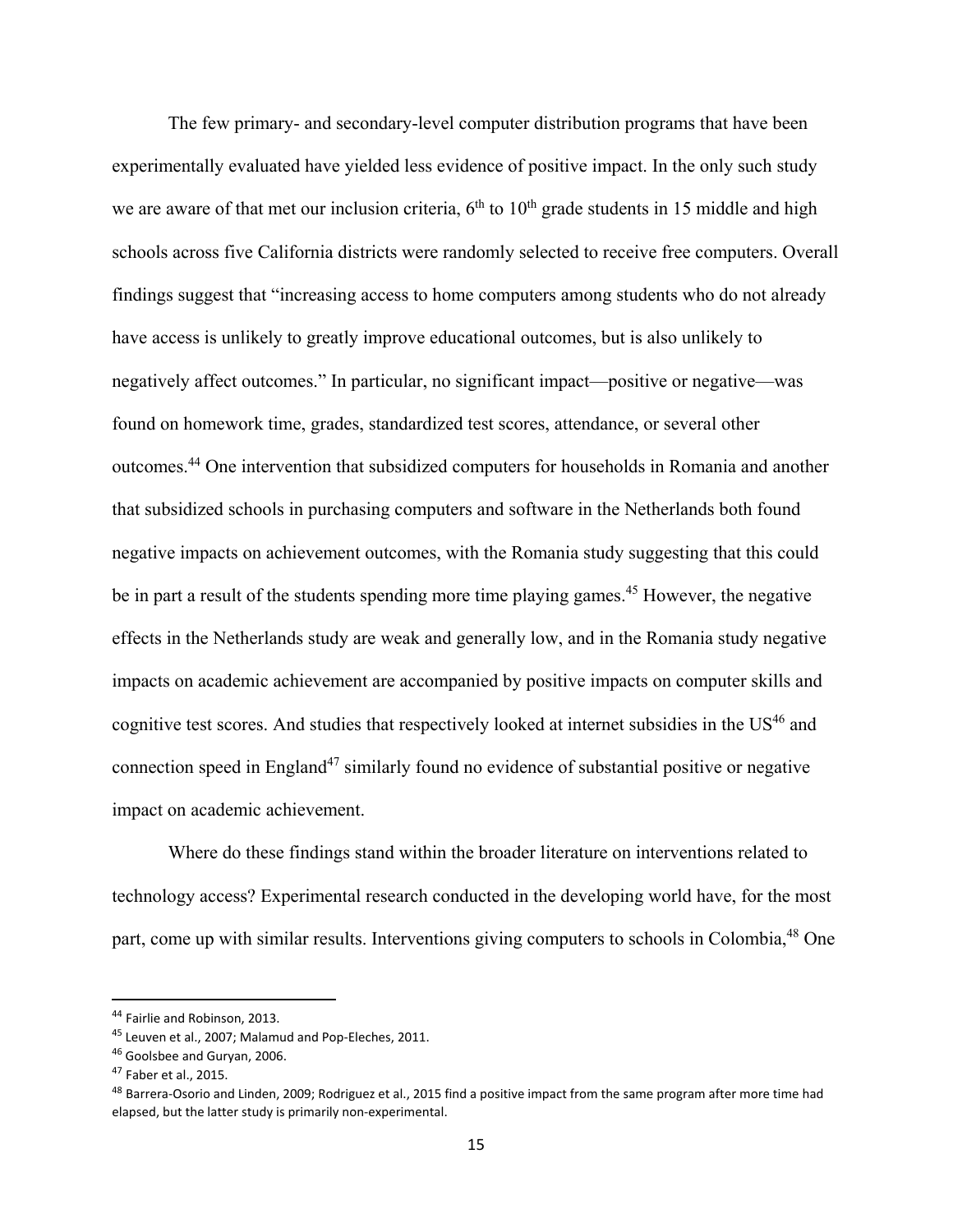Laptop Per Child efforts in Peru,<sup>49</sup> and tablets distributed to students in Kenya<sup>50</sup> showed no impact on learning outcomes in the experimental studies, while one of the interventions in Peru yielded positive effects on cognitive outcomes and an intervention in China<sup>51</sup> significantly improved math scores. Perhaps instructively, the intervention in China was the only one of the computer distribution initiatives in which computers were reliably equipped with educational software that was actually used by the students.

Observational and quasi-experimental studies in both developed and developing countries have, on the other hand, tended to find more positive results. One recent review of observational and experimental studies on one-to-one programs implemented between 2001 and 2015 finds that an expansive range of positive impacts have been documented, including "…increased academic achievement in science, writing, math, and English; increased technology use for varied learning purposes; more student-centered, individualized, and project-based instruction; enhanced engagement and enthusiasm among students; and improved teacher-student and home– -school relationships,"<sup>52</sup> although many of the studies reviewed are not equipped for rigorous causal inference.

#### *3.3 Looking Forward*

What insights does the experimental literature bring to current policy debates and considerations for future research? First, more research is needed on efforts to improve access to technology at the post-secondary level. As helpful as computers and the Internet may be for

<sup>49</sup> Beuermann et al., 2015; Cristia et al., 2012.

<sup>50</sup> Piper et al., 2016.

<sup>51</sup> Mo et al., 2015.

<sup>52</sup> Zheng et al., 2016.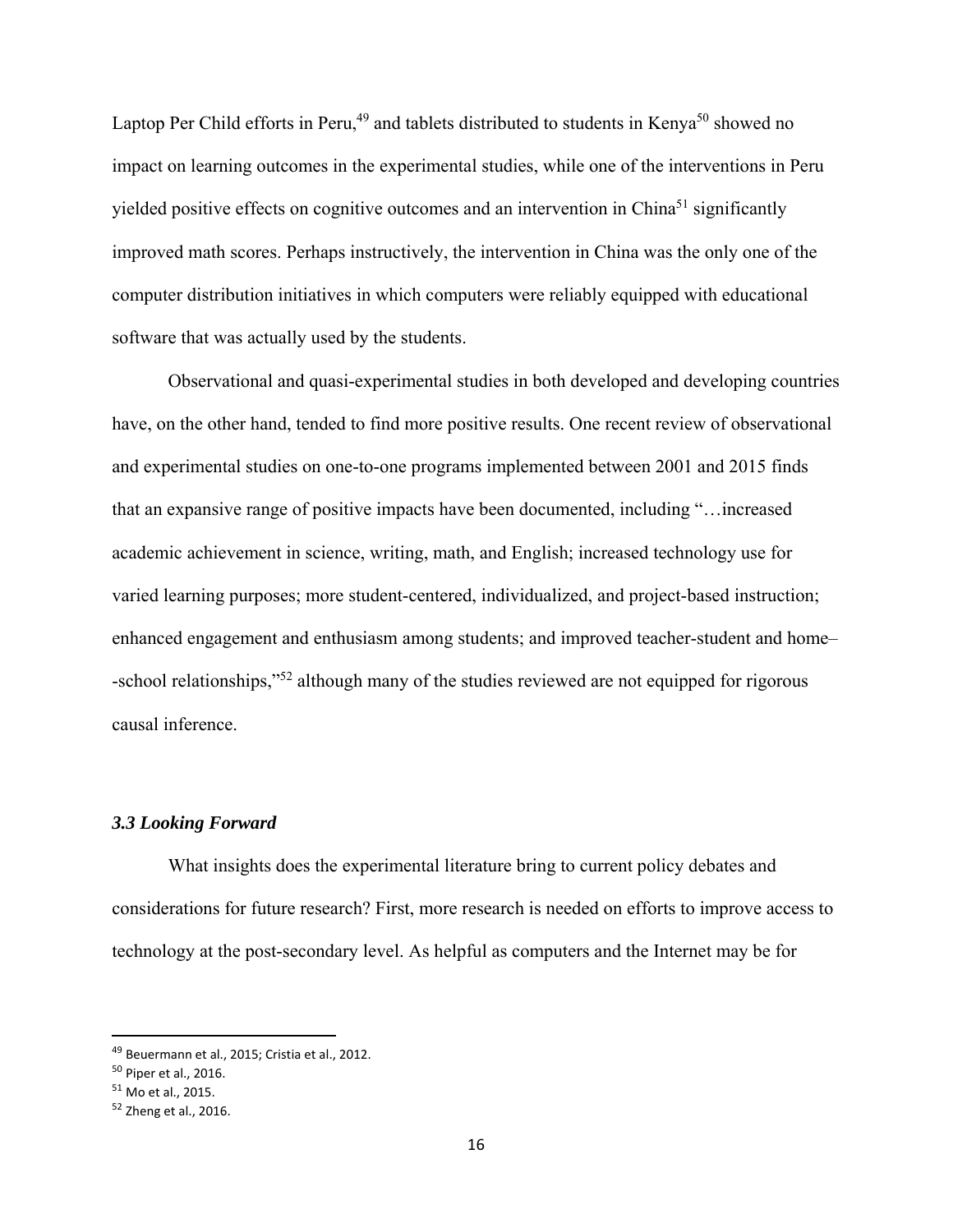primary and secondary students, college demands a variety of more complex tasks that, in many cases, truly necessitate the need for a computer. Although students enrolled in colleges are more likely to have computer access,<sup>53</sup> computer ownership and Internet access are far from universal among lower-income and otherwise disadvantaged students, and accessing computers at labs may waste scarce time. Notwithstanding the lack of impact found on earnings, Fairlie's research has shown promising results in this area, but a single study at a single college is far from sufficient for making policy claims.

 Second, while the few technology access programs that have been experimentally evaluated at the primary and secondary levels show few positive effects on academic achievement, improving access in combination with other activities may yield better results. For instance, the survey conducted for the Romania study discussed above found some suggestive evidence that the negative effects of home computers on grades was attenuated with certain parental rules—approaches to regulating children's computer use or providing more structure and guidance for how the computer should be used may be worth studying. And, although increasing access to computers and Internet may not on their own measurably improve academic achievement, they have been successful in increasing the time and/or ease of use. This observation, in combination with the positive results found for educational software discussed in the following section, suggests that the most promising policy models may be those that integrate hardware distribution with more specific learning programs. We turn to discussing such programs in the following section.

<sup>53</sup> Anderson, 2015. http://www.pewinternet.org/2015/10/29/the-demographics-of-device-ownership/; School Guides, 2014. http://www.schoolguides.com/College\_News/Survey\_reveals\_how\_much\_college\_students\_rely\_on\_technology\_643742.html ; MarketWatch, 2014. http://www.marketwatch.com/story/laptops‐move‐to‐the‐head‐of‐the‐class‐among‐college‐students‐ according‐to‐amd‐back‐to‐school‐survey‐2014‐07‐10.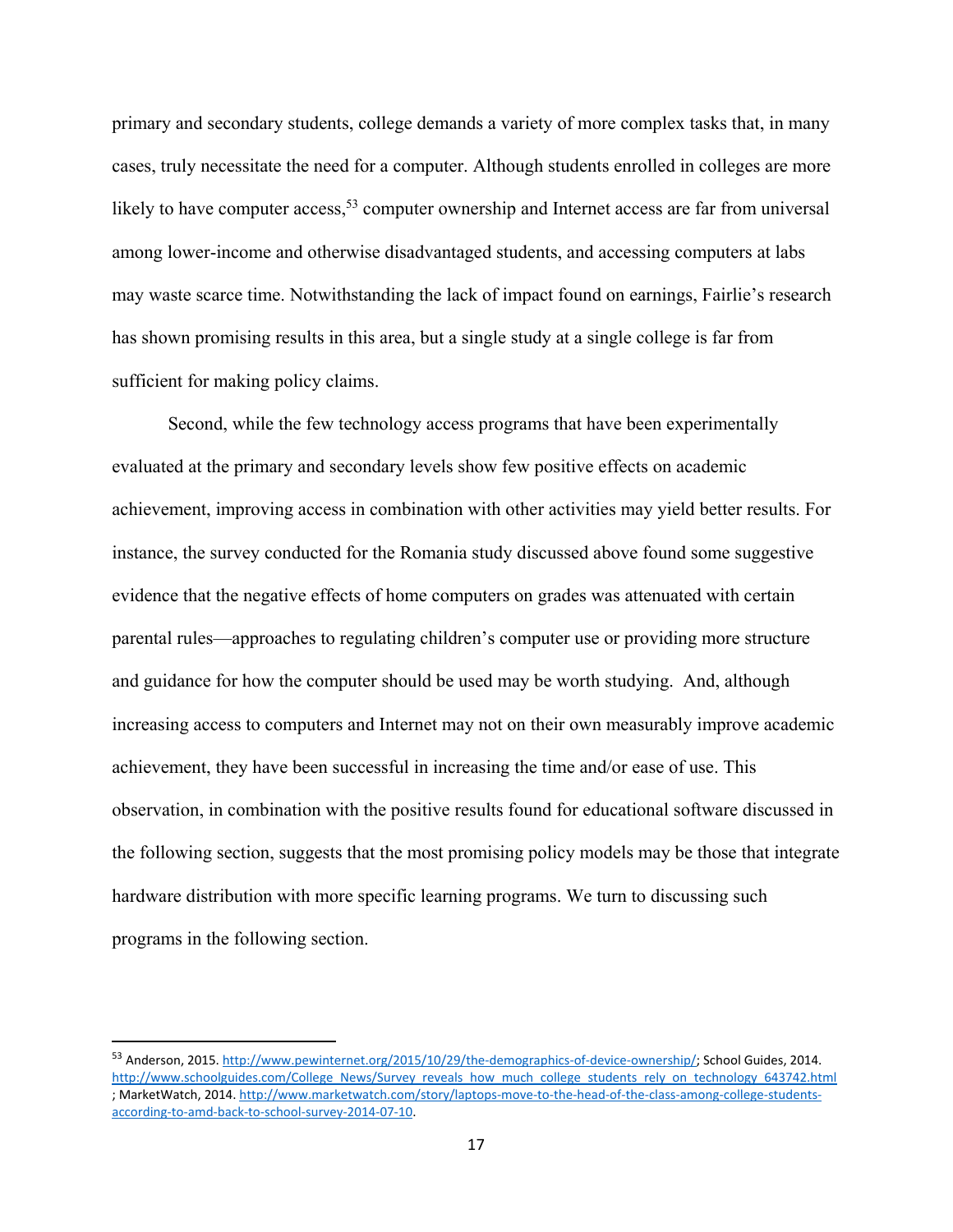# **Table 1**

| <b>Author</b>                                                | Intervention                                                           | <b>Data Source</b>                                                                                                                                                                                | <b>Sample</b>                                                                                                                          | <b>Findings</b>                                                                                                                                                                                                                                                                                 | <b>Education</b><br><b>Setting</b> |
|--------------------------------------------------------------|------------------------------------------------------------------------|---------------------------------------------------------------------------------------------------------------------------------------------------------------------------------------------------|----------------------------------------------------------------------------------------------------------------------------------------|-------------------------------------------------------------------------------------------------------------------------------------------------------------------------------------------------------------------------------------------------------------------------------------------------|------------------------------------|
| Carter,<br>Greenberg,<br>Walker<br>(2016)                    | Prohibiting use<br>of computers<br>during a college<br>economics class | West Point student<br>outcomes data                                                                                                                                                               | 50 classrooms<br>and 726<br>students in<br>West Point,<br>New York                                                                     | Average final exam scores<br>among students assigned to<br>classrooms that allowed<br>computers were 0.18 SDs<br>lower than exam scores of<br>students in classrooms that<br>prohibited computers.                                                                                              | Post-<br>secondary                 |
| Faber,<br>Sanchis-<br>Guarner,<br>and<br>Weinhardt<br>(2015) | Differences in<br>broadband<br>connection<br>speeds                    | Administrative test<br>score records,<br>telecommunication<br>network data, survey<br>microdata on student<br>time use and internet<br>use in England                                             | 580,000<br>residential<br>postcodes in<br>England                                                                                      | Null results, "precisely<br>estimated zero effect"                                                                                                                                                                                                                                              | Primary &<br>secondary             |
| Fairlie<br>(2012A)                                           | One-to-one<br>laptop<br>distribution                                   | Administrative data<br>from the original<br>application to the<br>college and baseline<br>survey of treatment<br>and control                                                                      | 286 students<br>community<br>college students<br>receiving<br>financial aid in<br>California                                           | $(1)$ 0.15 GPA difference $(2)$<br>6.5 percentage point<br>difference in course<br>completion rates (3) 8.6<br>percentage point difference<br>for course success rate $(4)$<br>No impact on graduation<br>rate                                                                                  | Post-<br>secondary                 |
| Fairlie<br>(2012B)                                           | One-to-one<br>laptop<br>distribution                                   | Administrative data<br>from original<br>application to college<br>and administrative<br>data from Butte<br>College                                                                                | 286 students<br>community<br>college students<br>receiving<br>financial aid in<br>California                                           | (1) ITT increase in high-<br>level computer skills of 17<br>percentage points (2)<br>Benefits appear to be the<br>strongest among young,<br>minority, low-income, and<br>female students                                                                                                        | Post-<br>secondary                 |
| Fairlie<br>(2014)                                            | One-to-one<br>laptop<br>distribution                                   | Data from Current<br>Popular Survey<br>Computer and<br><b>Internet Use</b><br>Supplements by the<br>U.S. Bureau of Labor<br><b>Statistics and Census</b><br>Bureau and survey<br>data on time use | 1123 children<br>enrolled in<br>grades 6-10 in<br>15 different<br>middle and high<br>schools in 5<br>school districts<br>in California | No evidence is found<br>indicating that personal<br>computers crowd out<br>homework time and effort<br>for disadvantaged boys<br>relative to girls. Home<br>computers also do not have<br>negative effects on<br>educational outcomes such<br>as grades, test scores,<br>courses completed, and | Middle &<br>High School            |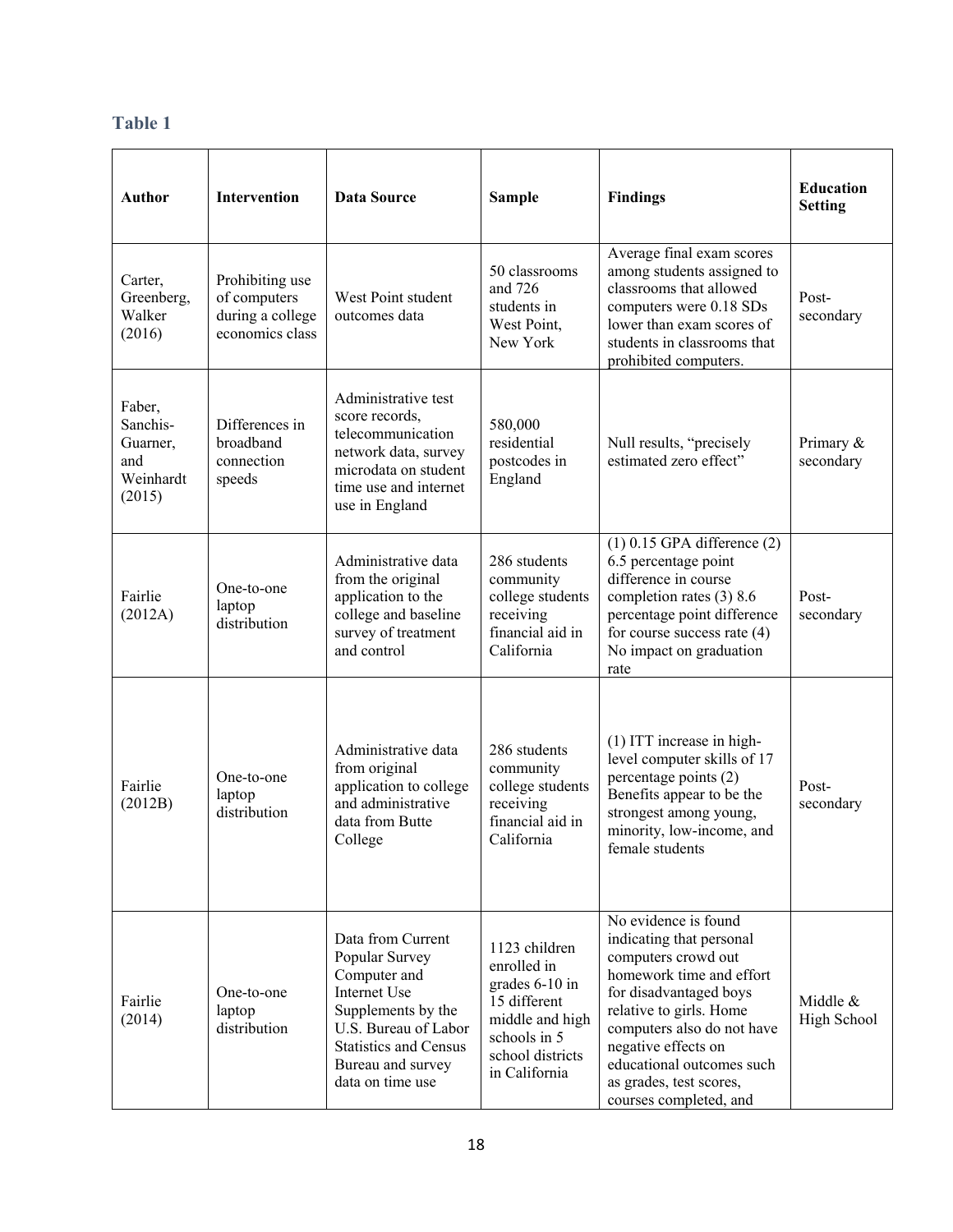|                                              |                                                            |                                                                                                                                                                                                                                                                            |                                                                                                                                         | tardies for disadvantaged<br>boys relative to girls.                                                                                                 |                         |
|----------------------------------------------|------------------------------------------------------------|----------------------------------------------------------------------------------------------------------------------------------------------------------------------------------------------------------------------------------------------------------------------------|-----------------------------------------------------------------------------------------------------------------------------------------|------------------------------------------------------------------------------------------------------------------------------------------------------|-------------------------|
| Fairlie and<br>Bahr (2017)                   | One-to-one<br>laptop<br>distribution                       | Administrative<br>earnings data<br>collected by the<br>California State<br>Employment<br>Development<br>Department UI<br>system,<br>administrative<br>database of the<br>California<br>Community College<br>(CCC)<br>system and National<br>Student<br>Clearinghouse (NSC) | 286 students<br>community<br>college students<br>receiving<br>financial aid in<br>California                                            | The experiment does not<br>provide any evidence that<br>computer skills have short-<br>or-medium run effects on<br>earnings.                         | Post-<br>secondary      |
| Fairlie and<br>Grunberg<br>(2014)            | One-to-one<br>laptop<br>distribution                       | Administrative data<br>from the original<br>application to the<br>college, including<br>career goals, baseline<br>survey, and<br>administrative data<br>on all courses taken<br>by study participants                                                                      | 286 students<br>community<br>college students<br>receiving<br>financial aid in<br>California                                            | 4.5 percentage point<br>increase in transferable<br>courses enrollment than the<br>control group of students<br>not receiving free<br>computers      | Post-<br>secondary      |
| Fairlie and<br>Kalil (2017)                  | Free home<br>computers for<br>students in<br>grades $6-10$ | Baseline survey,<br>administrative data<br>on school<br>participation for all<br>children covering the<br>entire academic year,<br>and follow-up survey                                                                                                                    | 1123 children<br>enrolled in<br>grades 6-10 in<br>15 different<br>middle and high<br>schools in 5<br>school districts<br>in California. | (1) No negative effects on<br>social development found<br>(2) increase in online social<br>networking, but also more<br>in-person friend interaction | Middle &<br>High School |
| Fairlie and<br>Kalil <sup>54</sup><br>(2016) | Free home<br>computers for<br>students in<br>grades 6-10   | School-provided<br>administrative data,<br>baseline and follow<br>up survey                                                                                                                                                                                                | 1123 children<br>enrolled in<br>grades 6-10 in<br>15 different<br>middle and high<br>schools in 5<br>school districts<br>in California. | No find evidence that home<br>computers increase<br>cyberbullying.                                                                                   | Middle &<br>High School |

<sup>&</sup>lt;sup>54</sup> This is related working paper to Fairlie and Kalil, 2017.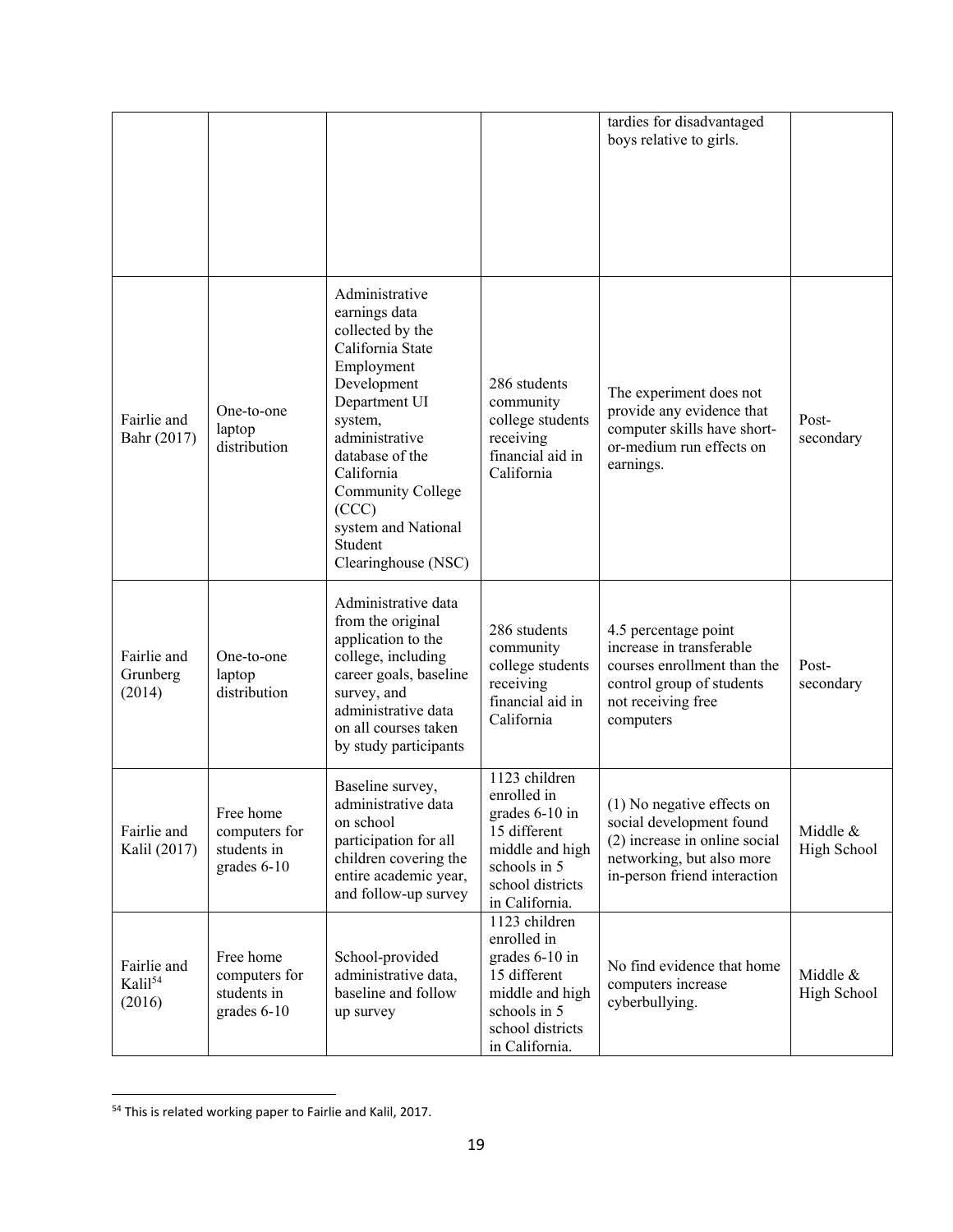| Fairlie and<br>London<br>(2012)                 | One-to-one<br>laptop<br>distribution                                                                                            | Administrative data<br>provided by the<br>college, baseline<br>survey, and follow up<br>survey                                                                                                                                   | 286 students<br>community<br>college students<br>receiving<br>financial aid in<br>California                                                                                                                                                                                         | $(1)$ 0.14 SDs improvement<br>"summary index of<br>educational outcomes" that<br>includes variables like<br>grades and degree<br>completion (2) benefits<br>strongest for students who<br>live farther from campus or<br>have a job                                                                      | Post-<br>secondary                  |
|-------------------------------------------------|---------------------------------------------------------------------------------------------------------------------------------|----------------------------------------------------------------------------------------------------------------------------------------------------------------------------------------------------------------------------------|--------------------------------------------------------------------------------------------------------------------------------------------------------------------------------------------------------------------------------------------------------------------------------------|----------------------------------------------------------------------------------------------------------------------------------------------------------------------------------------------------------------------------------------------------------------------------------------------------------|-------------------------------------|
| Fairlie and<br>Robinson<br>(2013)               | One-to-one<br>laptop<br>distribution                                                                                            | Administrative data<br>from schools, follow<br>up survey,<br>standardized test<br>scores, pretreatment<br>administrative data<br>and baseline survey                                                                             | 6-10th graders<br>in 15 middle<br>and high<br>schools in 5<br>districts in<br>California; vast<br>majority of<br>sample is<br>middle school<br>students                                                                                                                              | Null results                                                                                                                                                                                                                                                                                             | Middle &<br>High School             |
| Goolsbee<br>and Guryan<br>(2006)                | E-Rate, subsidy<br>for internet in<br>schools                                                                                   | Administrative data<br>on E-rate funding<br>applications. Stanford<br><b>Achievement Test</b><br>data                                                                                                                            | Every<br>California<br>public school                                                                                                                                                                                                                                                 | Null results on academic<br>outcomes. By the final year<br>of the sample, there were<br>approximately 68 percent<br>more Internet-connected<br>classrooms per teacher.                                                                                                                                   | Primary,<br>Middle &<br>High School |
| Kirabo,<br>Jackson,<br>and<br>Makarin<br>(2016) | Middle school<br>math teachers<br>given access to<br>websites that<br>warehouse "off<br>the self"<br>instructional<br>materials | Administrative<br>records for teachers<br>and their students,<br>student results on the<br>math portion of the<br>Virginia Standards of<br>Learning (SoL)<br>assessment, teacher<br>survey data, and<br>student surveys          | Across all grade<br>levels, 59,186<br>Virginia<br>students were<br>enrolled in 62<br>Chesterfield<br>public schools;<br>In total, 50,569<br>students were<br>enrolled in 82<br>Henrico public<br>schools; and<br>18,264 students<br>were enrolled in<br>26 Hanover<br>public schools | Only providing teachers<br>with online access to<br>the lessons increased<br>students' math achievement<br>by 0.06 of a SD, but<br>providing<br>teachers with online access<br>to the lessons along with<br>supports to promote their<br>use increased<br>students' math achievement<br>by 0.09 of a SD. | Middle<br>School                    |
| Leuven et<br>al. (2007)                         | Subsidies for<br>computers and<br>software in<br>under-resourced<br>schools                                                     | Administrative data<br>on the numbers of<br>pupils of different<br>social backgrounds,<br>pupils' results in<br>nationwide tests, and<br>school-level data of<br>the<br>share of female<br>teachers and teachers'<br>average age | 267 schools in<br>the Netherlands<br>that had at least<br>70 percent of<br>pupils<br>belonging to the<br>disadvantaged<br>minority group<br>in 1998 and 551<br>schools that had<br>at least 70<br>percent of<br>pupils<br>belonging to the                                           | (1) Null and mildly<br>negative results (2) Seems<br>especially detrimental for<br>girls' achievement                                                                                                                                                                                                    | Primary                             |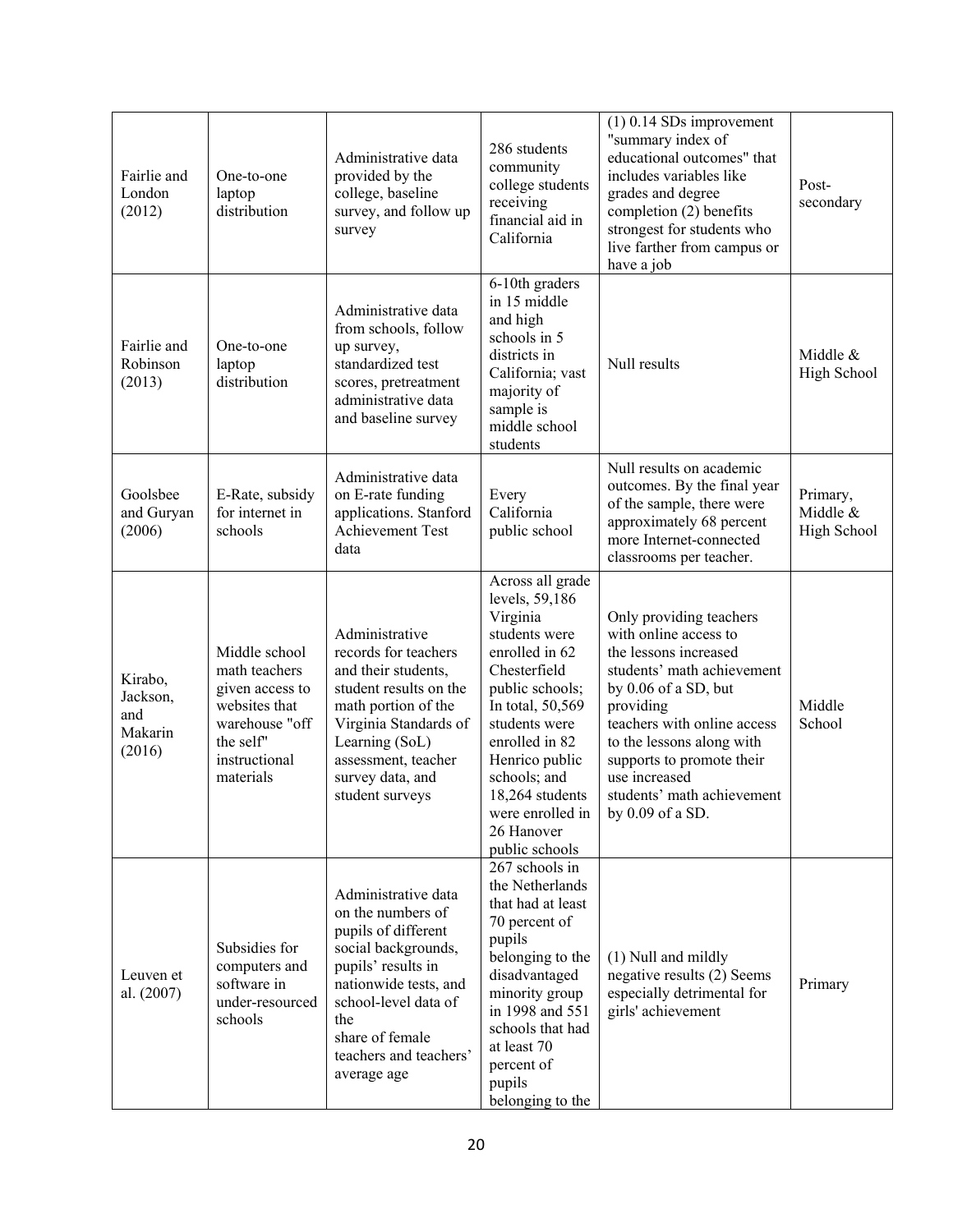|                                          |                                                                                                             |                                                                                                                               | disadvantaged<br>minority group<br>in 1999                        |                                                                                                                                                                                                                    |                        |
|------------------------------------------|-------------------------------------------------------------------------------------------------------------|-------------------------------------------------------------------------------------------------------------------------------|-------------------------------------------------------------------|--------------------------------------------------------------------------------------------------------------------------------------------------------------------------------------------------------------------|------------------------|
| Malamud<br>and Pop-<br>Eleches<br>(2011) | Euro 200<br>program,<br>subsidy for<br>low-income<br>families with<br>schoolchildren<br>to buy<br>computers | Household survey,<br>child survey, un-<br>timed cognitive test,<br>and computer<br>test and self-reported<br>computer fluency | Over 3,000<br>households<br>from several<br>regions of<br>Romania | (1) Both positive and<br>negative effects $(2)$ . 25 -.33<br>SD reduction in<br>Math/English/Romanian<br>$(3)$ .25 SD improvement in<br>computer skills (4) Some<br>evidence of improvement<br>in cognitive skills | Primary &<br>Secondary |

#### **4. Computer-Assisted Learning**

### *4.1 Background and Overview*

Computer and learning scientists have been working for decades to develop software to deliver educational content, and the popularity of these programs has exploded in the wake of the 1990s' ICT revolution. For the purposes of this review, we refer to initiatives relating to educational software as computer-assisted learning  $(CAL)$  programs.<sup>55</sup> CAL programs differ from the technology distribution programs of the previous section in that they do not involve the provision of hardware for general use, but instead center on "well-defined"<sup>56</sup> use of specific software packages. And they differ from the online courses discussed in the following section in that they are software packages designed to develop particular skills, e.g., improving math

<sup>&</sup>lt;sup>55</sup> The programs discussed in this section are also frequently discussed under the rubric of "personalized learning". While this latter term is sometimes used as a synonym for CAL, we chose to use the term CAL in this paper since definitions of personalized learning sometimes lack a technology component and because, while personalization is often a key goal of CAL, CAL programs may vary in the extent to which they focus on it.

<sup>56</sup> Rouse and Krueger, 2004.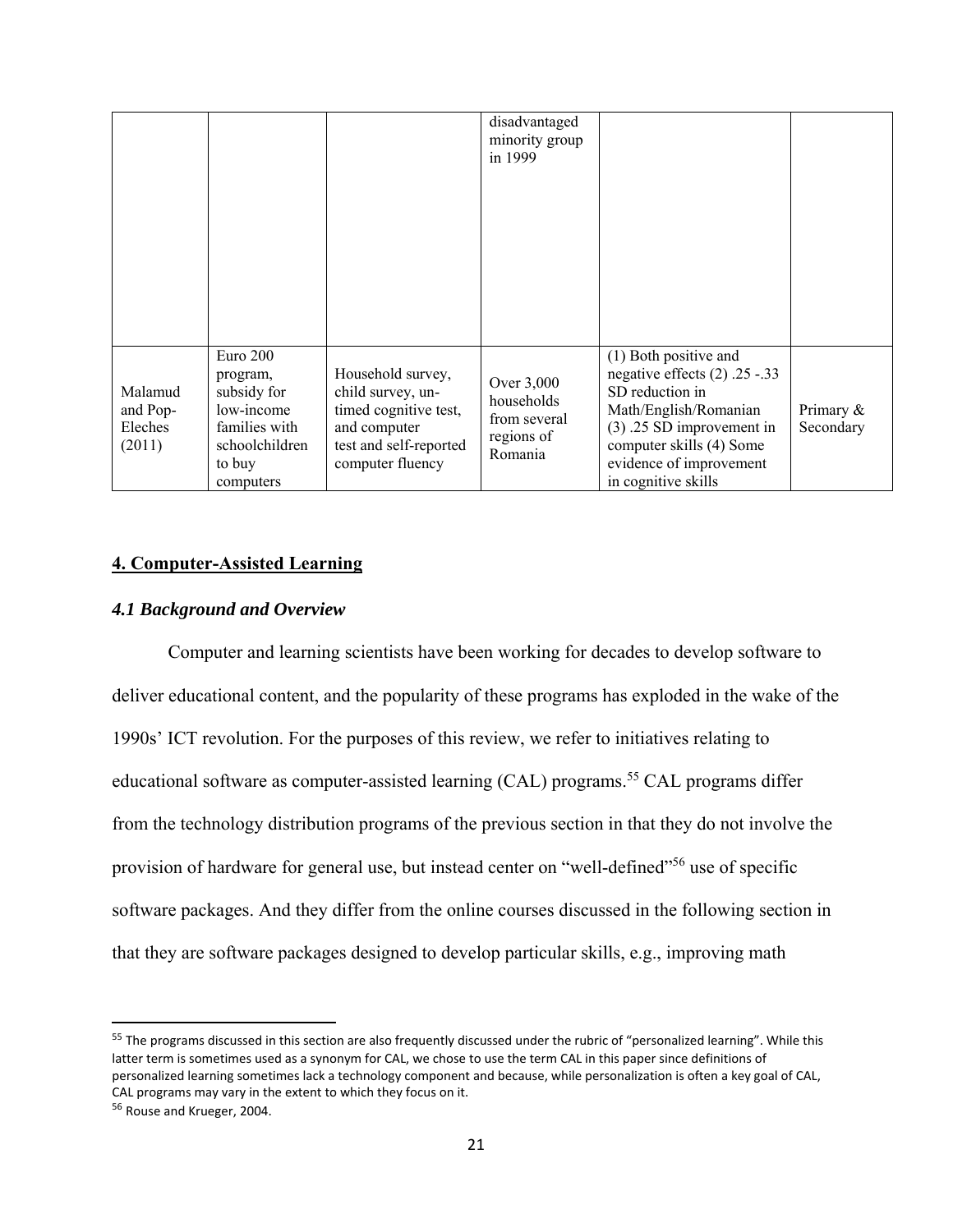computation or improving reading comprehension, rather than platforms through which to administer courses. Hundreds of companies have entered the market to meet spiking demand from educators and policymakers for CAL, resulting in the advent of a plethora of products being used daily by millions of students worldwide. Yet, to date, decisions on whether to pursue CAL and which CAL programs to use seem to have been based more on intuition than on hard evidence. To what extent and under what circumstances are CAL programs effective? In this section, we review the experimental literature on this question.

We identified 29 experimental studies of CAL programs in developed countries, all based on RCTs. While CAL can conceivably include a wide range of program types from games to research and networking tools, the CAL programs that have been evaluated experimentally generally fall within the broad category of "intelligent tutoring systems," i.e., software systems that aim to help students practice particular skills.<sup>57</sup> Taken together, the findings from these studies suggest that CAL programs of the types evaluated in these studies show enormous promise in improving learning outcomes, particularly when it comes to mathematics. Of the 29 studies included, only eight<sup>58</sup> report no effect<sup>59</sup> and one<sup>60</sup> turned up negative effects. While these eight studies evaluated programs attempting to improve a mix of language, math and other outcomes, the majority of the studies finding positive effects (15 of 20) were focused on improving math outcomes.61 Information on these studies is presented in **Table 2.**

<sup>57</sup> Kulik and Fletcher, 2015.

<sup>58</sup> Borman et al., 2009; Cabalo et al., 2007; Campuzano et al., 2009; Cavalluzo et al., 2012; Dynarski et al., 2007; Rouse and Krueger, 2004; Rutherford et al., 2014; Van Kalveren et al., 2017. Of these eight, one (Rockoff 2015) specifically mentions that the study was underpowered.

<sup>&</sup>lt;sup>59</sup> Campuzano et al., 2009 and Dynarski et al., 2007 represent notable exceptions to the overall pattern of findings. These Department of Education studies evaluated roughly a dozen CAL programs and over two years and found a general pattern of no effects. However, multiple programs are aggregated together in some of the analyses, and the multi‐program design generally makes it difficult to interpret these results in the contexts of the other studies discussed here. <sup>60</sup> Pane et al., 2010.

<sup>&</sup>lt;sup>61</sup> Barrow et al., 2009; Beal et al., 2013; Hegedus et al., 2015; Karam et al., 2017; Kelly et al., 2013; Morgan and Ritter, 2002; Pane et al., 2014; Ragosta, 1983; Ritter et al., 2007; Roschelle et al., 2010; Roschelle et al., 2016; Singh et al., 2011; Snipes et al.,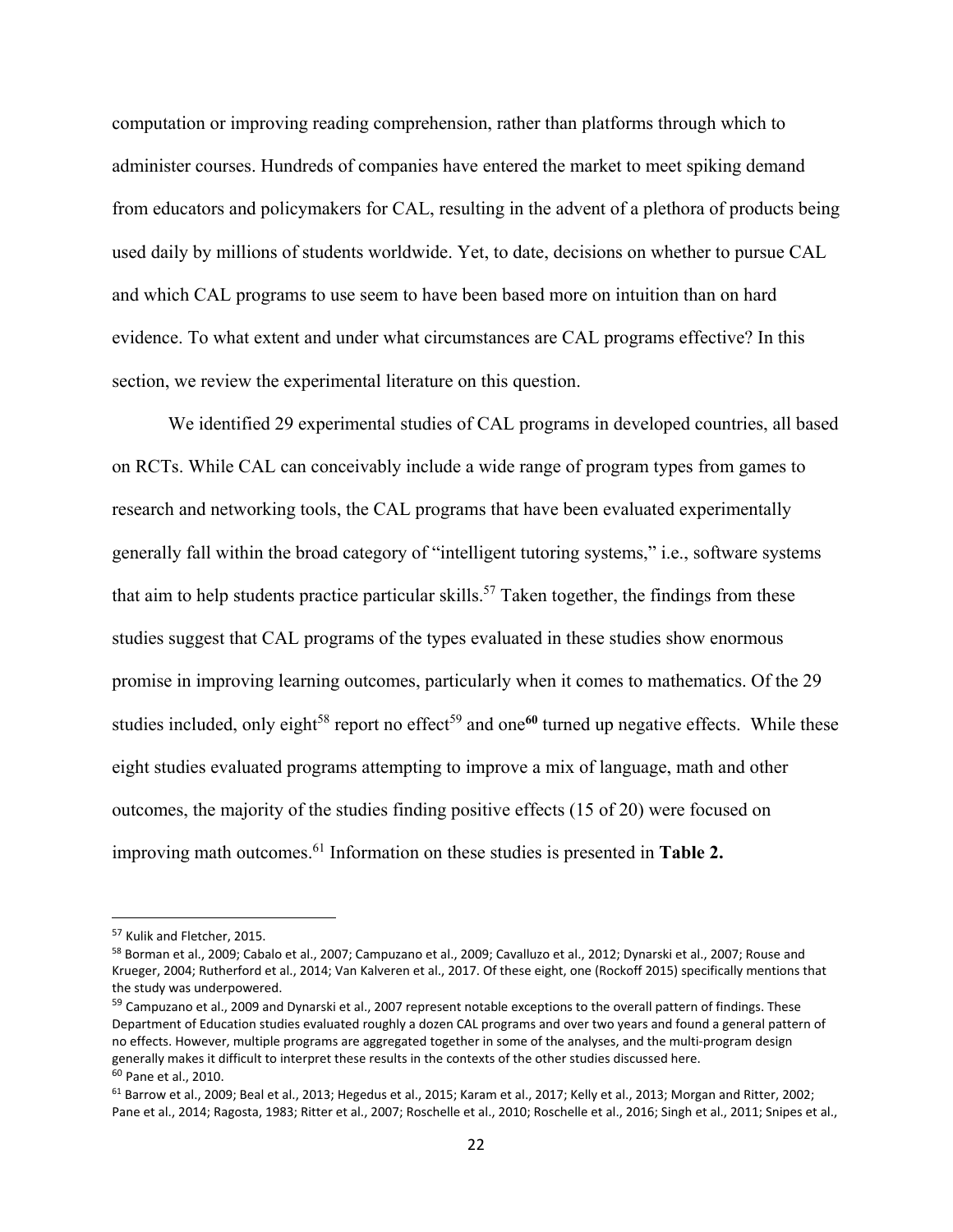Of those evaluated, several interventions show especially strong promise, e.g., an evaluation of a math homework program in Maine showed an effect size of 0.18 standard deviations despite involving less than 30-40 minutes per week<sup>62</sup>, while a more intensive software-based math curriculum intervention in Texas improved seventh and eighth grade math scores by 0.63 and 0.56 standard deviations, respectively.<sup>63</sup> Many of the CAL interventions compare favorably with interventions like reduced class sizes, longer school days, and intensive face-to-face tutoring. In the remainder of this section, we first discuss the way CAL programs are hypothesized to improve learning by leveraging software to enable increased personalization of learning. We then review findings from studies on CAL programs in math, considering models from light-touch homework supplements to class curriculum changes to school-wide personalized learning models, before turning to the few experimental studies on CAL reading programs. Finally, we consider findings from the studies we included within the broader research context, and highlight potentially promising directions moving forward.

#### *4.2 Educational Software in and out of the Classroom*

The most prominently discussed channel through which CAL is expected to improve learning has been its potential to "personalize" education, i.e., to provide content that is better suited to the learning needs of the student in question.<sup>64</sup> Designers and evaluators of CAL programs tend to focus on several particular ways in which the interventions can facilitate increased personalization in learning. Perhaps most central here has been adaptivity—the

<sup>2015;</sup> Tatar et al., 2008; Wang and Woodworth, 2011. Pane 2014 only finds positive impacts on math outcomes in the second year.

<sup>62</sup> Roschelle et al., 2016.

<sup>63</sup> Roschelle et al., 2010.

<sup>64</sup> West, 2011.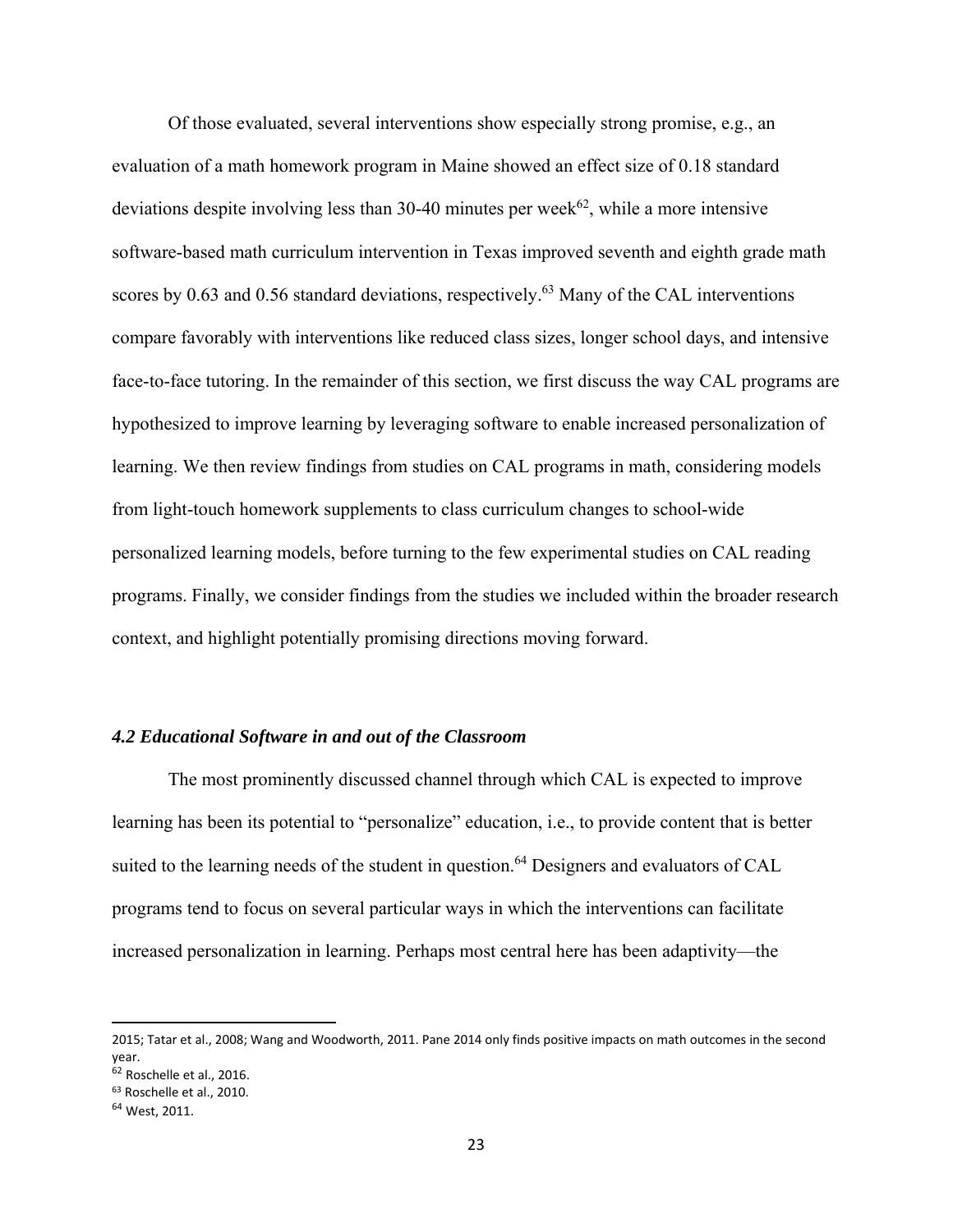increasingly sophisticated ability of CAL programs to harness emerging artificial intelligence and machine learning techniques to model the cognitive processes of students and offer content accordingly. When teaching a full classroom of students at different levels, a teacher can only adapt so much—this has been a longstanding issue that education researchers have attempted to overcome for decades. A variety of interventions not relying on technology have been evaluated that enable students to spend dedicated time each day learning "at the right level," and these show a great deal of promise (e.g., Banerjee et al. 2007; 2015). Such efforts can better allow students to master more basic concepts before moving on to more advanced concepts and to practice more in areas where they are struggling and less in areas that they have picked up.

Aside from directly tailoring content toward students, CAL programs can help to personalize learning by providing students with immediate or timely feedback. And they can provide teachers with rapid and regular data that can be used to calibrate focus with individual students, among other potential mechanisms of personalization. The program theories that guide the interventions evaluated in the studies that we review typically include multiple of the above dynamics in their respective visions.

While many CAL programs attempt to improve education by facilitating the increased personalization of learning, these programs vary widely in how they do so. CAL programs can range from light-touch interventions that provide practice opportunities outside of class, to more intensive interventions that provide courses with entirely new curricula, to (in a few cases) initiatives in which schools are organized entirely around CAL or CAL-like programs.

Beginning on the light-touch end, ASSISTments represents an especially promising example. ASSISTments is a math homework platform released by the Worcester Polytechnic Institute that does not require that schools adjust their curriculum or textbooks, and is available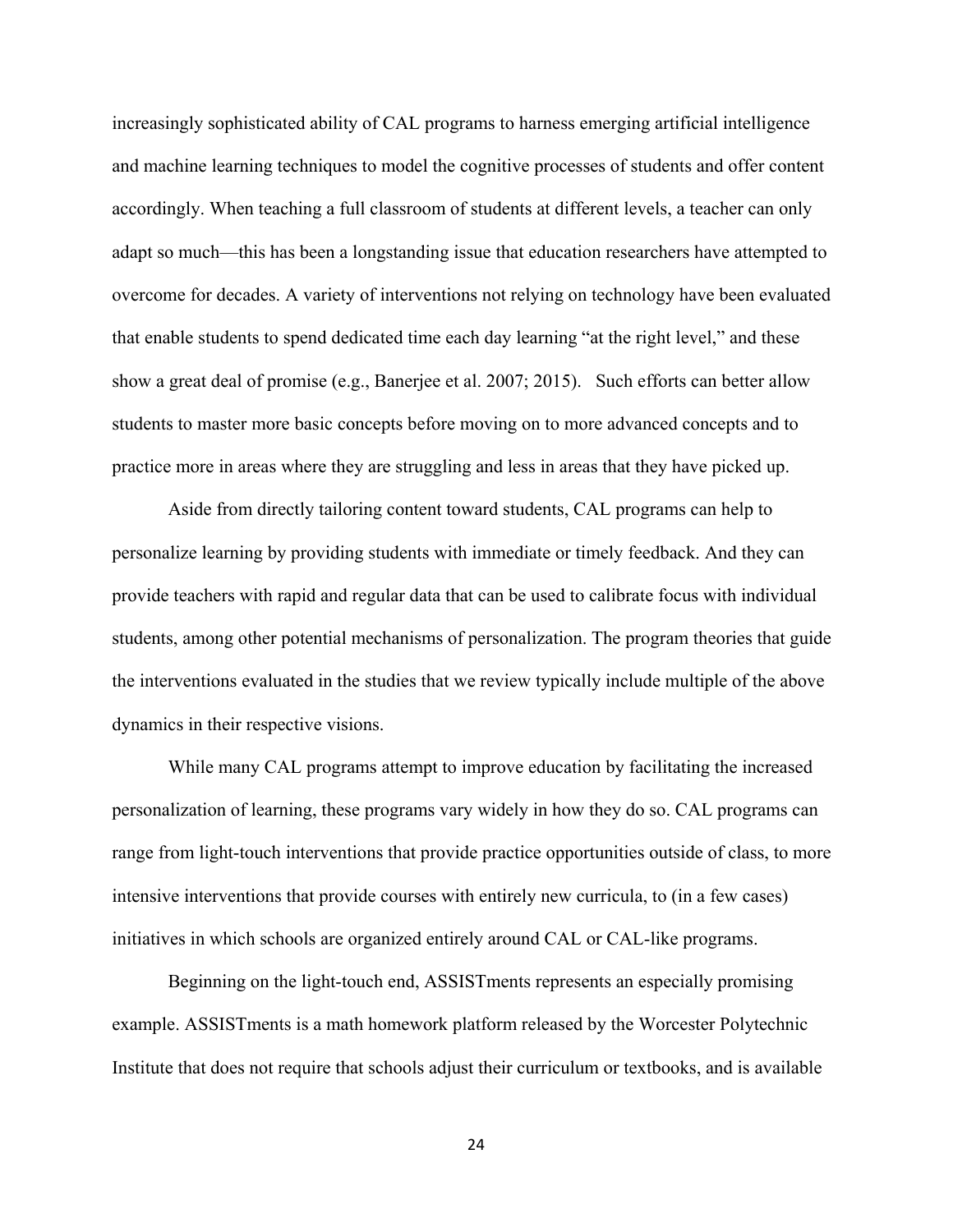free of charge.<sup>65</sup> The program is designed to carry out "formative assessments," i.e., to use "data from students' independent work to give them helpful feedback and guidance while enabling the teacher to use the data to adjust instruction to meet students' learning needs."66 As students work through individual problems, the computer informs them about whether their answer is correct and offers guidance if necessary. Students are expected to benefit from the customized practice, as well as from the rapid feedback of responses, and data supplied to teachers (in addition to, in some cases, supplementary professional development to train the teachers on optimizing use of ASSISTments). Two small-scale proof-of-concept studies<sup>67</sup> found promising effects, but these studies had samples numbering only in the dozens of students and implementation time numbering only in the days.

More recently, however, a full-scale impact evaluation of an ASSISTments intervention was conducted with a sample of 2,850 seventh-graders across 43 schools in Maine.<sup>68</sup> The authors found that the program improved math scores for treatment students by 0.18 standard deviations. This impact is particularly noteworthy given that treatment students used the program on average for less than ten minutes per night, three to four nights per week.<sup>69</sup> It is worth noting that the program depends on students' ability to access a laptop or tablet. This is part of the reason that this evaluation was conducted in Maine, given its state policy of lending laptops to students. While this hurdle may raise some external validity concerns with regard to this particular study, a variety of possibilities exist for enabling access in other states, especially given that software and licensing are free so costs are otherwise low. Also noteworthy is that impact was significantly

<sup>65</sup> Worcester Polytechnic Institute, 2016. https://www.assistments.org/

<sup>&</sup>lt;sup>66</sup> Roschelle et al., 2016.

<sup>67</sup> Kelly et al., 2013; Singh et al., 2011.

<sup>&</sup>lt;sup>68</sup> Roschelle et al., 2016.

<sup>69</sup> Ibid, 6.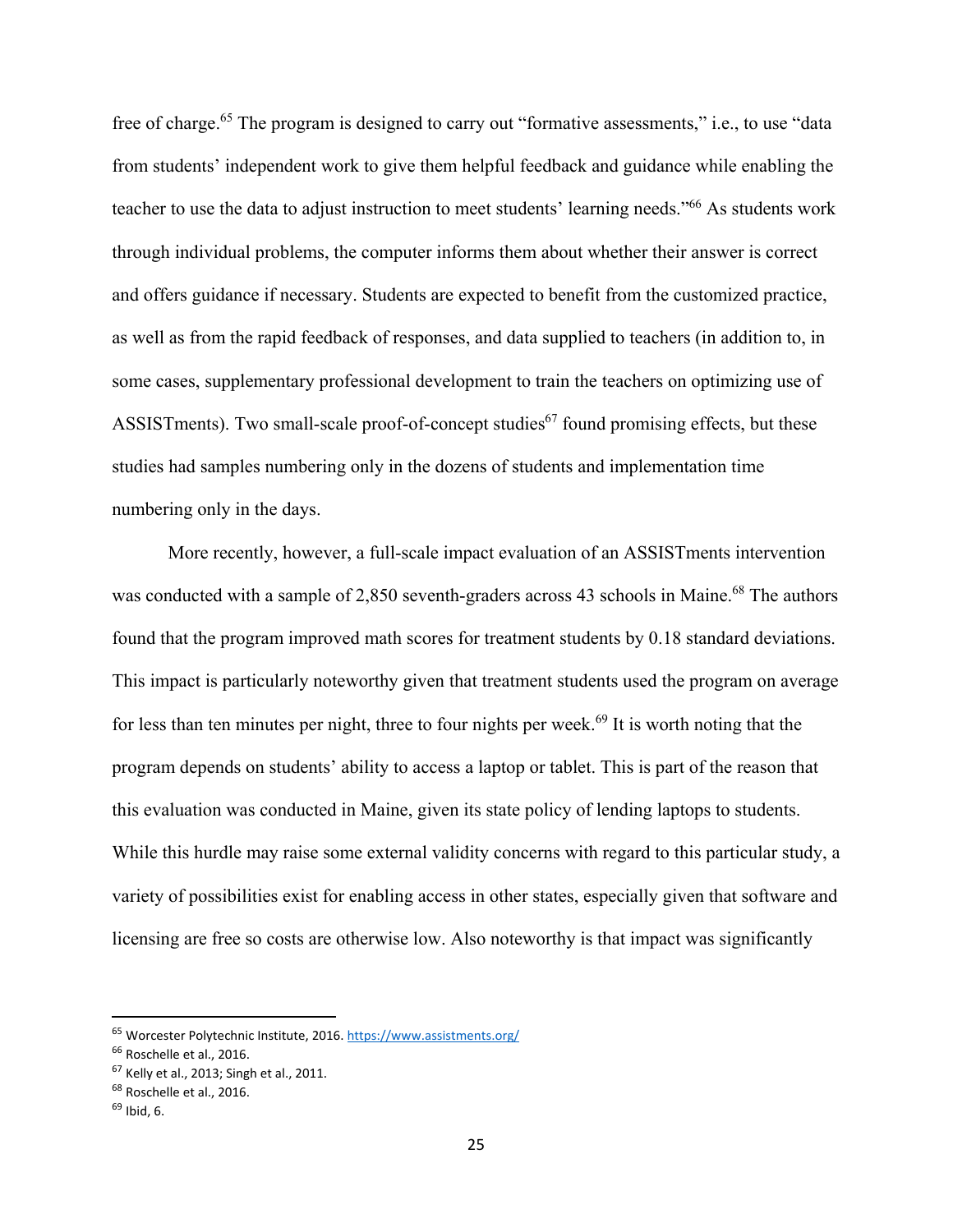stronger for students at or below median than for those above, with an effect size of 0.29 standard deviations.<sup>70</sup>

Second, some programs move beyond homework supplements and instead offer full curricula. A prime example—perhaps the most prominent of all of the CAL products discussed in this review—is the set of Cognitive Tutor products published by Carnegie Learning. The company recommends 40 percent computer time and 60 percent class time.<sup>71</sup> Unlike ASSISTments, the Cognitive Tutor programs generally provided curricula for entire mathematics courses, including lesson plans, textbooks, training for teachers, and detailed guidelines. Through the tutor, students receive individualized instruction in the form of challenging problems that reflect real-world situations, enabling students to move from concrete to abstract thinking.72 We identified nine papers reporting on experimental studies on Cognitive Tutor programs in a variety of locations, including California, Hawaii, Maryland, and Oklahoma.<sup>73</sup> While earlier papers were narrow in scope, a recent experiment in eight states has sought to increase the external validity of the Cognitive Tutor literature by seeking to replicate realistic scale-up conditions in a wide variety of locations.<sup>74</sup> They found no effect the first year, but a  $0.20$ standard deviation impact in the second. Interestingly, the improvement in the second year was not associated with increased fidelity of implementation, but instead with teachers reducing (although not completely eliminating) their use of the activities called for by Cognitive Tutor guidelines for non-computer class time.<sup>75</sup>

<sup>70</sup> Ibid, 8.

<sup>71</sup> Cabalo et al., 2007; Pane et al., 2010.

<sup>72</sup> Pane et al., 2014.

<sup>&</sup>lt;sup>73</sup> Cabalo et al., 2007; Campuzano et al., 2009; Dynarski et al., 2007; Karam et al., 2017; Morgan and Ritter, 2002; Pane et al., 2010; Pane et al., 2014; Ragosta, 1983; Ritter et al., 2007

<sup>74</sup> Pane et al., 2014

<sup>75</sup> Ibid.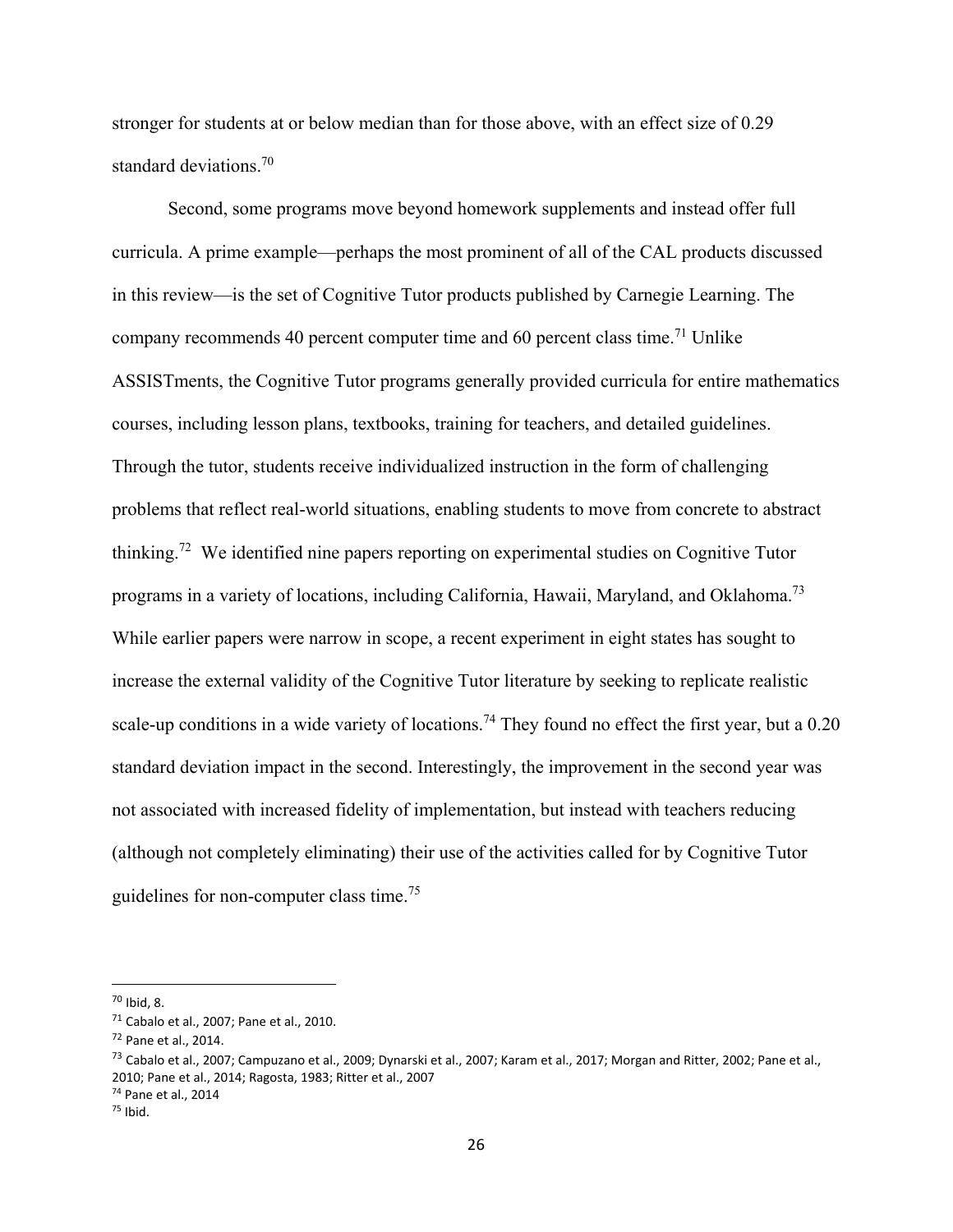Another medium-touch intervention that has recently risen to prominence is SimCalc. Although SimCalc has not been used or tested as extensively as Cognitive Tutor programs, those studies that have been conducted demonstrate strong potential. The mission of the SimCalc project is "to democratize access to the mathematics of change and variation" (i.e. mathematics relating to algebra and leading to calculus.)<sup>76</sup> Based on using methods of "representational" infrastructure," the program enables students to control the motions of animated characters by building or editing mathematical functions. After editing the functions, students can press a "play" button to see the corresponding animation.<sup>77</sup> A study on a SimCalc intervention in Texas turned up one of the largest effect sizes of any large-sample study covered in this review, with 0.63 and 0.56 standard deviation improvements in math scores for seventh and eighth graders, respectively.78

We identified only four studies<sup>79</sup> within the developed world exclusively examining reading programs. Of these, two evaluated the Fast ForWord program, a program initially designed for students with particular learning disabilities, $80$  but that has been in some cases marketed and used to cope with broader reading challenges. The program works by providing students with individualized exercises in a game-like computerized environment, where students receive on screen rewards for correct answers and attentiveness to instruction. These studies the only ones, to our knowledge, that have evaluated Fast ForWord within a broader education setting, found mostly weak and insignificant results. While Fast ForWord seems to have had more success in addressing the impairments it was designed for, experimental evidence suggests

<sup>76</sup> Roschelle et al., 2010.

<sup>77</sup> Kaput and Rochelle, 2013.

<sup>&</sup>lt;sup>78</sup> Roschelle et al., 2010.

 $^{79}$  Borman et al., 2009; Deault et al., 2009; Rouse and Krueger, 2004; Wijekumar et al., 2014.

<sup>80</sup> Rouse and Krueger, 2004.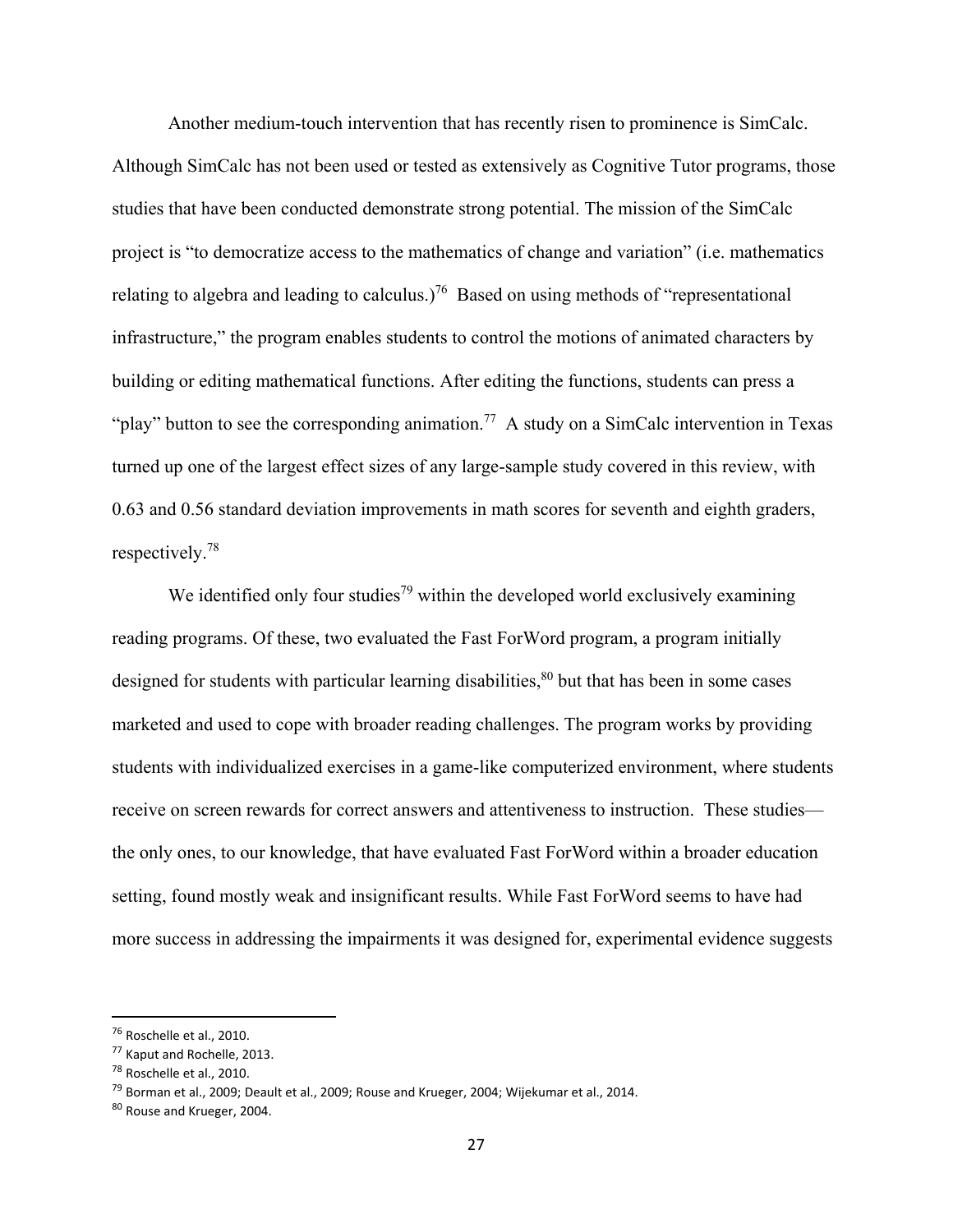that further adjustments or at least more testing may be needed before scale-up can be recommended.

In contrast, two recent studies $81$  that evaluated a reading comprehension program called Intelligent Tutoring for the Structure Strategy (ITSS)—that teaches students a particular technique for breaking down texts—show significant positive results. It differs from Fast ForWord in that it is geared toward middle school students and aims to improve reading comprehension rather than basic literacy. ITSS is a web-based intelligent tutor that utilizes a "structure strategy" to teaching literacy that begins a lesson by describing what the student is going to learn, models the strategy, and asks the student to practice. The tutor then provides feedback to the student based on his/ her answers, and gives the student the chance to correct the answer if needed. Effect sizes on a series of reading comprehension measures ranged from 0.2 to 0.53 standard deviations.

 CAL is becoming increasingly popular within the developing world as well, and an experimental literature on these interventions is growing rapidly in China<sup>82</sup> and India.<sup>83</sup> On one hand, CAL programs may prove to be more effective in developing countries given the often tight capacity constraints faced. On the other hand, infrastructure limitations and other challenges could impede CAL implementation. Findings so far have been overwhelmingly positive. One recent study conducted in Delhi<sup>84</sup> finds especially large effects that seem to occur through mechanisms of personalization akin to those described above. The program, called Mindspark, administers its self-developed educational software at study centers for a small fee. After a treatment period of under five months, the authors find an effect of 0.36 standard deviations on

<sup>81</sup> Wijekumar et al., 2012; Wijekumar et al., 2014.

<sup>82</sup> Bai et al., 2016; Feng et al., 2014; Lai et al., 2012; 2015; 2016; Mo et al. 2014A; 2014B; 2015.

<sup>83</sup> Banerjee et al., 2007; He et al., 2007; Linden et al., 2008; Muralidharan et al., 2016; Naik et al., 2016.

<sup>84</sup> Muralidharan et al., 2016.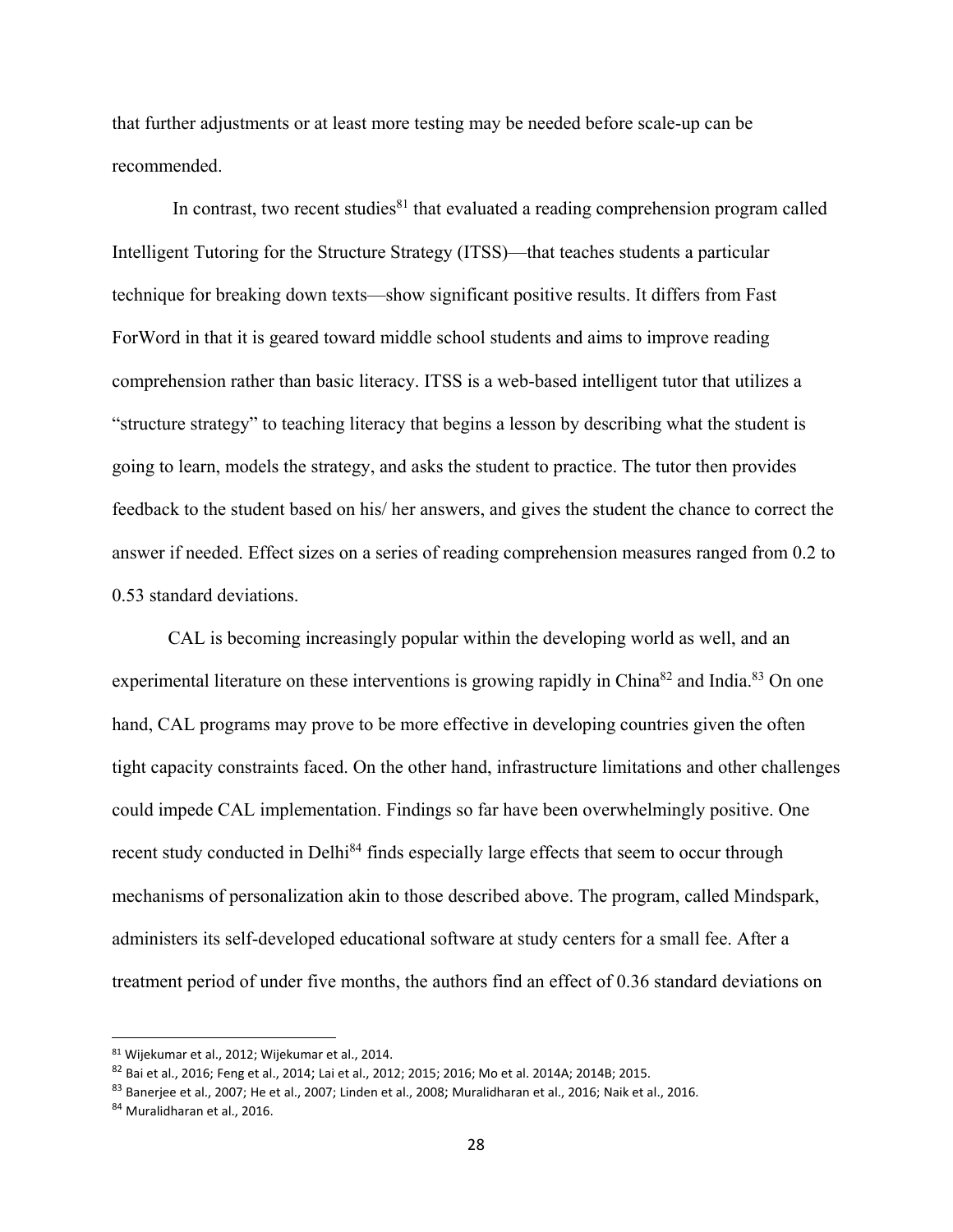math scores and 0.22 standard deviations on Hindi language scores, the two subject areas for which the program was tested. Although there is no treatment arm that offers the same content without the adaptivity component, they present strong suggestive evidence that adaptivity played a key role in accounting for the impact. There is an expansive range of levels between students within each grade, and the Mindspark program records that report the questions generated show that they matched this wide range. Given that no teacher could possibly have covered such a huge spread of levels, the authors argue that the adaptation element of the program must have played a central role in enabling its positive impact and could therefore be an integral part of a solution to the unevenness of levels that challenge many schools in India and elsewhere.

#### *4.3 Looking Forward*

As the above discussion demonstrates, CAL technologies may be able to significantly improve learning outcomes, with the evidence particularly strong for math. Supplementary programs like ASSISTments demonstrate that even programs that require only minutes each day can generate significant effects on learning outcomes. And more intensive interventions like SimCalc show that heavier-touch CAL interventions can generate transformative results. Although experimental evidence on CAL for subjects other than math remains scarce, the ITSS program has shown that positive impact in other areas is possible.

 Numerous important tasks remain, however, for future researchers to complete if CAL's potential is to be efficiently leveraged. One vital area is test the extent to which learning from CAL lasts in the longer term. To what extent do effects compound or diminish in subsequent years? Another important task will be to further explore whether and when CAL can work effectively for subjects other than math. Do the cognitive processes that underpin mathematical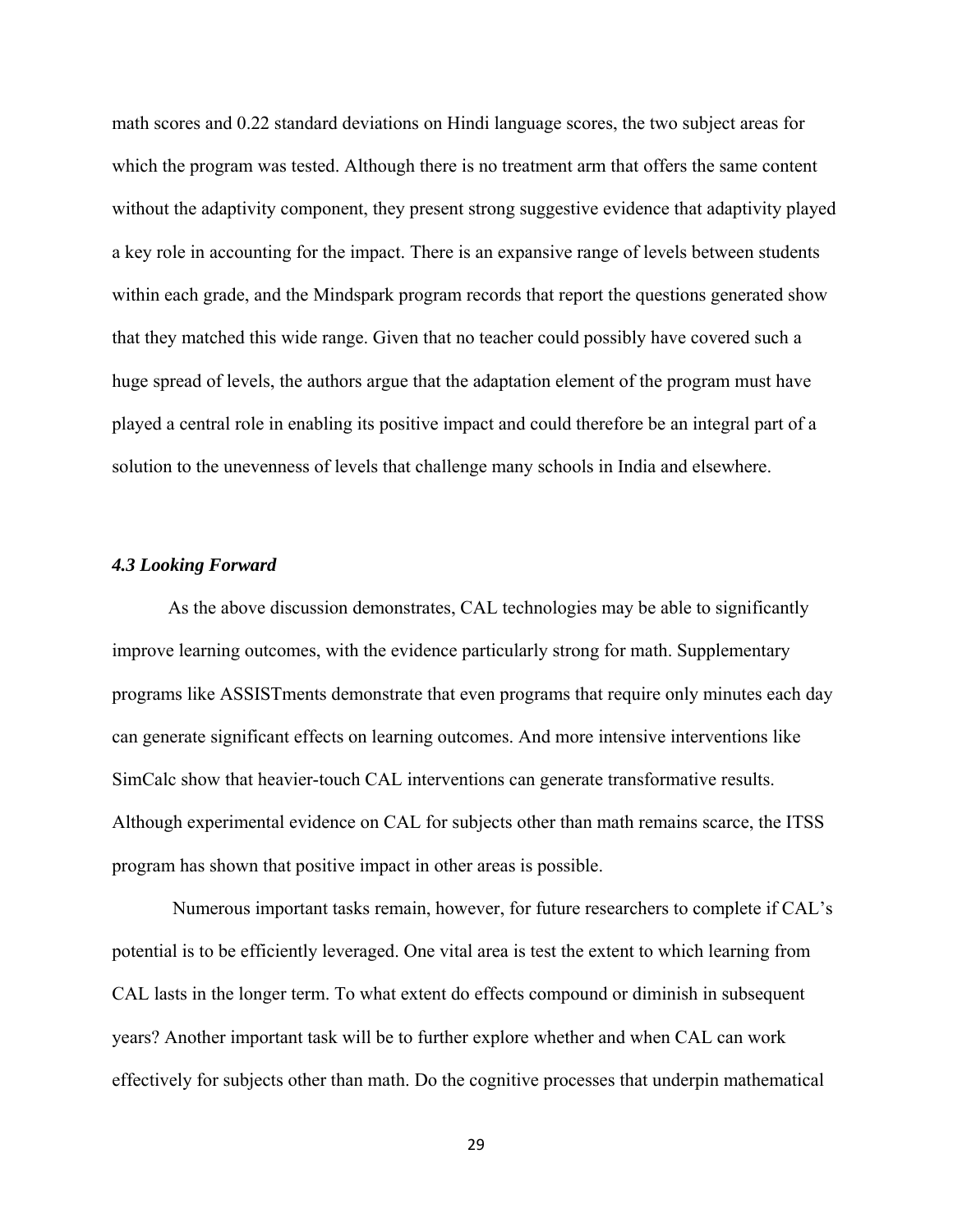reasoning inherently lend themselves better to software algorithms? More broadly, which areas of education could CAL add most value to? And when are light- vs. heavy-touch interventions most appropriate and cost-effective? An important crosscurrent that undercuts many of these other concerns is the issue of implementation. One way to gain greater leverage on this issue could be to test a particular CAL program in a particular population while varying elements of the implementation plan. Finally, we still know little about how CAL programs interact with teachers' efforts. Unpacking interconnections could highlight opportunities for complementarity and synergy.

### **Table 2**

| <b>Author</b>                           | Intervention                                                            | Data Source                                                                                        | <b>Sample</b>                                                                                                                                                                                     | <b>Findings</b>                                                                                                                                                                                                                                                                                                                                                                                                                                                                    | Subject |
|-----------------------------------------|-------------------------------------------------------------------------|----------------------------------------------------------------------------------------------------|---------------------------------------------------------------------------------------------------------------------------------------------------------------------------------------------------|------------------------------------------------------------------------------------------------------------------------------------------------------------------------------------------------------------------------------------------------------------------------------------------------------------------------------------------------------------------------------------------------------------------------------------------------------------------------------------|---------|
| Barrow,<br>Markman, and<br>Rouse (2009) | I Can Learn© aka<br>"Interactive<br>Computer Aided<br>Natural Learning" | Data from<br>customized pre-<br>algebra and<br>algebra tests<br>administered in<br>the study sites | Eight high<br>schools and two<br>middle schools<br>in three large<br>urban school<br>districts in the<br>Northeast,<br>Midwest and<br>South) with a<br>high proportion<br>of minority<br>students | (1) Students<br>randomly assigned<br>to the computer-<br>aided instruction<br>scored 0.17 SD's<br>higher on a pre-<br>algebra and<br>algebra test than<br>students assigned<br>to traditional<br>instruction (2) The<br>strongest effects<br>were for larger<br>classes (especially<br>with more<br>heterogeneity in<br>student levels) and<br>classes with more<br>absences, possibly<br>indicating that<br>impact occurs<br>through "increased<br>individualized<br>instruction" | Math    |
| Beal et al.<br>(2013)                   | AnimalWatch web-<br>based math<br>tutoring program                      | Student test scores<br>on standardized<br>tests and project-<br>based quizzes                      | 58 teachers'<br>classes (35<br>Treatment, 23<br>Control) for 6th<br>grade. Data<br>from<br>over 1200<br>students are                                                                              | The AnimalWatch<br>program had<br>significant effects<br>on student scores<br>on a state<br>achievement test<br>and project-based<br>quizzes (Positive                                                                                                                                                                                                                                                                                                                             | Math    |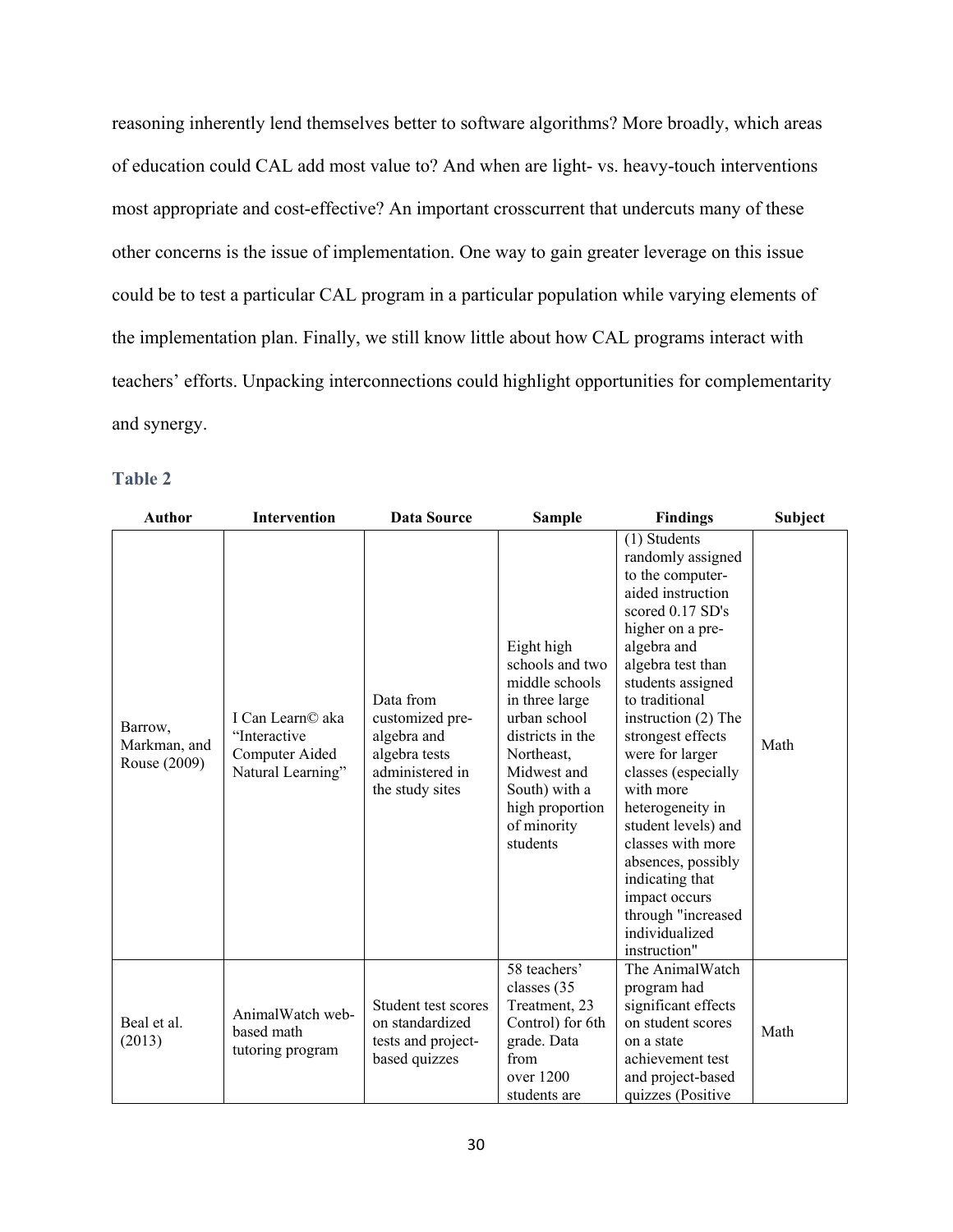|                                             |                                                                |                                                                                                                                                                                                                                                                                                                                                              | included in the<br>analysis (795<br>Treatment, 496<br>Control).                                                                                                                                                | impact of around<br>0.3 SDs on scores)                                                                                                                                                                                                                                                                                                                                                                                                                                                            |                     |
|---------------------------------------------|----------------------------------------------------------------|--------------------------------------------------------------------------------------------------------------------------------------------------------------------------------------------------------------------------------------------------------------------------------------------------------------------------------------------------------------|----------------------------------------------------------------------------------------------------------------------------------------------------------------------------------------------------------------|---------------------------------------------------------------------------------------------------------------------------------------------------------------------------------------------------------------------------------------------------------------------------------------------------------------------------------------------------------------------------------------------------------------------------------------------------------------------------------------------------|---------------------|
| Borman,<br>Benson, and<br>Overman<br>(2009) | Fast ForWord<br>computer-based<br>language training<br>program | Primary data from<br>a school<br>administered<br>language and<br>reading<br>comprehension<br>test.                                                                                                                                                                                                                                                           | Second and<br>seventh grade<br>students in<br>Baltimore who<br>were more<br>generally at risk<br>for poor<br>reading and<br>language<br>outcomes in<br>eight<br>elementary and<br>middle schools               | Null results<br>(attributed to<br>implementation<br>shortcomings): (1)<br>No statistically<br>significant effect<br>for second graders<br>in reading<br>comprehension or<br>language; $(2)$<br>There were<br>statistically<br>significant main<br>effects for reading<br>comprehension for<br>seventh graders<br>(effect size 0.21),<br>but not language                                                                                                                                          | Reading             |
| Cabalo et al.<br>(2007)                     | Cognitive Tutor's<br>Bridge to Algebra<br>program              | Primary data from<br>a standardized<br>math assessment<br>(Northwest<br>Evaluation<br>Association<br>(NWEA))                                                                                                                                                                                                                                                 | 32 pre-algebra<br>classes in 5<br>schools in the<br>Mau, Hawaii<br>school district                                                                                                                             | Null results                                                                                                                                                                                                                                                                                                                                                                                                                                                                                      | Math                |
| Campuzano et<br>al. (2009)                  | 16 types of<br>software products                               | Primary data<br>collection of<br>student<br>achievement tests,<br>including the<br>Stanford<br>Achievement Test,<br>the Iowa Tests of<br><b>Basic Skills</b><br>(ITBS), the<br>California<br>Achievement Test,<br>the New Mexico<br><b>Standards Based</b><br>Assessment, the<br>ETS End-of-<br>Course Algebra<br>Test, and school<br>administrative<br>data | Thirty-three US<br>school districts,<br>132 schools,<br>428 teachers. It<br>focused on<br>school districts<br>that had low<br>student<br>achievement<br>and large<br>proportions of<br>students in<br>poverty. | (1) For reading,<br>there were no<br>statistically<br>significant<br>differences<br>between the<br>effects the<br>products had on<br>standardized<br>student test scores<br>in the first and<br>second year (see<br>Dynarski et a.,<br>$2007$ ); (2) For<br>sixth grade math,<br>product effects on<br>student test scores<br>were statistically<br>significantly lower<br>(more negative) in<br>the second year<br>than in the first<br>year. $(3)$ For<br>algebra I, effects<br>on student test | Math and<br>Reading |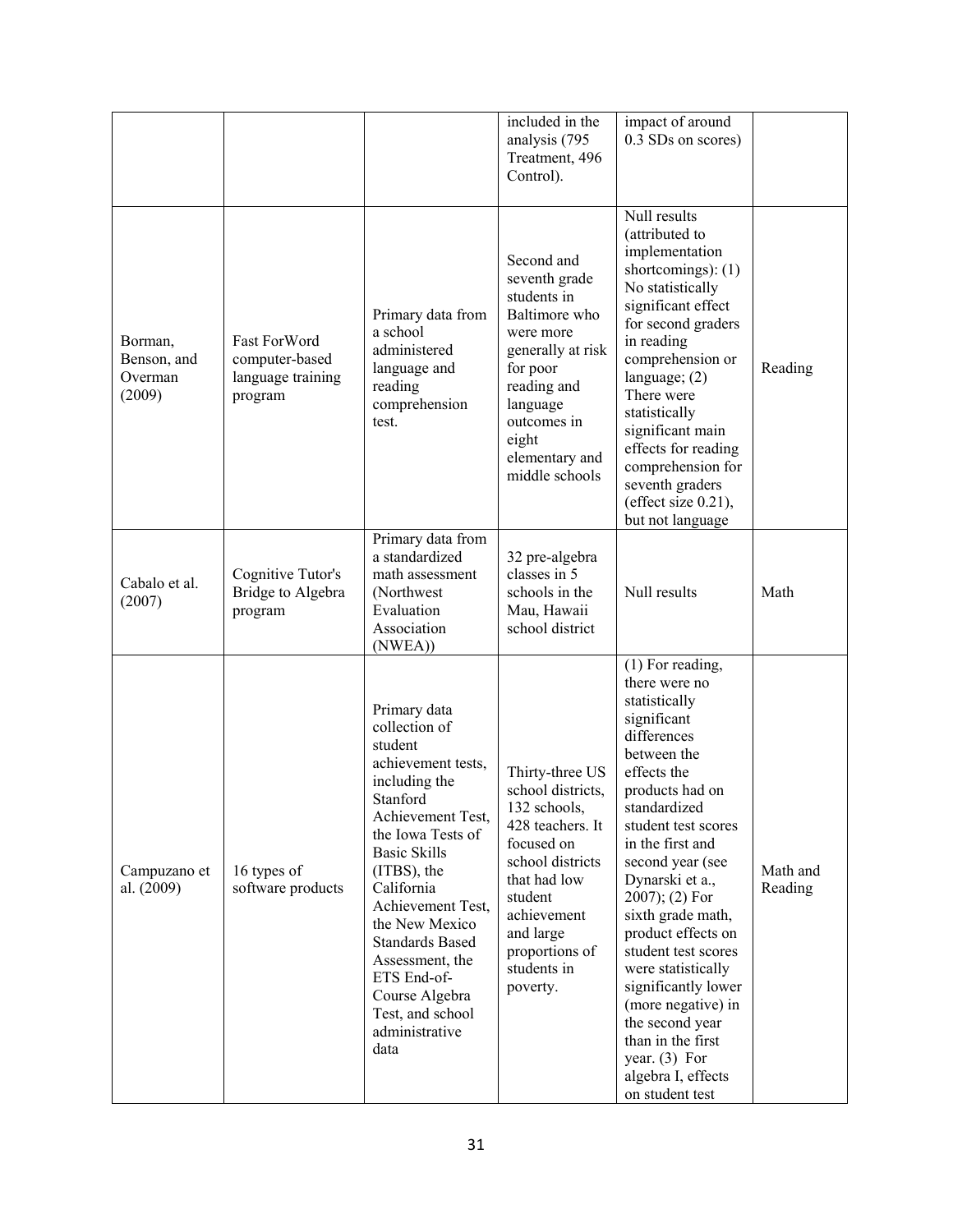|                                    |                                                                |                                                                                                                                                                                                                                                                                                                                                              |                                                                                                                                                                                                                                            | scores were<br>statistically<br>significantly<br>higher (.15 SDs) in<br>the second year<br>than in the first<br>year.                                                                                                                |                     |
|------------------------------------|----------------------------------------------------------------|--------------------------------------------------------------------------------------------------------------------------------------------------------------------------------------------------------------------------------------------------------------------------------------------------------------------------------------------------------------|--------------------------------------------------------------------------------------------------------------------------------------------------------------------------------------------------------------------------------------------|--------------------------------------------------------------------------------------------------------------------------------------------------------------------------------------------------------------------------------------|---------------------|
| Cavalluzzo et<br>al. $(2012)^{85}$ | Kentucky Virtual<br>Schools hybrid<br>program for<br>Algebra 1 | Administrative<br>data from<br>standardized<br>assessments<br>(American<br><b>College Testing</b><br>PLAN) and 10th<br>grade math course<br>enrollment                                                                                                                                                                                                       | 47 Kentucky<br>schools (30 of<br>which were in<br>rural areas)<br>with Grade 9<br>Algebra classes                                                                                                                                          | The treatment has<br>no statistically<br>significant effect<br>for either outcome.                                                                                                                                                   | Math                |
| Dynarksi et al.<br>(2007)          | 16 types of<br>software products                               | Primary data<br>collection of<br>student<br>achievement tests,<br>including the<br>Stanford<br>Achievement Test,<br>the Iowa Tests of<br><b>Basic Skills</b><br>(ITBS), the<br>California<br>Achievement Test,<br>the New Mexico<br><b>Standards Based</b><br>Assessment, the<br>ETS End-of-<br>Course Algebra<br>Test, and school<br>administrative<br>data | Thirty-three US<br>districts, 132<br>schools, and<br>439 teachers<br>participated in<br>the study. It<br>focused on<br>school districts<br>that had low<br>student<br>achievement<br>and large<br>proportions of<br>students in<br>poverty | Test scores were<br>not significantly<br>higher in<br>classrooms using<br>selected reading<br>and mathematics<br>software products.<br>(First student<br>cohort-second<br>cohort results<br>reported in<br>Campuzano et al.<br>2009) | Math and<br>Reading |

<sup>85</sup> This could also be considered a blended online learning and face-to-face intervention. In Kentucky Virtual Schools, instruction time is 60 percent face-to-face instruction and 40 percent is using online resources. The findings from this paper are consistent with the outcomes we observe in other blended classroom interventions.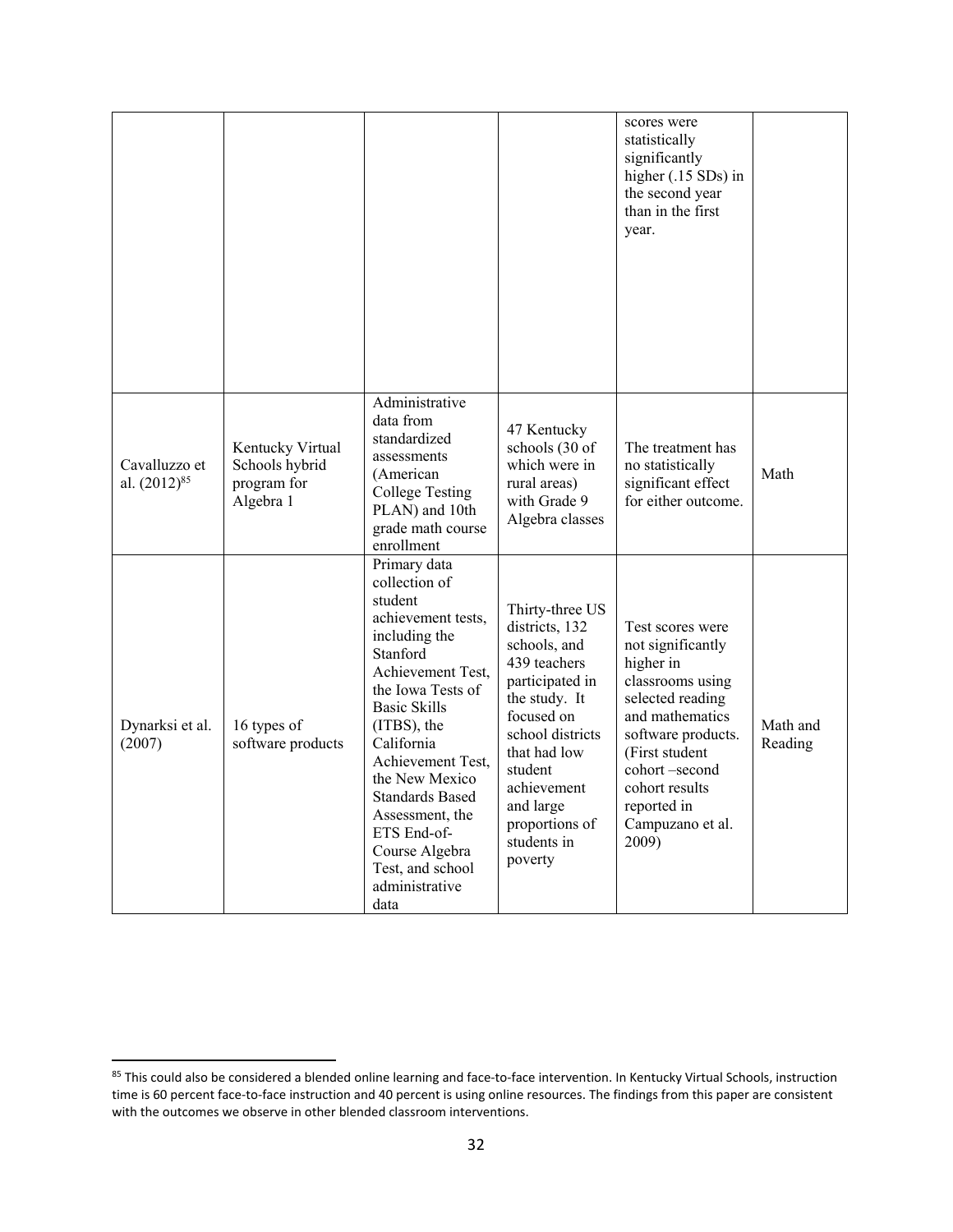| Deault,<br>Savage, and<br>Abrami (2009)  | <b>ABRACADABRA</b><br>web-based literacy<br>program | Primary data<br>collection of<br>scores on tests of a<br>range of literacy<br>and skills attention<br>measures.                                                            | Grade 1<br>students from<br>schools in<br>Montreal,<br>Canada for a<br>total of 144<br>students from<br>13 different<br>classrooms.         | $(1)$ Overall,<br>significant effects<br>of the intervention<br>were evident for<br>about half of the<br>reading and related<br>measures. $(2)$ The<br>intervention<br>reduced pre-<br>intervention<br>negative<br>correlations<br>between attention<br>and learning<br>outcomes,<br>indicating that it<br>may help kids with<br>attention problems                                                                                                                                                                                                             | Reading |
|------------------------------------------|-----------------------------------------------------|----------------------------------------------------------------------------------------------------------------------------------------------------------------------------|---------------------------------------------------------------------------------------------------------------------------------------------|-----------------------------------------------------------------------------------------------------------------------------------------------------------------------------------------------------------------------------------------------------------------------------------------------------------------------------------------------------------------------------------------------------------------------------------------------------------------------------------------------------------------------------------------------------------------|---------|
| Hegedus,<br>Dalton, and<br>Tapper (2015) | SimCalc interactive<br>math software                | Primary data<br>collection using<br>instruments to<br>measure student<br>learning and<br>related factors.                                                                  | 7 high schools<br>in Southeast<br>Massachusetts<br>of varying<br>achievement<br>levels                                                      | Significant impact<br>on student learning<br>of core algebra<br>concepts including<br>both procedural<br>and conceptual<br>problems                                                                                                                                                                                                                                                                                                                                                                                                                             | Math    |
| Karam et al.<br>(2017)                   | Cognitive Tutor<br>Algebra I                        | Primary data<br>collection on<br>survey data of<br>dosage and<br>frequency of<br>implementation<br>and administrative<br>data on student<br>grades and<br>Algebra 1 scores | 74 middle and<br>73 high schools<br>in 51 school<br>districts<br>representing<br>seven states in<br>the U.S. that<br>varied in<br>contexts. | $(1)$ Use of<br>traditional student<br>activities in<br>classrooms was<br>significantly<br>negatively<br>associated with<br>student outcomes<br>on Algebra 1 for<br>middle school in<br>years 1 and 2 (i.e<br>use of CTAI had a<br>positive effect on<br>Algebra 1<br>outcomes). (2)<br>Although not<br>statistically<br>significant, we see<br>similar negative<br>associations<br>between teachers'<br>use of traditional<br>instructional<br>methods and<br>student outcomes<br>for middle schools<br>in both study years<br>and in high school<br>in year 2 | Math    |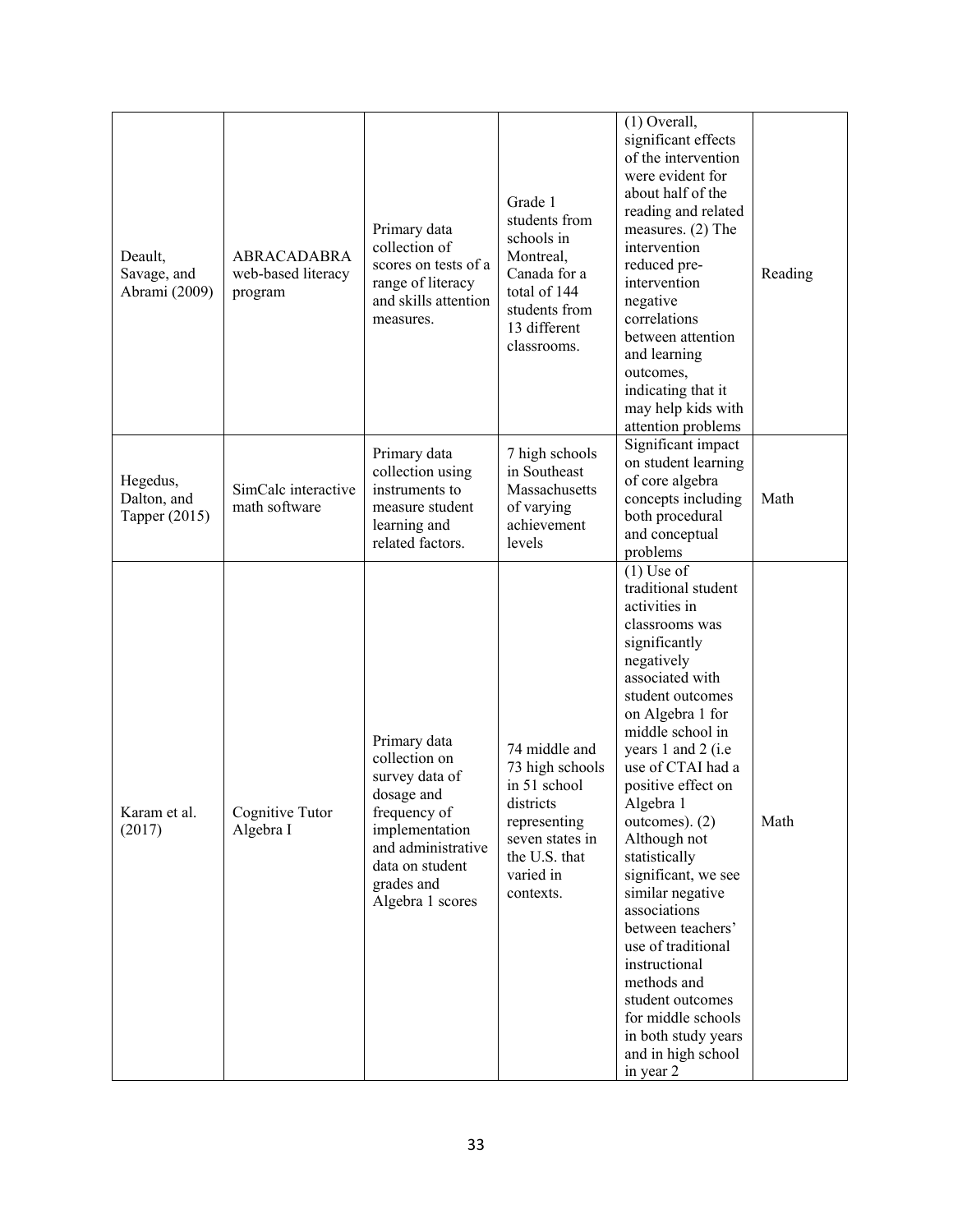| Kelly et al.<br>(2013)             | <b>ASSISTments</b><br>online homework<br>support | Student learning<br>data collected<br>from the<br>ASSISTments<br>system.                                   | 63 thirteen and<br>fourteen year<br>olds who were<br>currently<br>enrolled in an<br>eighth grade<br>math class, in a<br>suburban<br>middle school<br>in<br>Massachusetts. | (1) Students<br>receiving the<br>intervention<br>learned reliably<br>more with an<br>effect size of 0.56<br>SDs(2)<br>Additionally,<br>teacher use of the<br>homework data<br>lead to a more<br>robust and<br>systematic review<br>of the homework.                                                                                                                                                                                      | Math    |
|------------------------------------|--------------------------------------------------|------------------------------------------------------------------------------------------------------------|---------------------------------------------------------------------------------------------------------------------------------------------------------------------------|------------------------------------------------------------------------------------------------------------------------------------------------------------------------------------------------------------------------------------------------------------------------------------------------------------------------------------------------------------------------------------------------------------------------------------------|---------|
| Mitchell and<br>Fox $(2001)$       | DaisyQuest and<br>Daisy's Castle<br>reading game | Student learning<br>data on various<br>literacy outcome<br>measures                                        | 36 US<br>kindergarten<br>and 36 first<br>grade students                                                                                                                   | (1) Students<br>receiving<br>computer<br>administered<br>phonological<br>awareness<br>instruction and<br>teacher delivered<br>phonological<br>awareness<br>instruction showed<br>a significant<br>increase over the<br>instructional<br>technology<br>(drawing and math<br>software) control<br>group. $(2)$ The<br>teacher-delivered<br>group<br>outperformed the<br>computer<br>administered<br>group on several<br>literacy measures. | Reading |
| Morgan and<br><b>Ritter</b> (2002) | Cognitive Tutor<br>Algebra I                     | Survey data on<br>student attitudes<br>toward<br>mathematics and<br>ETS Algebra I<br>End-of-Course<br>test | Ninth graders<br>in 5 junior high<br>schools in<br>Moore<br>Independent<br>School District,<br>Oklahoma                                                                   | (1) Positive effects<br>$(0.29 SDs)$ in math<br>outcomes on the<br>ETS test [0.23 SDs<br>according to Pane<br>et al. p. 130,<br>reporting the<br>WWC adjusted<br>estimates] $(2)$<br>Students receiving<br>the CTAI program<br>were significantly<br>more confident<br>and more likely to<br>rate mathematics<br>as useful than                                                                                                          | Math    |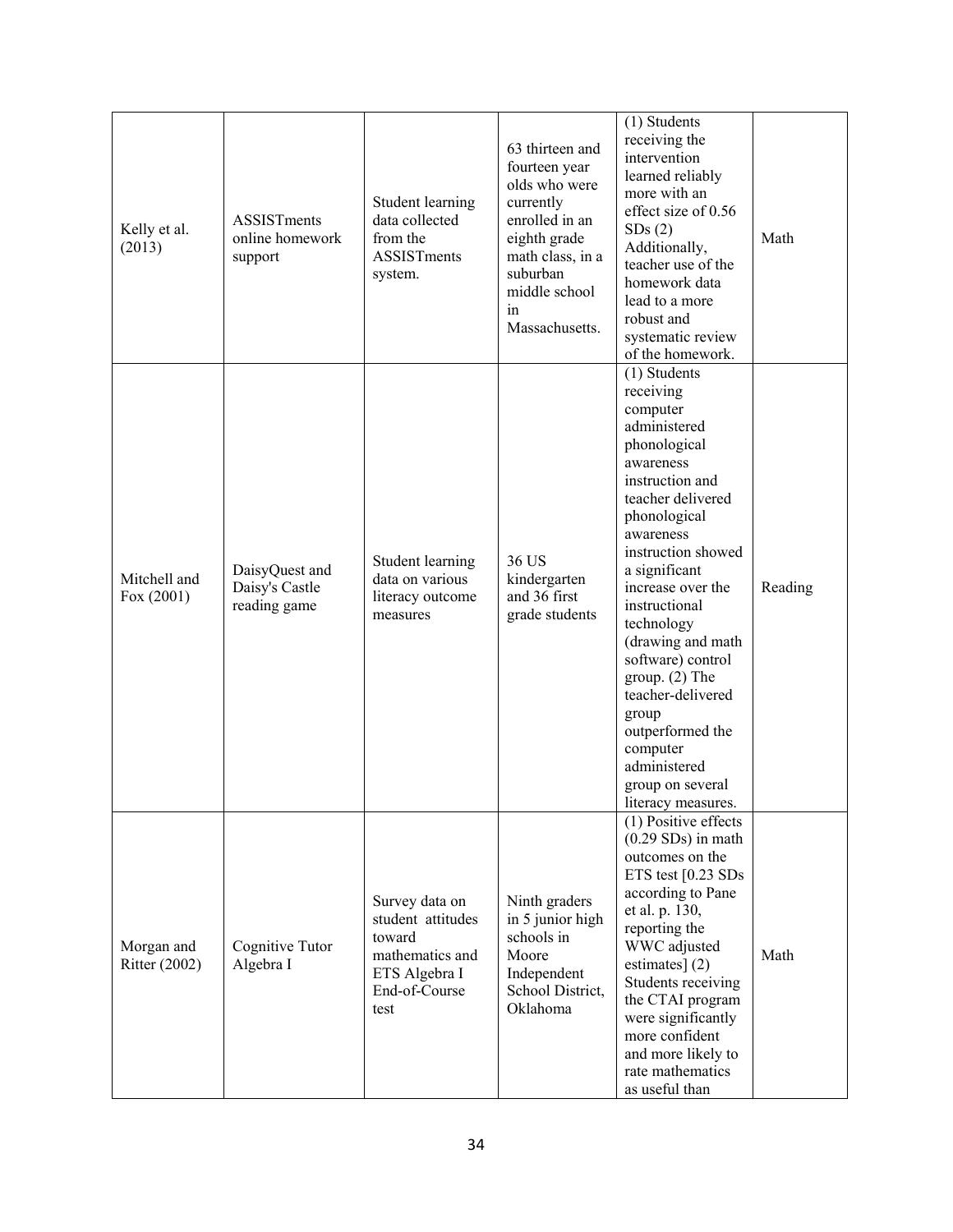|                         |                              |                                                                                                                                                                                                             |                                                                                                                                                                      | students in the<br>traditional class.                                                                                                                                        |      |
|-------------------------|------------------------------|-------------------------------------------------------------------------------------------------------------------------------------------------------------------------------------------------------------|----------------------------------------------------------------------------------------------------------------------------------------------------------------------|------------------------------------------------------------------------------------------------------------------------------------------------------------------------------|------|
| Pane et al.<br>(2010)   | Cognitive Tutor<br>Geometry  | Student<br>achievement data<br>in geometry                                                                                                                                                                  | 8 high schools<br>in Baltimore<br>Country Public<br><b>School District</b><br>(BCPS); after<br>attrition, final<br>sample size of<br>699                             | $(1)$ The CTAI<br>program has<br>negative effects on<br>math outcomes (-<br>$0.19$ SDs) $(2)$ No<br>effect on student<br>attitudes toward<br>mathematics and<br>technology.  | Math |
| Pane et al.<br>(2014)   | Cognitive Tutor<br>Algebra I | Primary data<br>collection of<br>student<br>achievement data<br>on an Algebra I<br>Proficiency Exam<br>and school<br>administrative<br>data on other<br>student<br>characteristics and<br>learning outcomes | 74 public<br>middle schools<br>and 73 public<br>high schools<br>across seven<br>US states and<br>51 school<br>districts in<br>urban,<br>suburban, and<br>rural areas | $(1)$ No effect of<br>CTAI in the first<br>year (2) 0.20 SD<br>positive impact in<br>second year for<br>high schools, but<br>no significant<br>effect for middle<br>schools. | Math |
| Ragosta<br>(1982)       | Cognitive Tutor              | Student learning<br>data in<br>mathematics<br>collected from the<br>CAI system and<br>on standardized<br>tests                                                                                              | Four<br>elementary<br>schools in Los<br>Angeles                                                                                                                      | The curriculum<br>was effective in<br>raising student<br>scores on tests<br>derived by the<br>CAI curriculum<br>and on<br>standardized tests                                 | Math |
| Ritter et al.<br>(2007) | Cognitive Tutor              | Administrative<br>data on student<br>grades, student<br>performance on<br>the ETS Algebra I<br>End-of-Course<br>assessment and<br>survey data on<br>student attitudes<br>towards math                       | Ninth graders<br>in 5 junior high<br>schools in<br>Moore<br>Independent<br>School District,<br>Oklahoma                                                              | Statistically<br>significant effects<br>of CTAI on<br>student grades and<br>Algebra I scores                                                                                 | Math |
| Rockoff<br>(2015)       | School of One                | Student<br>achievement data<br>in math and<br>survey data on<br>student and<br>teacher attitudes                                                                                                            | Eight New<br>York City<br>public schools                                                                                                                             | No effects on<br>student math<br>outcomes, but<br>study was not<br>powered to detect<br>small to moderate<br>effects                                                         | Math |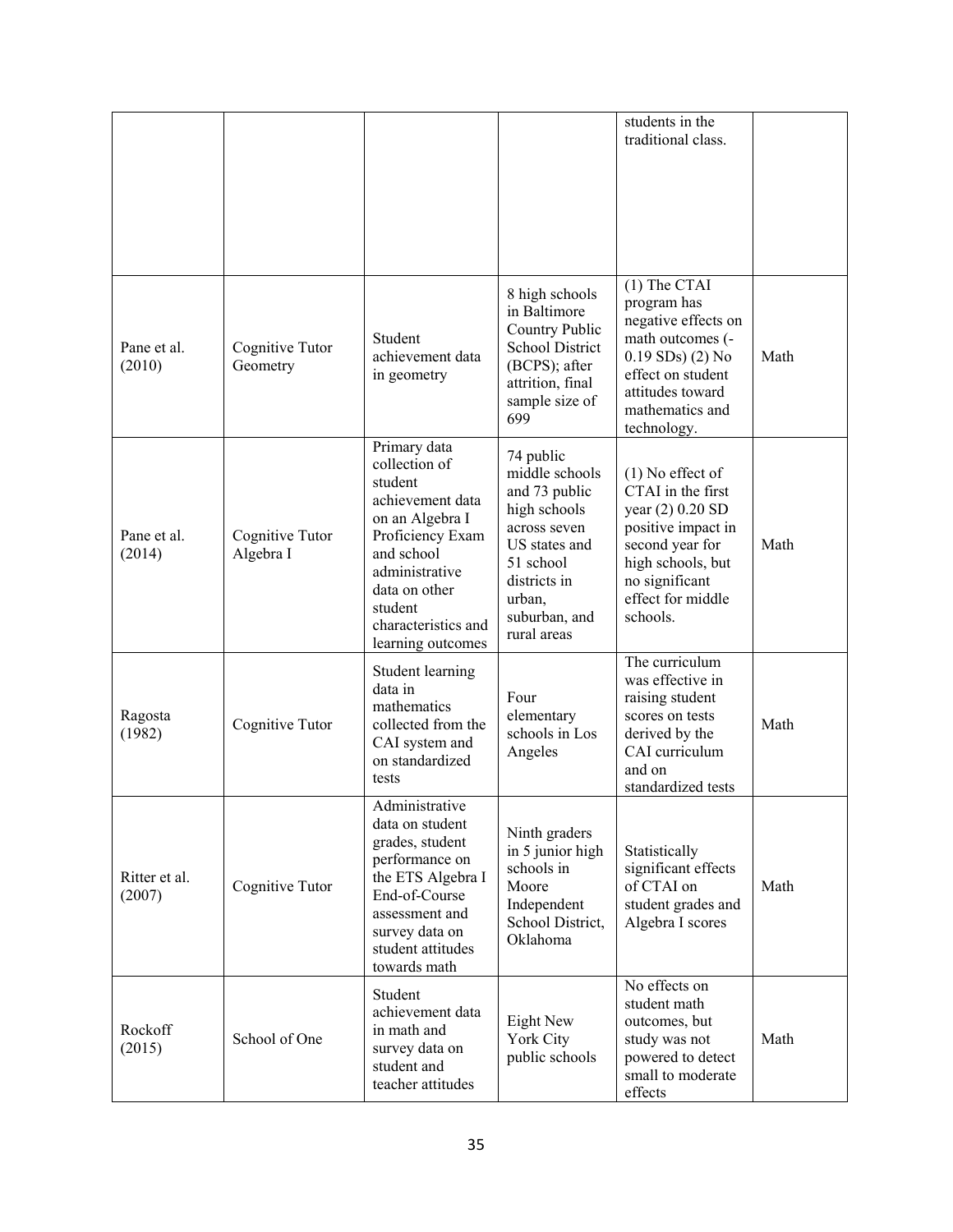| Roschelle et<br>al. (2010)     | SimCalc interactive<br>math software                           | Student math<br>scores                                                                                                                             | Seventh and<br>eighth grade<br>classrooms in<br>Texas public<br>schools                                                                    | Significant effects<br>of SimCalc on<br>student learning<br>$(0.63$ and $0.50$<br>SDs)                                                                                                                                                                                                                                                                          | Math    |
|--------------------------------|----------------------------------------------------------------|----------------------------------------------------------------------------------------------------------------------------------------------------|--------------------------------------------------------------------------------------------------------------------------------------------|-----------------------------------------------------------------------------------------------------------------------------------------------------------------------------------------------------------------------------------------------------------------------------------------------------------------------------------------------------------------|---------|
| Roschelle et<br>al. (2016)     | ASSISTments<br>online homework<br>support                      | Student data<br>collected from the<br><b>ASSISTments</b><br>system and<br>student outcomes<br>on an end of year<br>standardized math<br>assessment | 2,850 seventh<br>graders in 43<br>schools in<br>Maine                                                                                      | Positive effects of<br>ASSISTments on<br>student math<br>outcomes (0.18)<br>SDs)                                                                                                                                                                                                                                                                                | Math    |
| Rouse and<br>Krueger<br>(2004) | Fast ForWord<br>computer-based<br>language training<br>program | Student outcomes<br>on measures of<br>language and<br>reading ability                                                                              | 4 schools in an<br>urban school<br>district in the<br>Northeast;<br>around 40<br>percent African<br>American and<br>50 percent<br>Hispanic | Null results                                                                                                                                                                                                                                                                                                                                                    | Reading |
| Rutherford et<br>al. (2014)    | Spatial-Temporal<br>(ST) Math                                  | Student outcomes<br>on a standardized<br>test series in math                                                                                       | 13,000<br>students, 52<br>elementary<br>schools in<br>Southern<br>California                                                               | Null (although<br>positive, but small<br>effects (0.07 SDs)<br>at $p = .089$ )                                                                                                                                                                                                                                                                                  | Math    |
| Singh et al.<br>(2011)         | ASSISTments<br>online homework<br>support                      | Student data<br>collected from the<br><b>ASSISTments</b><br>system and<br>student outcomes<br>on a post-test<br>math assessment                    | Eight classes of<br>eighth grade<br>students in<br>Maine                                                                                   | Positive effects<br>(although sample<br>size is small)                                                                                                                                                                                                                                                                                                          | Math    |
| Snipes et al<br>(2015)         | Elevate summer<br>math program                                 | Student data on<br>tests of Algebra<br>readiness                                                                                                   | 8th grade<br>students from<br>eight schools in<br>six districts in<br>California's<br>Silicon Valley                                       | (1) The Elevate<br>Math summer<br>program, which<br>included daily use<br>of Khan Academy,<br>significantly<br>improved math<br>achievement and<br>algebra readiness<br>$(0.7 SDs$ on a test<br>of algebra<br>readiness) (2)<br>Despite significant<br>positive effects<br>from the program,<br>most students were<br>still not ready for<br>Algebra I content. | Math    |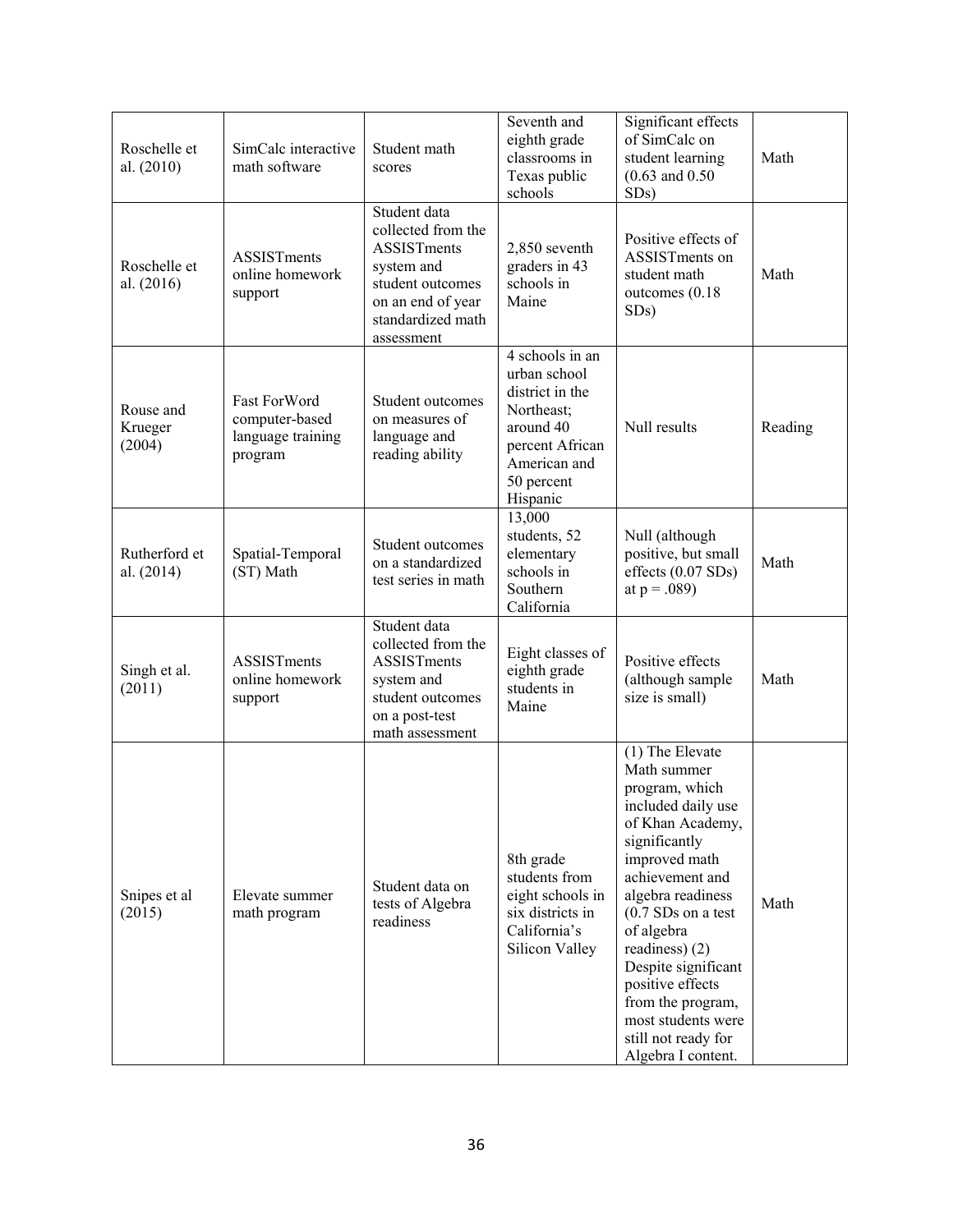| Tatar et al.<br>(2008)          | SimCalc interactive<br>math software                                | Student and<br>teacher<br>performance on an<br>researcher created<br>instrument based<br>on the Texas state<br>assessment;<br>survey data on<br>teacher<br>characteristics,<br>school context and<br>teacher attitudes | 21 seventh<br>grade<br>mathematics<br>teachers in<br>Texas                                                                                 | Positive effects on<br>student and<br>teacher<br>mathematics<br>knowledge                                                                                                                                                                                                                               | Math     |
|---------------------------------|---------------------------------------------------------------------|------------------------------------------------------------------------------------------------------------------------------------------------------------------------------------------------------------------------|--------------------------------------------------------------------------------------------------------------------------------------------|---------------------------------------------------------------------------------------------------------------------------------------------------------------------------------------------------------------------------------------------------------------------------------------------------------|----------|
| Van Klaveren<br>et al. (2017)   | Adaptive CAL<br>program compared<br>against a static one            | Student<br>performance data<br>on standardized<br>test scores                                                                                                                                                          | Dutch<br>secondary<br>schools                                                                                                              | No statistically<br>significant<br>improvement from<br>the adaptive CAL<br>program relative to<br>non-adaptive CAL<br>program (however,<br>there is no non-<br>CAL control<br>group)                                                                                                                    | Multiple |
| Wang and<br>Woodworth<br>(2011) | <b>DreamBox</b><br>Program and<br>Reasoning Mind<br>(math programs) | Student<br>performance on<br>the NWEA math<br>test and other<br>math tests                                                                                                                                             | Kindergarten<br>through 5th<br>grade students<br>in 3 schools in<br>an elementary<br>charter school<br>network in San<br>Francisco         | (1) Dreambox<br>treatment group<br>scored 2.3 points<br>higher on the<br>NWEA math test<br>(effect size of 0.14<br>SDs), and 2.9<br>points higher on<br>the geometry<br>subtest (effect size<br>of $0.16$ SDs). $(2)$<br>No significant<br>impact of<br>Reasoning Mind<br>on the NWEA or<br>other tests | Math     |
| Wijekumar et<br>al. (2012)      | ITSS (Intelligent<br>Tutoring for<br><b>Structure Strategy)</b>     | Student<br>performance on<br>Gray Silent<br>Reading Test<br>(GSRT) and<br>researcher-<br>designed measures                                                                                                             | 60 rural and 71<br>suburban 4 <sup>th</sup><br>grade<br>classrooms                                                                         | Positive effects on<br>language; (.1 SDs)<br>on GSRT, (.49<br>SDs) on main idea<br>quality.                                                                                                                                                                                                             | Language |
| Wijekumar et<br>al. (2014)      | ITSS (Intelligent<br>Tutoring for<br><b>Structure Strategy)</b>     | Student<br>performance on<br>standardized tests<br>and researcher<br>designed<br>assessments<br>measuring reading<br>comprehension                                                                                     | 128 fifth-grade<br>classrooms in<br>45 schools<br>within 12<br>school<br>districts in rural<br>and suburban<br>settings in<br>Pennsylvania | Positive effects on<br>literacy $(0.2 SDs)$<br>and signaling<br>$(0.42$ SDs) tests                                                                                                                                                                                                                      | Language |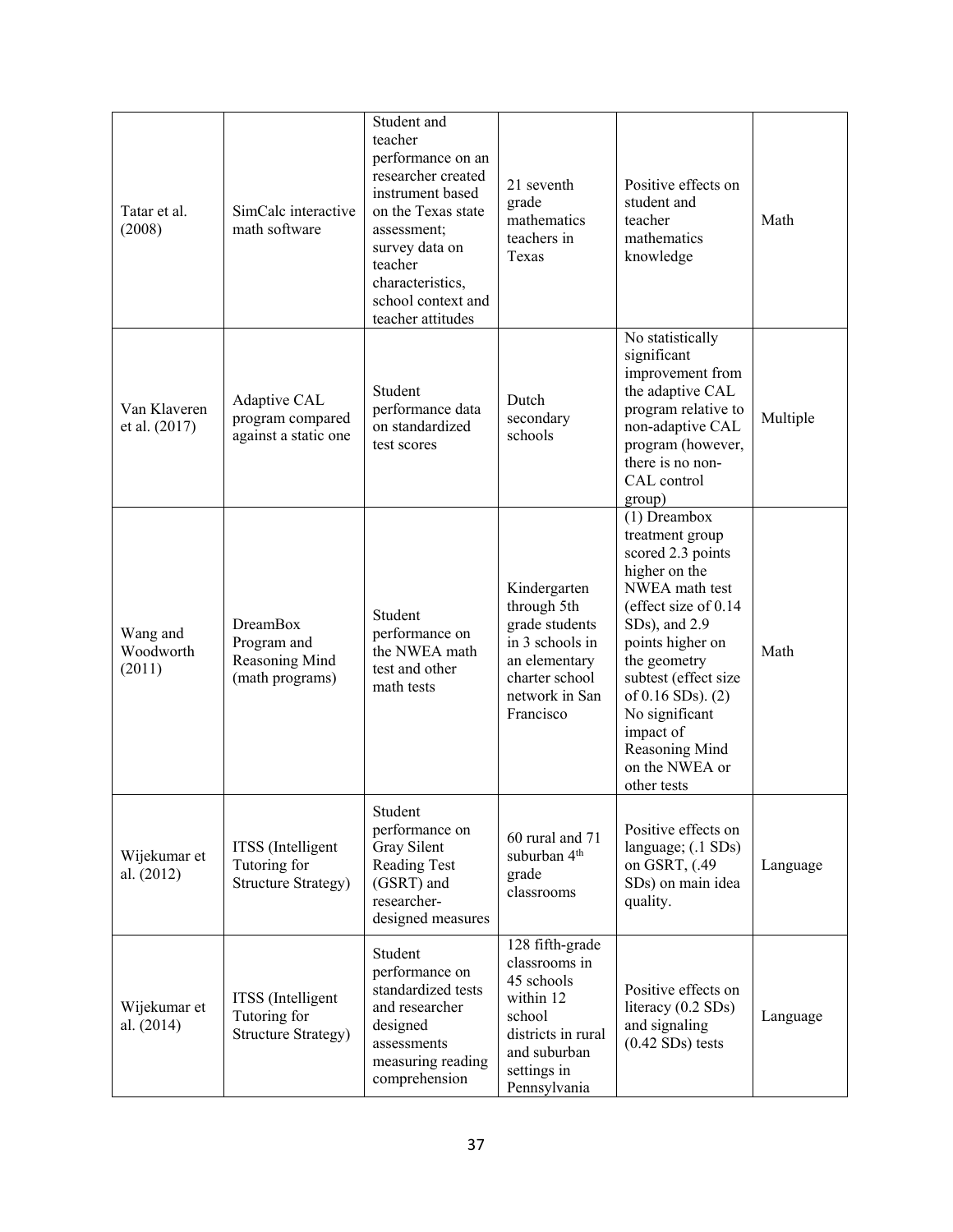### **5. Behavioral Interventions**

#### *5.1 Background and Context*

Next, we shift focus to education technologies that draw on the theory and practice of behavioral economics to guide students (and, in some cases, their parents) toward behaviors that are expected to facilitate greater academic achievement. The idea behind this approach is that people are subject to systematic biases in decision-making that lead to sub-optimal outcomes, <sup>86</sup> like ending up in a job one does not like because of not having studied hard enough in school. The behavioral insights literature was relatively slow to come to the education sector, but has taken off over the past several years.<sup>87</sup> Behavioral issues are especially important to think about in the context of education, since important long-run decisions are being made during a time when the brain's ability to think of the future is not fully developed. So, while we all face challenges in making decisions involving long run uncertain benefits and immediate costs, children and youth particularly struggle.<sup>88</sup> On the plus side, with this knowledge of behavioral barriers getting in the way of realizing better long-run outcomes, technology may be used to develop simple and inexpensive solutions to give individuals more support for making better choices.

We identified 47 experimental papers studying behavioral ed-tech programs. These studies evaluated programs aimed at solving a wide variety of problems and drawing on a variety

<sup>86</sup> Thaler and Sunstein, 2008.

<sup>87</sup> Koch et al., 2015; Lavecchia et al., 2014; Levitt et al., 2012.

<sup>88</sup> Lavecchia et al., 2014.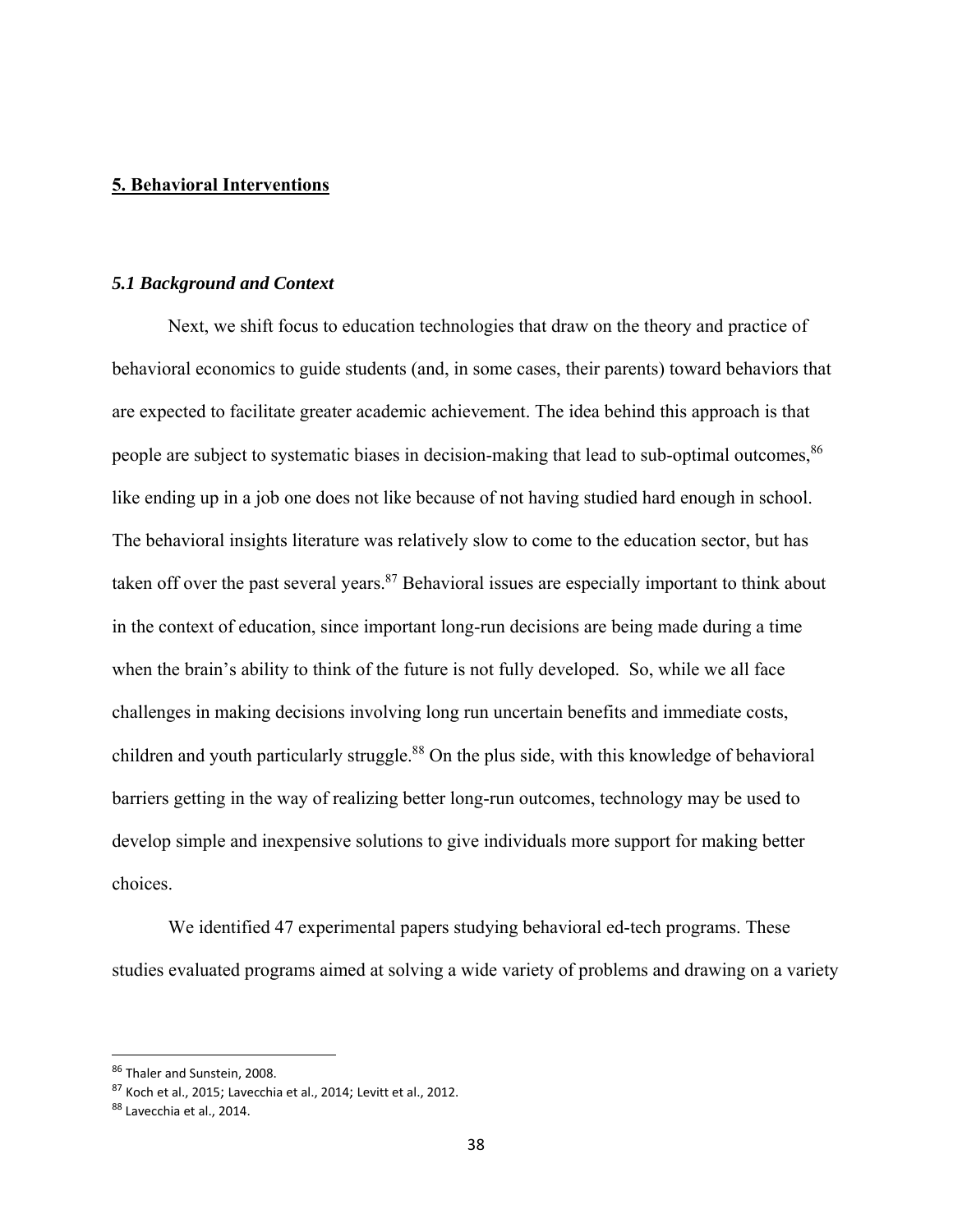of techniques implemented at different points across the life course, from giving parents ideas of how to practice reading skills with their kids to reminding college students to submit the FAFSA. In particular, we identified studies of interventions across four clusters: seven on encouraging parental engagement in learning activities, 10 on attempting to improve school-parent information flows, 17 on encouraging success in transitioning to and through college, and 13 on mindset interventions. Information on the studies is presented in **Table 3**. The studies show strong promise in each of these areas, with only a few of the interventions reviewed showing no impact. In the remainder of this section, we review the evidence on each of the four clusters in turn.

# *5. 1 Encouraging Parental Learning Engagement During Early Childhood*

Research suggests that one of the most effective means of improving educational outcomes is for parents to engage in learning activities with their children.<sup>89</sup> But parents report spending less time on these activities than might be expected in light of the possible benefits. The problem of low engagement is particularly acute among disadvantaged households, a pattern that may reinforce broader disparities in educational outcomes.<sup>90</sup> Policymakers have found costeffective responses elusive, with even expensive and resource-intensive programs turning up modest results.<sup>91</sup> Yet because young children spend a great deal of time at home, school-based programs cannot substantially substitute for engagement "unless they are very intensive, extensive and expensive."92 This dilemma has inspired a growing literature that explores whether

<sup>89</sup> Levine et al., 2010; Price, 2010; Sénéchal and LeFevre, 2002.

<sup>90</sup> Gurvan et al., 2008; Kalil et., 2015; Lee and Bowen, 2006.

<sup>&</sup>lt;sup>91</sup> York and Loeb. 2014.

<sup>92</sup> Mayer et al., 2015.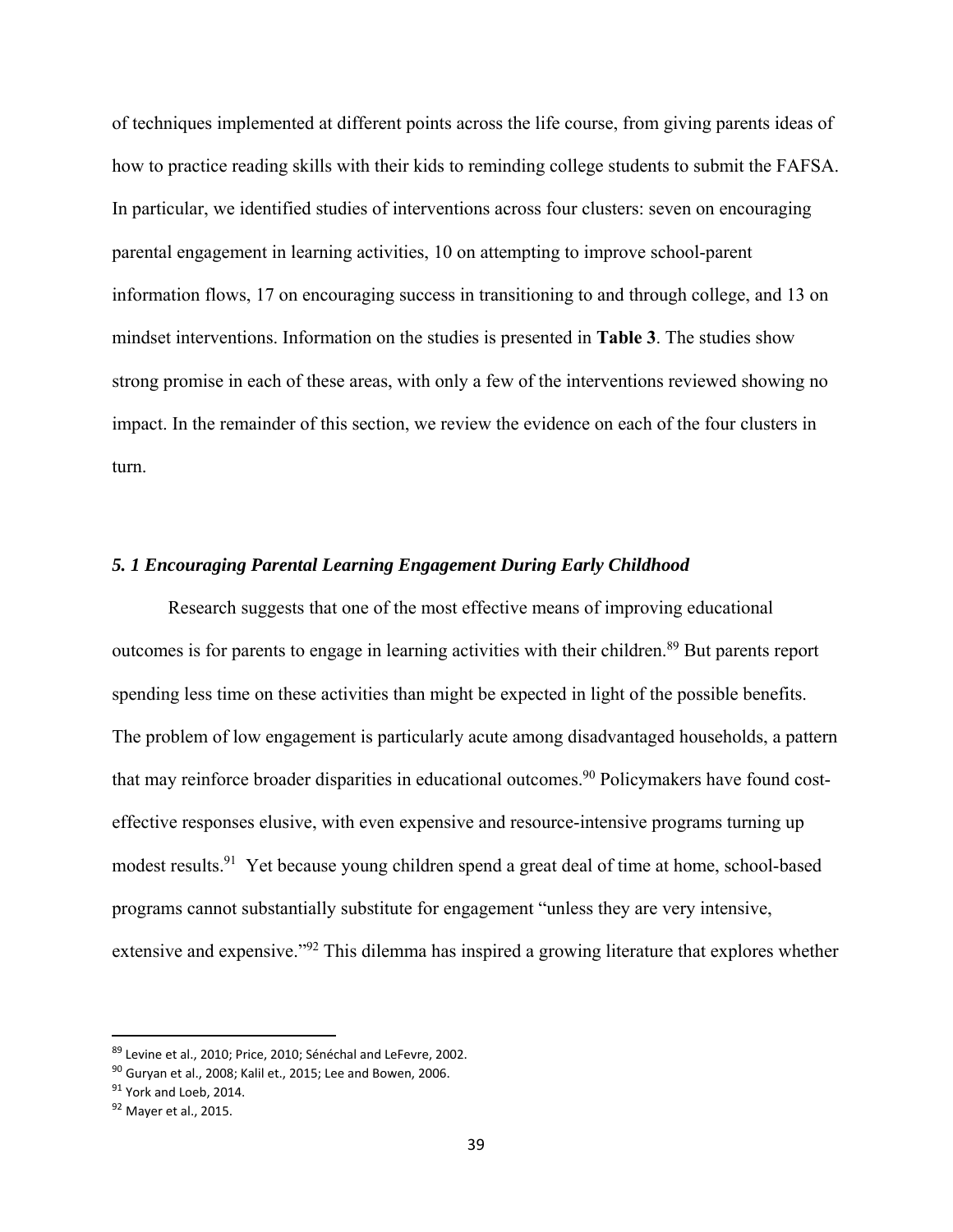and how behavioral interventions might contribute toward reducing disparities in engagement. We identified six experimental evaluations of technology-based interventions aiming to increase the quantity and quality of time spent by parents practicing skills with their preschoolers,  $93$ kindergarteners,  $94$  or 1st-4th graders.  $95$  All of the programs studied relied centrally on sending text message reminders to parents, and all found positive results.

Why might nudges be expected to increase parental learning engagement within disadvantaged households? After all, behavioral interventions are unlikely to substantially address resource constraints like the time scarcity faced by low-income parents. However, the behavioral economics literature suggests that cognitive constraints as well as resource limitations lead to underinvestment. Even when cognitive burdens themselves are aggravated by resource constraints, small adjustments in the decision structures that people face can help to correct these biases and move them toward more optimal behavior.<sup>96</sup> So, in the present context, a behavioral economics perspective would indicate potential benefits from reminders and instructions inspiring and guiding parents toward more productive engagement.

READY4K!—a preschool literacy program implemented in San Francisco—was the earliest experimentally evaluated, technology-based intervention we identified that attempted to leverage this rationale to improve parental learning engagement. The program sent parents three text messages per week with tips and encouragement to engage in literacy activities.<sup>97</sup> The behavioral logic that guides READY4K! suggests that "the complexity of parenting may overwhelm some parents, leading them to underinvest in their children".<sup>98</sup> Furthermore, literacy

<sup>93</sup> Hurwitz et al., 2015; Mayer et al., 2015; Meuwissen et al., 2017; York and Loeb, 2014.

<sup>94</sup> Doss et al., 2017.

<sup>95</sup> Kraft and Monti-Nussbaum, 2017.

<sup>&</sup>lt;sup>96</sup> Thaler and Sunstein, 2008.

<sup>97</sup> York and Loeb, 2014.

<sup>98</sup> Ibid.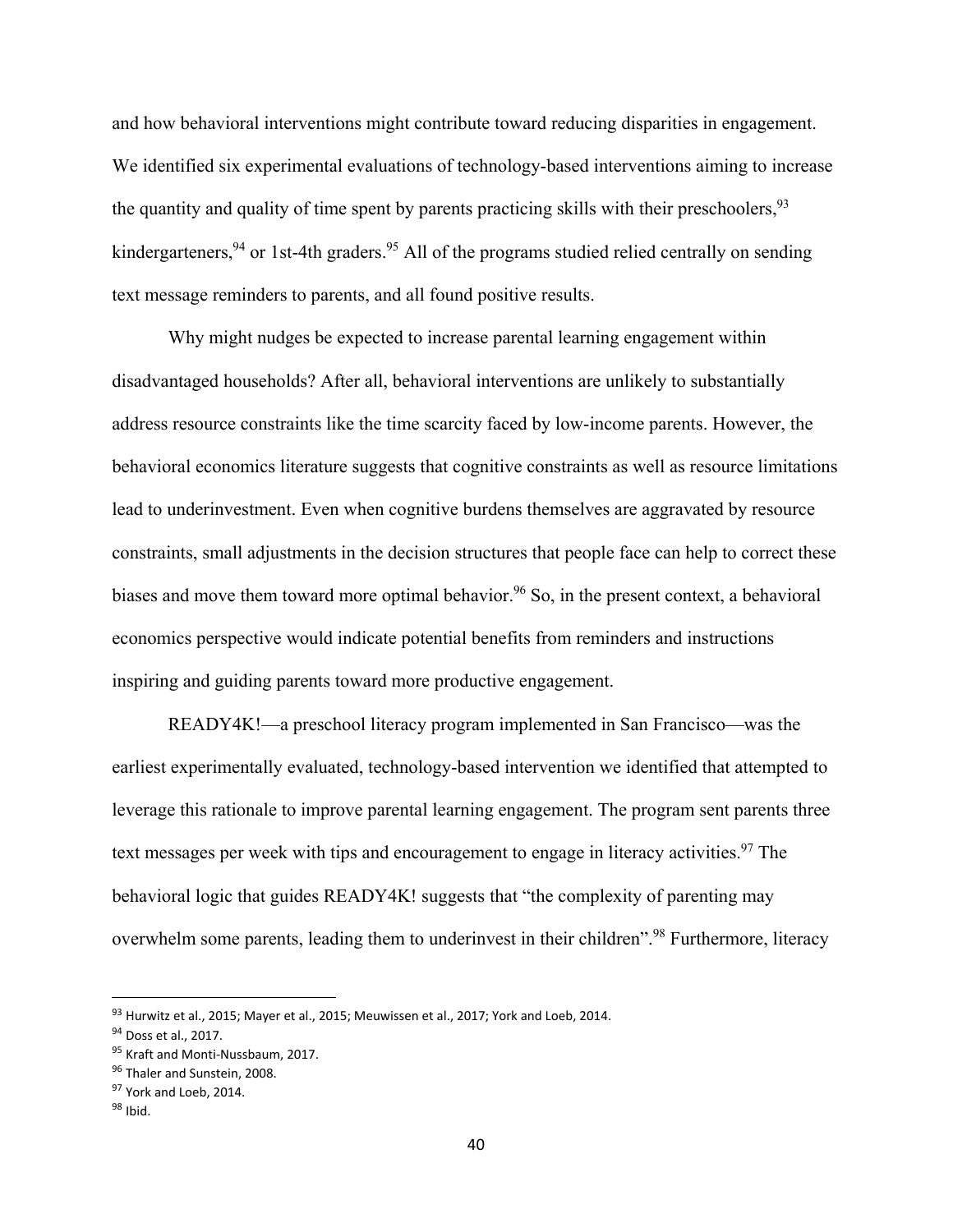activities constitute a case of "delayed gratification," necessitate "interrupting the status quo" and are often overcome by "limited attention."<sup>99</sup> So the program sends suggestions of small, easy tasks that parents can do without feeling overwhelmed; provides encouragement to sustain parents' investment in longer term gratification; provide tips for integrating the activities into daily life so that the status quo barrier can be overcome; and address attention constraints by regularly reminding parents.

The study found an impact of 0.29 standard deviations of the program on a composite score for "global early literacy parenting" measuring activities like reading to a child, pointing out words that rhyme, and taking the child to a library or museum.<sup>100</sup> The study also found effect sizes ranging from  $0.21$  to  $0.34$  standard deviations on PALS literacy tests.<sup>101</sup> The fact that the program led to an increase in specific literacy tasks but not general ones suggests that the impact was likely generated by the program's provision of specific, manageable tasks, rather than reminding parents to engage in activities they might have engaged in anyway. The effect sizes detected are impressive given the exceedingly low costs of the intervention, at less than a dollar per family.<sup>102</sup> A great deal could be gained from follow-up research that unpacks these findings and tests similar initiatives in new contexts.

Ensuing research has attempted to work toward untangling the specific mechanisms underpinning the effectiveness of this type of intervention, as well as better understanding potentially differing effects across subgroups. The two remaining interventions of this type for preschoolers that have been experimentally evaluated took place within midwestern Head Start

  $99$  Ibid.

 $100$  Ibid.

 $101$  Ibid.

 $102$  Ibid.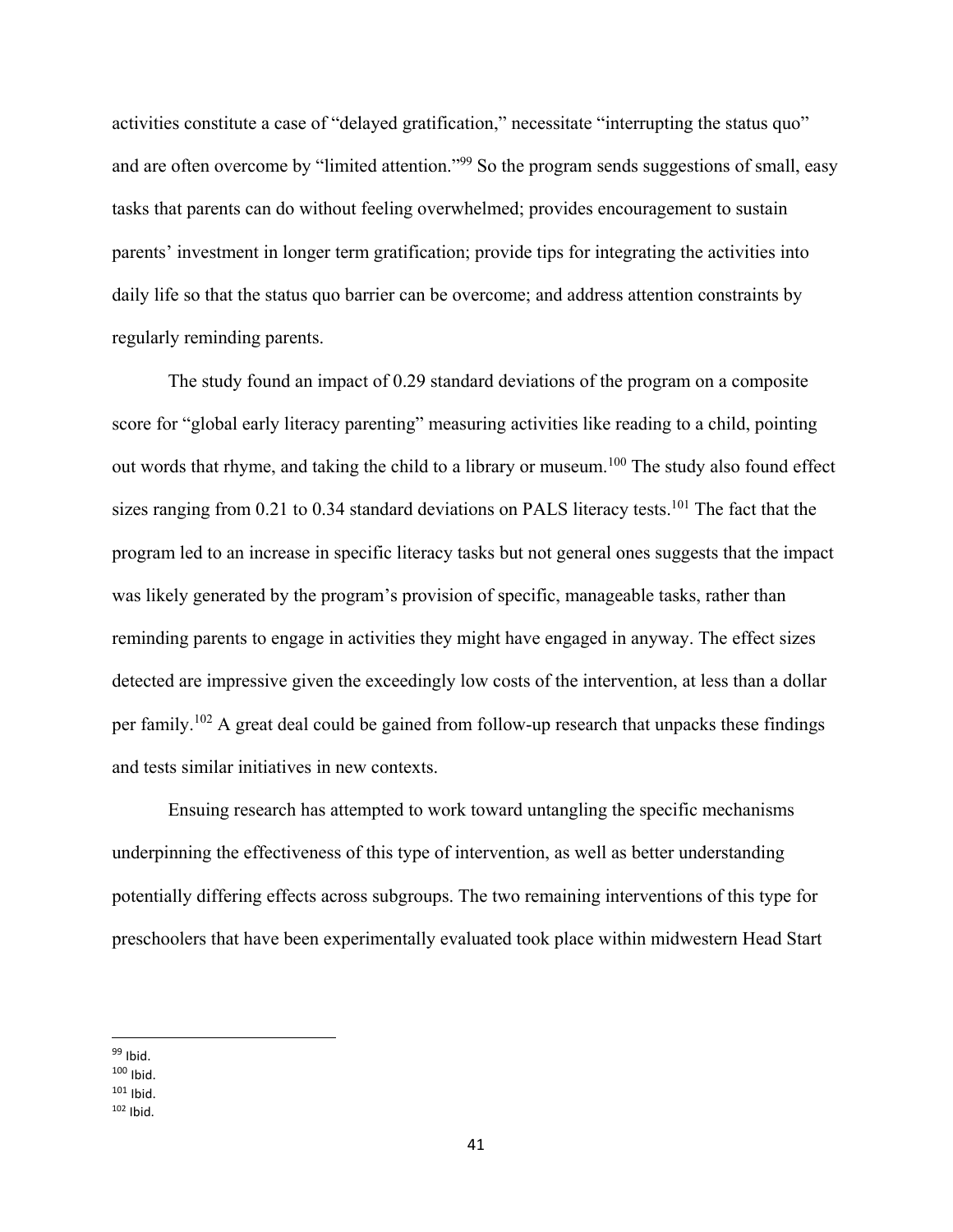and Early Head Start centers.<sup>103</sup> One of these interventions provided households with tablets containing numerous children's books.<sup>104</sup> The treatment group additionally received three nudges—daily text message reminders to read to the kids, a goal-setting tool that asked the parents to set reading goals and reported back on whether these goals were met, and social rewards, specifically congratulatory texts or cartoons when goals were reached.<sup>105</sup> Following the six week study period, the group receiving the behavioral interventions used the tablet a full standard deviation more than parents who did not. They read more than twice as many books to their children, with control group families reading an average 14.8 books during the six-week intervention period while treatment group families read an average of 31.4 books.<sup>106</sup> The second Head Start intervention sent daily text messages to parents encouraging them to engage in any of a variety of learning activities covering reading, science, and math, and found that the treatment increased the range of learning activities that parents engaged in. $107$ 

As children progress from preschool to Kindergarten and then first grade, they tend to spend larger shares of their time at school. To what extent might programs like the ones described above prove effective beyond preschool? Two interventions were recently experimentally evaluated that adopt a similar model, but for kindergarteners<sup>108</sup> and 1st-4th graders<sup>109</sup> instead of preschoolers. The kindergarten intervention was an extension of READY4K!, with the evaluation including the same preschool sample as the children entered kindergarten along with additional San Francisco kindergarteners.<sup>110</sup> In addition to replicating

 $105$  Ibid.

 103 Mayer et al., 2015; Hurwitz et al., 2015.

<sup>104</sup> Mayer et al., 2015.

 $106$  Ibid.

<sup>107</sup> Hurwitz et al. 2015.

<sup>108</sup> Doss et al., 2017.

<sup>109</sup> Kraft and Monti-Nussbaum, 2017.

<sup>110</sup> Doss et al., 2017.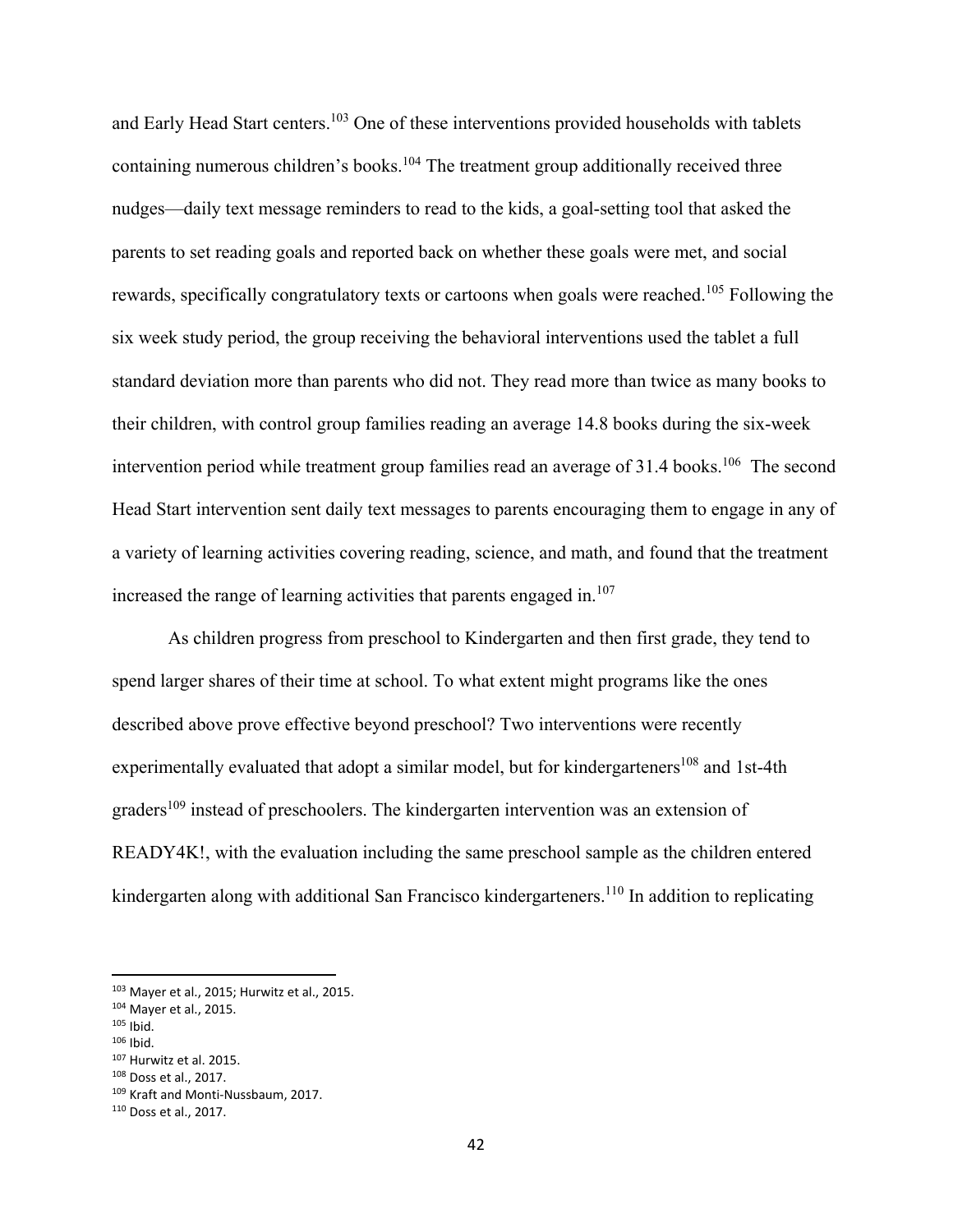the same intervention within a kindergarten context, a second treatment arm was added that sent parents "personalized" and "differentiated" texts. Texts to parents in this second treatment arm contained child-specific information and sent recommendations for tasks matching the child's level. Interestingly, the researchers found the original treatment that had been effective in preschool showed no significant effects in kindergarten. However, the personalized and differentiated text messages did show substantial benefits, with children whose parents received the treatment "50 percent more likely to read at a higher level."<sup>111</sup>

Finally, the most recent intervention falling into this category to undergo experimental evaluation extended the idea of texting parents to encourage engagement in literacy activities to the 1st-4th grade. Recognizing that elementary students spend more time engaged in school throughout the year, this intervention targeted a specific friction point within the elementary education process—"summer reading loss"—the tendency of elementary students to fall behind in their reading skills because of the gap in practice they experience during the summer. This study finds that the texting intervention improves reading comprehension scores for students in the treatment group by  $0.21$ -0.29 standard deviations.<sup>112</sup>

### 5*.2 Improving School-Parent Information Flows*

As children get older, the role of parents shifts away from practicing skills with their kids directly and towards encouraging the kids to put more effort into school. So, behavioral interventions for middle and high schoolers tend to focus on sending parents information on their kids' performance—for example updates on grades, attendance, and behavior—to prompt the

 $111$  Ibid.

<sup>112</sup> Kraft and Monti‐Nussbaum, 2017.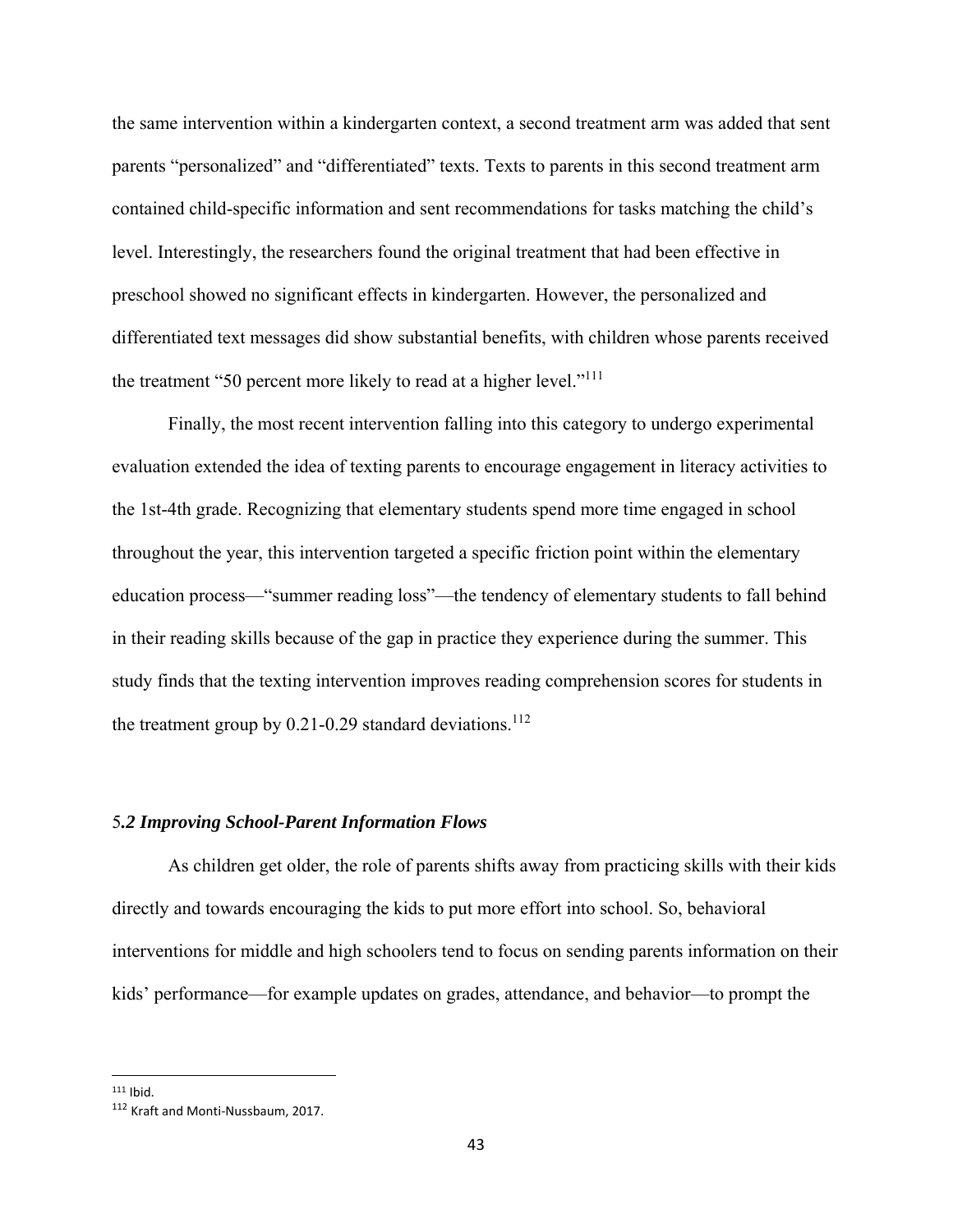parents toward providing this encouragement. If parents are constrained by a gap in information on how hard their children are working or how well they are performing, and if children are not already expending maximum effort, then closing these gaps may provide parents the opportunity to apply that alchemical combination of guidance, pressure, and support that constitutes parenting. This issue may be especially important for low-performing schools, which already exhibit lower rates of communication satisfaction from parents<sup>113</sup> and where parents may be relatively more constrained in their ability to absorb monitoring costs.<sup>114</sup> We identified 10 RCTbased studies evaluating programs that sought to leverage technology to improve the flow of information from school to parents in this way.<sup>115</sup> These programs followed two main approaches: first, sending information to parents that was generated anyway as part of regular school activities (like grades and attendance), and, second, having teachers send personalized messages to parents. Overall, these studies have found positive results, indicating a potentially fruitful set of opportunities.

The majority of the school-parent information flow interventions that have been experimentally evaluated fall into the first of the two categories listed above. The first intervention in this category to be experimentally evaluated was a program aimed at middle and high school students at a single public school in a low-income neighborhood of Los Angeles.<sup>116</sup> Parents whose children were in the treatment groups were notified when their children missed attending class or missed an assignment through text messages, phone calls, and e-mail. Following the semester-long intervention, students in the treatment group had earned GPAs and

<sup>113</sup> Bergman, 2015.

 $114$  Ibid.

<sup>115</sup> Balu et al., 2016; Bergman, 2015; Bergman, 2016; Bergman, Edmond‐Verley et al., 2016; Bergman and Chan 2017; Bergman and Rogers 2016; Kraft and Dougherty, 2013; Kraft and Rogers, 2015; Kraft and Monti-Nussbaum., 2017; Rogers and Feller, 2016.

<sup>116</sup> Bergman, 2015.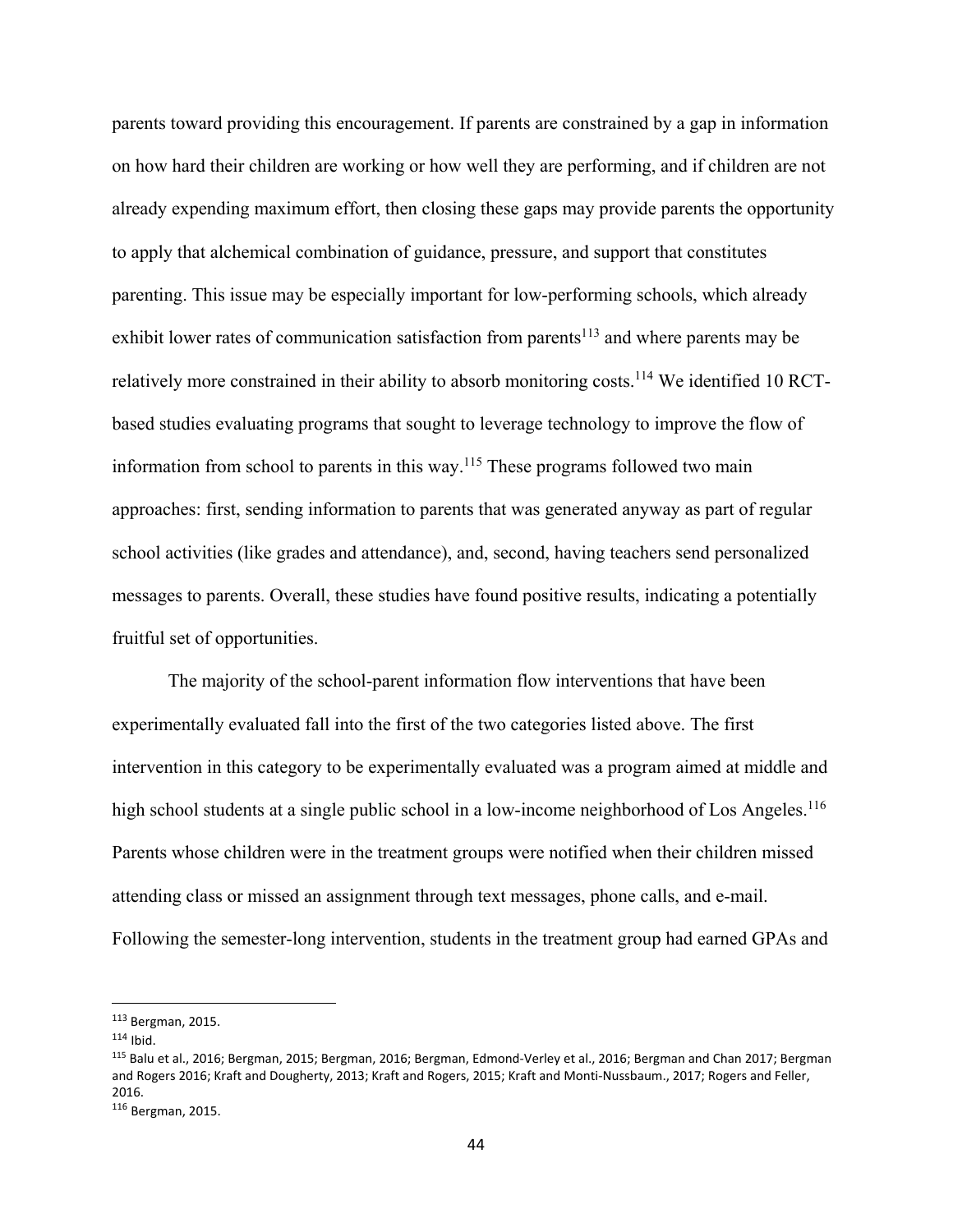standardized math test scores that were about  $0.20$  standard deviations over the control group.<sup>117</sup> An evaluation of a similar intervention—*Papás al Día* ("Parents up to Date"), carried out in two low-income municipalities of Santiago, Chile—also finds positive results, including a 0.09 standard deviation improvement in math grades, a reduction in bad behavior, and positive spillover effects within classes. $118$ 

 While these two interventions sought to channel existing information on students' performance to parents rather than generating new information, both were somewhat labor intensive, requiring substantial manual data entry. More recent interventions have tended to automate the process to the greatest extent possible to cut down on costs. One recent experimental study evaluated the effects of a more automated school-parent information program on a sample of 22 middle and high schools in a district of West Virginia.<sup>119</sup> This program automatically pulled information from the school's student information system and texted it directly to parents. Parents received weekly texts stating the number of classes and/or assignments that students had missed, as well as monthly texts if their child was averaging below 70 percent on any class.<sup>120</sup> Because of the automation, the intervention was extremely cheap, with 32,000 text messages totaling to only \$63 and training coming down to \$7 per student.<sup>121</sup> The study showed impacts that were very impressive given the low costs of the intervention: the treatment group saw a 39 percent reduction in failed courses, an 18 percent increase in class attendance, meaning that the treatment group attended 50 more classes on average<sup>122</sup> and a 0.10

 $117$  Ibid.

<sup>118</sup> Berlinski et al., 2016.

<sup>119</sup> Bergman and Chan, 2017.

 $120$  Ibid.

 $121$  Ibid.

 $122$  Ibid.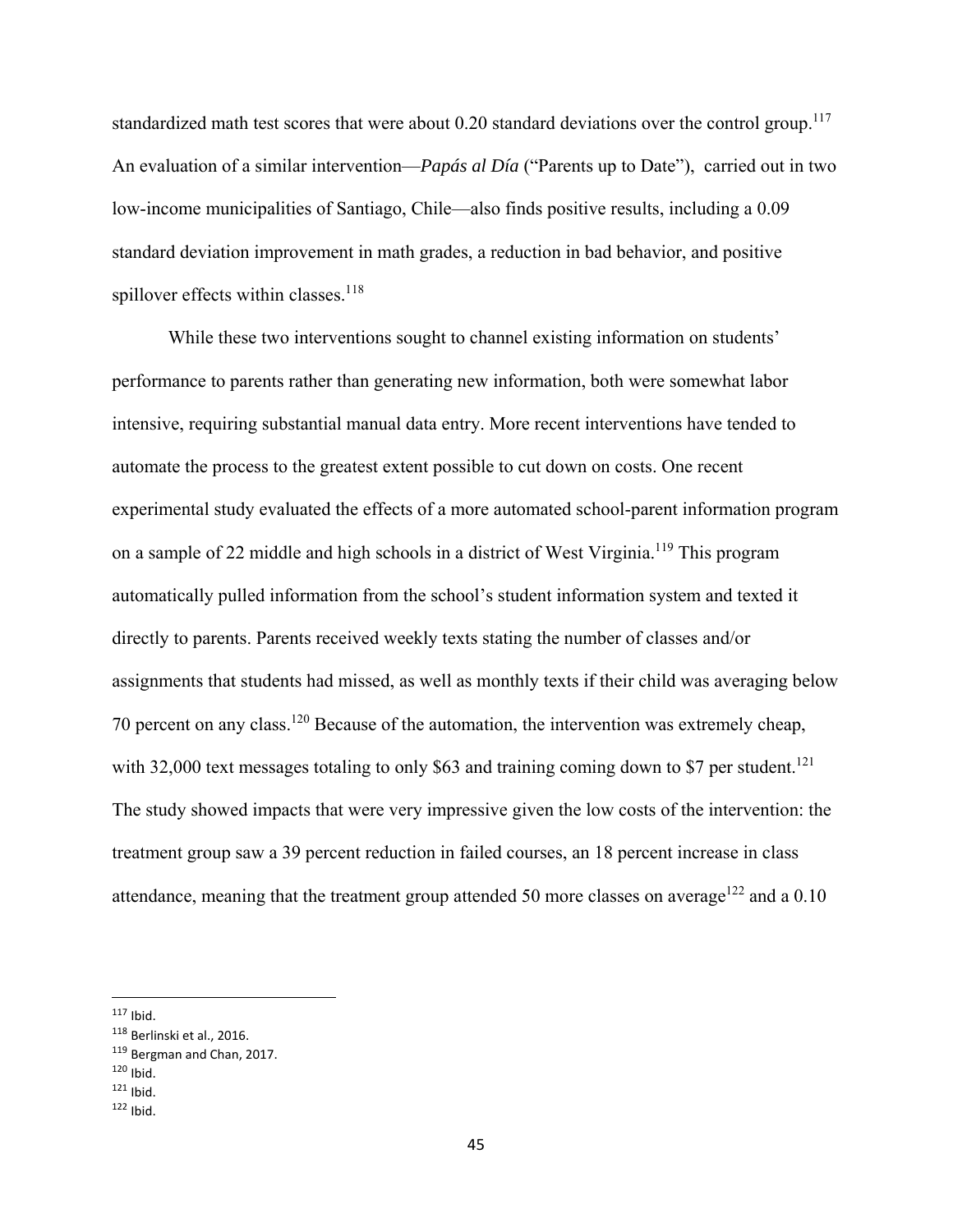standard deviation improvement in GPA.<sup>123</sup> Interestingly, the data suggests that parents already had a good idea of their children's final grades, but the program reduced parents' underestimation of the number of assignments their kids were missing, which likely helped to better target the pressure they placed on their kids to increase effort.<sup>124</sup> The strongest benefits went to those with below-average GPAs, who saw a reduction in class failures of 0.9 classes, an increase in attendance of 64 classes, and a GPA increase of  $0.26$  points.<sup>125</sup>

 In contrast, another fully automated intervention that focused on exclusively on attendance showed no evidence of improving attendance rates.<sup>126</sup> Here, parents of New York City Public School received automated text messages on each day their student did not show up for school, in addition to weekly attendance reports. Further research will be needed to explore the extent to which this lack of impact was most likely a result of the intervention's exclusive focus on attendance, its location in New York City (which may be more saturated with automated information flows than most other environments), or something more contingent and specific to the intervention in question.

 Two recent studies have highlighted an important qualification to the line of research just described.<sup>127</sup> While technologies that improve school-parent information flows may be effective in improving education, these effects will be heavily mediated by the extent to which the technologies are actually used. For instance, one recent study showed a letter and phone call prompting students to access an online system containing attendance and grades significantly increased rates of access and ultimately resulted in a GPA increase 0.10 points.<sup>128</sup> Another

 $124$  Ibid.

<sup>126</sup> Balu et al., 2016.

 $123$  Ibid.

<sup>125</sup> Ibid.

<sup>127</sup> Bergman, 2016.

 $128$  Ibid.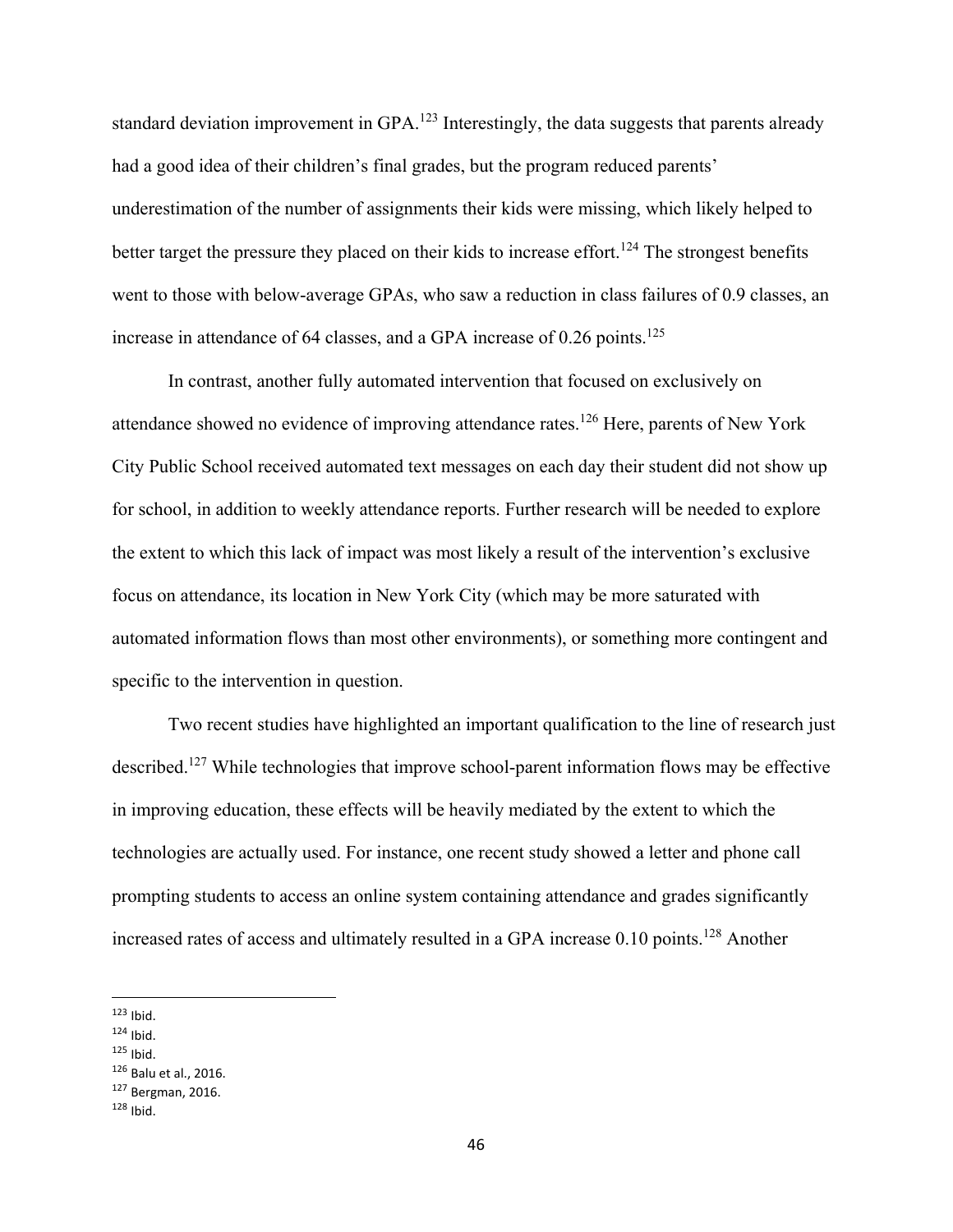program—this one conducted in a dozen Washington, DC middle and high schools offered text message updates of the kind mentioned above, but varied in how the program was implemented.129 Three treatment groups—one that received a text instructing them on how to sign up online for the service, one that received a text inviting sign-up through a text message response, and one that automatically enrolled parents in the texting program but gave them the opportunity to opt out—were contrasted with a control group that did not receive any prompt to sign up for the texting service. Only 1 percent of participants in the first group and 8 percent in the second group signed up, while only 4 percent in the automatic enrollment group chose to opt out. This massive difference in adoption shaped the effectiveness of the texting program in generating academic performance outcomes: while no significant effects on performance outcomes emerged from the first two treatment groups, the automatic enrollment group saw improvements in GPA by roughly a quarter to a third of a letter grade, and reduced class failure by roughly a fifth to a quarter.<sup>130</sup> These lessons on the importance of encouragement and especially opt-in systems to promote technology adoption are relevant to a broad range of edtech applications, but are mentioned here since they were evaluated in reference to school-parent communication intervention.

 The interventions discussed so far in this sub-section attempt to transfer already-existing information to parents. Another approach that has been experimentally evaluated in the context of two separate interventions has teachers communicate personalized messages to parents. The first experimentally evaluated intervention falling into this category took place during a required summer program in a Boston charter school.<sup>131</sup> Parents received two communications per day for

<sup>129</sup> Bergman and Rogers, 2017.

 $130$  Ihid.

<sup>131</sup> Kraft and Dougherty, 2013.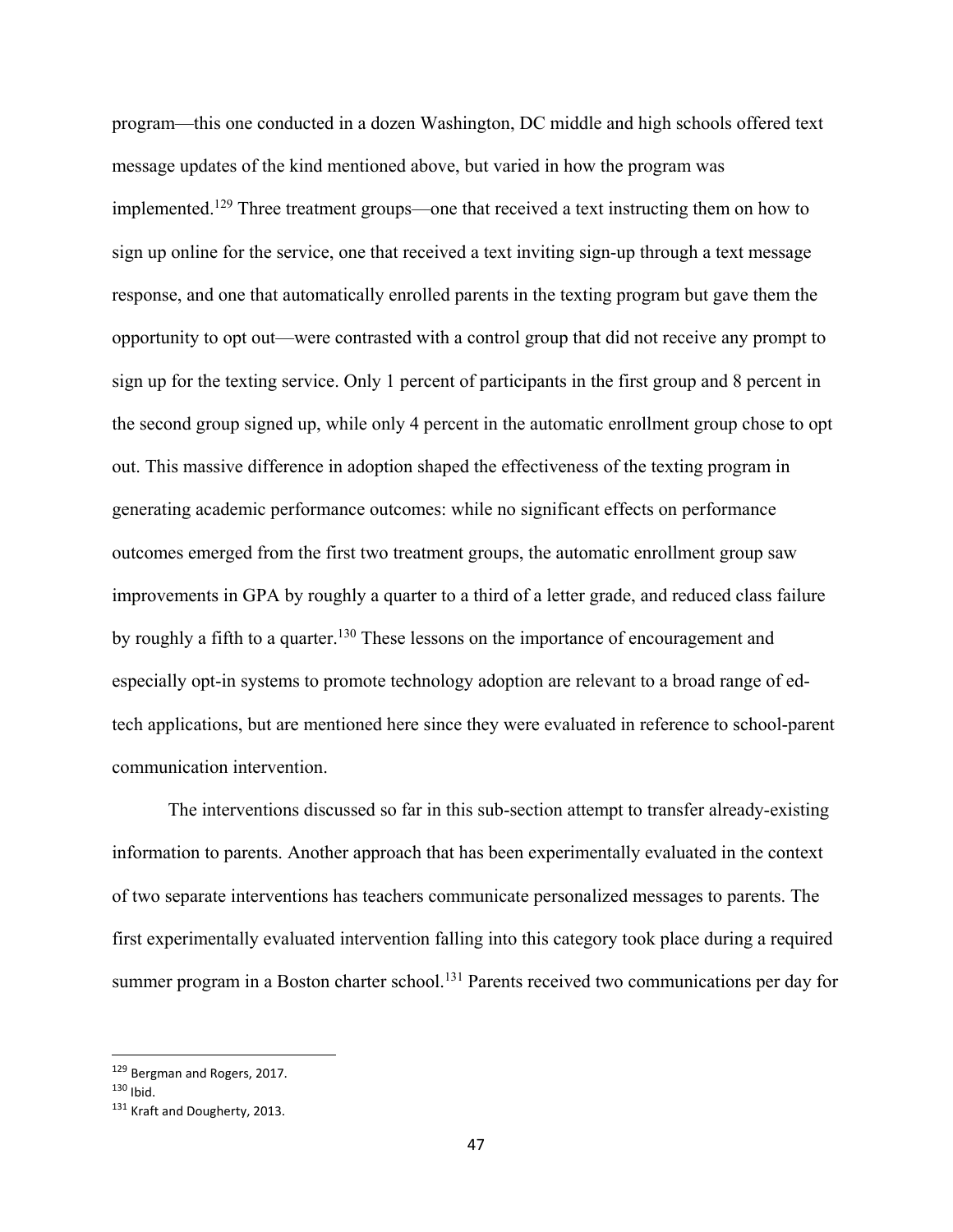five consecutive school days—a phone call from an English teacher and a text message from a math teacher. The intervention improved engagement as measured by three variables: homework completion, participation, and number of instances in which teachers had to direct students' attention back to the topic at hand.<sup>132</sup> Qualitative evidence suggests that this effect occurred through three mechanisms: improving relationships between students and teachers, expanding parental involvement, and increasing students' motivation.<sup>133</sup>

The second intervention in this category took place "during a traditional summer school program offered by a large urban school district in the Northeastern United States."134 Here, teachers themselves wrote out one-sentence messages which were then sent to parents weekly by research assistants through text message, phone, or email.<sup>135</sup> Two separate program variations were given: one consisting of "positive" messages about what the student was already doing well, and the other consisting of "improvement" messages about areas that the student could use work on. Averaging across the two treatment arms, inclusion in the program led to an increase in the success rate of students passing the class and obtaining the credit, up 6.5 percentage points from an 84.2 percent passing rate in the control group. Interestingly, the impact estimate is substantially higher for the improvement treatment arm, although the experiment lacks the power to detect significance in this difference.<sup>136</sup> The program seems to work not by increasing the amount of time parents spend talking with their kids about school, but rather by directing the content of these conversations. The program also seems to have led to the unintended consequences of lower student perceptions of their own performance, and weaker student-teacher

 $132$  Ibid.

<sup>133</sup> Ibid.

<sup>134</sup> Kraft and Rogers, 2015.

<sup>135</sup> Ibid.

 $136$  Ibid.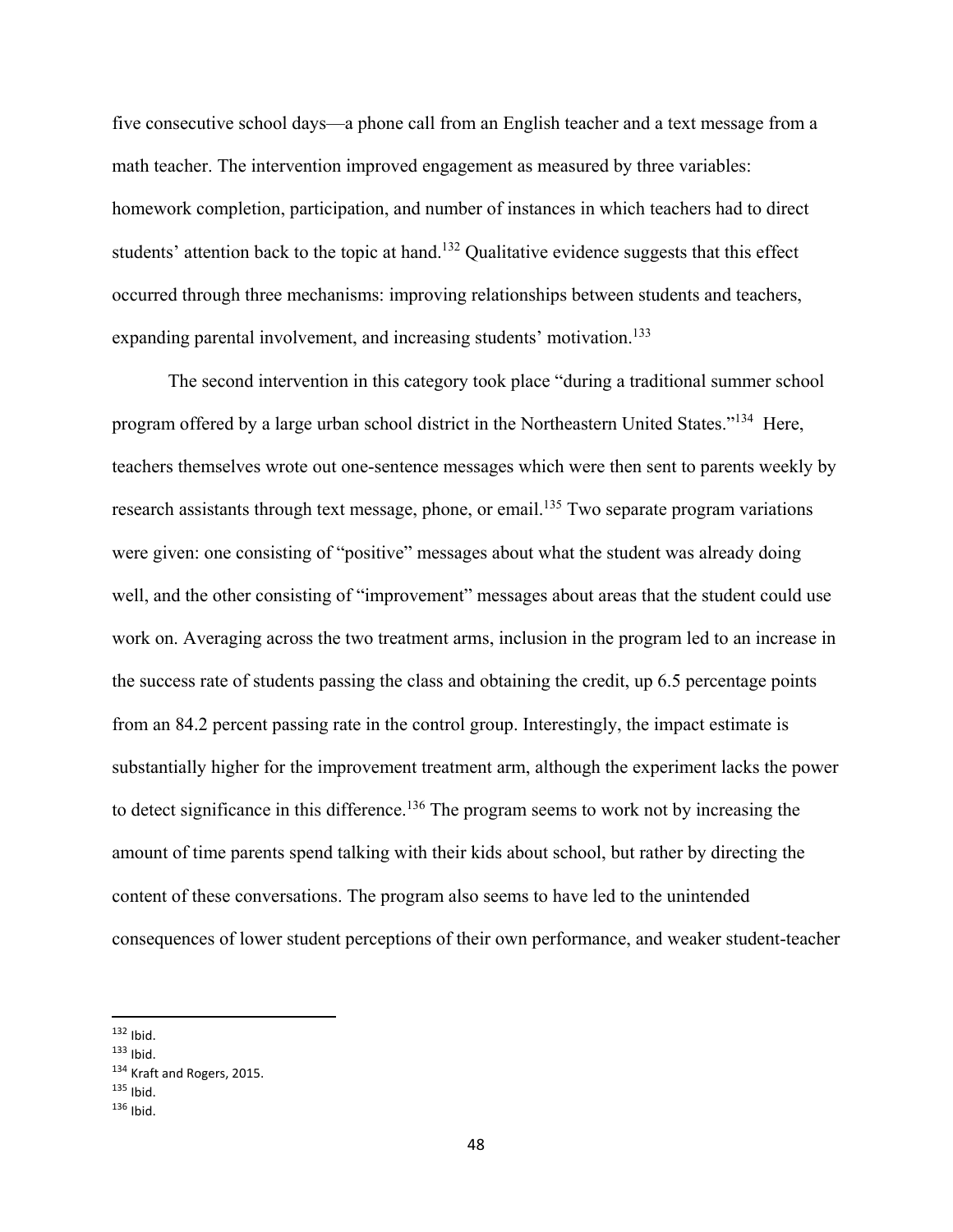relationships as reported by teachers also.<sup>137</sup> Perhaps the best of both variations could be captured by sending messages that include actionable steps as in the "improvement" version, but are more positive in tone.

Overall, other than the lack of impact generated reported by the New York City attendance program, interventions that seek to improve school-parent information flows seem highly promising. Two of the studies discussed above<sup>138</sup> came upon unintended anecdotal evidence to this effect when the schools they worked with decided to provide comparable interventions to sections of the control group.

# *5.3 Transitioning to and Succeeding in College*

Another area of focus for technology-based nudge interventions in the education sector has been the challenge of transitioning to and making it through college. The behavioral economics literature suggests that people—and especially children, adolescents, and young adults—tend to rely heavily on routines, and the transition to college requires students to break from routine.<sup>139</sup> The behavioral literature has also documented the paralyzing effect of too much information and too many choices, and the transition to college is fraught with these as well.<sup>140</sup> Experimental evaluations have been conducted on four main types of college-related behavioral interventions: information campaigns, nudges to complete important tasks, intensive application assistance, and college advising.

<sup>137</sup> Ibid.

<sup>138</sup> Bergman 2015; Kraft and Rogers, 2015.

<sup>139</sup> Lavecchia et al., 2014.

<sup>140</sup> Ibid.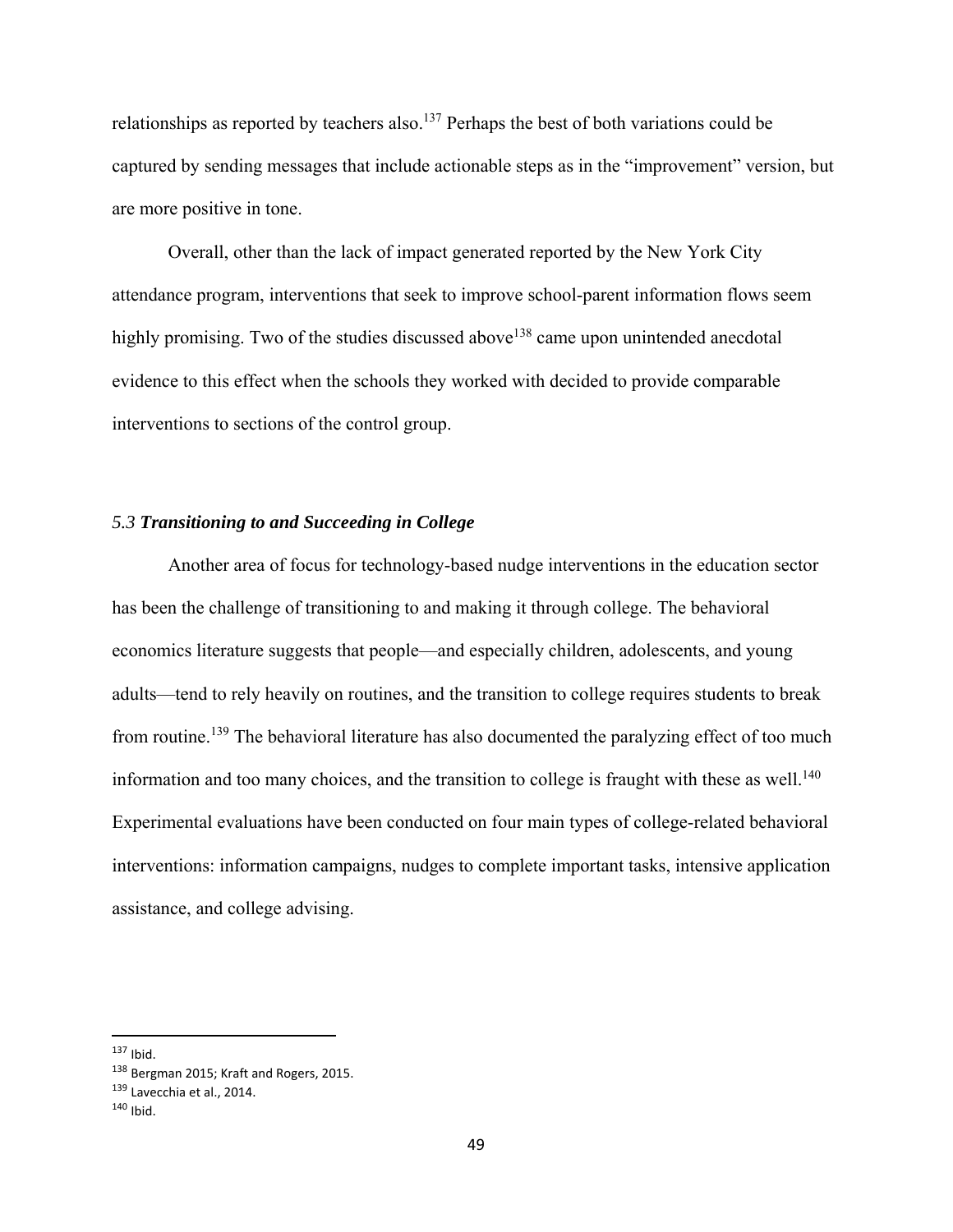First, several interventions have sought to leverage information technology to inexpensively provide students with more college-related information. On one hand, two relatively minimalistic interventions in the U.S. generated no impact. One of these—tested in a field experiment with a sample of over a million prospective and enrolled college students in Texas—sent one e-mail and one letter containing information about higher education tax credits, but those who received these showed no more likelihood of applying to or enrolling in college than those who did not.<sup>141</sup> Another intervention conducted in a single public university emailed letters to students explaining their current financial aid package and associated plans, but this information too had negligible effects. $142$ 

On the other hand, two information interventions implemented respectively in Canada and Chile found positive effects. The first of these interventions showed videos to students in disadvantaged Toronto high schools on the benefits of higher education, and allowed the students an opportunity to try out a financial aid calculator. Students who participated in the program reported more favorable views of higher education.<sup>143</sup> The other program sent eighth graders in metropolitan Santiago, Chile, DVDs containing practical information on higher education financing. Participants not only showed greater knowledge of financial aid, but also were more likely to enroll in college preparatory high schools, and also exhibited attendance rates that were 8.8 percent higher.<sup>144</sup> This latter intervention is also unique among programs that have been experimentally evaluated in that it targets higher education at the eighth-grade level, which could allow more time for participants to plan for college.

<sup>141</sup> Bergman et al., 2016.

<sup>142</sup> Darolia, 2016.

<sup>143</sup> Oreopoulos and Dunn, 2013.

<sup>144</sup> Dinkelman and Martínez, 2014.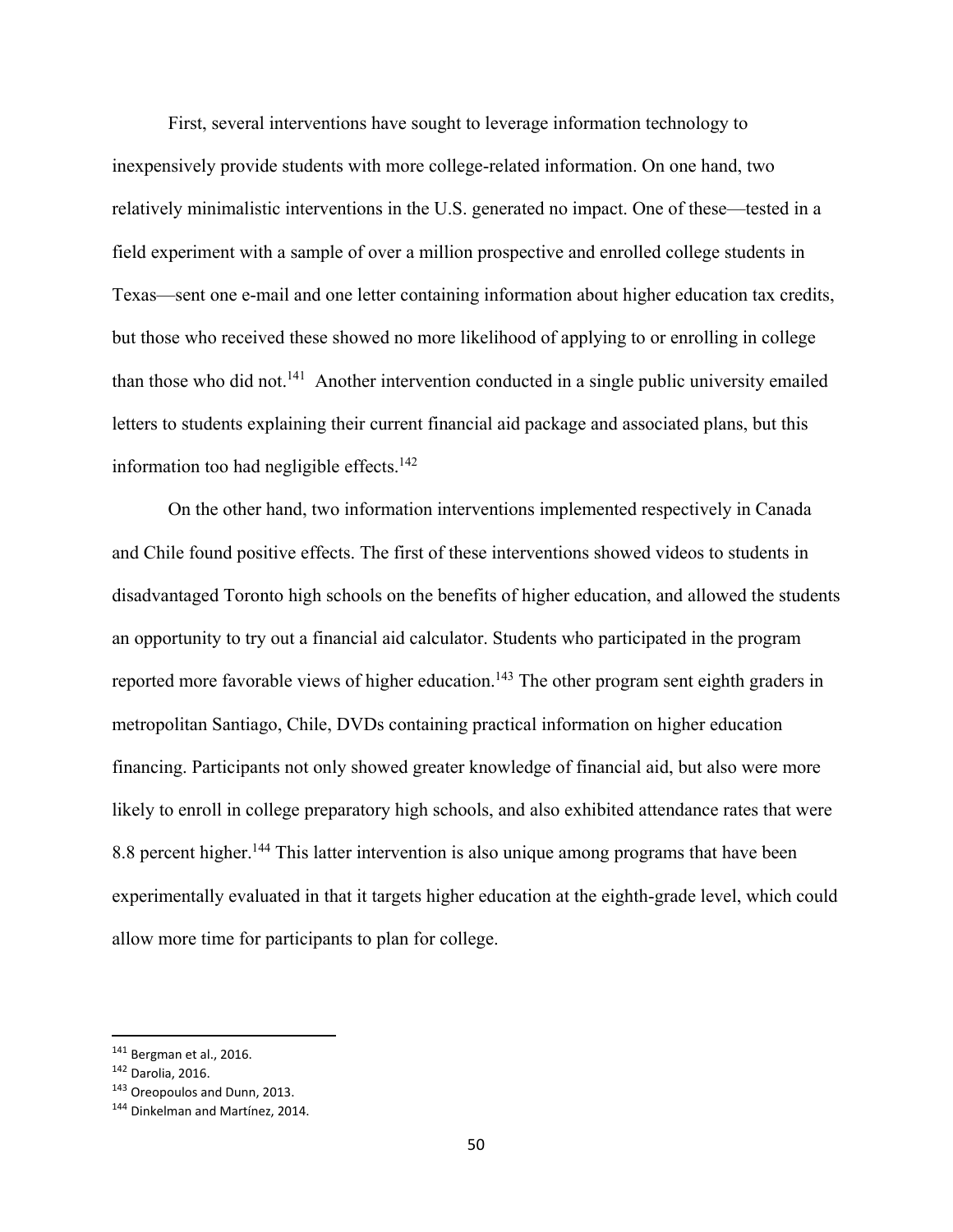Another approach to supporting the transition to college has been through nudge campaigns. Although the term "nudge" as commonly used in the behavioral economics literature can be applied to many of the interventions described throughout this section, here we use the term "nudge campaigns" to refer to interventions providing sustained efforts to guide, encourage, and/or remind program participants about one or more aspects of college success. Five recent studies suggest that nudge campaigns can be effective in improving decisions and task fulfillment surrounding financial aid and college matriculation and enrollment.

 Of these, three interventions attempted to encourage better-informed financial aid decisions. One program sent students at a large community college in Baltimore County eight text messages over a period of several weeks prompting them to make more "active" financial aid decisions. The intervention resulted in a 3.1 percentage point reduction among students who received the text messages in accepting unsubsidized Stafford loans, and those who still did accept the loans borrowed less. Results were strongest among students showing less financial literacy and with more debt. The study also produced some evidence that the texts led students who had attained marginal academic success to leave school earlier.<sup>145</sup> Another program sent text messages to college freshmen who, as high school students, had worked with a Massachusettsbased education nonprofit called uAspire. The messages encouraged students to refile the FAFSA for their sophomore year and found an increase of nearly 14 percentage points on continuous enrollment through sophomore year among students attending community colleges (those attending four year universities already had high rates of continuous enrollment).146 Most recently, the largest experimentally evaluated FAFSA nudge-campaign to date sent three versions of a message to low-income and first-generation students filling out the Common

<sup>145</sup> Barr et al., 2016.

<sup>146</sup> Castleman and Page, 2016.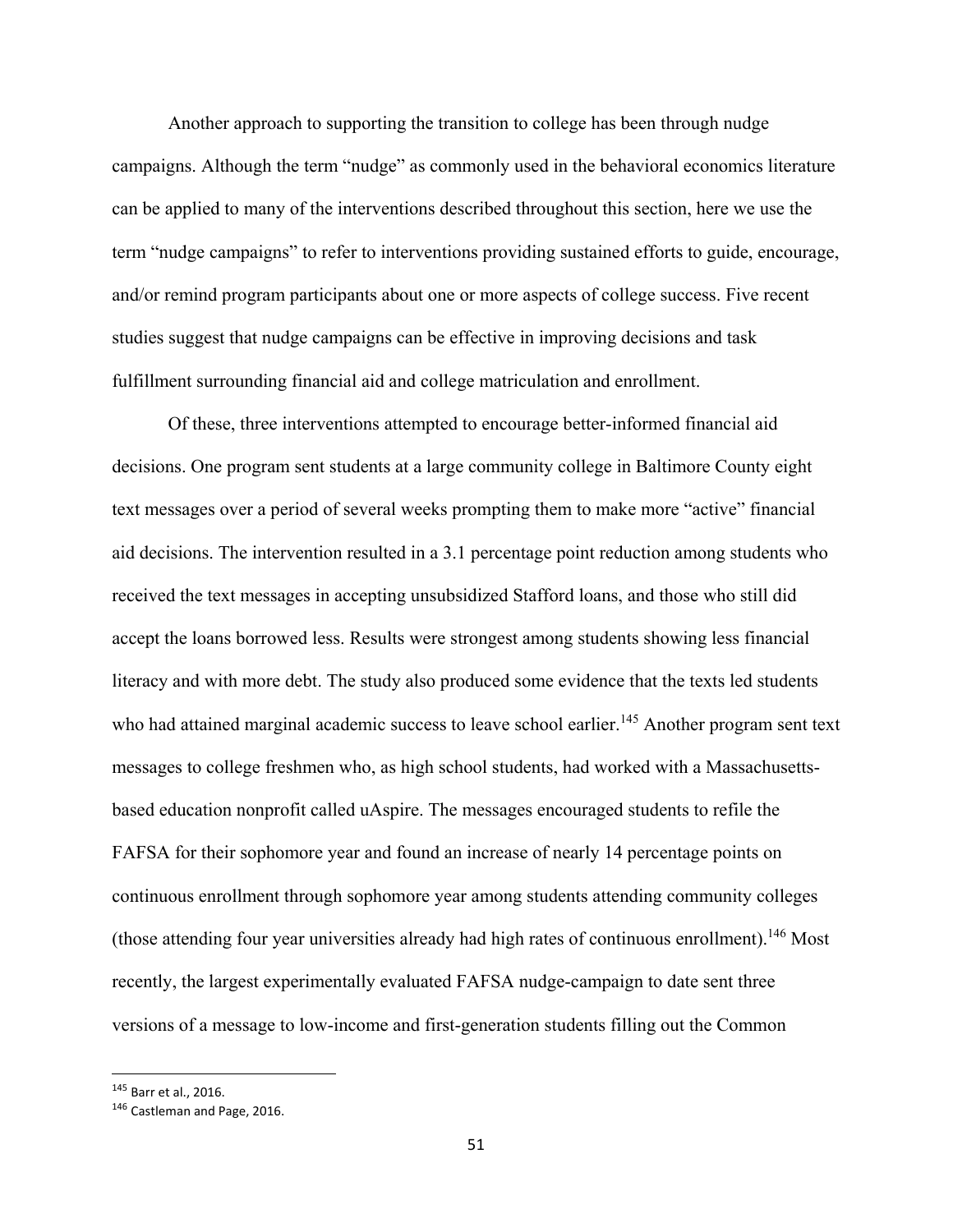Application encouraging them to apply early for the FAFSA. One version provided specific planning structure, one gave information on the human capital returns to college, and one attempted to advocate productive identities. No effects were found for the latter two frames, but the planning message led to a 1.1 percentage point increase in college enrollment among all recipients and 1.7 percentage points for first generation college students.<sup>147</sup> In addition to supporting task completion related to financial aid, one nudge campaign has been experimentally shown to reduce "summer melt," the phenomenon whereby students who are admitted to and indicate a decision to attend a particular college do not actually complete the matriculation process or do not actually show up for classes.<sup>148</sup>

 A nudge campaign may be sufficient to induce students to think through financial aid decisions and remind them to do the right paperwork on time to enroll in and get through school. However, it is perhaps less likely that nudges would be effective at getting a student to fill out an admissions or financial aid application in the first place—this is a much more daunting task. We identified evaluations of two programs that leveraged technology for more intensive application assistance and support.<sup>149</sup> In the first instance of these programs, families with a college-age child who were filing their taxes at H&R block were given the opportunity to quickly file their FAFSA at the same time. This was possible as a result of a software program designed to automatically feed data from the tax entry system into the FAFSA, collecting additional FAFSA questions not covered during the course of the regular tax filing in ten or so minutes following the tax filing. College enrollment of high school seniors with parents receiving the treatment increased by 8 percentage points.<sup>150</sup> The program LifeAfterHighSchool, on the other hand,

<sup>147</sup> Bird et al., 2017.

<sup>148</sup> Castleman and Page, 2015.

<sup>&</sup>lt;sup>149</sup> Bettinger et al., 2012; Oreopoulos and Ford, 2016.

<sup>150</sup> Bettinger et al., 2012.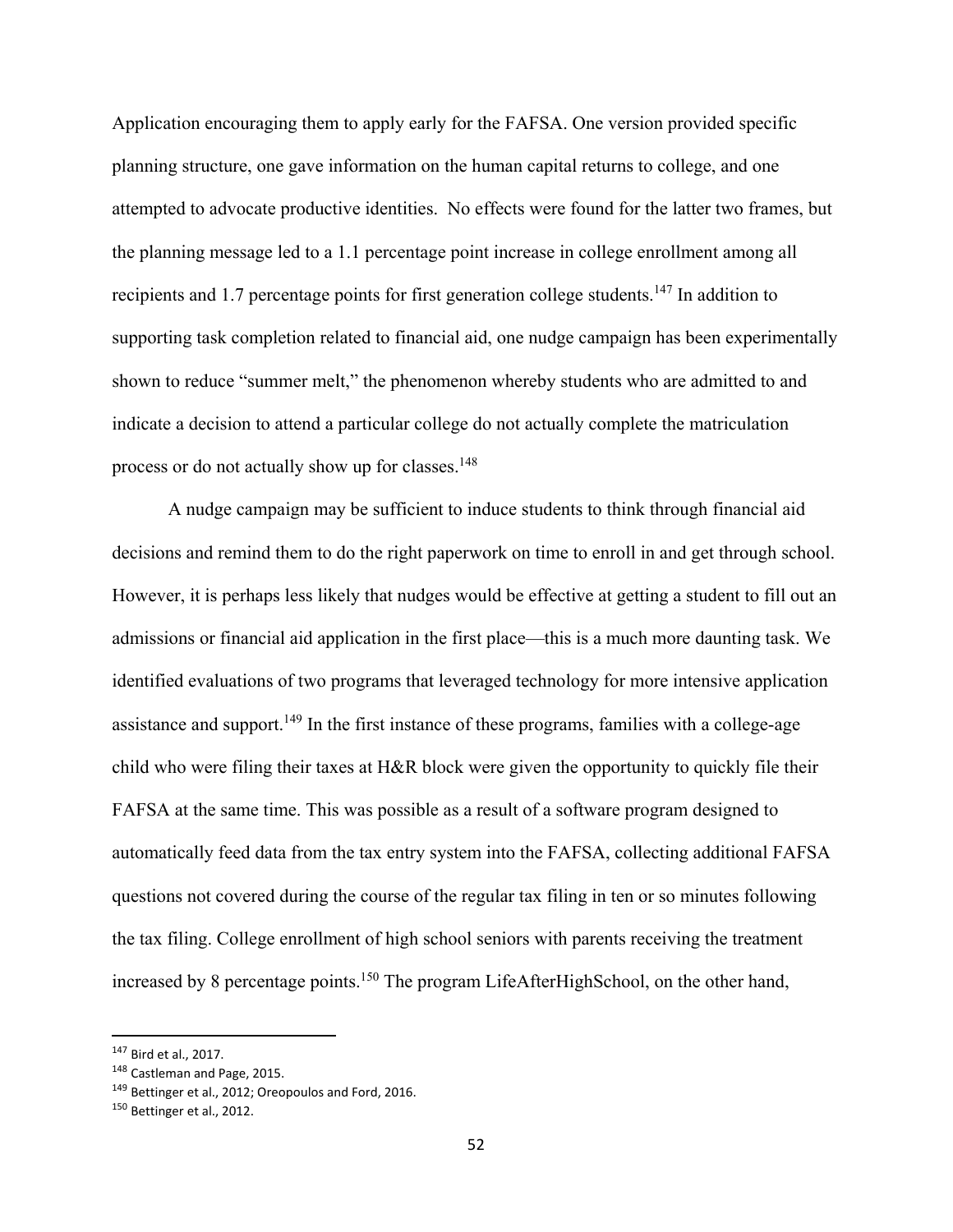focused on providing support for the admissions process directly to students by incorporating relevant activities into the high school curriculum.<sup>151</sup> The program aimed to ensure that every senior in high schools given the program graduate from high school with a college program offer of acceptance and a financial aid package. The program consisted of workshops involving interactive activities, for instance having students enter their grades into a computer program, which would then generate a list of local programs in their area for which they would likely be accepted if they applied. In addition to large gains in application rates, college enrollment increased by about nine percentage points among the seniors who had not been taking any university-track courses.152

 Finally, two recent studies have examined the extent to which technology can be leveraged to increase access to college advising. One experiment conducted at a large Canadian university tested three treatment arms: one-on-one coaching, an online exercise, and a text messaging support program. Only the one-on-one coaching arm showed significant results, potentially indicating limits in using electronic communication in helping foster longer-term academic performance.<sup>153</sup> The other study evaluated a program at Georgia State University that leveraged AI technology in developing a texting program with AdmitHub that sent customized messages to students guiding them through many aspects of the college enrollment process.<sup>154</sup> The "augmented intelligence technology" upon which the program was based made it possible for the computer to respond to a large majority of incoming questions, saving scarce time for

<sup>151</sup> Oreopoulos and Ford, 2016

 $152$  Ibid.

<sup>&</sup>lt;sup>153</sup> Oreopoulos and Petronijevic, 2017.

<sup>154</sup> Page and Gehlbach, 2017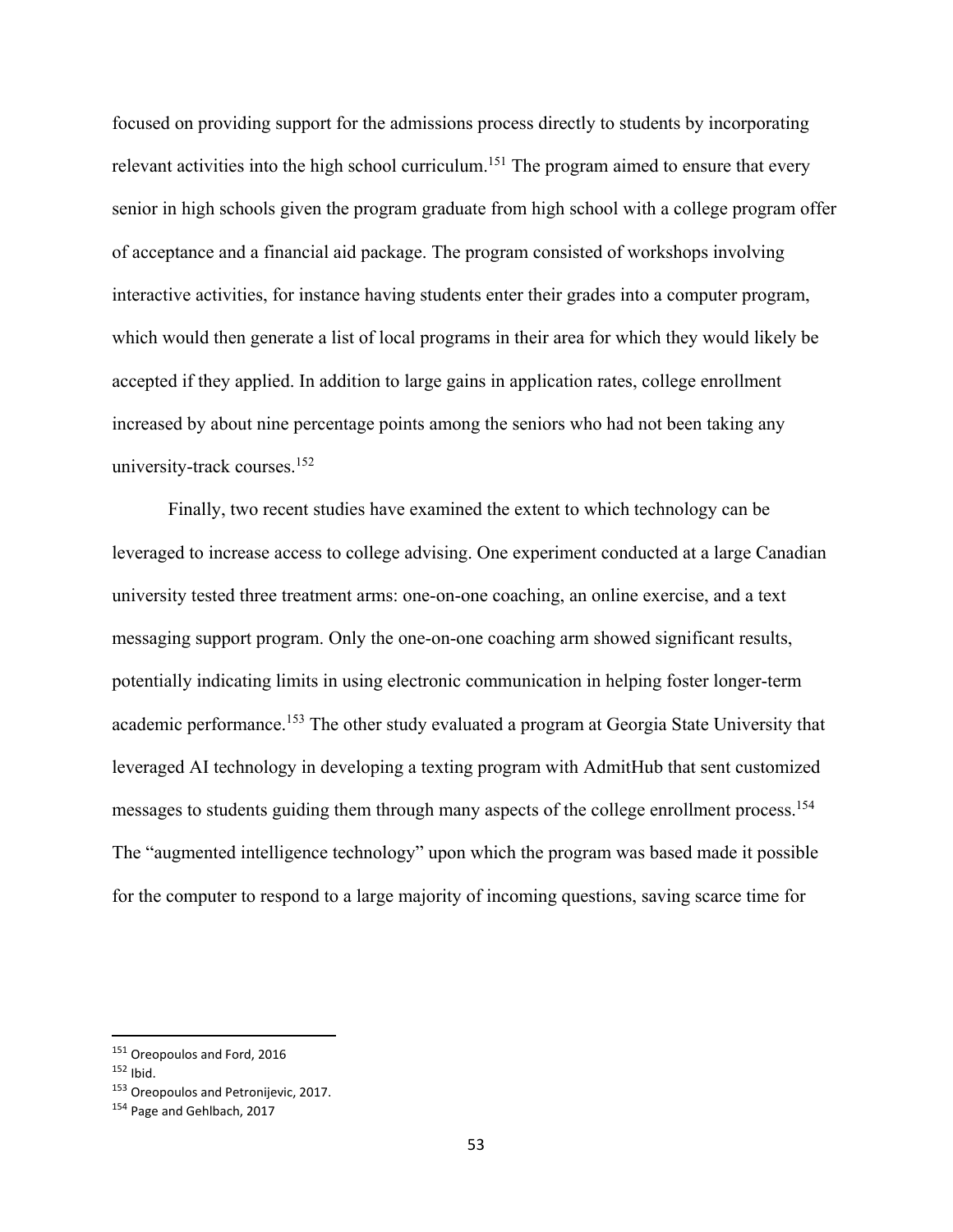college advisers and administrators. For the sample of students that had committed to attending Georgia State, the texting program increased enrollment there by 3.3 percentage points.<sup>155</sup>

### *5.4 Mindset Interventions*

 Finally, several recent programs have been experimentally evaluated that use technology in implementing "mindset interventions"—programs that attempt to improve education outcomes by cultivating "attitudes, beliefs, and dispositions about school and learning that are associated with positive academic outcomes and school success,"<sup>156</sup> often through brief reading and writing exercises. During these interventions, students are typically encouraged to think about setbacks, or feeling out of place, or lack of motivation from a different perspective. The idea is that if students recognize setbacks and mistakes as an important part of the learning process, they can keep trying and have a greater chance of success. Similarly, if students recognize the feeling of not fitting is as a normal part of the transition process, they may be more likely to keep making efforts and eventually feel socially integrated, which in turn will raise the chances that they will complete college.

Previous experiments have shown promise for these interventions in in-person settings, but these next experiments extend them using technology, which allows for the provision of these exercises to students online, at virtually no cost other than a small amount of participating students' time. Of the 12 online mindset intervention studies we identified, a majority showed positive results.<sup>157</sup> In one of the largest-scale studies to date, a sample of nearly 10,000 students

<sup>155</sup> Ibid.

<sup>156</sup> Snipes et al., 2012; Dweck, 2006.

<sup>157</sup> Good et al., 2003; Morisano et al., 2010; Paunesku et al., 2015; Unkovic et al. 2016, Yeager et al., 2013, Yeager et al., 2014, Yeager et al., 2014; Yeager et al., 2016; Yeager et al., 2017; and Yeager et al., 2017 found positive results. Bursztyn and Jensen, 2015; Forsyth et al., 2007 found negative results.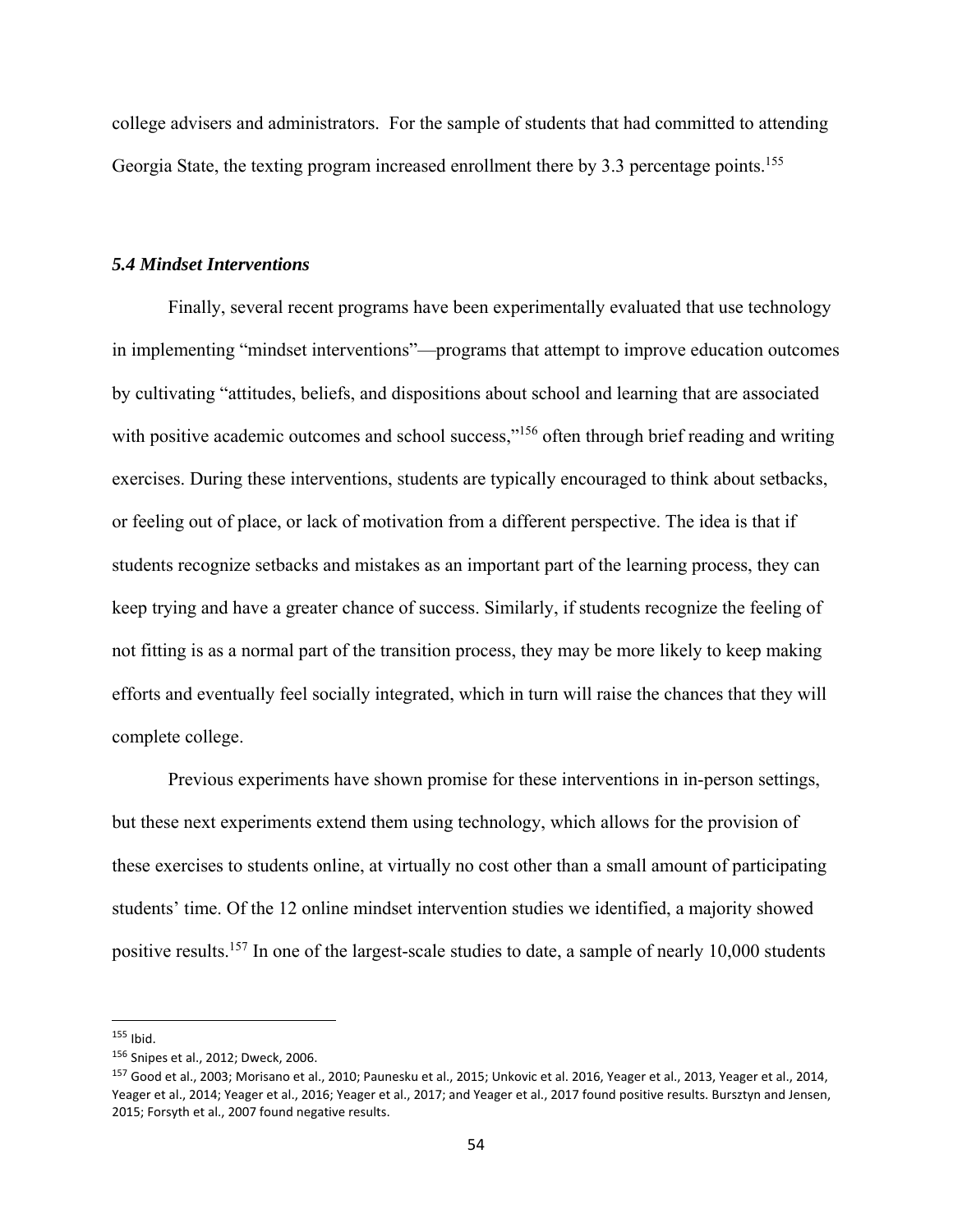transitioning from high school to college across diverse contexts were given multiple variations of internet-based "lay theory" interventions that aimed to prepare the students to encounter adversity and help them to understand that this is a natural part of the college transition process. These interventions showed positive impacts on a variety of outcomes relating to persistence, with authors estimating that the gains could mean a 31-40 percent reduction in the gap between "advantaged" and "disadvantaged" students.158 Mindset interventions have been shown to improve high school performance as well: another program delivered exercises similar to the lay theory units described above to a treatment group within a sample of 1,594 students from 13 public, private, and charter high schools across the U.S. This study found GPA improvements and a positive impact of 6.4 percentage points on achieving satisfactory grades in core classes among the third of students classified as "at risk" for dropping out of high school.<sup>159</sup>

### *5.5 Looking Forward*

 As has been shown to be the case within a variety of policy sectors, evidence consistently shows that technology-enabled behavioral interventions can have meaningful, if modest, impacts on a variety of education-related outcomes, often at extremely low costs. Moving forward, several tasks will be important to advance the policy-relevant research. For one, many of the interventions discussed in this section have relied on text messages, and the effectiveness of text messages may in part rest on the fact that they are still somewhat novel. It may be that people become less responsive to text messages as they grow increasingly inundated with messages and pay less attention to them. It is thus essential for policy researchers to explore more specific

<sup>158</sup> Yeager et al., 2016.

<sup>159</sup> Paunesku et al., 2015.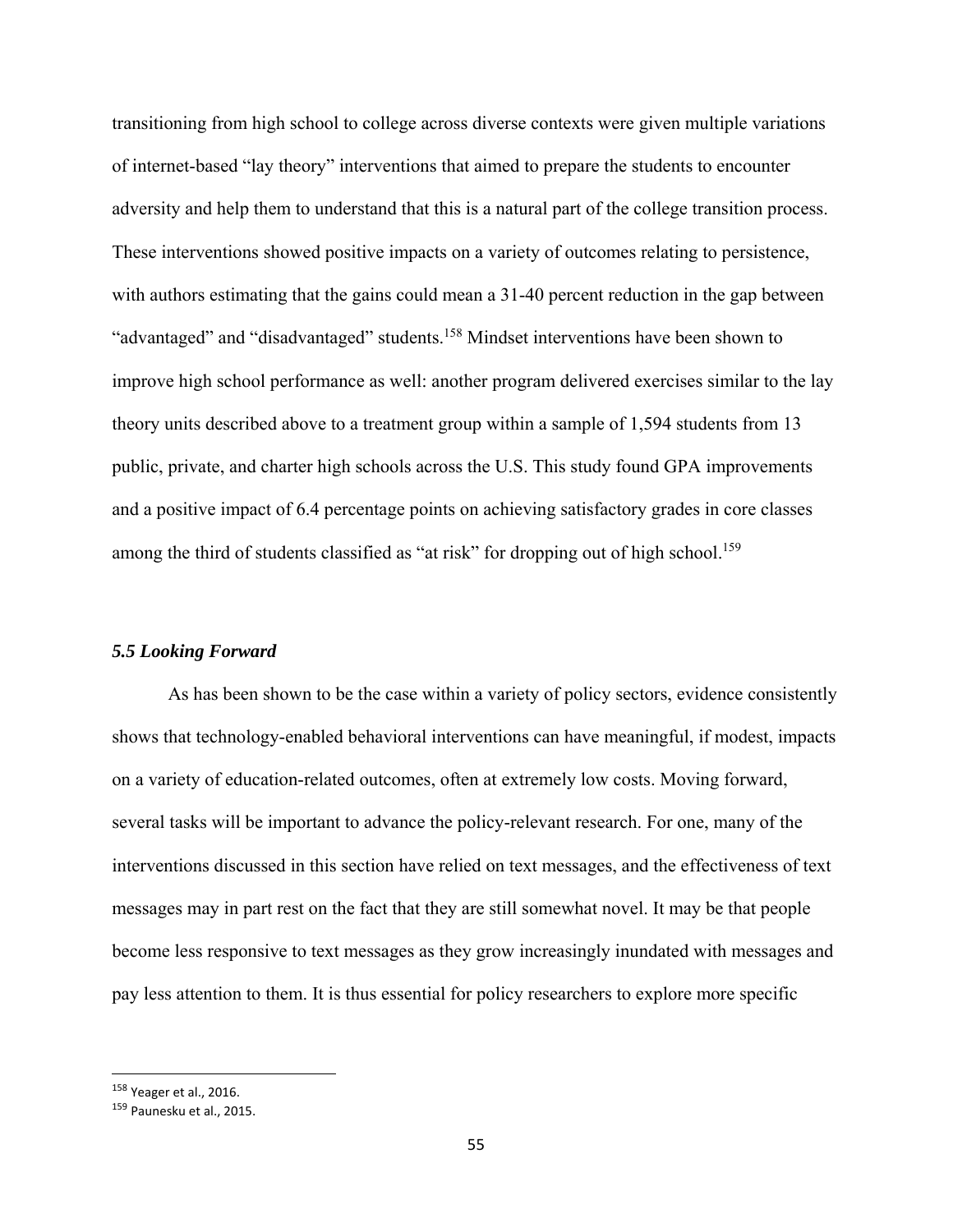lessons about why particular types of text campaigns work well, so as to facilitate lessons that may be explored across different communications platforms.

For the time being however text message-based programs may exert significant impact at low cost, and explorations should continue as to which points in the education life cycle are most responsive to text-based nudges and information channels (e.g., as in the school-to-parents text notifications discussed above). Evidence discussed in this section also highlights the importance of personalization and customization of messaging, but such customization can be costly. Research should thus also continue to explore the most effective ways to integrate artificial intelligence and machine learning into these interventions, as in the AdmitHub example discussed above. Finally, the research on large-scale internet-based mindset interventions remains in its infancy, but given the substantial results that have been found at scale thus far, learning more about which approaches to mindset changes are most effective, and in which contexts.

| Author                                    | <b>Intervention</b>                                                                                                | Data Source                                                                                                           | <b>Sample</b>                                             | <b>Findings</b>                                                                                                                                                                                                             | <b>Education</b><br><b>Setting</b> |
|-------------------------------------------|--------------------------------------------------------------------------------------------------------------------|-----------------------------------------------------------------------------------------------------------------------|-----------------------------------------------------------|-----------------------------------------------------------------------------------------------------------------------------------------------------------------------------------------------------------------------------|------------------------------------|
| Balu,<br>Porter, and<br>Gunton<br>(2016)  | Automated text<br>messages to parents<br>of high school<br>students informing<br>about absence                     | School<br>administrative<br>data on student<br>absences                                                               | 3,957 New<br>York City<br>high school<br>students         | No effect found                                                                                                                                                                                                             | High school                        |
| Barr, Bird,<br>and<br>Castleman<br>(2016) | Text messaging<br>campaign prompting<br>loan applicants at a<br>large community<br>college to<br>make informed and | School<br>administrative<br>data on student<br>demographics,<br>socioeconomic<br>status, academic<br>information, and | 2,807<br>community<br>college<br>loan<br>applicants<br>in | (1) Students reduced their<br>unsubsidized loan borrowing,<br>a result driven by those with<br>low financial literacy levels<br>and high debt. (2) Short-term<br>academic effects suggest that<br>the intervention may also | Post-<br>secondary                 |

| . .<br>۰. | ۰.<br>v<br>w<br>× |
|-----------|-------------------|
|-----------|-------------------|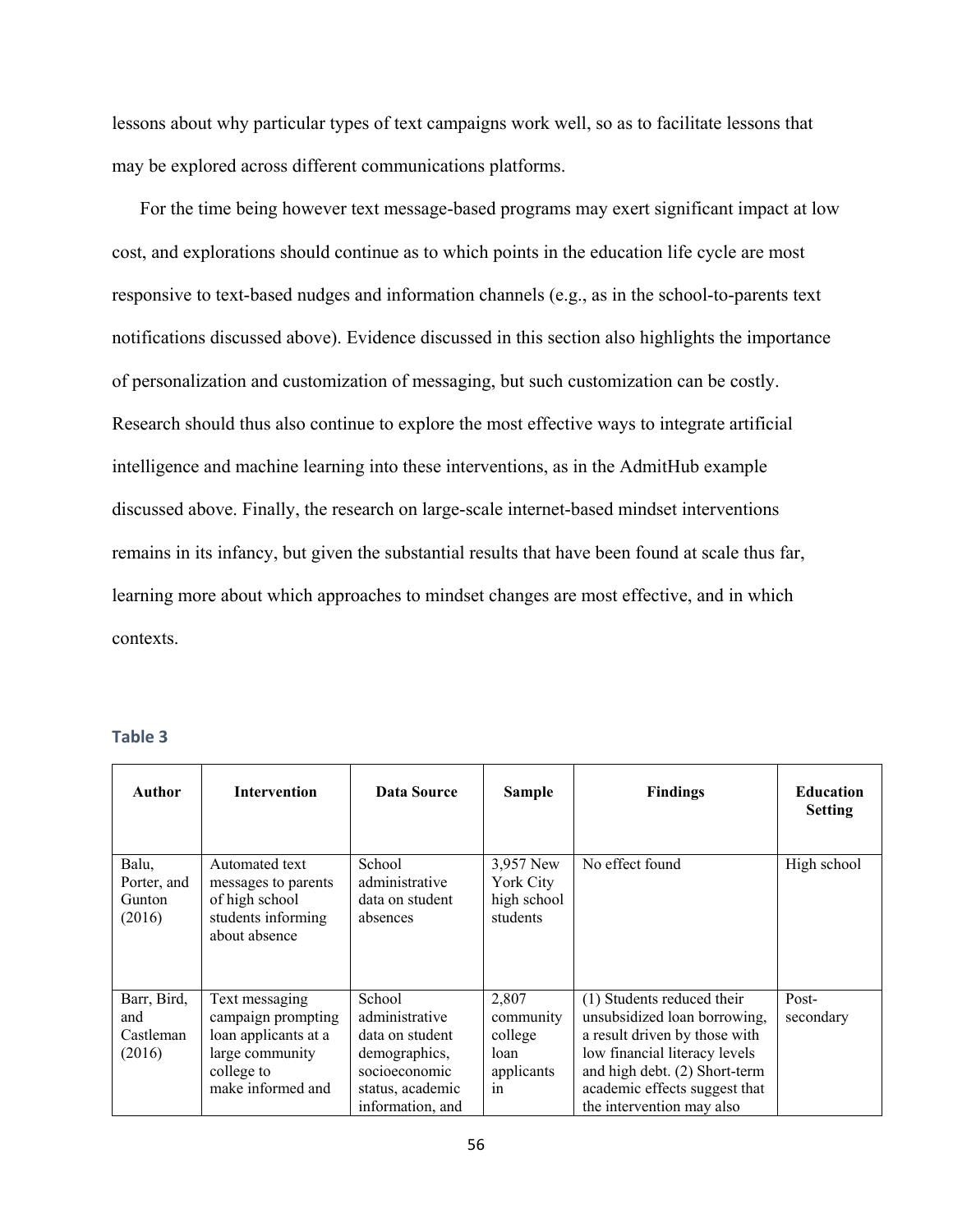|                                              | active borrowing<br>decisions                                                                                                         | financial aid<br>disbursement                                                                                                                                                                      | Baltimore<br>County                                                                                                                                                                                                          | have led marginal students to<br>withdraw one semester<br>earlier than they otherwise<br>would have.                                                                                                                                                                                                                                                                   |                         |
|----------------------------------------------|---------------------------------------------------------------------------------------------------------------------------------------|----------------------------------------------------------------------------------------------------------------------------------------------------------------------------------------------------|------------------------------------------------------------------------------------------------------------------------------------------------------------------------------------------------------------------------------|------------------------------------------------------------------------------------------------------------------------------------------------------------------------------------------------------------------------------------------------------------------------------------------------------------------------------------------------------------------------|-------------------------|
| Bergman<br>(2015)                            | Automated texts to<br>parents about<br>performance                                                                                    | School<br>administrative<br>data on<br>assignment<br>completion, work<br>habits,<br>cooperation,<br>attendance and<br>test scores; parent<br>and study surveys                                     | 462<br>students in<br>grades $6-11$<br>in Los<br>Angeles                                                                                                                                                                     | (1) Positive effects $.19$ SD<br>high school GPA increase (2)<br>7.5 percentage point decrease<br>of missing final exam project<br>(3) .21 SD increase for math<br>standardized exam scores (4)<br>Null for English                                                                                                                                                    | Middle &<br>High School |
| Bergman<br>(2016)                            | Learning<br>Management System<br>(parents have access<br>to an online portal<br>with child's classes,<br>grades, assignments,<br>etc) | Deidentified data<br>from a Learning<br>Management<br>System (LMS)<br>company, NCES<br>Common Core<br>Data, decile<br>performance<br>ratings<br>constructed by<br>GreatSchools                     | 15 US<br>school<br>districts<br>operating<br>learning<br>manageme<br>nt<br>company;<br>two-stage<br>experiment<br>providing<br>families<br>their<br>account<br>information<br>in 59<br>schools<br>across three<br>districts. | (1) A quarter of parents ever<br>use it $(2)$ Adoption follows<br>an S-shape (3) Significant<br>spillovers occur along<br>intensive but not extensive<br>margins (4) There is evidence<br>student grades improve as a<br>result.                                                                                                                                       | Middle &<br>High School |
| Bergman<br>and Chan<br>(2017)                | Automated texts to<br>parents about<br>performance                                                                                    | Administrative<br>data, gradebook<br>data, survey data,<br>and texting data                                                                                                                        | 22 middle<br>and high<br>schools in<br>Kanawha<br>County<br>Schools in<br>West<br>Virginia                                                                                                                                   | (1) Reduces course failure by<br>nearly 40 percent. (2) GPA<br>increases by about .10 of a<br>point for middle school<br>students and .25 of a point<br>for high school students. (3)<br>Treatment group students<br>attend 17 percent more<br>classes. (4) No improvements<br>in state math and reading<br>scores. $(5)$ . 10 SD increase on<br>in-class exam scores. | Middle &<br>High School |
| Bergman,<br>Denning,<br>and Manoli<br>(2016) | E-mails and letters<br>to potential/<br>prospective/current<br>college students on<br>financial<br>aid/incentives                     | ApplyTexas basic<br>demographic data,<br><b>THECB</b><br>administrative<br>data on all<br>students in public<br>universities and<br>community<br>colleges in the<br>state of Texas,<br>data on who | 1,042, 303<br>students<br>who had<br>applied to<br>any public<br>Texas<br>college or<br>university<br>using the<br>ApplyTexa                                                                                                 | No effects found                                                                                                                                                                                                                                                                                                                                                       | Post-<br>secondary      |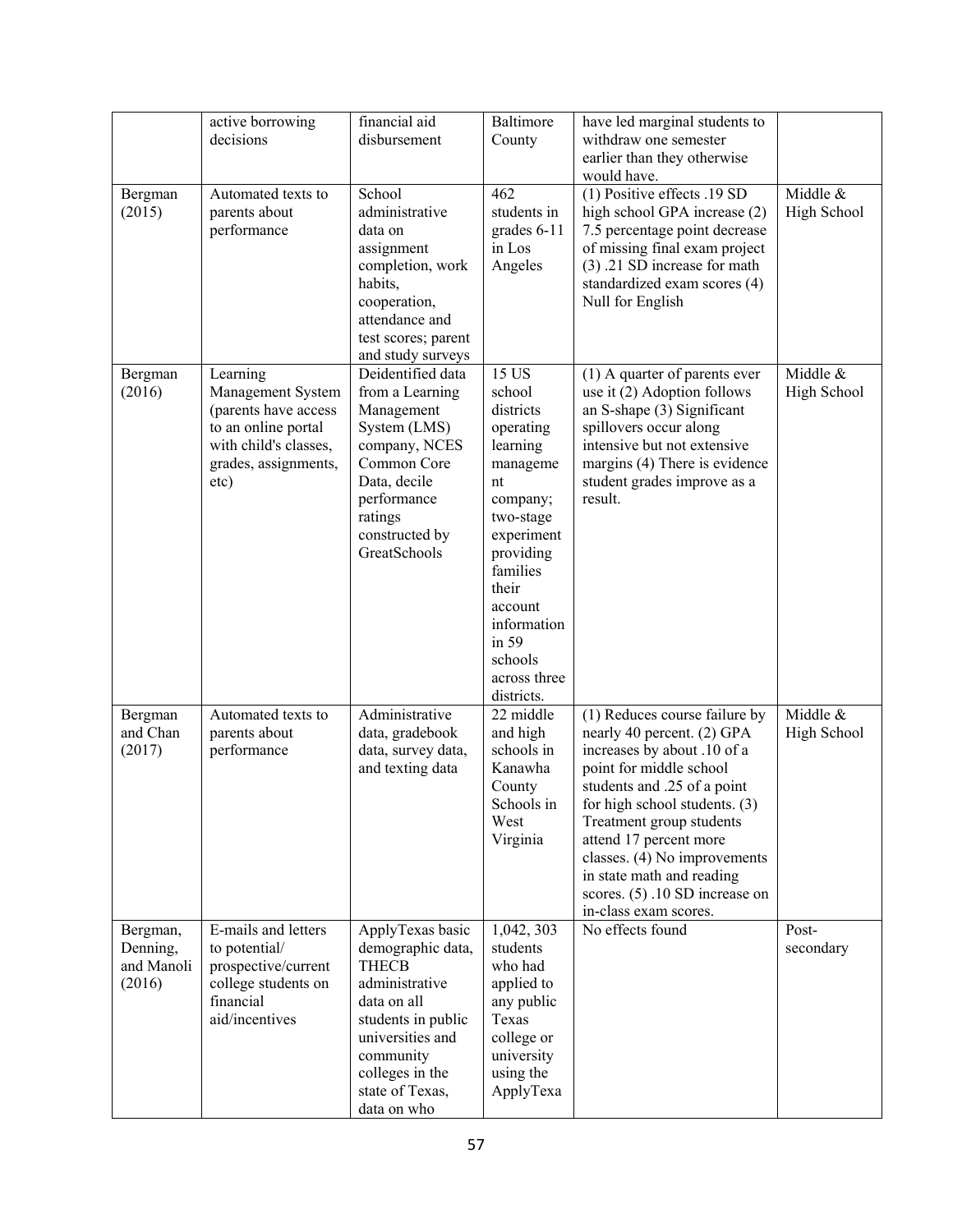|                                                                     |                                                                                                                                                                                                                                               | opened the emails<br>researchers sent                                                                                                                           | s.org<br>portal.                                                                                                               |                                                                                                                                                                                                                                                                                                                                                                                                                        |                         |
|---------------------------------------------------------------------|-----------------------------------------------------------------------------------------------------------------------------------------------------------------------------------------------------------------------------------------------|-----------------------------------------------------------------------------------------------------------------------------------------------------------------|--------------------------------------------------------------------------------------------------------------------------------|------------------------------------------------------------------------------------------------------------------------------------------------------------------------------------------------------------------------------------------------------------------------------------------------------------------------------------------------------------------------------------------------------------------------|-------------------------|
| Bergman,<br>Edmond-<br>Verley,<br>and<br>Notario-<br>Risk<br>(2016) | Community-based<br>organizations<br>provided regular<br>information to<br>families about their<br>child's academic<br>progress in one arm<br>and supplemented<br>this with home visits<br>on skills-based<br>information in a<br>separate arm | District<br>administrative<br>data on math and<br>reading test<br>scores, GPA, and<br>attendance,<br>program data<br>from<br>implementing<br>partners           | 1,120<br>families<br>from 3<br>participatin<br>g schools<br>in an urban,<br>Midwester<br>n school<br>district                  | (1) Math and English test<br>scores improved for the<br>treatment arm with home<br>visits (2) There are large<br>effects on retention for both<br>groups during the year,<br>though learning gains tend to<br>accrue for students with<br>average-and-above baseline<br>performance and students at<br>the lower-end of the<br>distribution appear<br>marginally retained.                                             | Middle &<br>High School |
| Bergman<br>and Hill                                                 | Publishing teacher<br>ratings online                                                                                                                                                                                                          | LAUSD data on<br>identifiable<br>teacher names<br>linked to de-<br>identified<br>student test<br>scores, LA Times<br>value added<br>scores                      | 3,089<br>teachers in<br>Los<br>Angeles                                                                                         | (1) High-performing students<br>sort into classrooms with<br>highly-rated teachers (2)<br>Conditional on publication,<br>ratings labels induce sorting<br>as well as teacher attrition:<br>low-rated teachers teach<br>lower-performing students<br>and are more likely to leave<br>the district in subsequent<br>years relative to higher-rated<br>teachers $(3)$ There is no effect<br>of publication on test scores | Grade 3-5<br>teachers   |
| Bergman<br>and Rogers<br>(2016)                                     | Text message to<br>parents regarding<br>their child's<br>academic<br>performance,<br>including grades,<br>upcoming tests and<br>missing assignments                                                                                           | District<br>administrative<br>records and<br>collected data on<br>parents and<br>students<br>daily activity in<br>the "parent portal"                           | 6,976<br>students in<br>12 US<br>schools                                                                                       | (1) ITT estimates indicate<br>that being assigned to the Opt<br>Out group increased grades<br>by 0.06 SDs for Term 3 and<br>in $0.04$ SDs for Term $4(2)$<br>Overall, grades increased by<br>0.05 SDs in Terms 3 and 4,<br>with a 5 percent significance<br>level.                                                                                                                                                     | Middle &<br>High School |
| Bettinger<br>et al.<br>(2012)                                       | H&R Block study--<br>help with FAFSA<br>during tax filing                                                                                                                                                                                     | Researchers<br>linked their final<br>sample to data<br>from three<br>sources: the DOE,<br>the<br>Ohio Board of<br>Regents (OBR),<br>and the National<br>Student | 4,187<br>individuals<br>from the<br>dependent<br>sample,<br>868 seniors<br>in high<br>school<br>(main<br>dependent<br>sample); | (1) The combined assistance<br>and information treatment<br>substantially increased<br>FAFSA submissions and<br>ultimately the likelihood of<br>college attendance,<br>persistence, and aid receipt.<br>(2) High school seniors<br>whose parents received the<br>treatment were 8 percentage<br>points more likely to have                                                                                             | Post-<br>secondary      |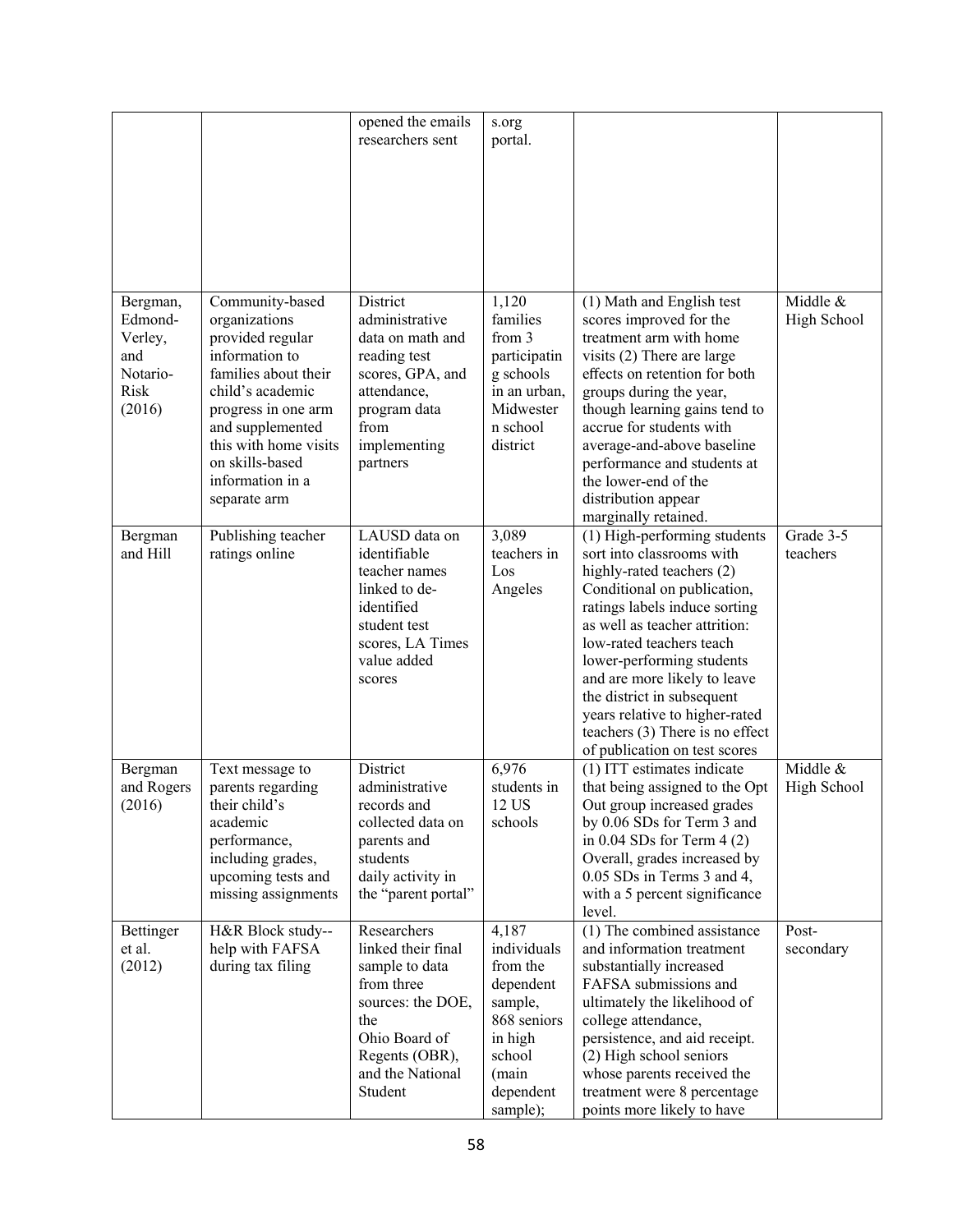|             |                     | Clearinghouse      | independen        | completed two years of          |             |
|-------------|---------------------|--------------------|-------------------|---------------------------------|-------------|
|             |                     | (NSC)              | t sample of       | college, going from 28 to 36    |             |
|             |                     |                    | 15,874            | percent, during the             |             |
|             |                     |                    | individuals,      | first three years following the |             |
|             |                     |                    | further           |                                 |             |
|             |                     |                    |                   | experiment.                     |             |
|             |                     |                    | separated         |                                 |             |
|             |                     |                    | into those        |                                 |             |
|             |                     |                    | without           |                                 |             |
|             |                     |                    | prior             |                                 |             |
|             |                     |                    | college           |                                 |             |
|             |                     |                    | experience        |                                 |             |
|             |                     |                    | $(9,228)$ and     |                                 |             |
|             |                     |                    | those with        |                                 |             |
|             |                     |                    | prior             |                                 |             |
|             |                     |                    | college           |                                 |             |
|             |                     |                    | experience        |                                 |             |
|             |                     |                    | $(6,646)$ in      |                                 |             |
|             |                     |                    | Ohio and          |                                 |             |
|             |                     |                    | Charlotte,        |                                 |             |
|             |                     |                    | North             |                                 |             |
|             |                     |                    |                   |                                 |             |
|             |                     |                    | Carolina          |                                 |             |
| Bird et al. | Nudges for early    | Student-level      | 454,243           | Positive effect for treatment   | Post-       |
| (2017)      | FAFSA filing        | college            | US high           | arm that involves concrete      | secondary   |
|             | through Common      | application data   | school            | planning prompts                |             |
|             | App                 | provided by        | seniors           |                                 |             |
|             |                     | Common             | who had           |                                 |             |
|             |                     | Application and    | registered        |                                 |             |
|             |                     | college enrollment | with the          |                                 |             |
|             |                     | data provided by   | Common            |                                 |             |
|             |                     | the National       | Application       |                                 |             |
|             |                     | Student            |                   |                                 |             |
|             |                     | Clearinghouse      |                   |                                 |             |
| Bursztyn    | Two interventions:  | Study 1: Data for  | Study 1:          | (1) 24 percent performance      | High School |
| and Jensen  | 1. performance      | the universe of    | 5,000             | decline. The decline appears    |             |
| (2015)      | leaderboard into    | questions          | students          | to be driven by a desire to     |             |
|             | computer-based high | answered, with     | across            | avoid the leaderboard. (2) In   |             |
|             | school courses 2.   | each student       | more than         | nonhonors classes, sign-up      |             |
|             | Complimentary       | uniquely           | 100 schools       | was 11 percentage points        |             |
|             | access to an online | identified by an   | in Los            | lower when decisions were       |             |
|             | SAT preparatory     | ID code Study 2:   | Angeles.          | public rather than private.     |             |
|             | course. Sign-up     | student survey;    | <b>Study 2:26</b> | Honors class sign-up was        |             |
|             | forms differed      | data on whether    | classrooms        | unaffected.                     |             |
|             | randomly across     | students actually  | across the        |                                 |             |
|             | students only in    | logged into the    | four              |                                 |             |
|             | whether they said   | system             | schools in        |                                 |             |
|             | the decision        | later to activate  | Los               |                                 |             |
|             | would be kept       | their accounts     | Angeles,          |                                 |             |
|             | private from        |                    | with a total      |                                 |             |
|             | classmates.         |                    | of 825            |                                 |             |
|             |                     |                    |                   |                                 |             |
|             |                     |                    | students          |                                 |             |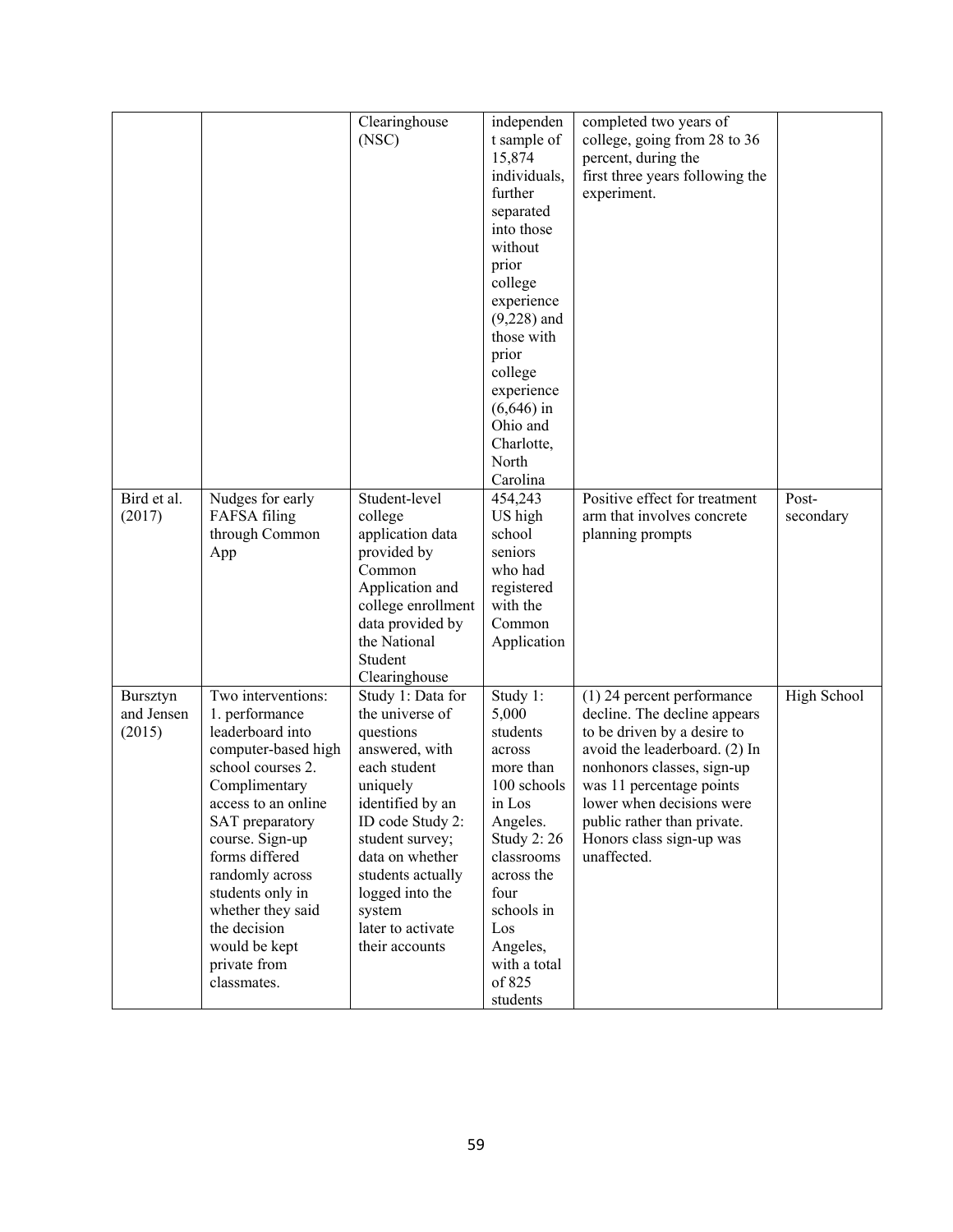| Castleman<br>et al.<br>(2012)    | Providing college<br>counseling to low<br>income students<br>during the summer                                                                                           | School<br>administrative<br>data, college/<br>transition<br>counselor<br>interaction logs,<br>National Student<br>Clearinghouse<br>data                                                                                                                            | 162 senior<br>students<br>across 7<br>high<br>schools in<br>Providence,<br>Rhode<br>Island              | (1) Substantial improvements<br>in both the rate and quality of<br>college enrollment (2)<br>Students in the treatment<br>group were 14 percentage<br>points more likely to enroll<br>immediately in college and<br>19 percentage points more<br>likely to keep the<br>postsecondary plans they<br>developed during senior year. | High School        |
|----------------------------------|--------------------------------------------------------------------------------------------------------------------------------------------------------------------------|--------------------------------------------------------------------------------------------------------------------------------------------------------------------------------------------------------------------------------------------------------------------|---------------------------------------------------------------------------------------------------------|----------------------------------------------------------------------------------------------------------------------------------------------------------------------------------------------------------------------------------------------------------------------------------------------------------------------------------|--------------------|
| Castleman<br>and Meyer<br>(2016) | A text messaging<br>campaign to provide<br>lower-income<br>college students with<br>simplified<br>information,<br>encouragement, and<br>access to one-on-one<br>advising | Data from Signal<br>Vine, the texting<br>platform with<br>whom WVHEPC<br>contracted to send<br>the messages,<br>dataset provided<br>by WVHEPC,<br>which listed all<br>students who<br>matriculated into<br>a state public<br>university or<br>community<br>college | 1,198<br>students in<br>West<br>Virginia                                                                | Students participating in the<br>texting campaign tend to<br>complete more freshman year<br>credits                                                                                                                                                                                                                              | Post-<br>secondary |
| Castleman<br>and Page<br>(2015)  | Text messages to<br>reduce summer melt                                                                                                                                   | College<br>enrollment data<br>from the National<br>Student<br>Clearinghouse                                                                                                                                                                                        | 12,676<br>recent high<br>school<br>graduate in<br>Dallas,<br>Boston,<br>and<br>Philadelphi<br>a         | Increased enrollment among<br>students with less access to<br>college-planning supports<br>and who were not as far<br>along with their college<br>planning at the completion of<br>high school.                                                                                                                                  | Post-<br>secondary |
| Castleman<br>and Page<br>(2016)  | Text message to<br>improve FAFSA re-<br>filing for sophomore<br>year                                                                                                     | uAspire<br>administrative<br>data, data from<br>the text messaging<br>platform utilized,<br>uAspire student<br>interaction logs,<br>National Student<br>Clearinghouse<br>data                                                                                      | 808 first-<br>time<br>college<br>freshmen in<br>Massachus<br>etts                                       | Positive effects                                                                                                                                                                                                                                                                                                                 | Post-<br>secondary |
| Castleman<br>and Page<br>(2016)  | Text messages to<br>improve enrollment<br>tasks                                                                                                                          | uAspire<br>administrative<br>data, data from<br>the text messaging<br>platform utilized,<br>National Student<br>Clearinghouse<br>data                                                                                                                              | 3,906 high<br>school<br>graduate in<br>Boston,<br>Lawrence,<br>and<br>Springfield,<br>Massachus<br>etts | Positive effects (although no<br>additional benefit from<br>including parents on nudges)                                                                                                                                                                                                                                         | Post-<br>secondary |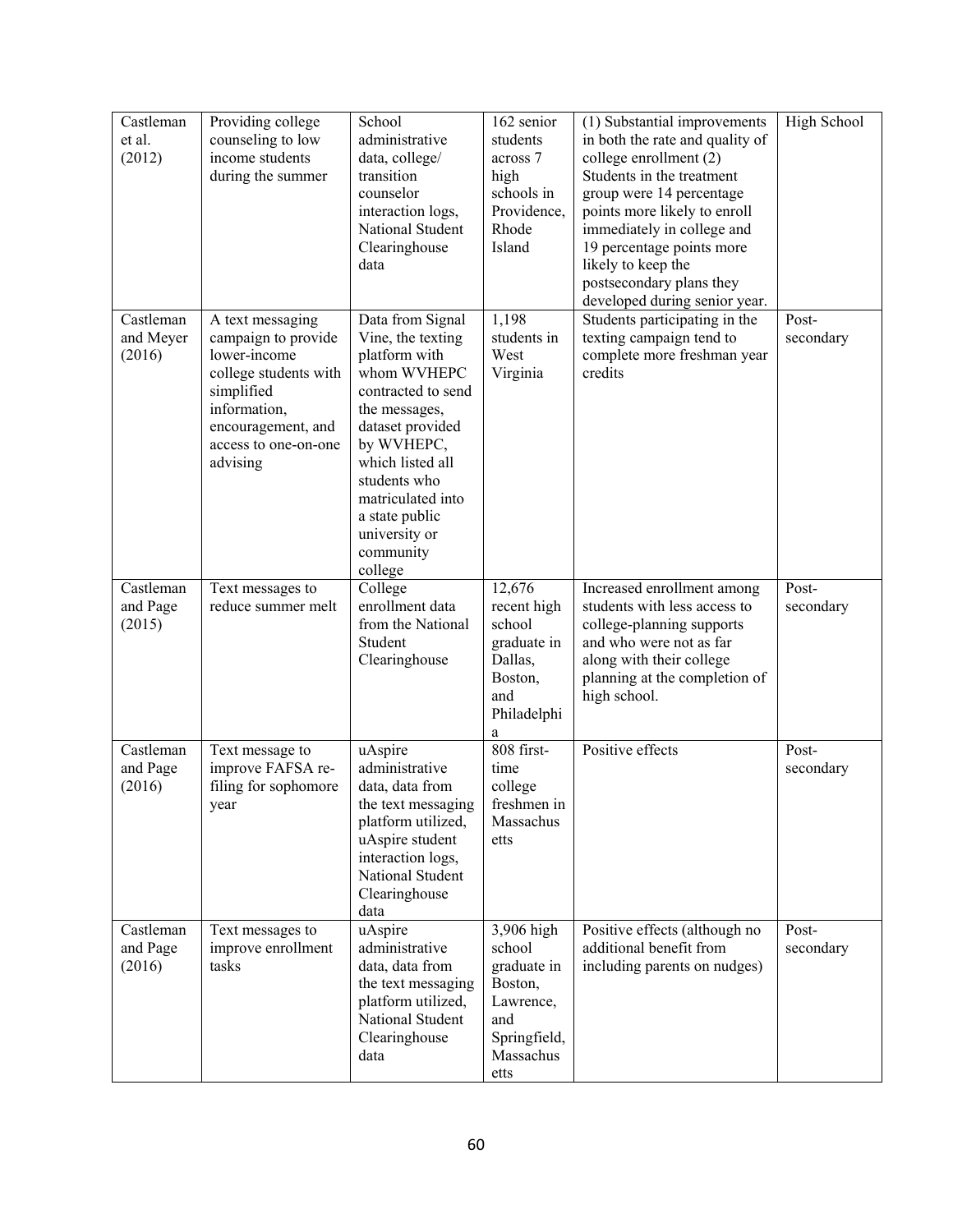| Chande et<br>al. $(2015)$ | Texting motivational<br>messages and<br>organizational<br>reminders to<br>students, with<br>messages drawing<br>on insights from<br>behavioral<br>economics                                                                                                                 | College<br>administrative<br>data on student<br>attendance                                                     | 1,179<br>students in<br>England                                       | Simple text messages reduce<br>the proportion of<br>students that stop attending<br>by 36 percent and lead to a 7<br>percent increase in average<br>attendance relative to the<br>control group.                                                                                                                                                                          | Adult<br>learners  |
|---------------------------|-----------------------------------------------------------------------------------------------------------------------------------------------------------------------------------------------------------------------------------------------------------------------------|----------------------------------------------------------------------------------------------------------------|-----------------------------------------------------------------------|---------------------------------------------------------------------------------------------------------------------------------------------------------------------------------------------------------------------------------------------------------------------------------------------------------------------------------------------------------------------------|--------------------|
| Darolia<br>(2016)         | Letter e-mailed to<br>students regarding<br>financial aid                                                                                                                                                                                                                   | Administrative<br>data on loan<br>disbursement                                                                 | Approxima<br>tely 10,000<br>college<br>students in<br>the<br>Midwest  | No effects found overall.<br>However, some key student<br>subgroups changed their<br>borrowing in response to the<br>letter, particularly those with<br>low GPAs.                                                                                                                                                                                                         | Post-<br>secondary |
| Doss et al.<br>(2017)     | READY4K!<br>Continuation into<br>kindergarten with<br>additional<br>differentiated/person<br>alized treatment arm                                                                                                                                                           | Teacher survey,<br>parent survey, and<br>scores from<br>Fountas and<br>Pinnell Benmark<br>Assessment<br>System | 794<br>kindgergart<br>en students<br>and<br>families in<br>California | $(1)$ Children in the<br>differentiated and<br>personalized program were<br>50 percent more likely to<br>read at a higher level<br>$(p<0.01)$ compared to the<br>general group (2) Parents<br>reported engaging more in<br>literacy activities by 0.31<br>SDs $(p<0.01)$ compared to<br>the control group $(3)$ No<br>effects detected for other<br>treatment arm         | Early<br>childhood |
| Forsyth et<br>al. (2007)  | Self-esteem<br>bolstering<br>intervention                                                                                                                                                                                                                                   | Primarily score on<br>a final<br>examination                                                                   | 90 US<br>college<br>students                                          | The D and F students got<br>worse as a result of self-<br>esteem bolstering and<br>students in the other<br>conditions did not change.                                                                                                                                                                                                                                    | Post-<br>secondary |
| Fryer<br>(2016)           | Students were<br>provided with free<br>cellular phones and<br>daily information<br>about the link<br>between human<br>capital and future<br>outcomes via text<br>message in one<br>treatment and<br>minutes to talk and<br>text as an incentive<br>in a second<br>treatment | Administrative<br>data from all<br>schools in<br>OKCPS; post<br>treatment student<br>survey                    | 1907<br>students in<br>sixth and<br>seventh<br>grades in<br>Oklahoma  | (1) Students' reported beliefs<br>about the relationship<br>between<br>education and outcomes were<br>influenced by the information<br>treatment $(2)$ There were no<br>measurable changes in<br>student effort, attendance,<br>suspensions, or state test<br>scores, though there is<br>evidence that scores on<br>college entrance exams four<br>years later increased. | Middle<br>School   |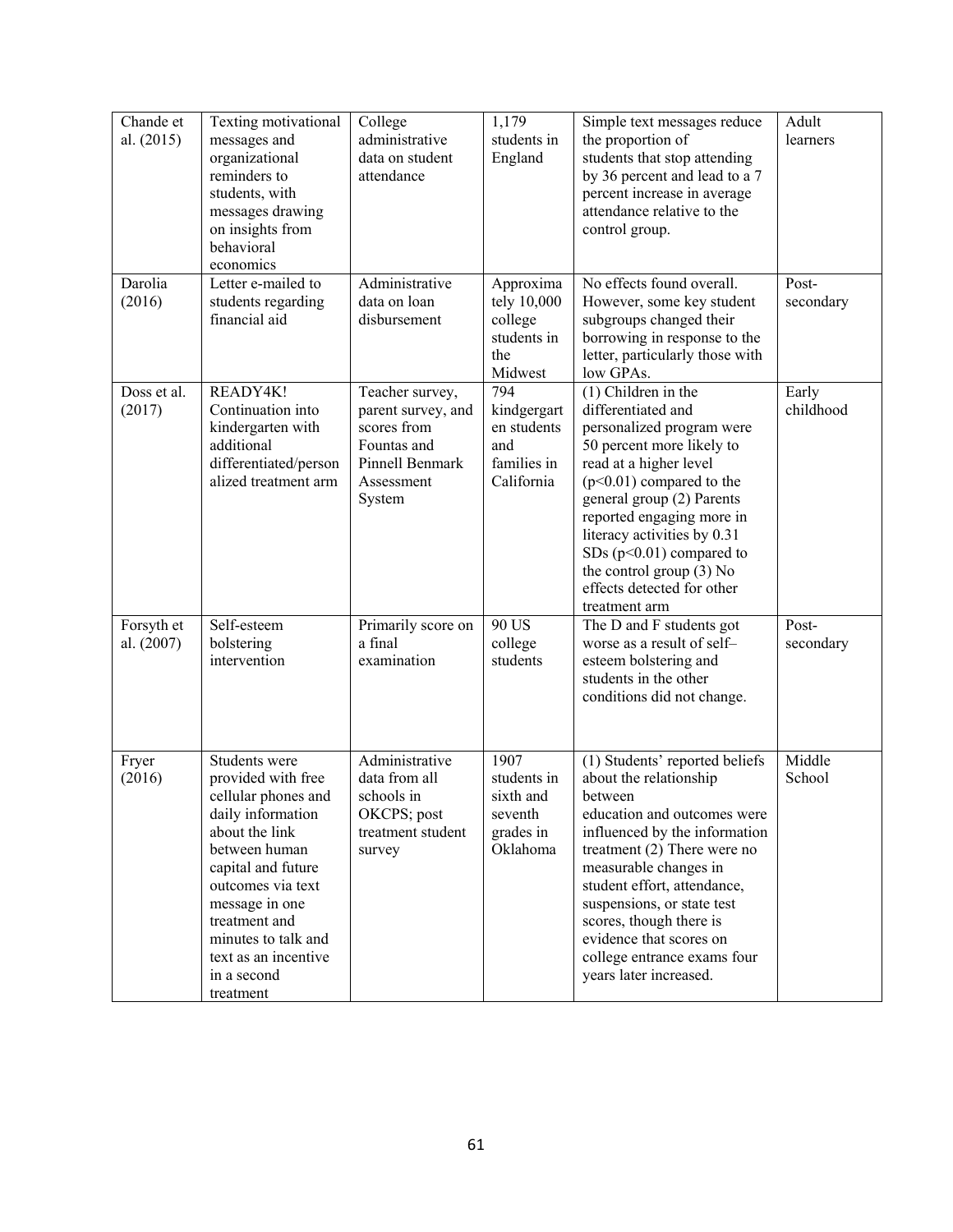| Good et al. | Seventh-grade                      | Math and reading         | 138         | (1) Females in both             | Middle      |
|-------------|------------------------------------|--------------------------|-------------|---------------------------------|-------------|
| (2003)      | students in the                    | test scores              | seventh     | experimental conditions         | School      |
|             | experimental                       |                          | grade       | earned significantly higher     |             |
|             | conditions were                    |                          | students in | math standardized test scores   |             |
|             | mentored by college                |                          | Texas       | (2) The students—who were       |             |
|             | students through an                |                          |             | largely minority and low-       |             |
|             | email platform who                 |                          |             | income adolescents-in the       |             |
|             |                                    |                          |             | experimental conditions         |             |
|             | encouraged them<br>either to view  |                          |             |                                 |             |
|             |                                    |                          |             | earned significantly higher     |             |
|             | intelligence as<br>malleable or to |                          |             | reading standardized test       |             |
|             |                                    |                          |             | scores.                         |             |
|             | attribute academic                 |                          |             |                                 |             |
|             | difficulties in the                |                          |             |                                 |             |
|             | seventh grade to the               |                          |             |                                 |             |
|             | novelty of the                     |                          |             |                                 |             |
|             | educational setting.               |                          |             |                                 |             |
| Harackiewi  | The three-part                     | Primarily student        | 188 high    | Students whose parents were     | High School |
| cz et al.   | intervention                       | surveys which            | school      | in the experimental group to    |             |
| (2012)      | consisted of two                   | measured success         | students in | take, on average, nearly one    |             |
|             | brochures mailed to                | expectancies and         | Wisconsin   | semester more of science and    |             |
|             | parents and a Web                  | initial and post         |             | mathematics in the last 2       |             |
|             | site, all highlighting             | treatment interest       |             | years of high school,           |             |
|             | the usefulness of                  | in science               |             | compared with the control       |             |
|             | <b>STEM</b> courses                |                          |             | group                           |             |
| Hurwitz et  | Texting program to                 | Parent survey            | 253         | Parents who received the        | Early       |
| al. (2015)  | promote learning                   |                          | Midwester   | service engaged in more         | Childhood   |
|             | engagement of Head                 |                          | n parents   | learning activities; this was   |             |
|             | Start parents                      |                          |             | particularly true of fathers    |             |
|             |                                    |                          |             | and                             |             |
|             |                                    |                          |             | parents of boys.                |             |
| Kraft and   | Parents texted on                  | Teacher surveys;         | 140 rising  | (1) On average, teacher-        | Middle &    |
| Dougherty   | student                            | teacher                  | sixth and   | family communication            | High School |
| (2013)      | behavior/performanc                | communication            | ninth grade | increased the odds that         |             |
|             | e                                  | logs; student            | students in | students completed their        |             |
|             |                                    | interviews;              | Boston,     | homework by 40 percent,         |             |
|             |                                    | student                  | Massachus   | decreased instances in which    |             |
|             |                                    | demographic data         | etts        | teachers had to redirect        |             |
|             |                                    |                          |             | students' attention to the task |             |
|             |                                    |                          |             | at hand by 25 percent and       |             |
|             |                                    |                          |             | increased class participation   |             |
|             |                                    |                          |             | rates by 15 percent             |             |
| Kraft and   | Parents texted to                  | Scores from              | 183 US      | Effects on reading              | Elementary  |
| Monti-      | encourage to engage                | <b>Standardized Test</b> | families    | comprehension are               |             |
| Nussbaum    | in activities to                   | for                      |             | concentrated among 3rd and      |             |
| (2017)      | counteract summer                  | the Assessment of        |             | 4th graders with effect sizes   |             |
|             | learning loss                      | Reading (STAR)           |             | of .21 to .29 SDs, more than    |             |
|             |                                    | and the Strategic        |             | compensating for summer         |             |
|             |                                    | Teaching and             |             | learning loss                   |             |
|             |                                    | Evaluation of            |             |                                 |             |
|             |                                    | Progress (STEP),         |             |                                 |             |
|             |                                    | measures of              |             |                                 |             |
|             |                                    | parent                   |             |                                 |             |
|             |                                    | engagement,              |             |                                 |             |
|             |                                    | parent survey            |             |                                 |             |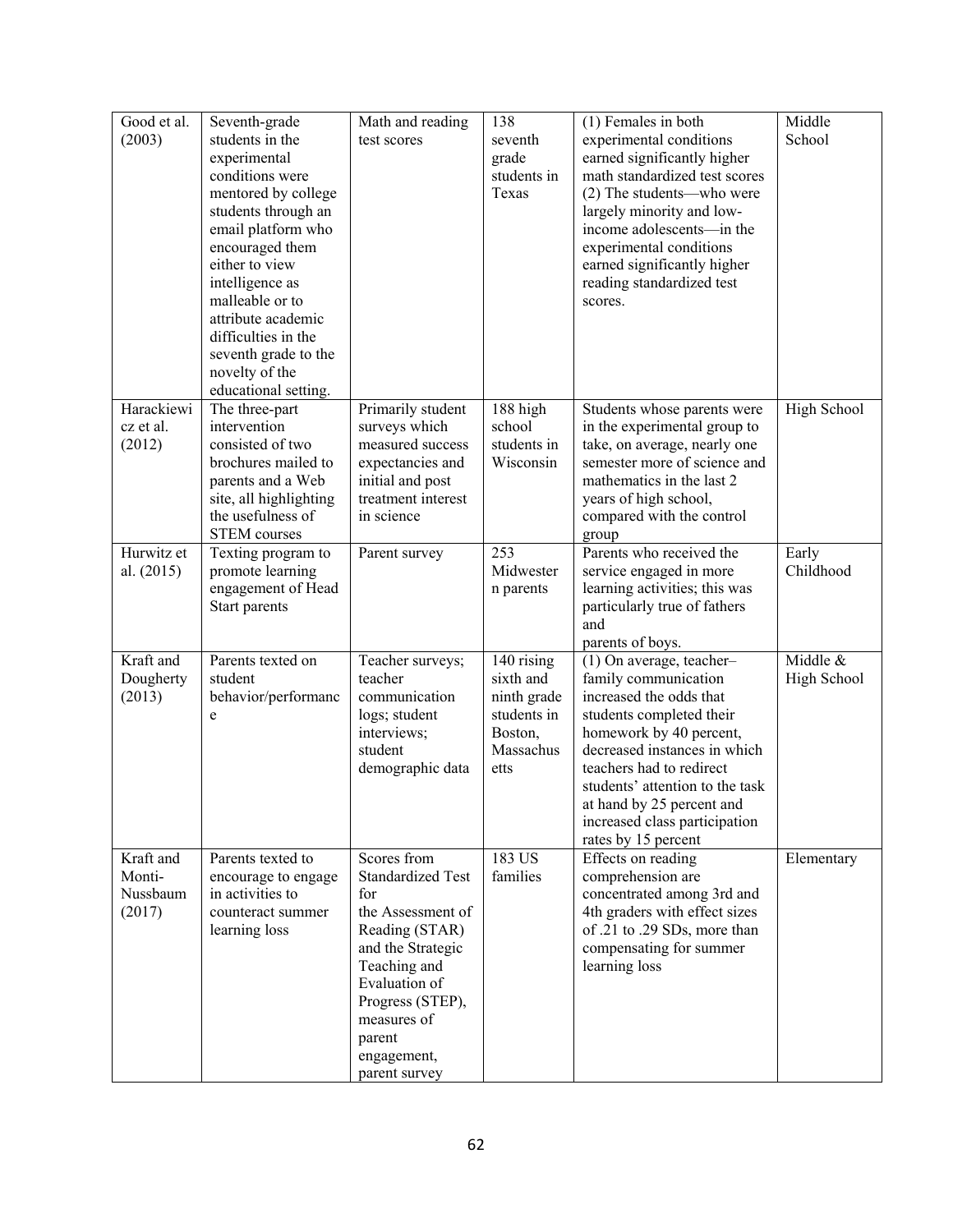| Kraft and<br>Rogers<br>(2015)                    | Parents texted on<br>student<br>behavior/performanc<br>e                                               | School<br>administrative<br>records, teacher<br>surveys, student<br>surveys                                                                      | 435 high<br>school<br>students in<br>Northeaster<br>n United<br><b>States</b> | (1) Messages decreased the<br>percentage of students who<br>failed to earn course credit<br>from 15.8 percent to 9.3<br>percent—a 41 percent<br>reduction (2) This reduction<br>resulted primarily from<br>preventing drop-outs, rather<br>than from reducing failure or<br>dismissal rates.                                                                                                     | High School              |
|--------------------------------------------------|--------------------------------------------------------------------------------------------------------|--------------------------------------------------------------------------------------------------------------------------------------------------|-------------------------------------------------------------------------------|--------------------------------------------------------------------------------------------------------------------------------------------------------------------------------------------------------------------------------------------------------------------------------------------------------------------------------------------------------------------------------------------------|--------------------------|
| Ksoll et al.<br>(2014)                           | Innovative mobile<br>phone-based adult<br>education program<br>(Cell-Ed)                               | Reading<br>assessment scores,<br>student household<br>characteristics<br>survey, interviews<br>with students,<br>Cell-Ed real time<br>usage data | 70 adult<br>learners in<br>Los<br>Angeles                                     | $\overline{(1)}$ Significantly increased<br>students' basic and broad<br>reading scores, equivalent to<br>a 2-4 year increase in reading<br>levels over a four-month<br>period (2) The program also<br>increased participants' self-<br>esteem by 7 percent.                                                                                                                                     | Adult<br><i>learners</i> |
| Mayer et<br>al. $(2015)$                         | Texting program to<br>promote learning<br>engagement of Head<br>Start parents                          | Time stamped<br>data from the<br>reading app,<br>parent surveys                                                                                  | 169 parents<br>in Chicago                                                     | (1) Increased usage of the<br>reading application by one<br>SD after the six-week<br>intervention. (2) Evidence<br>suggests that the large effect<br>size is not accounted for by<br>the information<br>component of the<br>intervention and that the<br>treatment impact was much<br>greater for parents who are<br>more present-oriented than<br>for parents who are less<br>present-oriented. | Early<br>Childhood       |
| McGuigan,<br>McNally,<br>and<br>Wyness<br>(2012) | Information<br>campaign about the<br>costs and benefits of<br>pursuing post<br>compulsory<br>education | Student surveys                                                                                                                                  | 6,614 Year<br>10 students<br>in England                                       | Students with higher<br>expected net benefits from<br>accessing information are<br>more likely to avail<br>themselves of the opportunity<br>presented by our experiment                                                                                                                                                                                                                          | High School              |
| Meuwissen<br>et al.                              | Text2Learn, a<br>mobile phone<br>texting program for<br>low income parents<br>of preschoolers.         | Parent survey                                                                                                                                    | 110 parents<br>in<br>Minnesota                                                | (1) Parents reported engaging<br>in more literacy activities<br>with their children after<br>receiving the<br>texts, and appreciated getting<br>reminders about activities (2)<br>They did not report increased<br>use of community resources,<br>such as libraries, or changes<br>in attitudes about literacy.                                                                                  | Early<br>Childhood       |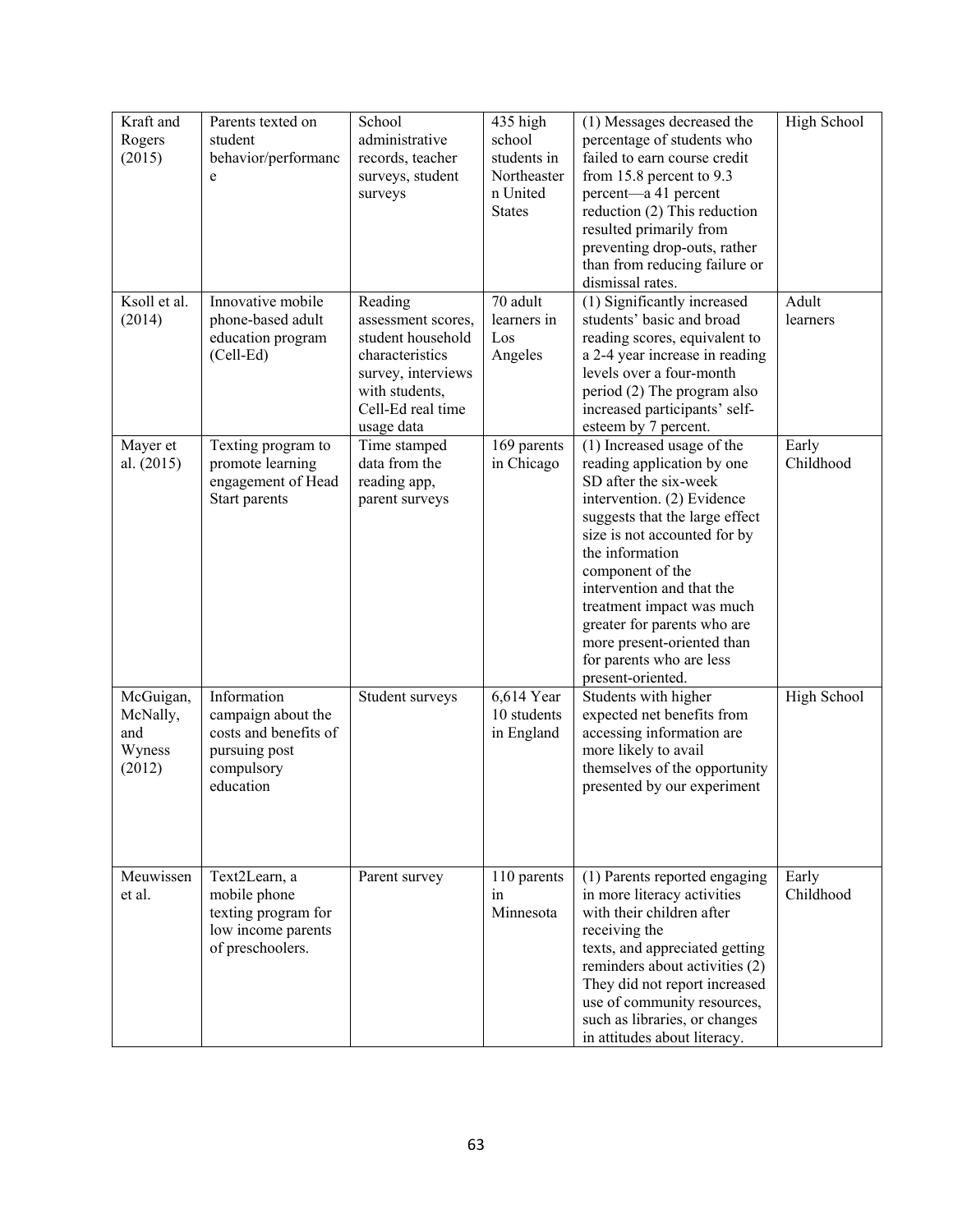| Morisano<br>et al.<br>(2010)                 | Goal-setting<br>program                                                                                                                          | Student surveys,<br>university<br>transcripts                                                                                                                                                                                                                                                                                    | 85 college<br>students in<br>Canada                                                                                                  | After a 4-month period,<br>students who completed the<br>goal-setting intervention                                                                                                                                                                                                                                                                                                                                                                                                                                  | Post-<br>secondary |
|----------------------------------------------|--------------------------------------------------------------------------------------------------------------------------------------------------|----------------------------------------------------------------------------------------------------------------------------------------------------------------------------------------------------------------------------------------------------------------------------------------------------------------------------------|--------------------------------------------------------------------------------------------------------------------------------------|---------------------------------------------------------------------------------------------------------------------------------------------------------------------------------------------------------------------------------------------------------------------------------------------------------------------------------------------------------------------------------------------------------------------------------------------------------------------------------------------------------------------|--------------------|
|                                              |                                                                                                                                                  |                                                                                                                                                                                                                                                                                                                                  |                                                                                                                                      | displayed significant<br>improvements in academic<br>performance compared with<br>the control group.                                                                                                                                                                                                                                                                                                                                                                                                                |                    |
| Oreopoulo<br>s and Dunn<br>(2013)            | 3-minute video and<br>opportunity to use<br>financial aid<br>calculator                                                                          | Student surveys                                                                                                                                                                                                                                                                                                                  | 1,616 high<br>school<br>students in<br>Canada                                                                                        | Positive effects on PSE-<br>related benefit-cost                                                                                                                                                                                                                                                                                                                                                                                                                                                                    | High School        |
| Oreopoulo<br>s and<br>Petronijevi<br>c(2017) | Text-based advising                                                                                                                              | Interaction log,<br>student survey,<br>college<br>administrative<br>data on course<br>grades and GPA                                                                                                                                                                                                                             | 4,900 first<br>year<br>college<br>students in<br>Canada                                                                              | No effects found                                                                                                                                                                                                                                                                                                                                                                                                                                                                                                    | Post-<br>secondary |
| Oreopoulo<br>s and Ford<br>(2016)            | Application<br>assistance is<br>incorporated into the<br>high school<br>curriculum for all<br>graduating seniors at<br>low-transition<br>schools | <b>Ontario Ministry</b><br>of Education<br>administrative<br>data which<br>included<br>demographic data,<br>high school<br>performance data,<br>and post-<br>secondary<br>enrollment data                                                                                                                                        | 86 schools<br>in Canada                                                                                                              | (1) Increased application<br>rates from 64 to 78 percent,<br>college enrollment increased<br>the following school year by<br>5.2 percentage points with<br>virtually all of this increase in<br>two-year community college<br>programs $(2)$ The greatest<br>impact was for students who<br>were not taking any<br>university-track courses in<br>high school: the application<br>rate for these students<br>increased by 24 percentage<br>points with a nine percent<br>increase in two-year college<br>enrollment | High School        |
| Page,<br>Castleman,<br>and Meyer<br>(2016)   | FAFSA texting<br>program                                                                                                                         | Administrative<br>data on the status<br>of students'<br><b>FAFSA</b><br>submissions,<br>district<br>administrative<br>data in Texas,<br>administrative<br>data from<br>ApplyTexas<br>portal, National<br>Center for<br>Education<br><b>Statistics</b><br>Common Core of<br>Data (CCD) for<br>Delaware; text<br>messaging records | Texas: 66<br>high<br>schools<br>serving<br>over<br>17,000<br>high school<br>seniors;<br>Delaware:<br>4,095 high<br>school<br>seniors | (1) The intervention<br>substantially increased<br>enrollment among students<br>with less access to college-<br>planning supports and who<br>were not as far along with<br>their college planning at the<br>completion of high school.                                                                                                                                                                                                                                                                              | High School        |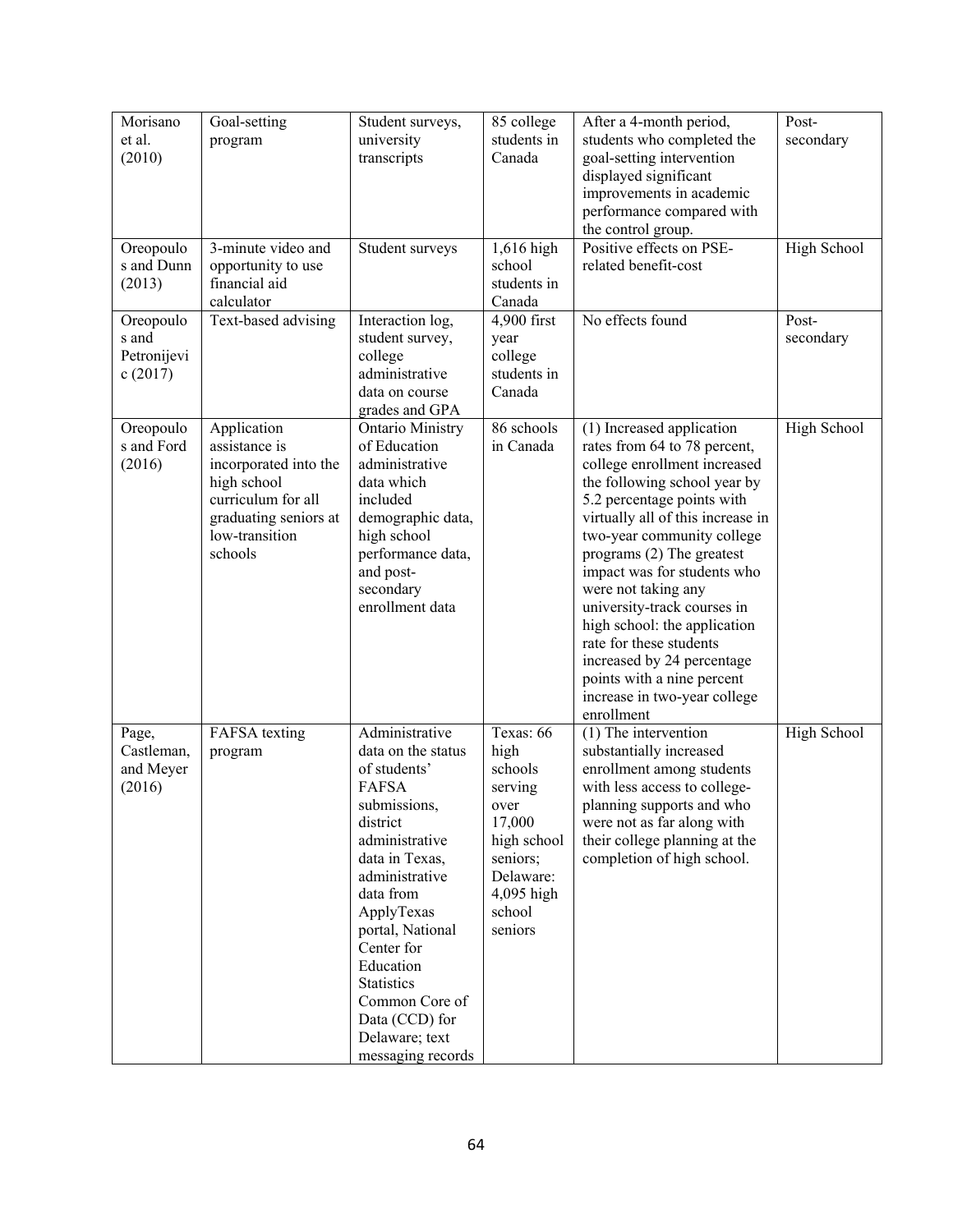| Paunesku   | Growth-mindset and    | Student           | 1,594 US     | Among students at risk of                              | High School |
|------------|-----------------------|-------------------|--------------|--------------------------------------------------------|-------------|
| et al.     | sense-of-purpose      | transcripts and   | students in  | dropping out of high school                            |             |
| (2015)     | interventions         | psychological     | 13           | (one third of the sample),                             |             |
|            |                       | measures          | geographic   | each intervention raised                               |             |
|            |                       |                   | ally diverse | students' semester grade                               |             |
|            |                       |                   | high         | point averages in core                                 |             |
|            |                       |                   | schools      | academic courses and                                   |             |
|            |                       |                   |              | increased the rate at which                            |             |
|            |                       |                   |              | students performed                                     |             |
|            |                       |                   |              | satisfactorily in core courses                         |             |
|            |                       |                   |              | by 6.4 percentage points                               |             |
| Rogers and | Parents of high-risk, | Daily attendance  | 28,080       | (1) The most effective                                 | $K-12$      |
| Feller     | K-12 students         | data              | households   | versions reduced chronic                               |             |
| (2016)     | received one of three |                   | across 203   | absenteeism by 10 percent,                             |             |
|            | personalized          |                   | US schools   | partly by correcting parents'                          |             |
|            | information           |                   |              | misbeliefs about their                                 |             |
|            | treatments            |                   |              | students' total absences (2)                           |             |
|            | throughout the        |                   |              | The intervention reduced                               |             |
|            | school year           |                   |              | student absences comparably                            |             |
|            |                       |                   |              |                                                        |             |
|            |                       |                   |              | across all grade levels, and<br>reduced absences among |             |
|            |                       |                   |              | untreated cohabiting students                          |             |
|            |                       |                   |              |                                                        |             |
|            |                       |                   |              | in treated households.                                 |             |
| Unkovic et | Personalized emails   | Conference        | 3,945 US     | Robust, positive effect                                | Post-       |
| al. (2016) | encouraging           | registration      | graduate     | associated with this simple                            | secondary   |
|            | graduate students to  | information,      | students     | intervention and suggestive                            |             |
|            | apply for a           | student survey    |              | evidence that women                                    |             |
|            | conference            |                   |              | responded more strongly than                           |             |
|            |                       |                   |              | men. However, women's                                  |             |
|            |                       |                   |              | conference acceptance rates                            |             |
|            |                       |                   |              | are higher within the control                          |             |
|            |                       |                   |              | group than in the treated                              |             |
|            |                       |                   |              | group. This is not the case for                        |             |
|            |                       |                   |              | men, female applicants in the                          |             |
|            |                       |                   |              | treated group solicited                                |             |
|            |                       |                   |              | supporting letters at lower                            |             |
|            |                       |                   |              | rates.                                                 |             |
| Yeager et  | 6-session             | Student survey,   | 230 ninth    | Compared to no-treatment                               | High-School |
| al. (2013) | intervention that     | school            | and tenth    | and coping skills control                              |             |
|            | taught an             | administrative    | grade        | groups, the incremental                                |             |
|            | incremental theory    | data which        | students in  | theory group behaved                                   |             |
|            | (a belief in the      | included          | California   | significantly less                                     |             |
|            | potential for         | demographic and   |              | aggressively and more                                  |             |
|            | personal change).     | academic          |              | prosocially 1 month post                               |             |
|            |                       | information       |              | intervention and exhibited                             |             |
|            |                       |                   |              | fewer conduct problems 3                               |             |
|            |                       |                   |              | months post intervention.                              |             |
| Yeager et  | A malleable           | Student surveys,  | 158 ninth    | The incremental theory group                           | High School |
| al. (2014) | (incremental) theory  | scores from the   | grade        | showed less negative                                   |             |
|            | of                    | Cyberball         | students in  | reactions to an immediate                              |             |
|            | personality-the       | procedure on      | Californian  | experience of social adversity                         |             |
|            | belief that people    | social exclusion, |              | and, 8 months later, reported                          |             |
|            | can change.           | scores from 10-   |              | lower overall stress and                               |             |
|            |                       | item Perceived    |              | physical illness. They also                            |             |
|            |                       | Stress Scale,     |              | achieved better academic                               |             |
|            |                       | physical health   |              | performance over the year.                             |             |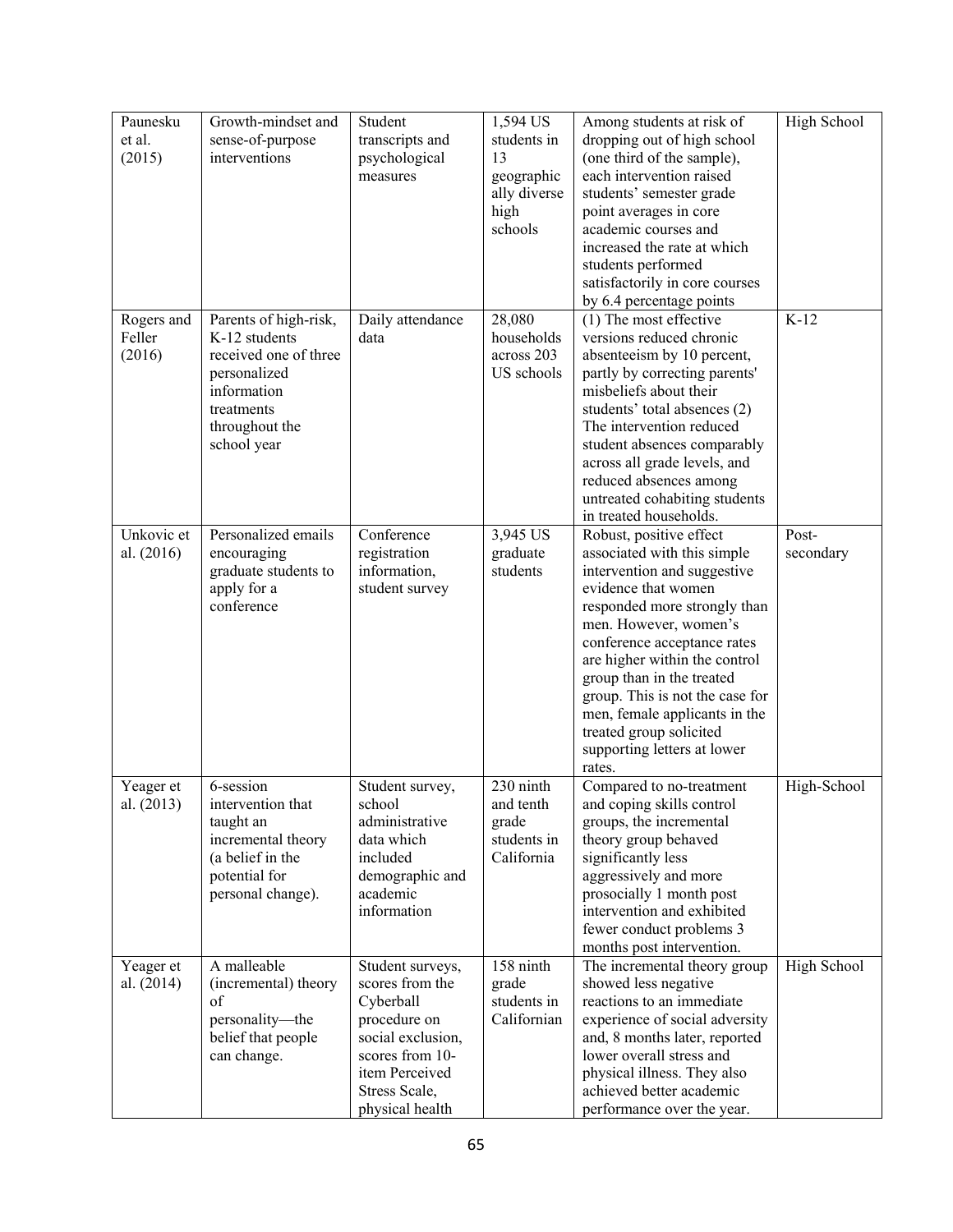|                                   |                                                                                                                                                                                                                                               | measures, and end<br>of term core<br>course grades                                                                                                                                                                            |                                                                                                                                                                                      |                                                                                                                                                                                                                                                                                                                                                                                                                                      |                                   |
|-----------------------------------|-----------------------------------------------------------------------------------------------------------------------------------------------------------------------------------------------------------------------------------------------|-------------------------------------------------------------------------------------------------------------------------------------------------------------------------------------------------------------------------------|--------------------------------------------------------------------------------------------------------------------------------------------------------------------------------------|--------------------------------------------------------------------------------------------------------------------------------------------------------------------------------------------------------------------------------------------------------------------------------------------------------------------------------------------------------------------------------------------------------------------------------------|-----------------------------------|
| Yeager et<br>al. (2014)           | Promoting a<br>prosocial, self-<br>transcendent purpose                                                                                                                                                                                       | Study 1: Primarily<br>student surveys on<br>behavior; National<br>Student<br>Clearinghouse<br>data; Study 2:<br><b>STEM GPA;</b><br>Study 3: student<br>exam answers;<br>Study 4: Primarily<br>student surveys on<br>behavior | Study 1:<br>1,364 US<br>high school<br>seniors;<br>Study 2:<br>338 US<br>ninth grade<br>students;<br>Study 3:89<br>college<br>students;<br>Study 4:<br>429 US<br>college<br>students | Those with more of a purpose<br>for learning also persisted<br>longer on a boring task rather<br>than giving in to a tempting<br>alternative and, many months<br>later, were less likely to drop<br>out of college. A brief, one-<br>time psychological<br>intervention promoting a self-<br>transcendent purpose for<br>learning could improve high<br>school science and math<br>grade point average (GPA)<br>over several months. | High School                       |
| Yeager et<br>al. (2016)<br>Design | Working to scale<br>previous<br>interventions:<br>Qualitative inquiry<br>and rapid, iterative,<br>randomized "A/B"<br>experiments were<br>conducted with<br>3,000 participants to<br>inform intervention<br>revisions for this<br>population. | Study 1: Primarily<br>student surveys<br>and behavioral<br>measures<br>Study 2: Student<br>GPA and<br>behavioral<br>measures                                                                                                  | Study 1:<br>7,501 ninth<br>grade US<br>students;<br>Study 2:<br>3,676 ninth<br>grade US<br>students                                                                                  | The intervention was an<br>improvement over previous<br>versions in terms of short-<br>term proxy outcomes<br>and it improved 9th grade<br>core-course GPA and<br>reduced D/F GPAs for lower<br>achieving students when<br>delivered via the Internet                                                                                                                                                                                | High School                       |
| Yeager et<br>al. (2016)           | "Lay theory"<br>intervention                                                                                                                                                                                                                  | Study 1: Primarily<br>student surveys<br>and National<br>Student<br>Clearinghouse<br>enrollment data;<br>Study 2: Primarily<br>student surveys;<br>Study 3: Primarily<br>student surveys                                      | Study 1:<br>584 US<br>high school<br>seniors;<br>Study 2:<br>7,335 US<br>first year<br>college<br>students;<br>Study 3:<br>1,592 US<br>college<br>students                           | Increased full-time<br>enrollment rates, improved<br>grade point averages, and<br>reduced the<br>overrepresentation of socially<br>disadvantaged students<br>among the bottom 20 percent<br>of class rank. The<br>interventions helped<br>disadvantaged students<br>become more socially and<br>academically integrated in<br>college.                                                                                               | High<br>School/Post-<br>Secondary |
| Yeager et<br>al. $(2017)$         | A program teaching<br>a growth mindset of<br>intelligence                                                                                                                                                                                     | Behavioral<br>assessments and<br>mindset<br>assessments                                                                                                                                                                       | 14,866 US<br>ninth grade<br>students                                                                                                                                                 | (1) Although program effects<br>were positive across schools,<br>there was (modest)<br>heterogeneity, suggesting<br>that sampling from different<br>subsets of schools would<br>have yielded different<br>conclusions. (2) Overall,<br>results suggest growth                                                                                                                                                                        | High School                       |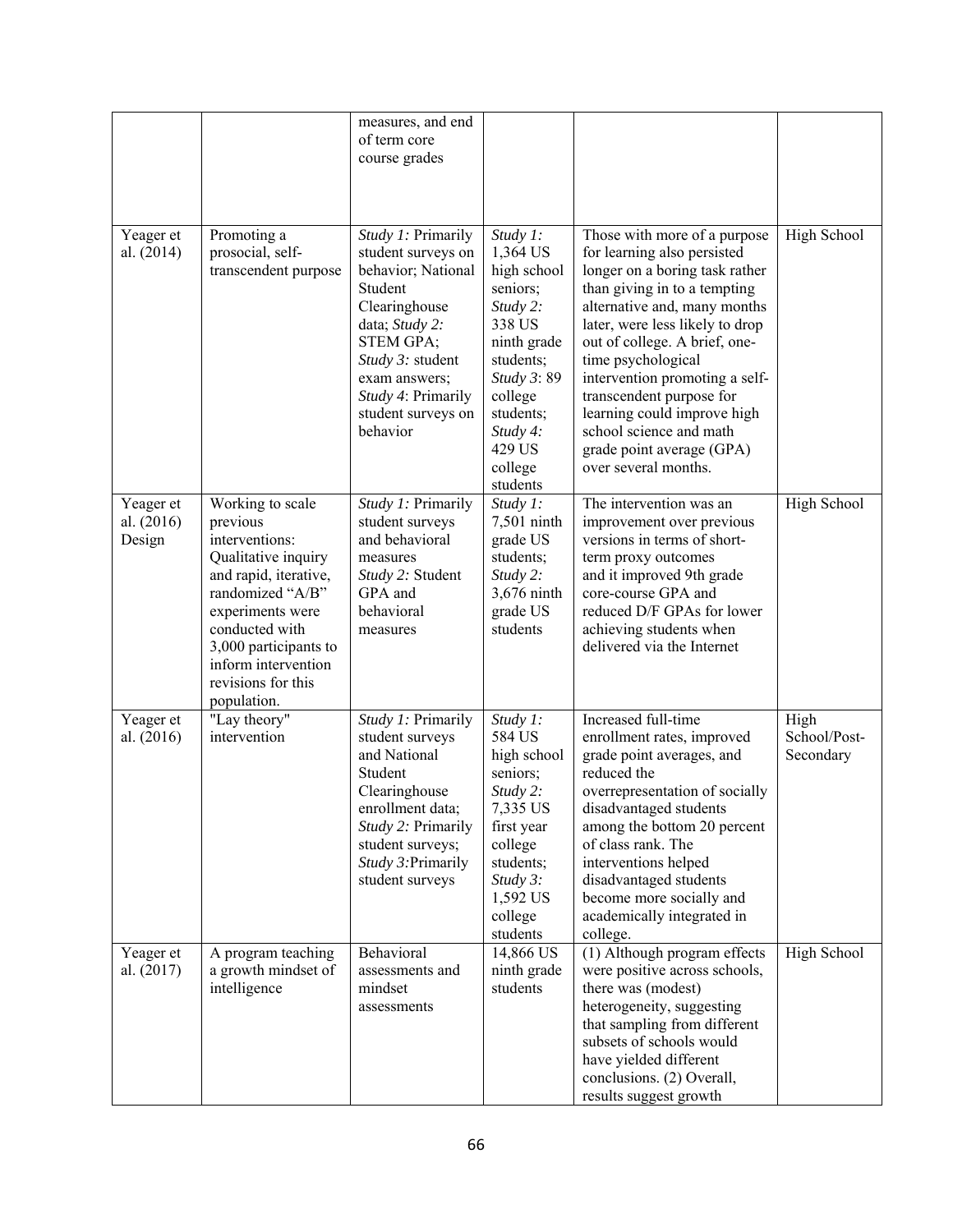|                            |                                                                                                                 |                                                                                                                                                                                                                                      |                                  | mindset approaches may be<br>useful in preparing<br>learners for the future<br>economy.                                                                                          |                    |
|----------------------------|-----------------------------------------------------------------------------------------------------------------|--------------------------------------------------------------------------------------------------------------------------------------------------------------------------------------------------------------------------------------|----------------------------------|----------------------------------------------------------------------------------------------------------------------------------------------------------------------------------|--------------------|
| York and<br>Loeb<br>(2014) | Text messaging<br>program to nudge<br>preschool parents to<br>engage in literacy<br>activities with<br>children | The READY4K!<br>enrollment form,<br>an end of-year<br>survey of parents,<br>an end-of-year<br>survey of<br>teachers,<br>SFUSD's<br>administrative<br>records, student<br>scores on the<br>district's early<br>literacy<br>assessment | 440<br>families in<br>California | Increases engagement in<br>literacy activities 0.22-0.34<br>SD <sub>s</sub> and parental<br>involvement at school by<br>0.13-0.19 SDs; learning gains<br>of $0.21$ to $0.34$ SDs | Early<br>Childhood |

# **6. Online Courses**

Since their emergence during the 1990s, online courses have come to constitute a sizeable presence within the education field. By 2013, over a third of U.S. college students had taken an online course at some point during their college career<sup>160</sup> and more than 11 percent were enrolled in entirely online programs.<sup>161</sup> The rise of online learning bears heavily on policy issues relating to educational equity, since two key justifications for the proliferation of online education have been its promise of improving access and reducing costs. Moreover, at least at the postsecondary level, students in online programs tend to face disproportionate educational disadvantages. For instance, data from the National Postsecondary Student Aid Study's 2010/2011 representative survey indicates that "online students are older, have lower levels of

<sup>160</sup> Bettinger et al., 2014, citing Allen and Seaman, 2013.

<sup>161</sup> Deming et al., 2015.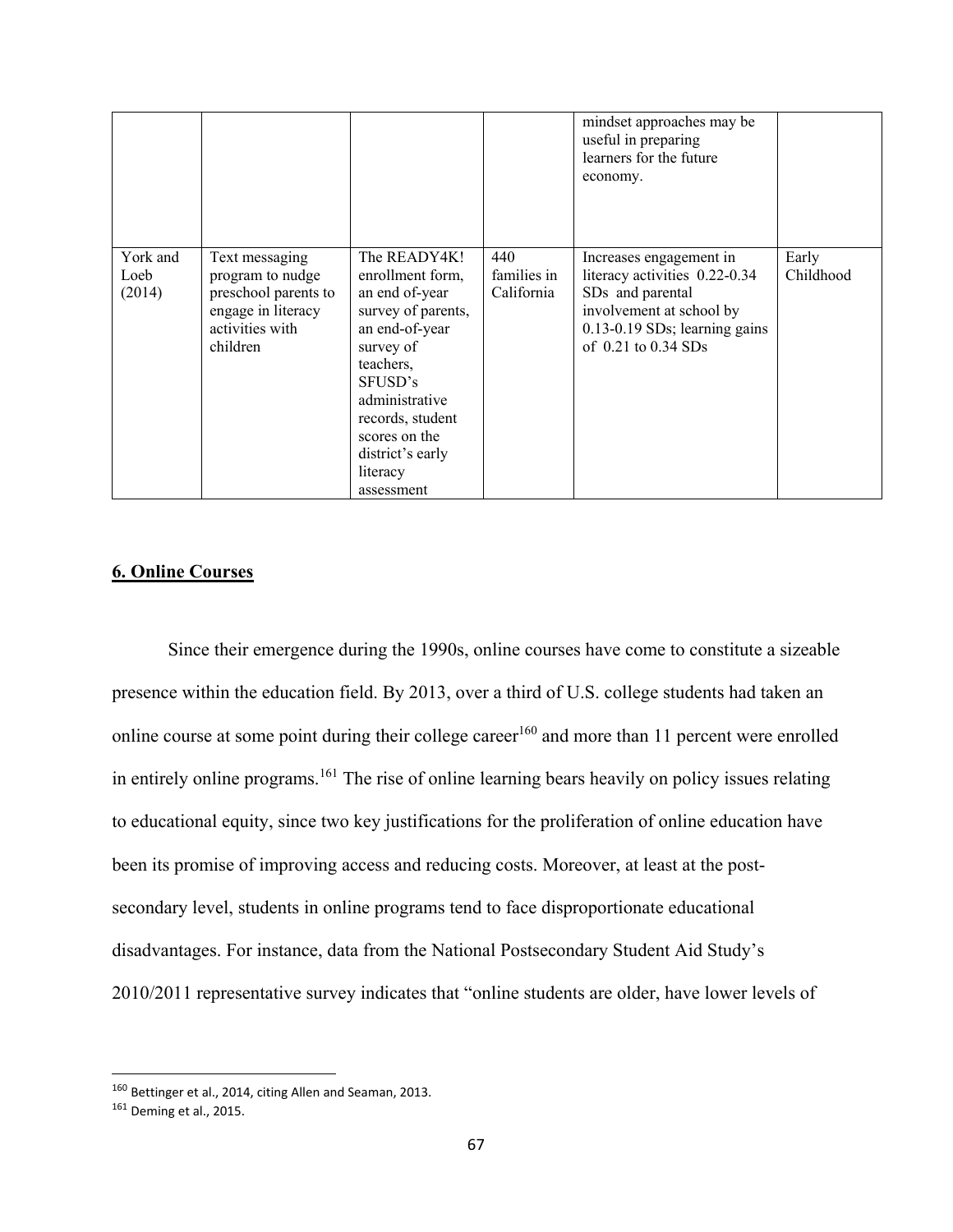parental education, are more likely to be single parents themselves, and are more likely to be working full-time while enrolled in school than are other college students."<sup>162</sup> So how does online education perform in terms of access, learning, and other important outcomes?

Online courses have, over the past several years, coalesced into two broad categories. First, what we refer to as *conventional online courses* represent an online extension of the "distance learning" or "correspondence course" format, an approach which has a long history in higher education.<sup>163</sup> These courses are typically offered as part of a degree program that consists entirely of online courses, or that includes online, face-to-face, or blended<sup>164</sup> courses. Second are Massive Open Online Courses (MOOCs). Unlike conventional online courses, MOOCs are typically offered free of charge and are not part of official degree programs. They broadly consist of "structured and sequenced teacher-led activities (e.g., videos, readings, problem-sets) coupled with online assessments and usually some venue for student interaction such as a discussion forum."<sup>165</sup> Between 2012 and 2015, MOOCs saw enrollment rates exceeding 25 million.<sup>166</sup> While conventional online courses and MOOCs developed to serve largely separate purposes, the lines between them are becoming blurred. For instance, MOOC companies have increasingly offered certification programs for a fee such as MicroMasters programs,  $167$  and MIT has even launched a MOOCs program that will lead to a traditional master's degree.<sup>168</sup>

Nonetheless, within the present environment, conventional online courses to date have followed mostly distinct pathways, and the research has clustered accordingly. Experimental

<sup>162</sup> Ibid.

<sup>163</sup> Means et al., 2009.

<sup>164</sup> The term blended takes on different meanings in different contexts within the ed-tech literature—in this case, we use the term to refer to a single course that has both online and face-to-face components.

 $165$  Hodges et al., 2016.

<sup>166</sup> Kizilcec et al., 2017.

<sup>167</sup> MicroMasters, https://www.edx.org/micromasters.

<sup>168</sup> MIT announces MITx Micromasters program in development economics, with path to full master's degree, http://news.mit.edu/2016/mitx‐micromasters‐program‐development‐economics‐masters‐degree‐1205.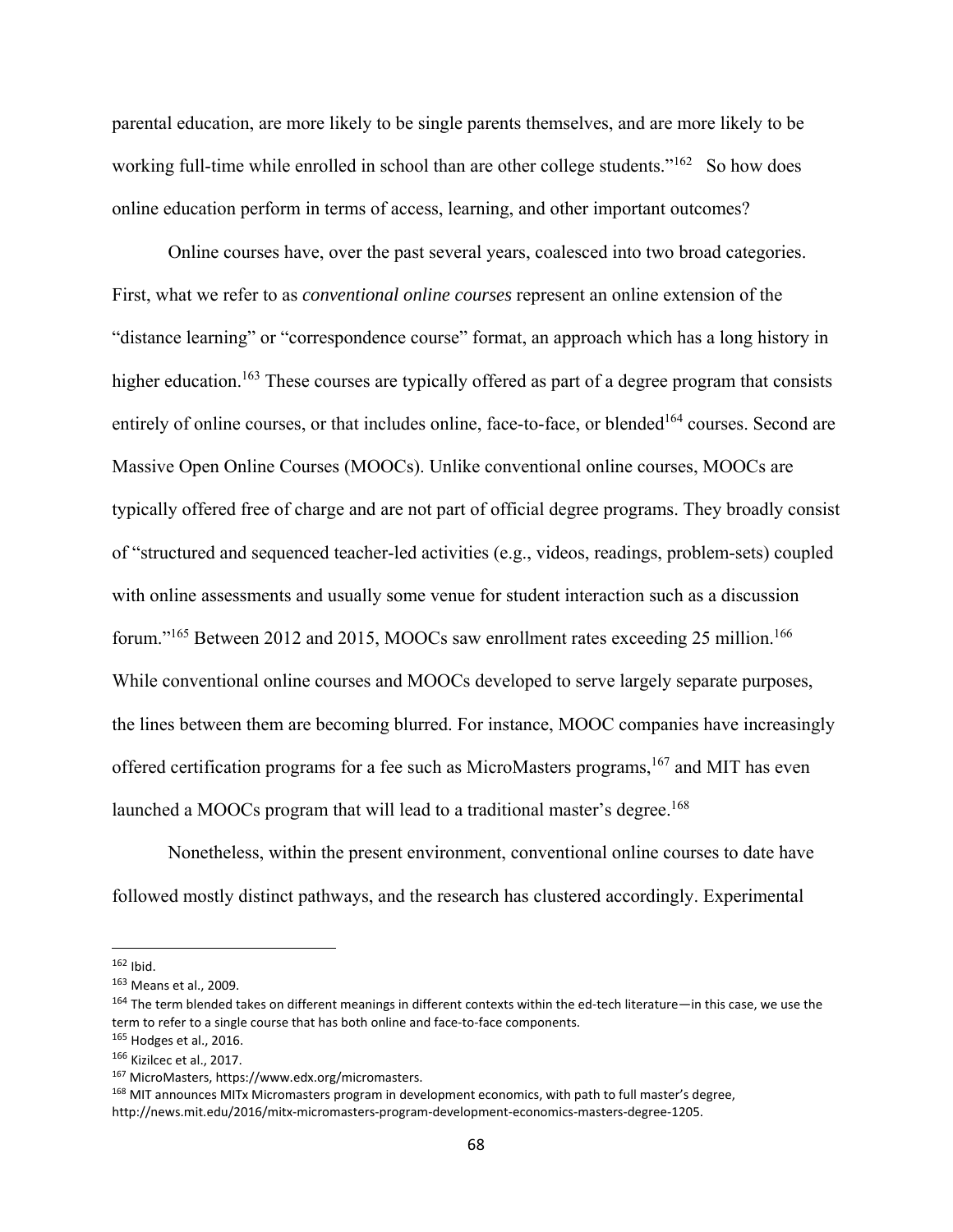research on conventional online courses has compared online against face-to-face courses to judge the extent to which the former improves access and can act as a viable substitute for faceto-face education. While researchers are also interested in the effects of MOOCs on education, it is less clear what to compare them to since they generally do not substitute for face-to-face courses that students would otherwise take. Experimental research on MOOCs up to this point has thus focused primarily on whether and how a range of behavioral interventions can improve MOOC completion rates and extend coverage to disadvantaged groups. In the remainder of this section, we first discuss the experimental evidence on conventional online courses, and then turn to a discussion of studies on MOOCs.

### **6.1 Conventional Online Courses**

Online courses build on a tradition of correspondence courses that has existed for over a century within the higher education field.169 As early as the latter 1800s, institutions like the University of Chicago and the University of Wisconsin were teaching faraway students via the postal service.170 Educators and entrepreneurs brought online college courses and degree programs to market beginning in the 1990s, but proliferation expanded rapidly after a 2006 decision to end a regulation that had limited federal aid money for institutions conducting more than half of their coursework via correspondence.<sup>171</sup> Some institutions offer both online and faceto-face instruction, while others offer online courses exclusively. While a growing mass of

<sup>169</sup> Means et al., 2009.

<sup>170</sup> Deming et al., 2012 citing Watkins, 1991.

<sup>171</sup> Deming et al., 2015.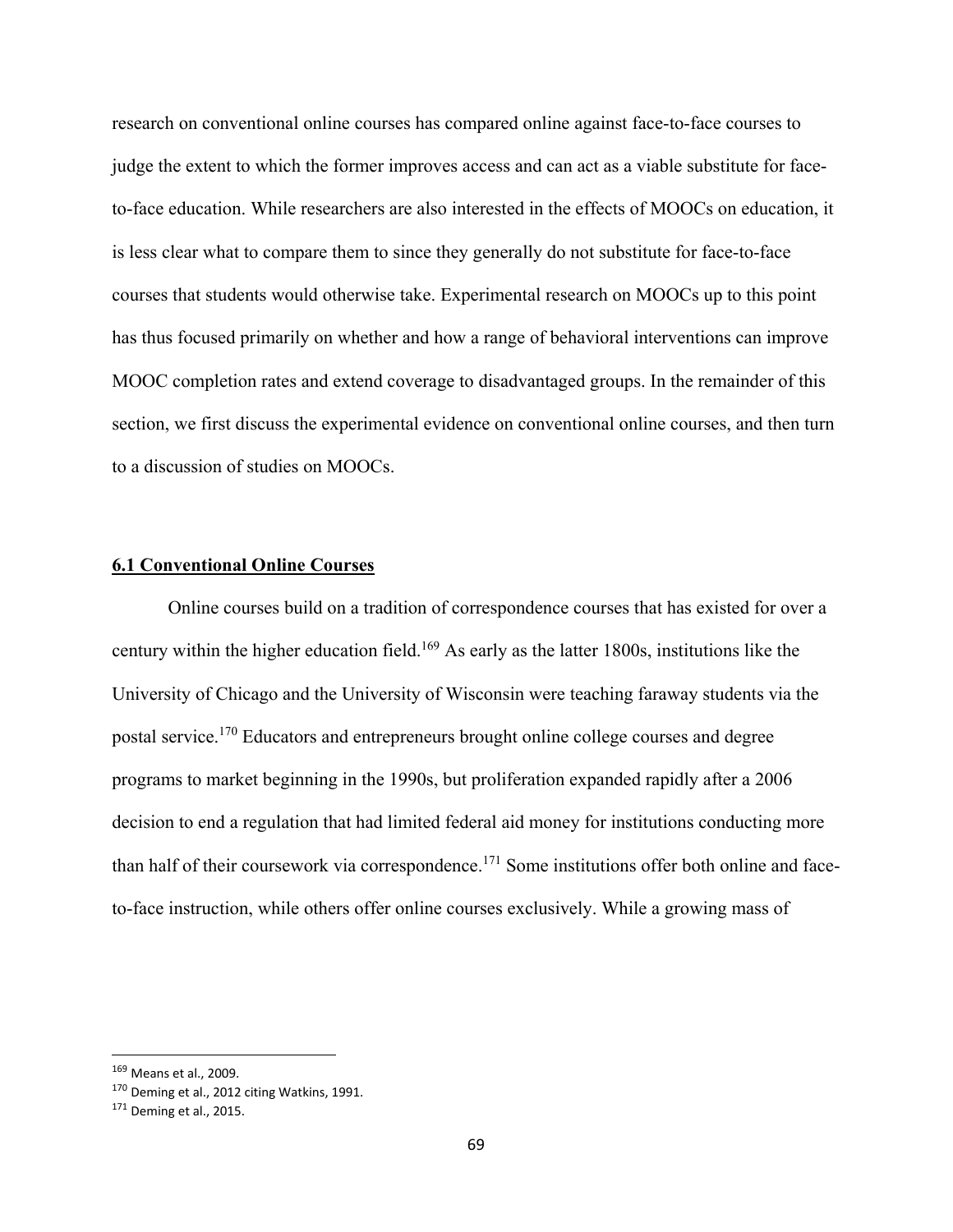selective universities offers online programs, online education remains heavily dominated by large, for-profit colleges<sup>172</sup> like University of Phoenix and Strayer University.<sup>173</sup>

How might online courses add value to education? One justification for online courses is that online courses in many contexts may be much less expensive to implement than face-to-face courses, so that if "Internet-based classes are at least reasonable substitutes for live lecture classes, then the use of Internet-based classes could be a cost-effective method of combating increased fiscal constraints."174 A second is that they can expand access by allowing people to take courses that would not otherwise be possible or worthwhile for them to take, for instance because of geographic location, work or family obligations during class hours, or disabilities.<sup>175</sup> And online courses may allow students more flexibility in accessing course materials at the most convenient times, and in spending more time on content that they are struggling with and less on content that they have mastered.<sup>176</sup>

Educators and researchers have also pointed out potential drawbacks of online courses. The flipside of online courses' flexibility is that students who do better with externally-induced structure may be more likely to face time management issues than they would for a face-to-face class, and may thus fall behind. 177 It is also possible that too large a shift toward online courses could take away opportunities for networking and interaction that arise more naturally in face-toface environments.178 More generally, some educators and researchers believe that a valuable

<sup>172</sup> Deming et al., 2012.

<sup>173</sup> Burnsed, 2010. https://www.usnews.com/education/online-education/slideshows/10-largest-online-schools

<sup>174</sup> Figlio et al. 2013; see also Cowen and Tabarrok, 2014; Means et al., 2009.

<sup>175</sup> Goodman et al., 2016; Means et al., 2005; Poirier and Feldman, 2004.

<sup>176</sup> Figlio et al., 2013.

<sup>177</sup> Ibid, 764.

<sup>178</sup> Sleeter, 2014. https://www.insidehighered.com/blogs/higher-ed-beta/meaningful-interaction-online-courses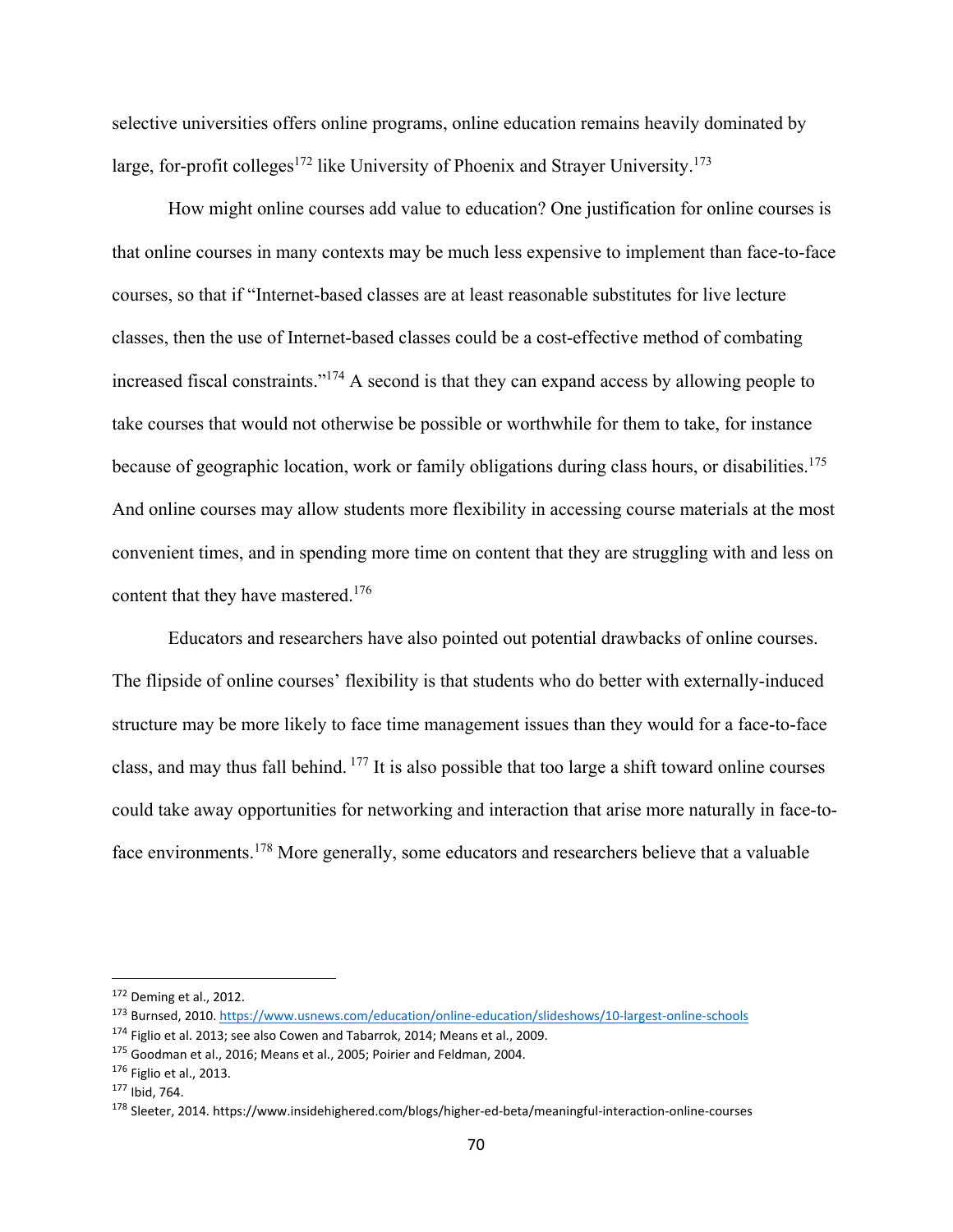element of the teaching process is lost when the face-to-face dimension is reduced or eliminated.179

We identified nine experimental studies examining the effects of conventional online courses. Of these, seven RCTs<sup>180</sup> compared online and face-to-face delivery (or various gradations in between) of particular courses, one  $RDD<sup>181</sup>$  tested the extent to which offering an online degree option increased enrollment, and one audit RCT tested whether employers distinguished between online and face-to-face degree when selecting resumes to follow up on.<sup>182</sup>

First, to what extent does the evidence suggest that Internet-based classes can match or exceed learning outcomes from face-to-face classes? While a great deal more exploration and replication would be needed to draw robust conclusions, the studies reviewed here are consistent with the hypothesis that, without some degree of face-to-face teaching, learning outcomes may suffer, leading to (albeit small) sacrifices in test scores for fully online courses relative to face-toface courses. In contrast, blended learning environments—meaning, in this case, courses that have both a face-to-face component and an online component—have not yet been found to significantly underperform purely face-to-face courses in studies meeting our methodological criteria. So, while evidence at this point would not back substantial shifts toward fully online courses, it does indicate that switching courses from fully in-person to blended could decrease costs without negatively affecting quality.

 $179$  Ibid.

<sup>&</sup>lt;sup>180</sup> Alpert et al., 2016; Bowen et al., 2014; Figlio et al., 2013; Heppen et al., 2012; Joyce et al., 2015; Keefe, 2003; Poirier and Freeman, 2004. Zhang, 2005. Another experiment, reported by Snipes et al., 2015 and included in **Table 2**, experimentally evaluates a middle school summer math program that includes an hour daily use of Khan Academy, but since the study compares the program as a complete package against a control group that does not attend any program, the study cannot identify independent effects of the online component.

<sup>181</sup> Goodman et al., 2016.

<sup>182</sup> Deming et al., 2016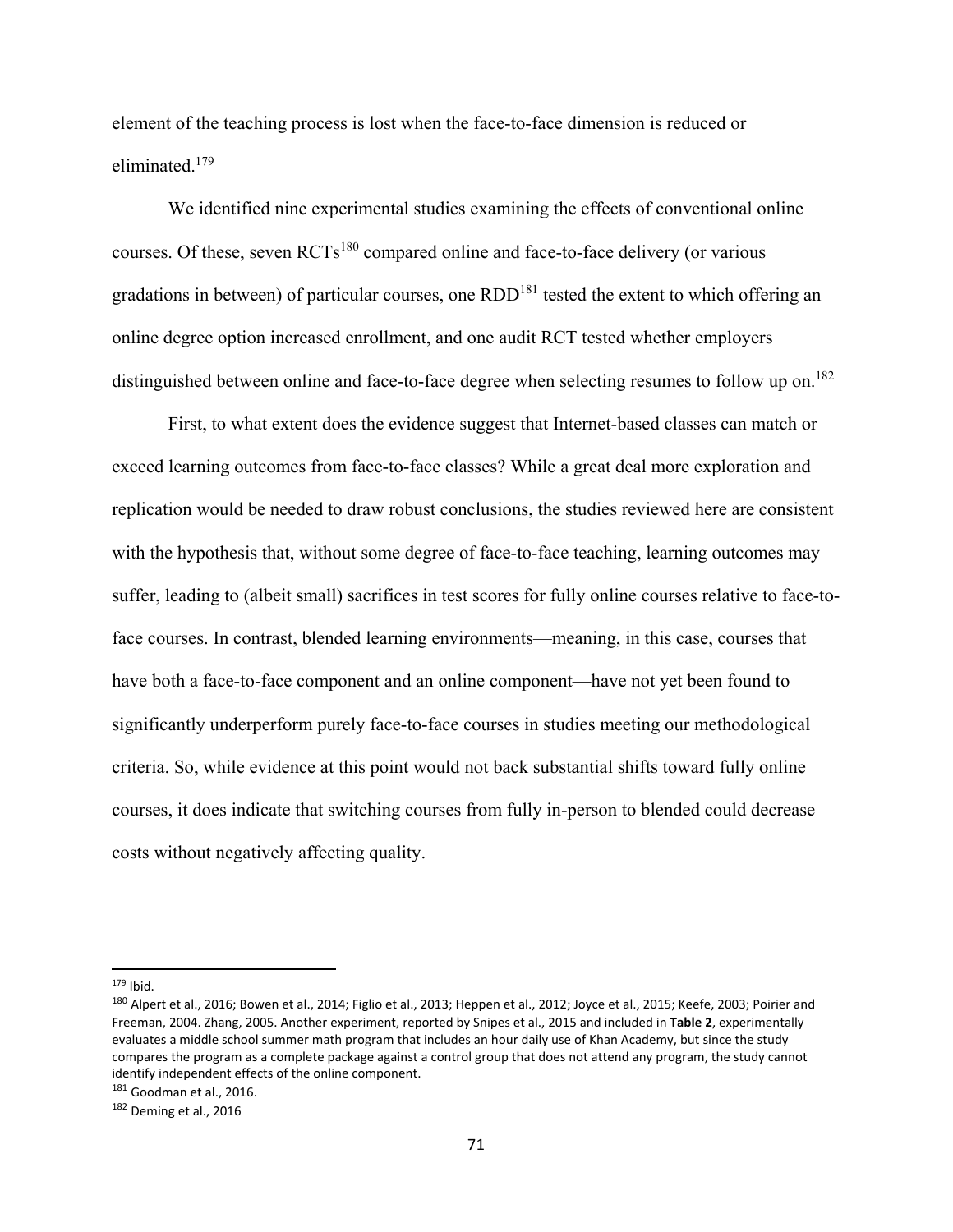The first full-scale field experiment to compare face-to-face with online courses took place in an introductory economics course at a major research university, with a sample of over 300 students.<sup>183</sup> The course was identical for all students, but some students were provided access to online video lectures, while others attended these lectures in person. The study finds that students in the in-person group show higher outcomes, but that the differences are relatively small—around 3 percentage points on the midterm and about 2.5 percentage points on the final. In actual university settings however, the choice will not necessarily be between courses that are entirely face-to-face or entirely online—instead, the two are often mixed into blended courses. Two subsequent experiments studied blending learning environments of this sort. One compared outcomes for a statistics course in which one group received three hours per week of face-to-face instruction time, while another group received only one hour of instruction time but additional internet-based exercises. The second experiment tested the effects of reducing face-to-face in an economics course where all students also had access to online resources. Neither experiment found significantly better outcomes to be associated with more in-person class time in a blended learning context.

Finally, the most comprehensive study in this strand of the literature—the only one to test fully online, blended, and fully face-to-face courses within the same experiment—found results consistent with each of the above.<sup>184</sup> Here, the authors test the impact in an economics course of two treatments arms—one purely online and one blended—along with a fully face-to-face

<sup>&</sup>lt;sup>183</sup> Keefe, 2003 conducted a related study in an undergraduate business course and comes up with results that are in the same direction as Figlio et al., 2013 but this study had a sample of only 35 students (with students in face‐to‐face classes performing better). Another study conducted in a university psychology class with a sample of only 23 students found opposite results, with students in the online version performing marginally better than those in a face-to-face group. Zhang, 2005 and Zhang et al., 2006 run experiments on 155 and 138 undergraduates respectively and find that interactive online modules outperform non‐ interactive online modules and face‐to‐face sessions, but the context is single‐session lab experiments rather than a field experiment with actual classes.

<sup>184</sup> Alpert et al., 2016.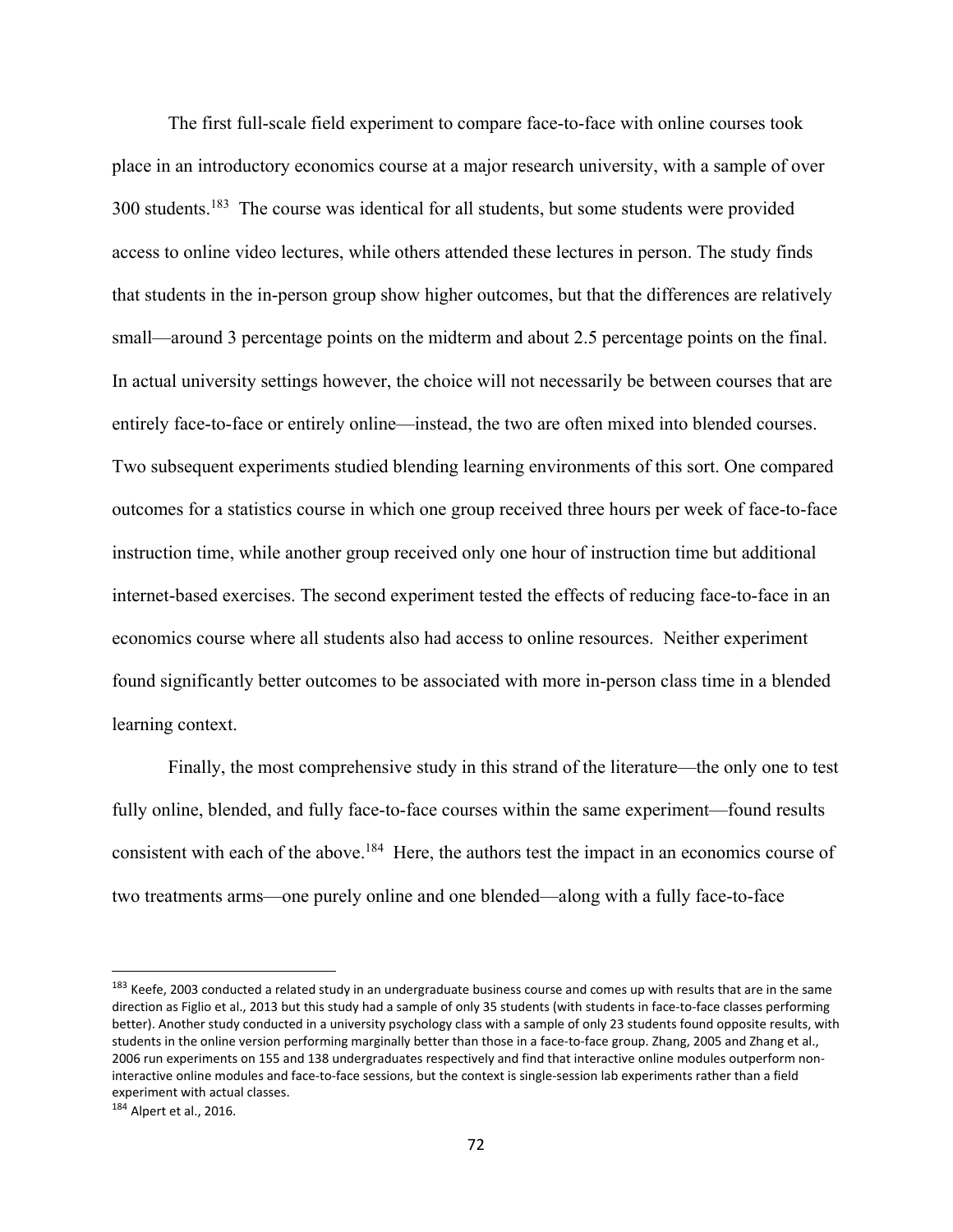control group in a single experimental context. This study finds that students in the purely online version of the course do not perform as well as those in the purely face-to-face group, while outcomes for the blended treatment group are not statistically different from the control.<sup>185</sup>

The majority of research on online courses has been conducted in post-secondary settings, but educators have increasingly attempted to leverage online learning in middle and high school environments as well. We identified one experimental study that tested the effectiveness of online summer credit recovery courses relative to face-to-face courses for students who had failed freshmen algebra.<sup>186</sup> The study was conducted in 15 high schools in the Chicago Public Schools system with the lowest rates of students passing freshmen algebra, with a sample of nearly 1400 students across two cohorts. The hope was that the online course would provide "a more individualized, interactive experience" prompting students to "be more engaged and more likely to persist in the course." However, students in the face-to-face course outperformed those in the online course. Suggestive evidence from the study indicates that one significant reason was that teachers in the face-to-face course were better able to flexibly incorporate a range of topics, and thus were better able to accommodate and engage the students.<sup>187</sup>

To what extent do online courses increase access to education for those for whom it may not be feasible to pursue a face-to-face degree? One of the main justifications for the potential usefulness of online courses is that they can improve access to degree programs for populations who otherwise might have trouble accessing them. We identified only a single study fitting our criteria that addressed this question. Specifically, the researchers relied on an RDD design to

 $185$  Ibid.

<sup>186</sup> Heppen et al., 2012.

 $187$  Ibid.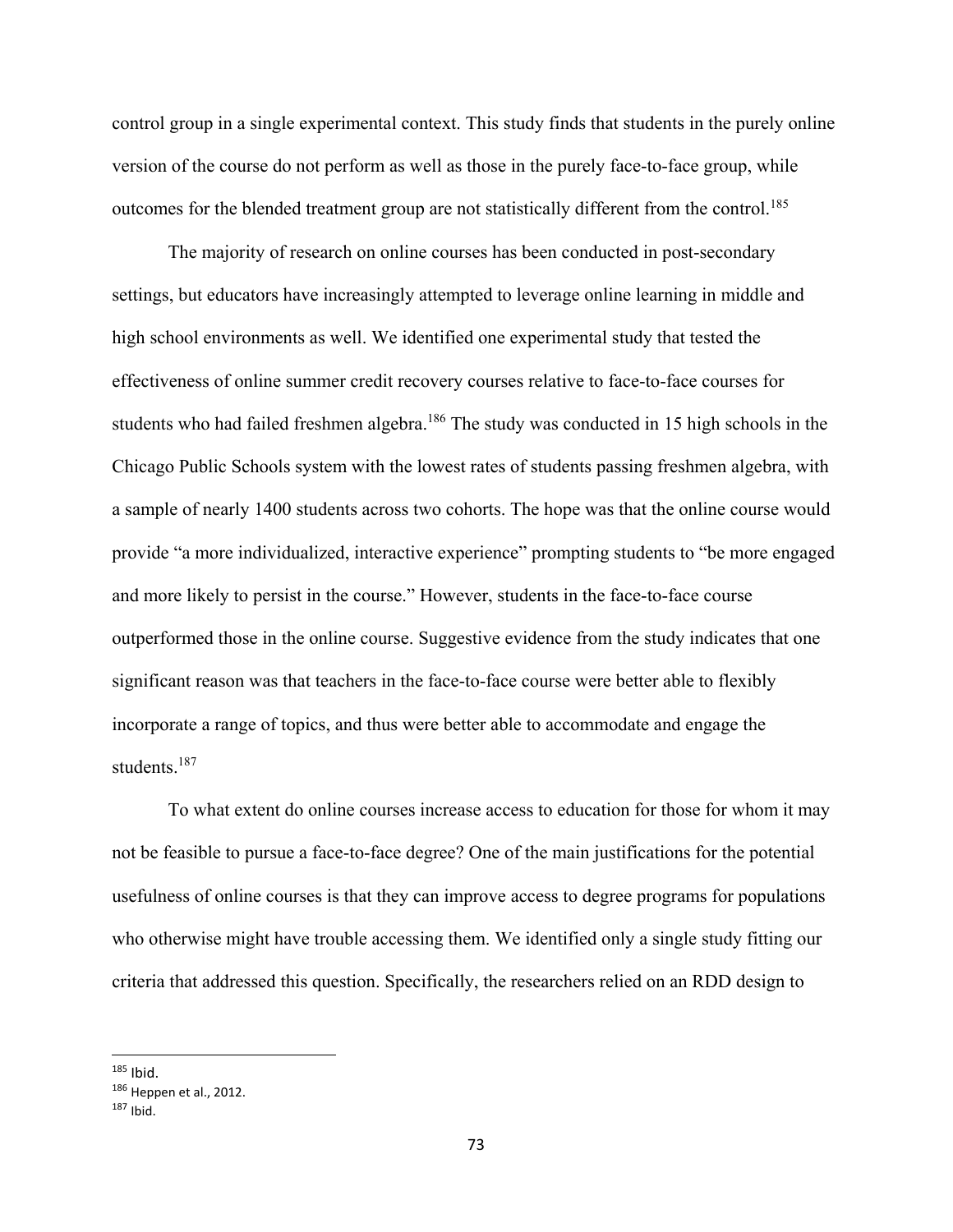reveal that prospective students applying to Georgia Tech's online master's program in computer science who were just above an admissions cutoff (which was not known to the applicants) for the online version of the program were 20 percentage points more likely to end up in any postsecondary program than those just below the cut-off.188 The strongest effects were observed among mid-career prospective students, who otherwise may have chosen not to complete a degree at all had the online program not been offered to them.<sup>189</sup> Another recent experiment, however, finds that "a business bachelor's degree from a for-profit online institution is 22 percent less likely to receive a callback than one from a nonselective public institution."190 But the design does not allow for untangling the effect of the education medium (online vs. face-toface) from the institution's for-profit/not-for-profit status. And even if employers do place a penalty on online degrees, this may change in the coming years given the ongoing expansion of the online education sector.

#### *6.2 Massive Open Online Courses (MOOCs)*

The term MOOC was first used in 2008 by media theorists George Siemens and Stephen Downes for a course they taught at the University of Manitoba entitled "Connectivism and Connected Knowledge," with 25 students participating in face-to-face sessions at the university, and content broadcasted to 2,300 additional students via the Internet.<sup>191</sup> In the subsequent decade, MOOCs have proliferated rapidly, with hundreds of courses offered and hundreds of thousands of students enrolled worldwide.<sup>192</sup> Like online courses, educators and education

<sup>188</sup> Goodman et al., 2016.

 $189$  Ibid.

<sup>190</sup> Deming et al., 2016.

<sup>&</sup>lt;sup>191</sup> Greene et al., 2015; see also Cormier and Siemens, 2010.

 $192$  Ibid.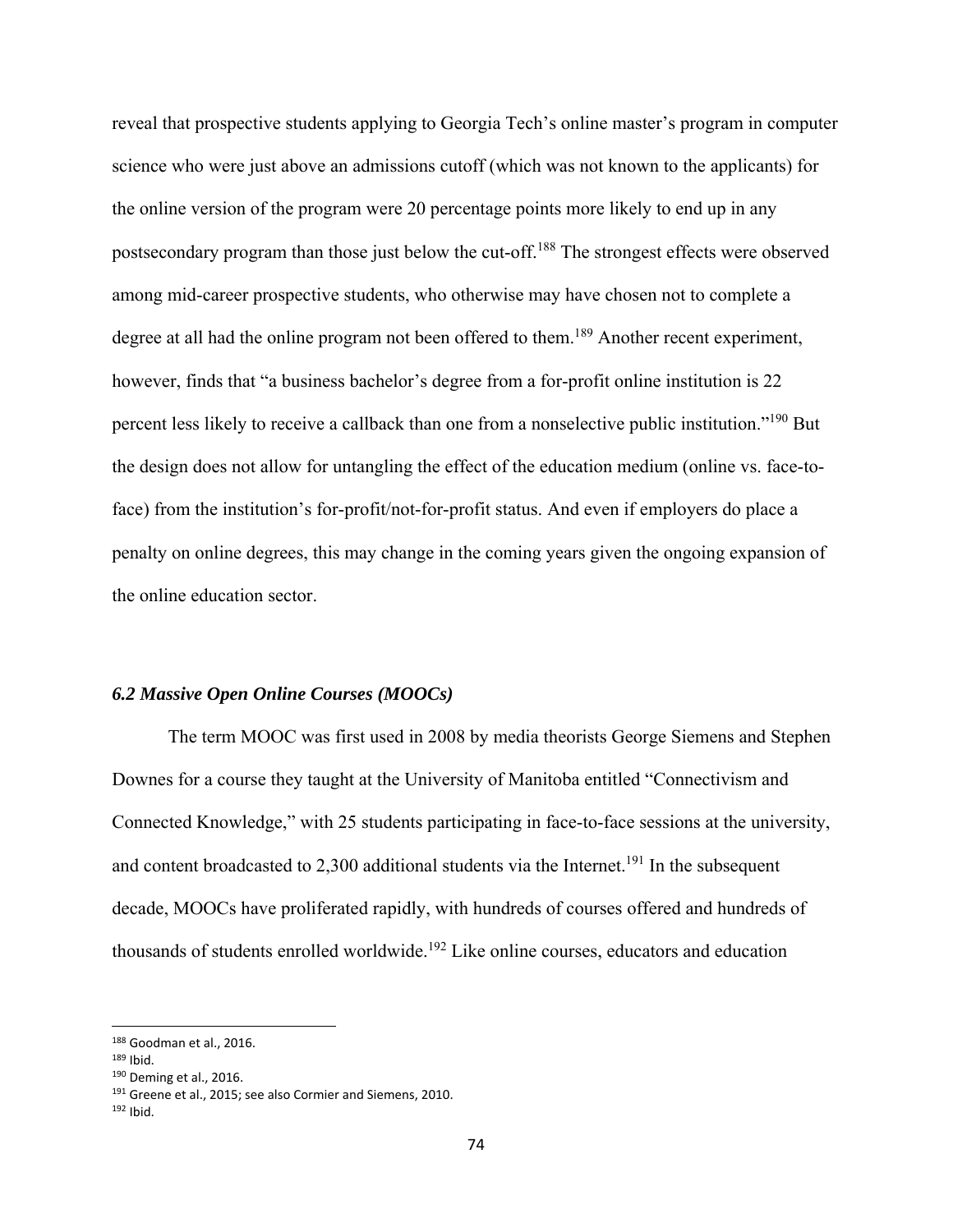policymakers saw in MOOCs the potential to decrease costs and increase access.193 Because MOOCs are generally "open," they have the potential to reach exponentially more students in a much more diverse range of contexts than can conventional online courses granted for credit. However, because MOOCs usually do not build toward a degree and may or may not be valued on the labor market, it is less clear what, if any benefits, MOOCs may bring beyond the value of the educational content they impart.

What has been the effect of MOOC proliferation? Observational research has found that expectations that MOOCs will "democratize education" have been overblown and that, although MOOCs have offered the opportunity for many disadvantaged individuals to access high-quality educational content, enrollment and success rates are highly skewed toward advantaged populations. MOOCs may even "exacerbate rather than reduce disparities in educational outcomes related to socioeconomic status."194 But overall impact is difficult to evaluate. People may take MOOCs for a wide variety of reasons, from practicing skills for school or work to fun and personal interest. Because MOOCs broadly speaking lack a clear counterfactual in that there is no single function they seek to fulfill or institution they attempt to substitute for, no clear experimental evidence has yet emerged on their overall impact, although this is likely to change over the next several years given the outpouring of interest. Nonetheless, MOOCs are being given to millions of students each year, and researchers have begun to delve experimentally into questions of how MOOC usage can be improved for interested students. In fact, MOOCs lend themselves well to low-cost RCTs, among other types of data generation and analysis.<sup>195</sup>

 $193$  Ibid.

<sup>194</sup> Hansen and Reich, 2015.

<sup>195</sup> Lamb et al., 2015.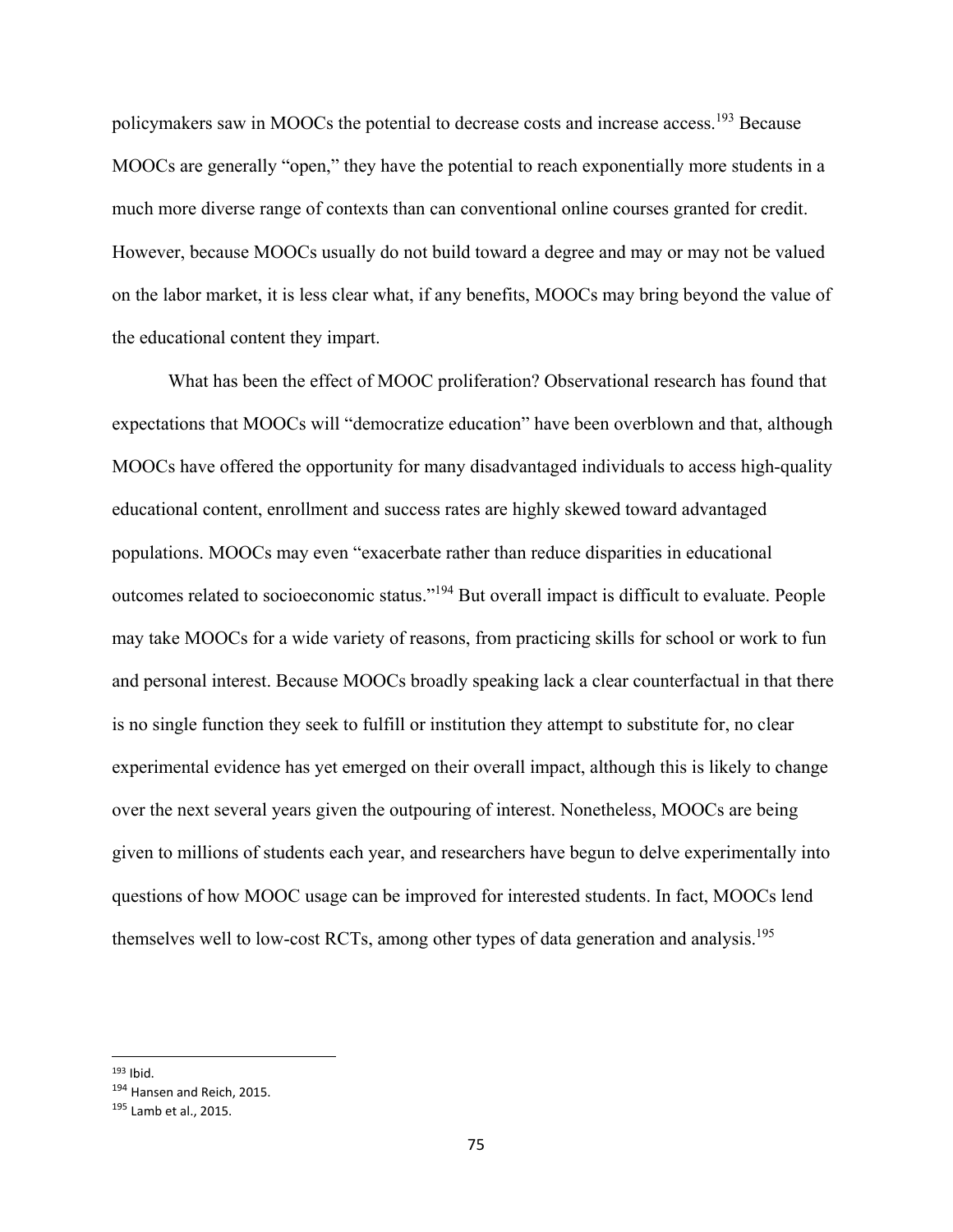A growing body of studies has thus evaluated the effects of interventions aimed at improving MOOC effort, persistence, and completion. For instance, MOOCs face very low completion rates—"few users actually complete the class".<sup>196</sup> These low rates in themselves do not necessarily signal a problem—many students enroll with no intention of completing the course, and students may generally be getting what they wanted or needed from the MOOCs even if they are only accessing bits and pieces. But low rates may at least in part reflect missed learning opportunities that could be avoided with modifications to the MOOC platform.<sup>197</sup> Interventions aiming to improve student MOOC effort have generally followed the approaches of the behavioral and mindset interventions discussed in the preceding section. The studies have typically found improvements, with seven of the nine studies evaluating these interventions finding positive effects from at least one treatment arm.<sup>198</sup>

How might students be prompted to increase effort and persistence? One approach adopted from the behavioral economics literature has been the model of "social comparison" interventions—programs that inform students of their performance relative to other students. The behavioral economics literature suggests that social comparisons may drive individuals to try harder to excel. Two recent RCT studies<sup>199</sup> found that social comparison interventions can improve MOOC performance and completion, although one of these<sup>200</sup> found significant effects only when framed "negatively" (i.e., when target students were informed of how many students had outperformed them rather than how many students they had outperformed).

<sup>196</sup> Banerjee and Duflo, 2014.

 $197$  Ibid.

<sup>198</sup> Banerjee and Duflo, 2014; Davis et al., 2017; Kizilcec et al., 2014; Kizilcec et al., 2017; Lamb et al., 2015; Martinez, 2015A; Martinez, 2015B; Patterson, 2015; Yeomans and Reich, 2017. Banarjee and Dufo, 2014 and Kizilcec et al., 2014 do not find positive impacts.

<sup>199</sup> Davis et al., 2017; Martínez, 2014.

<sup>200</sup> Martinez, 2014.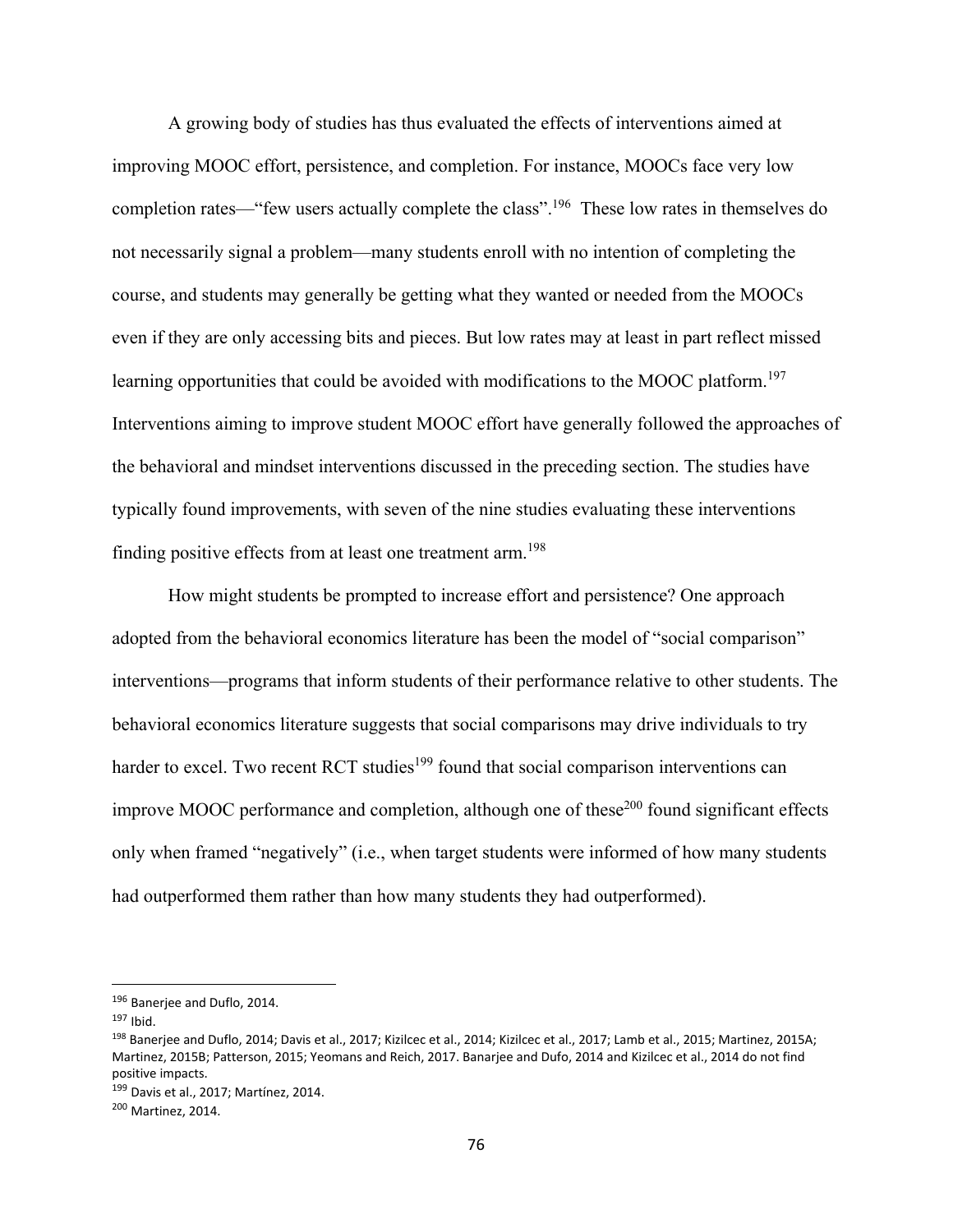Even if fully motivated to succeed in a course, MOOC students may struggle with time management issues and, in particular, the temptation to procrastinate. Procrastination may be a particularly acute temptation for MOOC students since they are not being directly observed by an instructor. One study that attempted to address problems of procrastination found that a commitment device that encouraged students to commit to limitations on time spent on distracting internet sites increased the likelihood of completion by 40 percent and grades by 0.29 standard deviations, while treatment arms that reminded students how much time they were spending on these websites or blocked them while on the course page showed no significant effect.<sup>201</sup> Relatedly, sending MOOC students a "planning prompt" improved course completion by 29 percent. $202$ 

Many educators firmly believe that discussion and interaction is a central component of education. But because MOOCs have thousands of students who generally access content at different times, regular discussions of the types that occur in classroom are rarely feasible. MOOC designers have attempted to at least partially address this problem by building discussion forums into MOOCs, but participation is often relatively low. Two experimental studies have evaluated efforts to increase participation in discussion forums. One study found insignificant or negative impacts from an email prompt (depending on the content of the email),  $203$  while another found positive impacts on forum participation from asking participants to fill out a selfevaluation about forum participation.<sup>204</sup>

 Another friction preventing efficient and equitable use of MOOCs may be "social threat," the tendency of individuals—typically from marginalized social backgrounds—to "suffer from

<sup>201</sup> Patterson, 2015.

<sup>202</sup> Yeomans and Reich, 2017.

<sup>&</sup>lt;sup>203</sup> Kizilcec et al., 2014.

<sup>204</sup> Lamb et al., 2015.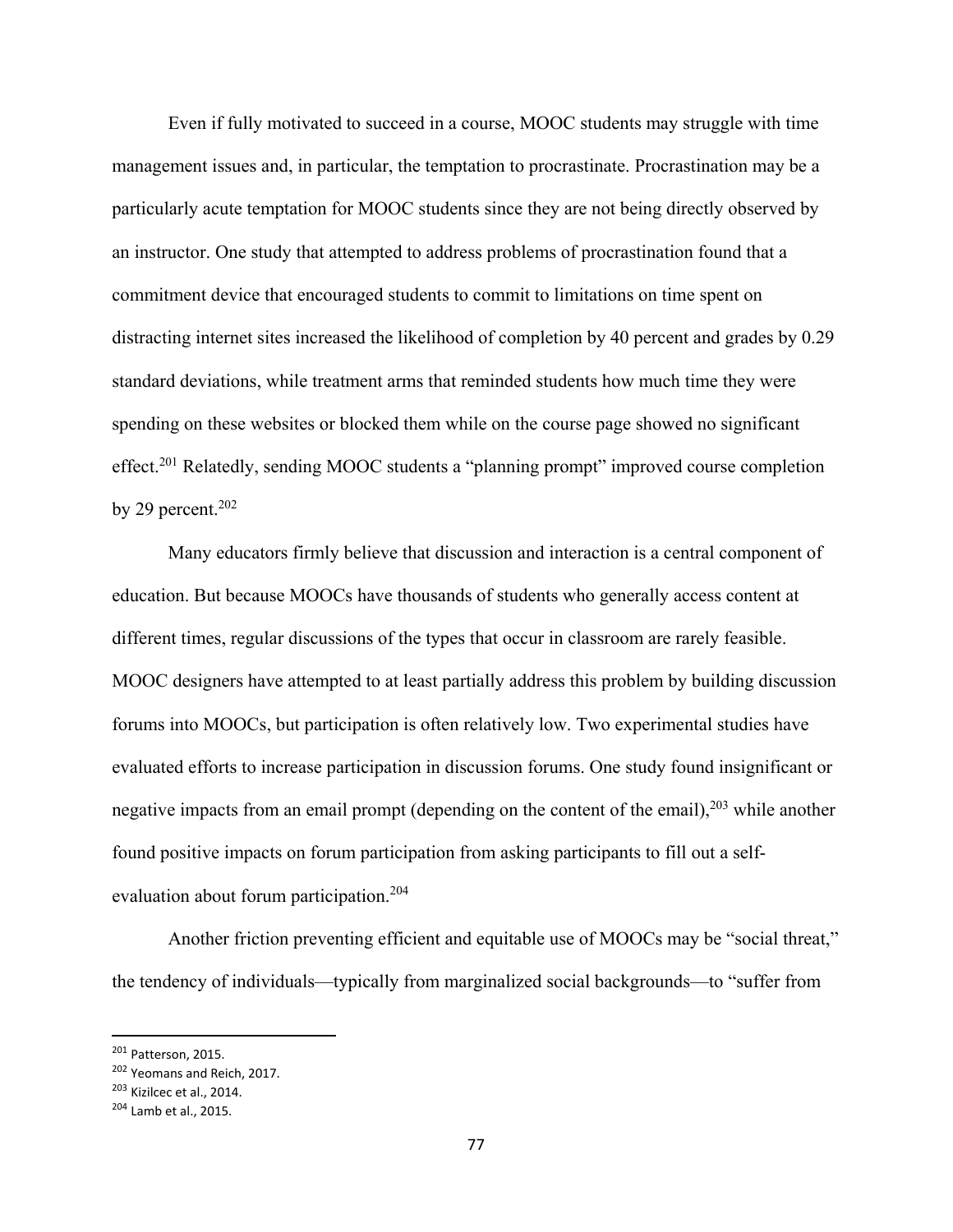the cognitive burden of wrestling with feeling unwelcome while trying to learn and, therefore, underperform."<sup>205</sup> Social identity threat has been shown to impair learning in a variety of ways. One recent set of RCTs evaluations tested the effects of writing exercises aimed at reducing social identity threat and found them to be effective in increasing persistence and completion among MOOC students from developing countries.<sup>206</sup> While this study focused on closing the gap between students from developed and developing countries, related interventions could also plausibly reduce social identity threat-driven gaps between advantaged and marginalized populations within the developed world.

## *6.3 Looking ahead*

The online learning field is changing quickly, and new models that do not easily fit into the categories discussed here are springing up. For one, websites that offer more independent standalone modules--which allow for easier picking and choosing of content, and use in supplementing other classes—are becoming increasingly important. The iconic website in this category is Khan Academy, which is currently undergoing several evaluations. Also popular in this space has been BrainPOP, which provides instructors with an expansive library of educational videos intended to be fun and engaging.

Another new development has been the rise of quasi-formal certification schemes, like NanoDegrees and MicroMasters, as alluded to above. These are certifications granted for completing sets of courses that are not formal degrees in the sense of college degrees, but that programs' designers hope will increase their legitimacy and acceptance as real skill creators.

<sup>205</sup> Kizilcec et al., 2017.

 $206$  Ibid.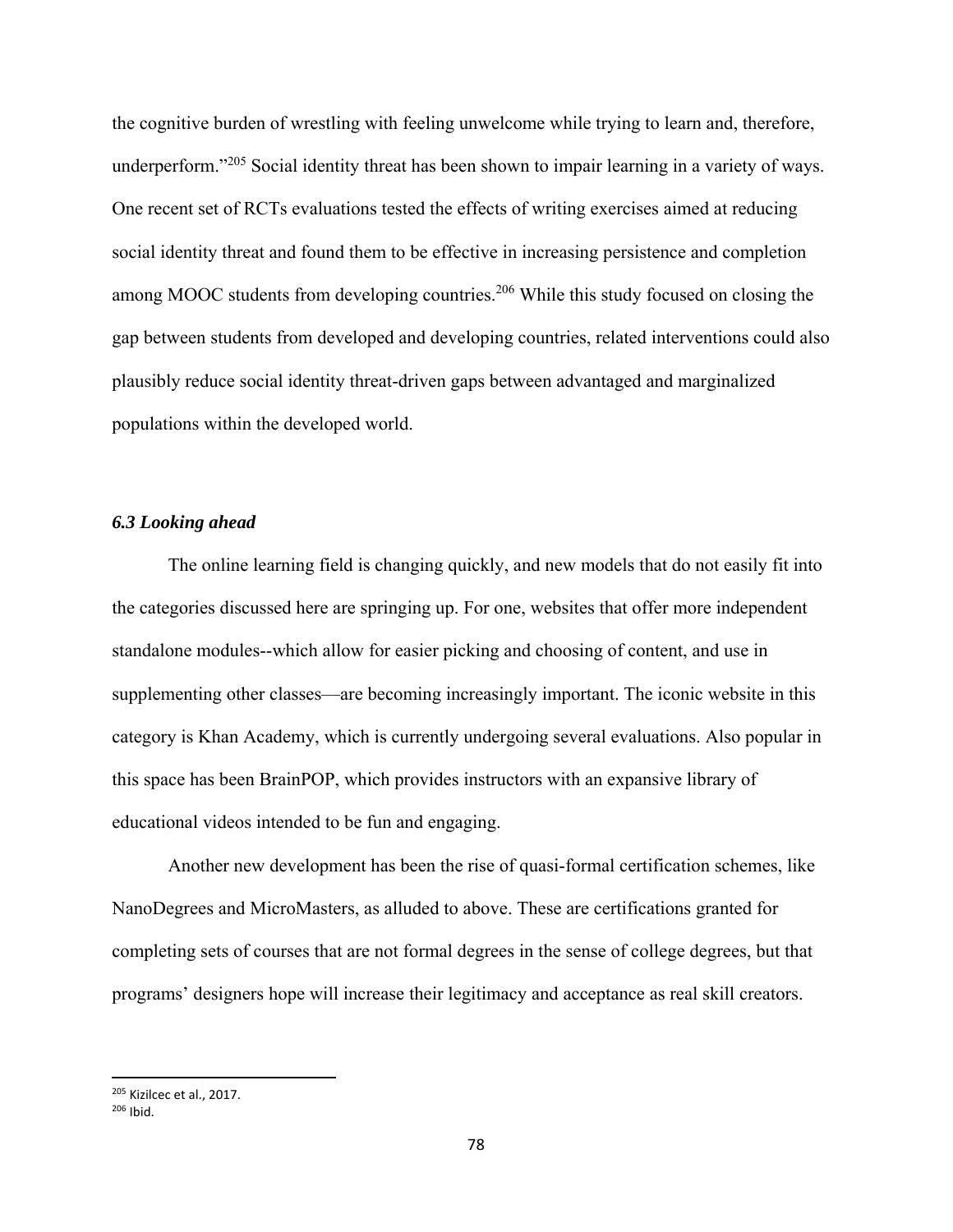Whether or not these quasi-formal certifications will be accepted as useful by employers and will come to take on some kind of labor market premium may become clear over the next few years. If employers had better ways of assessing skills during the hiring process, these programs could significantly expand education options. With regard to MOOCs, an important task for the research agenda will be to hammer out what outcomes should be measured, beyond completion rates, to judge the success through closer investigations of where specifically they may add value to the education process. This will in turn require more nuanced study of students' reasons for accessing MOOCs, and, more broadly, the role of MOOCs within the broader education field.

# **6. Table 4**

| <b>Study</b>                              | Intervention                                                                                                                                                                                   | <b>Data Source</b>                                                                        | Sample                                                                                                                            | <b>Findings</b>                                                                                                                                                                                                                                                                                                                                                                                         | <b>Type</b>  |
|-------------------------------------------|------------------------------------------------------------------------------------------------------------------------------------------------------------------------------------------------|-------------------------------------------------------------------------------------------|-----------------------------------------------------------------------------------------------------------------------------------|---------------------------------------------------------------------------------------------------------------------------------------------------------------------------------------------------------------------------------------------------------------------------------------------------------------------------------------------------------------------------------------------------------|--------------|
| Alpert,<br>Couch, and<br>Harmon<br>(2016) | Face-to-face,<br>blended and<br>purely online<br>course content in<br>a principles of<br>microeconomics<br>course                                                                              | Administrative<br>data of students'<br>cumulative final<br>exam scores from<br>the course | College students<br>of a principles of<br>microeconomics<br>course taught at a<br>large public<br>university in the<br>Northeast. | $(1)$ Those who<br>completed the purely<br>online course had<br>learning outcomes that<br>were significantly<br>worse than those in<br>the face-to-face<br>section of the course<br>(about four to five<br>points or one-half of a<br>letter grade) (2) No<br>difference in outcomes<br>those who completed<br>the blended relative to<br>the face-to-face course                                       | Online       |
| Banerjee and<br>Duflo (2014)              | "Deadline Effect"<br>in the 1473:<br>Challenges of<br>Global Poverty<br>MOOC - are<br>students who<br>register late less<br>likely to do well<br>or receive a<br>certificate in the<br>course? | Enrollment,<br>performance and<br>completion data<br>from the 1473<br><b>MOOC</b>         | <b>Students</b><br>registering within<br>15 days of<br>deadline for<br>1473: Challenges<br>of Global Poverty<br><b>MOOC</b>       | (1) Students who<br>enrolled one day late<br>were less likely to get<br>a certificate (a<br>reduction of 16.6<br>percentage points),<br>and their grades were<br>10.7 percentage points<br>lower. (2) Students<br>whose behavior<br>suggests that they are<br>not organized are<br>significantly less<br>likely to succeed in a<br>MOOC, and this is<br>entirely driven by their<br>failure to complete | <b>MOOCs</b> |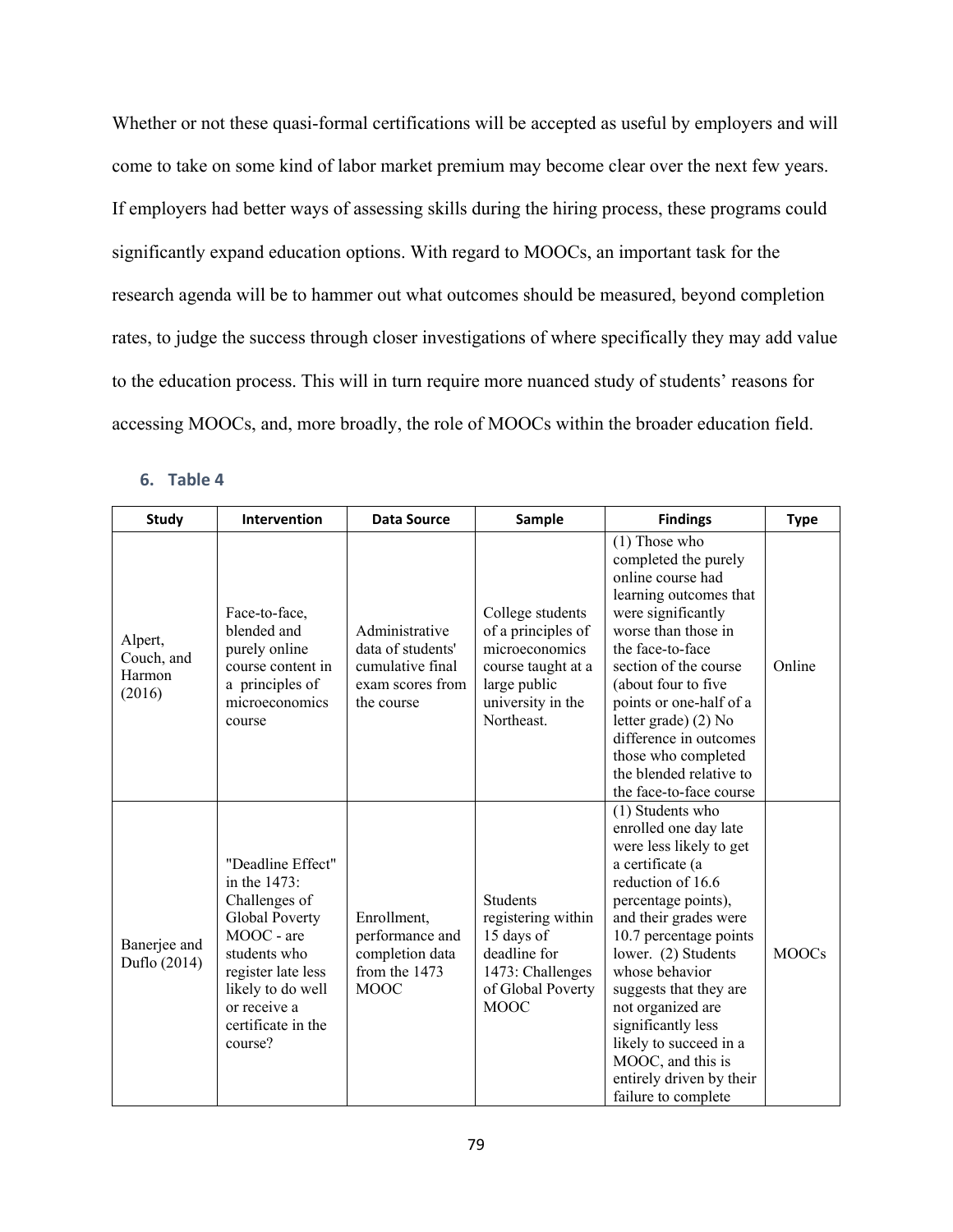|                              |                                                                                                                                                                                                                                                                                                                                                                                                                                                                                                                                                                                                                                                                                                                                        |                                                                                                            |                                         | assignments on time,<br>rather than by their<br>performance<br>conditional on<br>completing them.                                                                                                                                                                                                                                                                  |              |
|------------------------------|----------------------------------------------------------------------------------------------------------------------------------------------------------------------------------------------------------------------------------------------------------------------------------------------------------------------------------------------------------------------------------------------------------------------------------------------------------------------------------------------------------------------------------------------------------------------------------------------------------------------------------------------------------------------------------------------------------------------------------------|------------------------------------------------------------------------------------------------------------|-----------------------------------------|--------------------------------------------------------------------------------------------------------------------------------------------------------------------------------------------------------------------------------------------------------------------------------------------------------------------------------------------------------------------|--------------|
| Banerjee and<br>Duflo (2016) | (1) Structured<br>study time: A<br>randomly chosen<br>subset of students<br>had the option to<br>commit to a<br>regular study<br>time. $(2)$ Self-<br>efficacy<br>messages:<br>Students were<br>randomly<br>allocated to see<br>either no message<br>or one of three<br>self-efficacy<br>messages during<br>the course<br>entrance survey:<br>$(1)$ a generic<br>message $(2)$ a<br>message related<br>to females<br>performing well<br>in the course, $(3)$<br>a message related<br>to non-native<br>English speakers<br>performing well<br>in the course. $(3)$<br>Tutoring: All<br>students that<br>enrolled in the<br>course were<br>offered the<br>opportunity to<br>enter a lottery for<br>tutoring services<br>in groups of 20. | Data from the<br>MOOC platform<br>on course<br>retention,<br>interaction,<br>completion and<br>exam grades | 19,694 online<br>course<br>participants | $(1)$ There was no<br>significant impact of<br>regular study time,<br>self-efficacy messages<br>or of tutoring on eight<br>outcomes of interest.<br>(2) Those assigned to<br>a tutoring group were<br>more likely to have<br>any interaction with<br>staff (with tutor or on<br>the forum); however,<br>there was no impact<br>on other measures of<br>engagement. | <b>MOOCs</b> |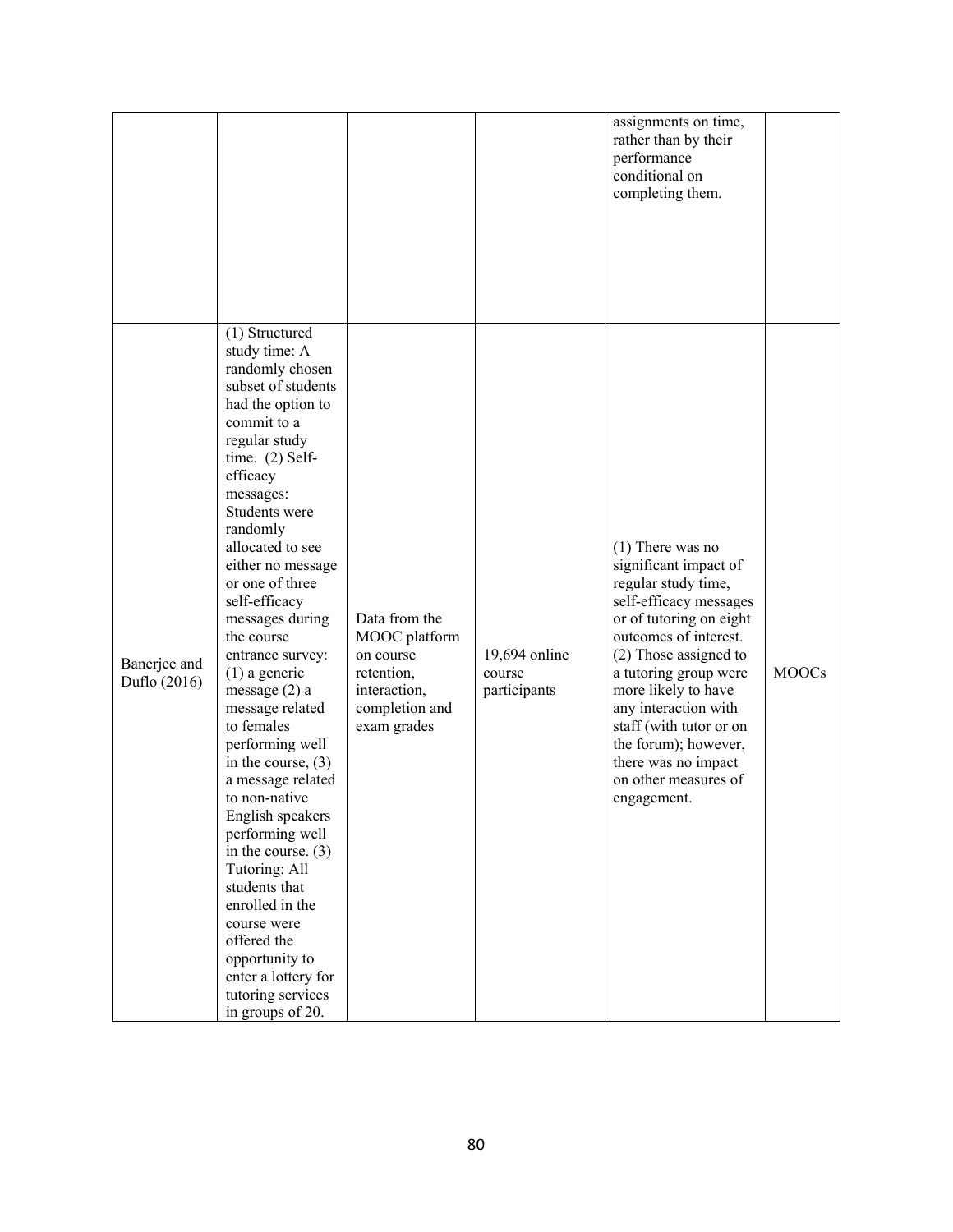| Davis et al.<br>(2017)                     | A personalized<br>feedback system<br>that facilitates<br>social comparison<br>of current<br>students with<br>previously<br>successful<br>learners.                                                                                                                     | Data from the<br>MOOC online<br>platforms on<br>student<br>characteristics,<br>engagement,<br>completion and<br>performance.                                                             | Learners across<br>four MOOCs<br>provided by the<br>Delft University<br>of Technology on<br>the edX platform                                                                                                                                                                                      | Across four<br>randomized controlled<br>trials in $MOOCs$ , $(1)$<br>the availability of<br>social comparison<br>cues significantly<br>increases completion<br>rates, $(2)$ this type of<br>feedback benefits<br>highly educated<br>learners, and (3)<br>learners' cultural<br>context plays a<br>significant role in their                                                                                                                                | <b>MOOCs</b> |
|--------------------------------------------|------------------------------------------------------------------------------------------------------------------------------------------------------------------------------------------------------------------------------------------------------------------------|------------------------------------------------------------------------------------------------------------------------------------------------------------------------------------------|---------------------------------------------------------------------------------------------------------------------------------------------------------------------------------------------------------------------------------------------------------------------------------------------------|------------------------------------------------------------------------------------------------------------------------------------------------------------------------------------------------------------------------------------------------------------------------------------------------------------------------------------------------------------------------------------------------------------------------------------------------------------|--------------|
| Deming et al.<br>(2016)                    | Resume audit of<br>fictitious resumes<br>varied by for-<br>profit v. public,<br>online v. brick-<br>and-mortar, and<br>more selective<br>versus non-<br>selective post-<br>secondary<br>institutions, based<br>on degrees and<br>programs in<br>business and<br>health | Secondary data<br>collected from<br>job vacancies,<br>and primary data<br>collected on<br>"callbacks"                                                                                    | Employers<br>posting job<br>vacancies in<br>business and<br>health identified<br>by a nationally<br>recognized online<br>job search<br>website in five of<br>the largest<br>metropolitan<br>labor markets in<br>the U.S. Chicago,<br>Los Angeles,<br>Miami, New<br>York City and<br>San Francisco | course engagement<br>and achievement.<br>$(1)$ A business<br>bachelor's degree from<br>a for-profit online<br>institution is 22<br>percent less likely to<br>receive a callback than<br>one from a<br>nonselective public<br>institution. $(2)$ For<br>health jobs, the for-<br>profit credentials<br>receive fewer<br>callbacks unless the<br>job requires an<br>external quality<br>indicator such as an<br>occupational license<br>$(1)$ Access to this | Online       |
| Goodman,<br>Melkers, and<br>Pallais (2016) | The new Online<br>Master of Science<br>in Computer<br>Science<br>(OMSCS) offered<br>by the Georgia<br>Institute of<br>Technology<br>(Georgia Tech)<br>and developed in<br>partnership with<br>Udacity and<br>AT&T                                                      | Administrative<br>data from $(1)$<br>Georgia Tech's<br>Computer<br>Science<br>Department on<br>their applicant<br>pool and (2) the<br>National Student<br>Clearinghouse on<br>enrollment | Online and in<br>person applicant<br>pools for Georgia<br>Tech's online and<br>in person<br>Computer<br>Science Master's<br>program                                                                                                                                                               | online option<br>substantially increases<br>overall enrollment in<br>formal education (by<br>about 20 percentage<br>points) and satisfies an<br>unmet demand for<br>mid-career training.<br>(2) This opportunity is<br>estimated to boost<br>annual production of<br>American computer<br>science degrees by<br>about 7 percent                                                                                                                            | Online       |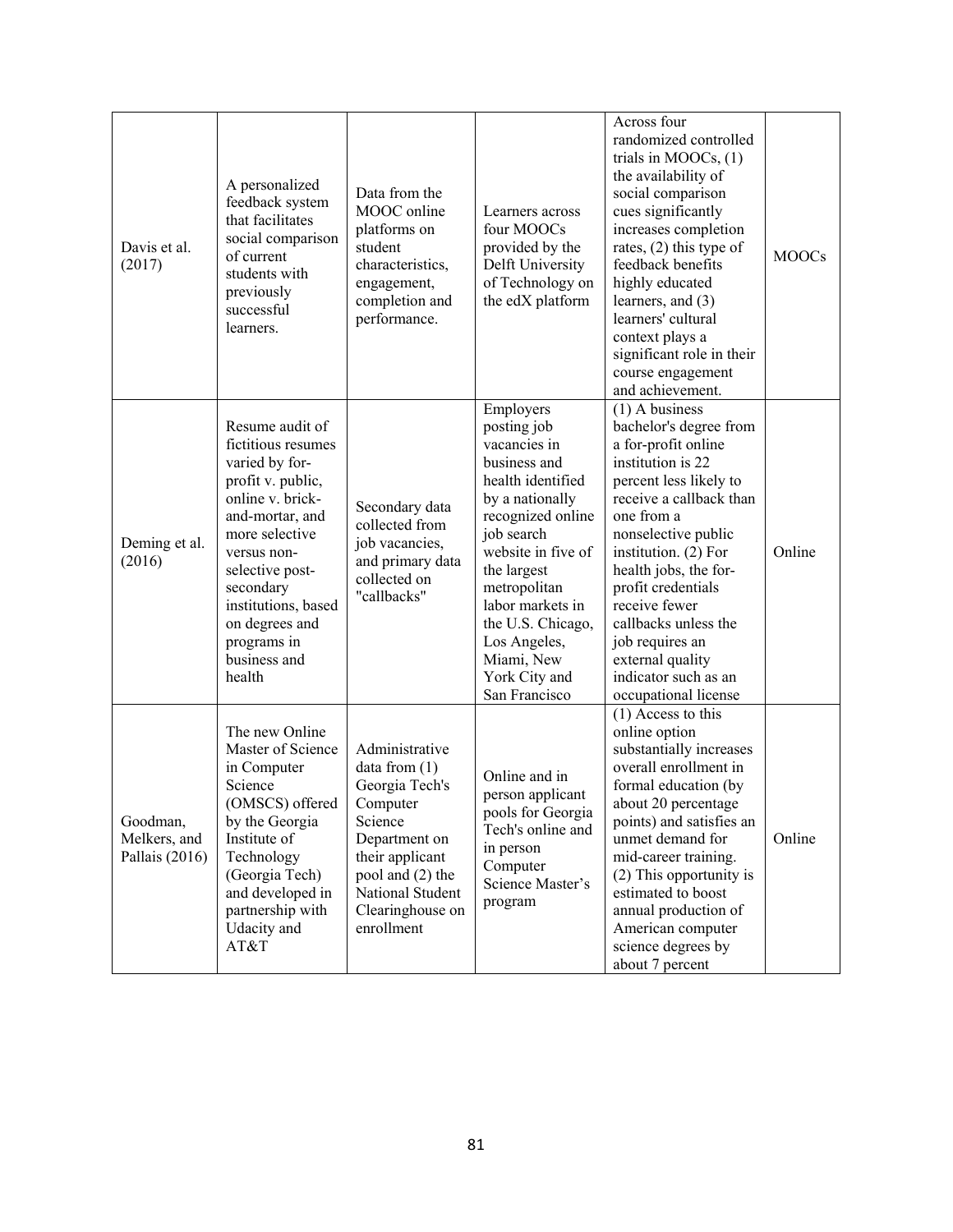| Joyce et al.<br>(2015)  | Amount of in<br>class time on an<br>introductory<br>microeconomics<br>course                                                                                | Administrative<br>data from Baruch<br>college on<br>student<br>characteristics,<br>previous<br>academic<br>performance, and<br>course test scores<br>and survey data<br>on student<br>attitudes.                                                                                                                     | 725 college<br>students at<br><b>Baruch College</b><br>in<br>microeconomics<br>course                                                                | Students in the<br>traditional format<br>scored 3.2 out of 100<br>points higher (0.21<br>SDs) on the midterm<br>than those in the<br>compressed format,<br>but a statistically<br>insignificant 1.6 points<br>higher $(0.11$ SDs) on<br>the final.                                           | Online                     |
|-------------------------|-------------------------------------------------------------------------------------------------------------------------------------------------------------|----------------------------------------------------------------------------------------------------------------------------------------------------------------------------------------------------------------------------------------------------------------------------------------------------------------------|------------------------------------------------------------------------------------------------------------------------------------------------------|----------------------------------------------------------------------------------------------------------------------------------------------------------------------------------------------------------------------------------------------------------------------------------------------|----------------------------|
| Heppen et al.<br>(2012) | Online algebra<br>courses for credit<br>recovery                                                                                                            | Administrative<br>records of credit<br>recovery course<br>grades, credit<br>attainment, math<br>courses taken in<br>10th grade and<br>grades earned<br>and student<br>scores on the pre-<br>ACT; student<br>survey on student<br>perceptions, and<br>a self-<br>administered<br>post-course<br>Algebra<br>assessment | Two cohorts of<br>students at<br>Chicago Public<br>Schools who<br>failed Algebra I<br>in 9th grade and<br>enrolled in<br>summer recovery<br>program. | In both cohorts,<br>students in the online<br>course earned<br>significantly lower<br>grades and were less<br>likely to recover credit<br>than students in the<br>face-to-face course.                                                                                                       | Online -<br>High<br>School |
| Keefe (2003)            | Two studies: $(1)$<br>lecture and<br>interaction online<br>versus traditional<br>face-to-face; $(2)$<br>interaction versus<br>regular lecture<br>experience | Pre- and post-<br>surveys on<br>demographics<br>and<br>psychological<br>measures and<br>content based<br>post-session<br>exams                                                                                                                                                                                       | Six sections of<br>118 students in an<br>Organizational<br>Behavior course<br>in Indiana<br>University<br>Southeast                                  | (1) Students taking the<br>course online rated the<br>course and the<br>professor less<br>positively than<br>students taking the<br>course face-to-face;<br>(2) Students taking the<br>course online did 7.6<br>percent worse on<br>exams that students<br>taking the face-to-face<br>course | Online                     |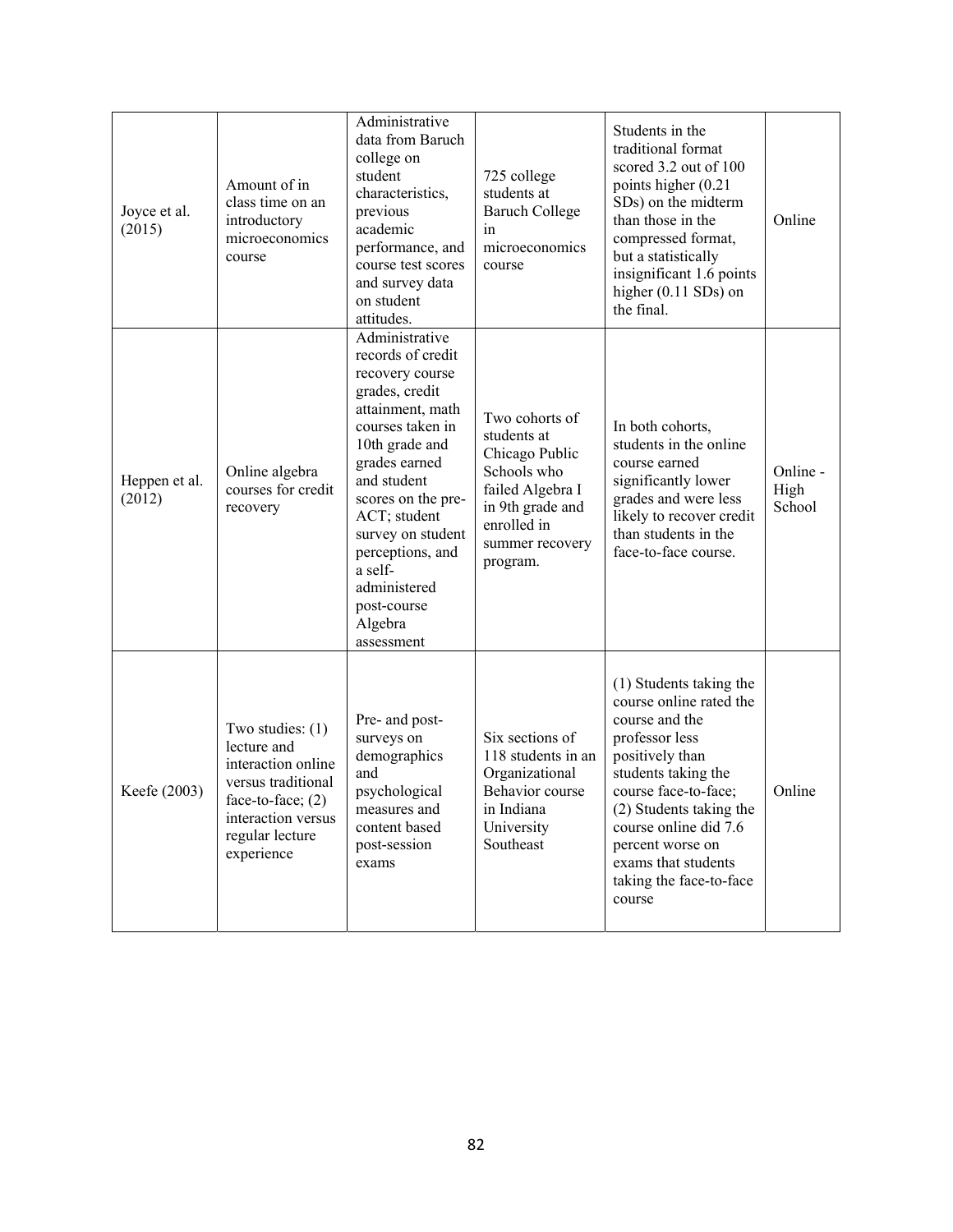| Kirabo,<br>Jackson, and<br>Makarin 2016 | Off-the-shelf<br>quality lessons<br>and teacher<br>support to<br>promote their use                                               | Administrative<br>records for<br>teachers and their<br>students<br>including teacher<br>characteristics<br>and student<br>characteristics,<br>student math<br>achievement on<br>the Virginia<br>Standards of<br>Learning<br>assessment,<br>teacher survey<br>data on<br>implementation | All middle school<br>teachers in three<br>school districts in<br>Virginia                                                                        | (1) Providing teachers<br>with online access to<br>the off-the-shelf<br>lessons increased<br>student math<br>achievement by 0.06<br>$SDs$ , $(2)$ providing<br>them with online<br>access along with<br>supports to promote<br>their use increased<br>students math<br>achievement by 0.09<br>SD <sub>s</sub> .                                                                                                                                                            | Online       |
|-----------------------------------------|----------------------------------------------------------------------------------------------------------------------------------|----------------------------------------------------------------------------------------------------------------------------------------------------------------------------------------------------------------------------------------------------------------------------------------|--------------------------------------------------------------------------------------------------------------------------------------------------|----------------------------------------------------------------------------------------------------------------------------------------------------------------------------------------------------------------------------------------------------------------------------------------------------------------------------------------------------------------------------------------------------------------------------------------------------------------------------|--------------|
| Kizilcec et al.<br>(2014)               | "Collectivist,"<br>"individualist" or<br>"neutral" emails<br>sent to MOOC<br>participants to<br>encourage forum<br>participation | Data from the<br>MOOC platform<br>on forum<br>participation                                                                                                                                                                                                                            | A subset of<br>learners who<br>enrolled in a<br>MOOC on an<br>undergraduate-<br>level computer<br>science topic at a<br>major U.S.<br>university | (1) The intervention<br>has no significant<br>effect on learners'<br>decision to contribute<br>to the forum, neither<br>one week after the<br>intervention, nor ten<br>weeks. $(2)$ The<br>number of<br>contributions made by<br>learners receiving the<br>individualist<br>encouragement and<br>the collectivist<br>message are<br>significantly lower<br>than those receiving<br>the neutral message,<br>both one week and 10<br>weeks after the start of<br>the course. | <b>MOOCs</b> |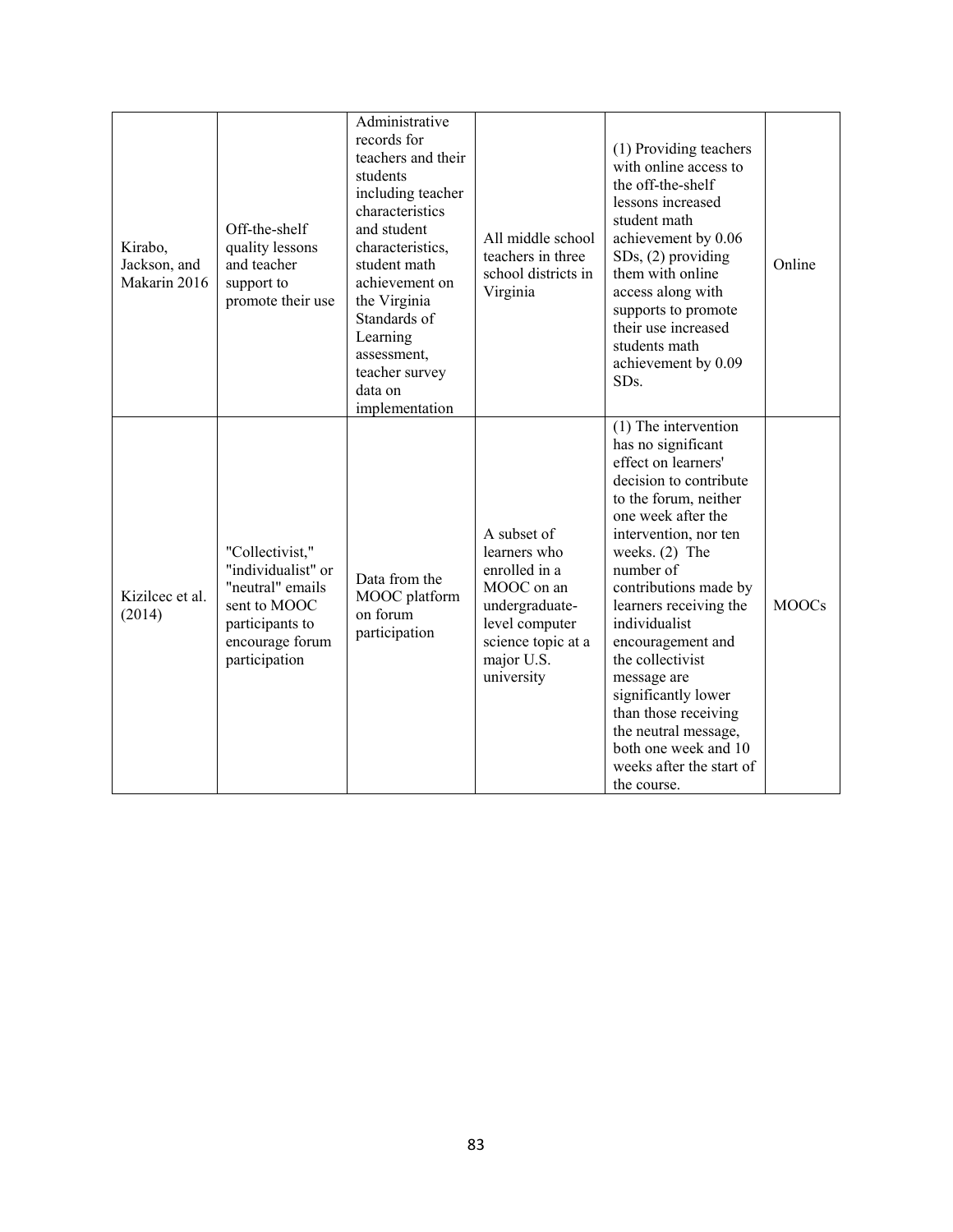| Kizilcec et al.<br>(2017) | Mindset<br>interventions<br>addressing social<br>identity threat<br>using a "value<br>relevance<br>affirmation"<br>exercise and a<br>"social-belonging<br>intervention"                                                                                                  | Data from the<br>online platforms<br>on each MOOC<br>on course<br>persistence | Two samples: $(1)$<br>2286 students<br>from a Computer<br>Science MOOC<br>offered at<br>Stanford, (2)<br>1165 students in a<br>6 week Harvard<br><b>MOOC</b> | (1) The interventions<br>had large effects<br>consistent with<br>predictions,<br>eliminating the global<br>achievement gap in<br>both experiments; (2)<br>In the first experiment,<br>both interventions<br>doubled persistence<br>for learners in LDCs<br>and didn't affect<br>persistence for<br>learners in MDCs; $(3)$<br>In the second<br>experiment, the social<br>belonging intervention<br>increases persistence<br>for LDC learners<br>without affecting<br>persistence for MDC<br>learners, and the<br>affirmation<br>experiment reduced<br>persistence for MDC<br>learners, but increased<br>persistence for LDC<br>learners | <b>MOOCs</b> |
|---------------------------|--------------------------------------------------------------------------------------------------------------------------------------------------------------------------------------------------------------------------------------------------------------------------|-------------------------------------------------------------------------------|--------------------------------------------------------------------------------------------------------------------------------------------------------------|-----------------------------------------------------------------------------------------------------------------------------------------------------------------------------------------------------------------------------------------------------------------------------------------------------------------------------------------------------------------------------------------------------------------------------------------------------------------------------------------------------------------------------------------------------------------------------------------------------------------------------------------|--------------|
| Lamb et al.<br>(2015)     | Self-assessment<br>questions and<br>aimed to improve<br>forum<br>participation for<br>MOOC students :<br>$(1)$ a self-<br>participation<br>check, $(2)$<br>discussion<br>priming and $(3)$<br>discussion<br>preview emails                                               | Data from the<br>JusticeX<br>platform on<br>forum<br>participation            | MOOC students<br>in JusticeX a<br>HarvardX course                                                                                                            | Self-assessment<br>questions about forum<br>participation<br>encourage more<br>students to engage in<br>forums and increases<br>the participation of<br>already active<br>students.                                                                                                                                                                                                                                                                                                                                                                                                                                                     | <b>MOOCs</b> |
| Martinez<br>(2015A)       | Emails informing<br>students of their<br>relative position<br>in the course: $(1)$<br>a "positive" one<br>telling how many<br>students<br>recipients did<br>better than, and<br>$(2)$ a "negative"<br>one stating how<br>other students<br>outperformed the<br>recipient | Data from the<br>MOOC platform<br>on quiz<br>performance                      | Students<br>registered for a<br>Coursera MOOC,<br>Foundations of<br><b>Business Strategy</b><br>at UVA                                                       | Emails lead to<br>improved performance<br>on subsequent quizzes<br>(2 percentage points<br>for "positive" emails<br>and 3 percentage<br>points for "negative"<br>emails)                                                                                                                                                                                                                                                                                                                                                                                                                                                                | <b>MOOCs</b> |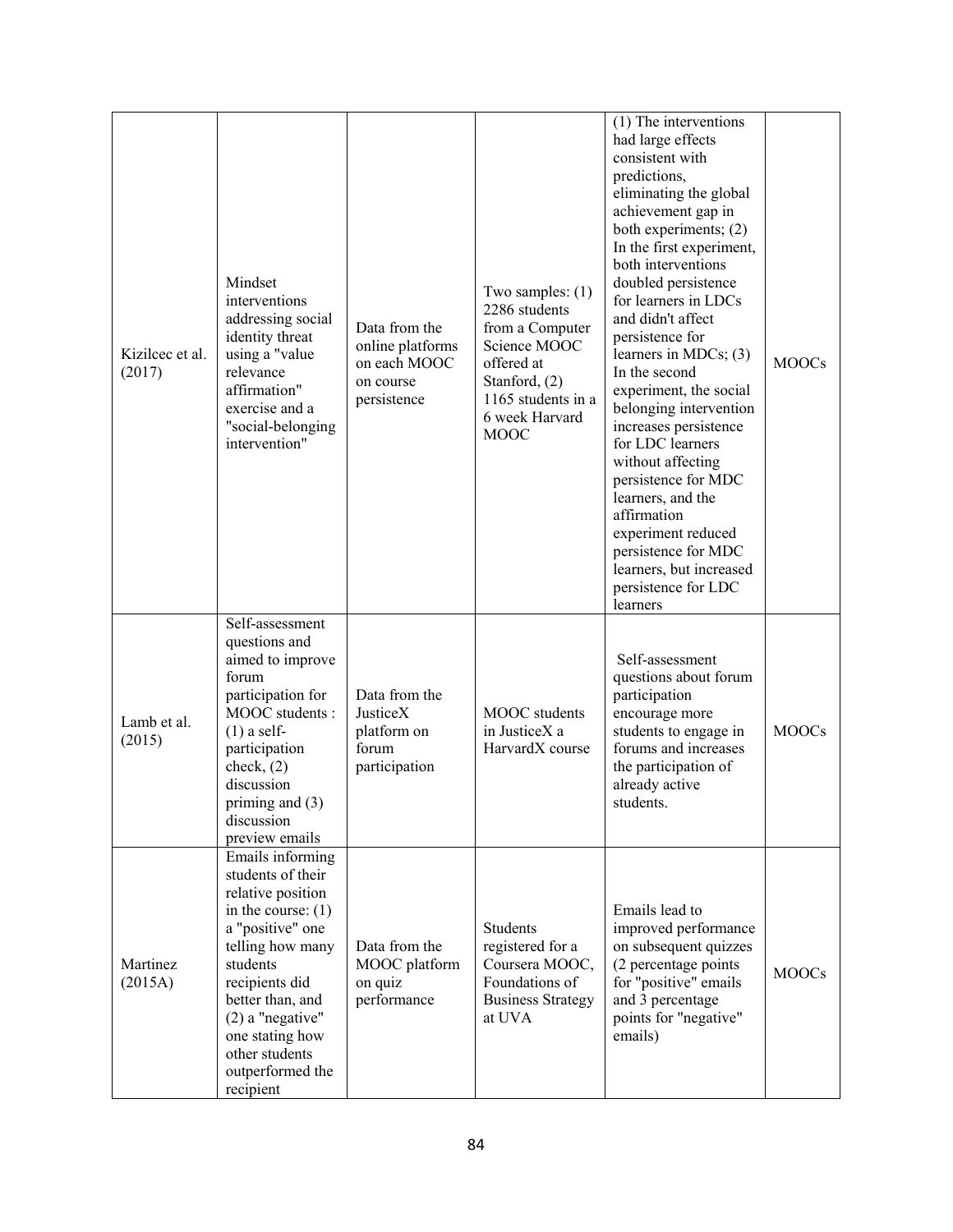| Martinez<br>(2015B)              | E-mails on the<br>negative<br>correlation<br>between<br>procrastination<br>and achievement                                                                                                                                                                                                                             | Data from the<br>MOOC platform<br>on completion<br>rates                                                                                                | 24,122 students<br>from the third<br>Foundations of<br><b>Business Strategy</b><br>(FSB) MOOC at<br>University of<br>Virginia and<br>5,675 from the<br>fourth FSB<br><b>MOOC</b> | (1) Students assigned<br>to the treatment group<br>were 16.85 percent<br>more likely to<br>complete the course.<br>(2) Another<br>randomized control<br>trial demonstrated that<br>the effect on the<br>completion rate cannot<br>be attributed to the<br>Hawthorne effect.                                                                                                                       | <b>MOOCs</b> |
|----------------------------------|------------------------------------------------------------------------------------------------------------------------------------------------------------------------------------------------------------------------------------------------------------------------------------------------------------------------|---------------------------------------------------------------------------------------------------------------------------------------------------------|----------------------------------------------------------------------------------------------------------------------------------------------------------------------------------|---------------------------------------------------------------------------------------------------------------------------------------------------------------------------------------------------------------------------------------------------------------------------------------------------------------------------------------------------------------------------------------------------|--------------|
| Patterson<br>(2015)              | $(1)$ A<br>commitment<br>device where<br>students pre-<br>commit to time<br>limits on<br>distracting<br>Internet activities;<br>$(2)$ a reminder<br>tool by time spent<br>on districting<br>websites; $(3)$ a<br>focusing tool that<br>allows students to<br>block distracting<br>sites whole on the<br>course website | Data from the<br>MOOC platform<br>on student effort<br>and performance,<br>including student<br>characteristics<br>collected from a<br>pre-study survey | <b>657 MOOC</b><br>participants in a<br>Stanford OpenX<br>course                                                                                                                 | (1) Commitment<br>device: 24 percent<br>more time than control<br>working on course and<br>receive course grades<br>0.29 SDs higher; 40<br>percent more likely to<br>complete the course;<br>reminder and focusing<br>treatments not<br>significantly different<br>from control                                                                                                                   | <b>MOOCs</b> |
| Poirier and<br>Feldman<br>(2004) | Traditional face-<br>to-face versus<br>online course                                                                                                                                                                                                                                                                   | Primary data on<br>student<br>performance on a<br>proctored exam.                                                                                       | Twenty-three<br>students from a<br>large state<br>university who<br>indicate that<br>either a face-to-<br>face or an online<br>course was<br>acceptable                          | Students in the online<br>course performed<br>better on exams and<br>equally well on paper<br>assignments compared<br>to students in the<br>traditional course.<br>Results indicate that<br>students who are<br>amenable to taking<br>either an online course<br>of a traditional course<br>performed as well in<br>an online course as<br>students enrolled in a<br>large traditional<br>course. | Online       |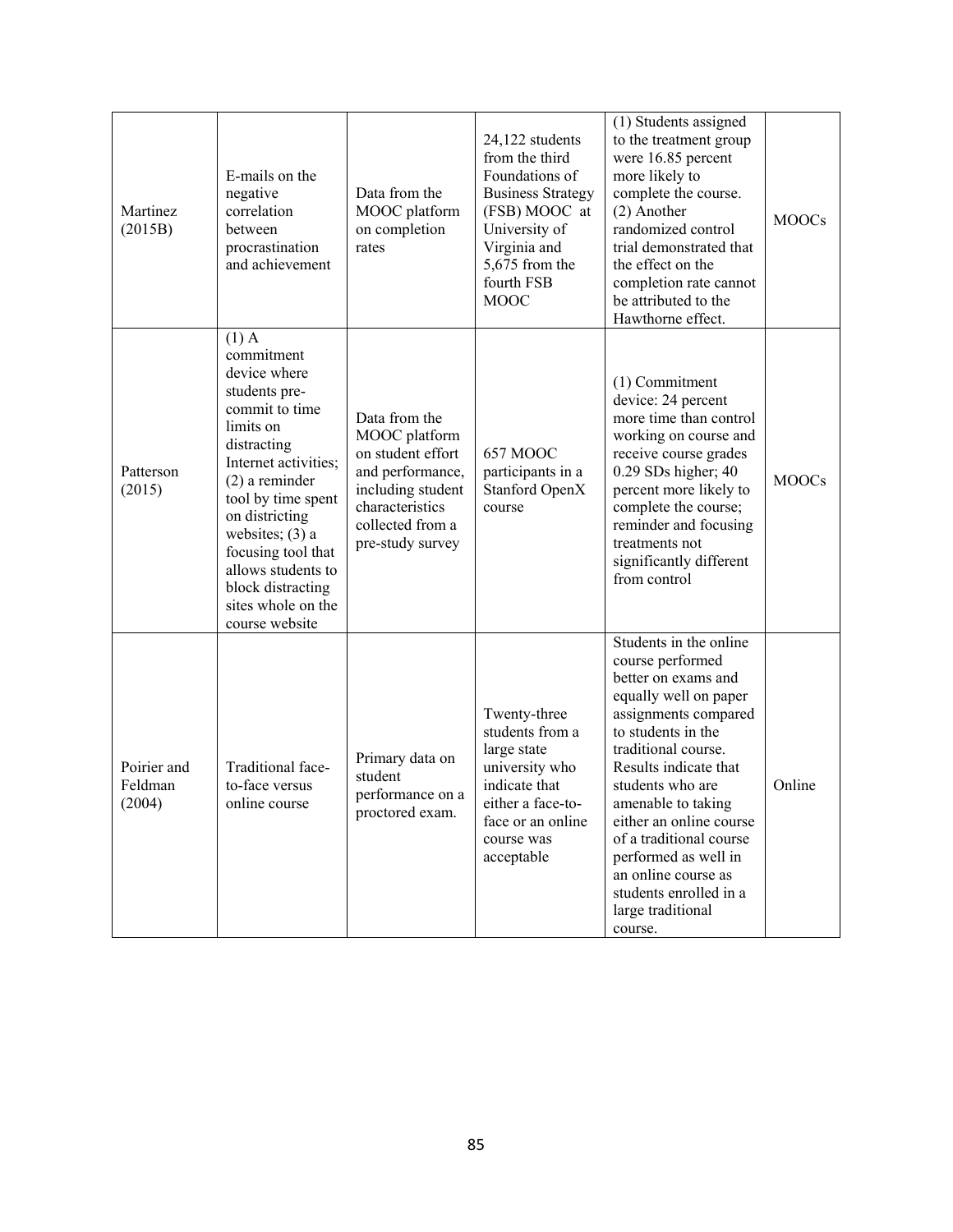| Yeomans and<br>Reich (2017) | Open-ended<br>planning prompts<br>asking students to<br>describe any<br>specific plans<br>they made to<br>engage course<br>content and<br>complete<br>assignments on<br>time. | Data from the<br>MOOC platform<br>on student<br>enrollment,<br>verification and<br>grades                                                                                           | Students in 3<br>HarvardX<br><b>MOOCs</b>                                                            | Planning prompts<br>increased course<br>completion by 29<br>percent compared to<br>the control condition.<br>This effect size is<br>similar to the<br>difference between<br>students who enrolled<br>in and completed one<br>MOOC before, and<br>students who never<br>enrolled in a MOOC                                                                                                                                                                                                                                 | <b>MOOCs</b> |
|-----------------------------|-------------------------------------------------------------------------------------------------------------------------------------------------------------------------------|-------------------------------------------------------------------------------------------------------------------------------------------------------------------------------------|------------------------------------------------------------------------------------------------------|---------------------------------------------------------------------------------------------------------------------------------------------------------------------------------------------------------------------------------------------------------------------------------------------------------------------------------------------------------------------------------------------------------------------------------------------------------------------------------------------------------------------------|--------------|
| Zhang (2005)                | The interactive e-<br>classroom<br>component of the<br>LBA system<br>versus traditional<br>face-to-face<br>classrooms                                                         | Student<br>performance on<br>content related<br>post-test and<br>student<br>satisfaction<br>survey                                                                                  | 155<br>undergraduate<br>students from a<br>large public<br>university in the<br><b>United States</b> | Students in the fully<br>interactive multi-<br>media based e-<br>learning environment<br>achieved better<br>performance and<br>higher levels of<br>satisfaction than those<br>in a traditional<br>classroom and those in<br>a less interactive e-<br>learning environment.                                                                                                                                                                                                                                                | Online       |
| Zhang et al.<br>(2006)      | interactive video,<br>non-interactive<br>video and without<br>video learning<br>environments                                                                                  | Primary data<br>collection<br>including: a<br>student pre-<br>survey on student<br>characteristics, a<br>post-test and<br>student<br>questionnaire at<br>the end of each<br>session | 138<br>undergraduate<br>students from a<br>large university<br>in Southwest<br><b>United States</b>  | $(1)$ Students in the e-<br>learning environment<br>that provided<br>interactive video<br>achieved significantly<br>better learning<br>performance and a<br>higher level of learner<br>satisfaction than those<br>in other settings. $(2)$<br>However, students<br>who used the e-<br>learning environment<br>that provided non-<br>interactive video did<br>not improve either.<br>The findings suggest<br>that it may be<br>important to integrate<br>interactive<br>instructional video<br>into e-learning<br>systems. | Online       |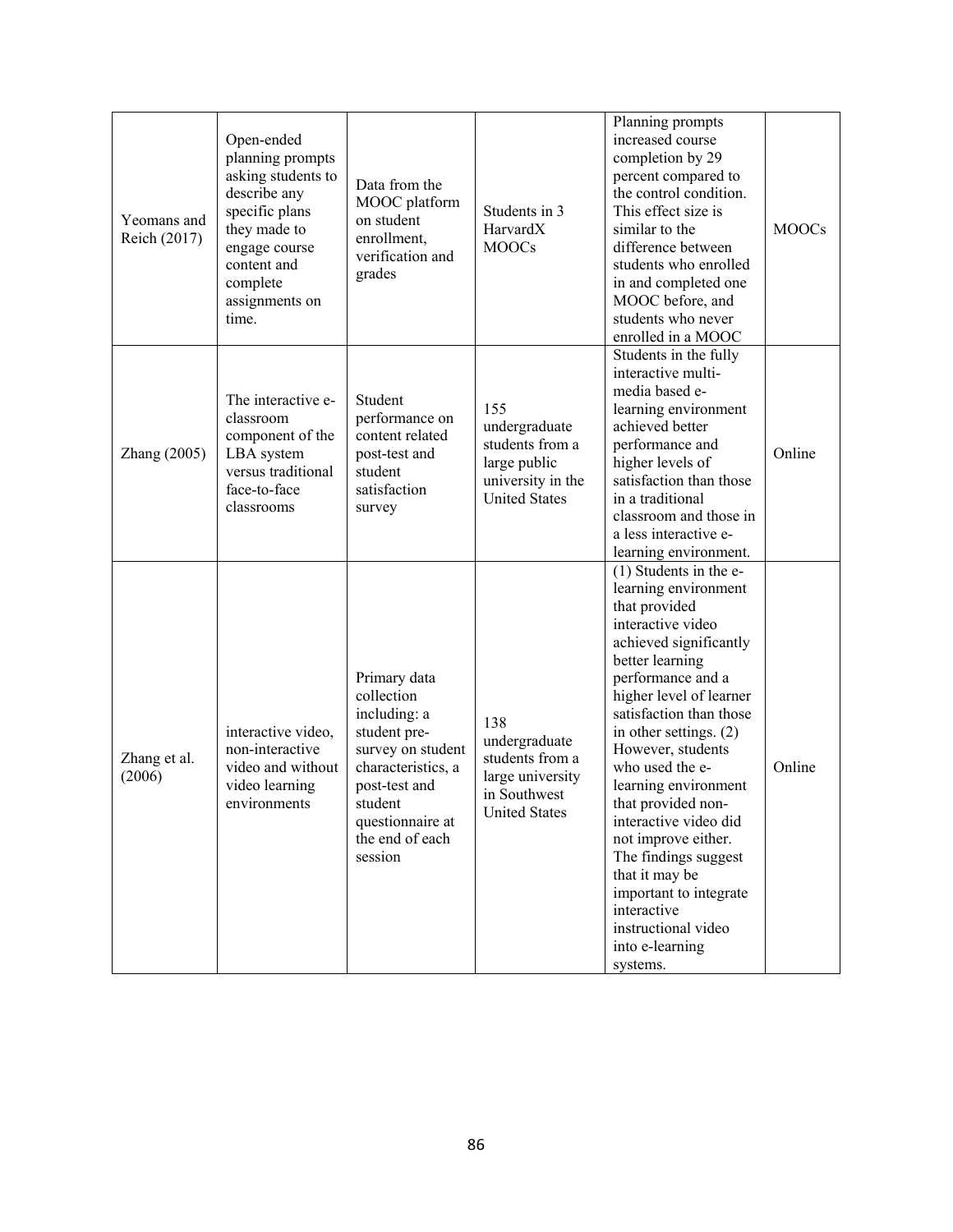## **7. Conclusion**

Technology has transformed large segments of society in ways that were once considered unimaginable. Education is no exception. Around the world, there is tremendous interest in leveraging technology to transform how students learn. In the coming years, new uses of ed-tech will continue to flood the market, providing students, parents, and educators with a seemingly limitless array of options. And experimental literatures are beginning to emerge in new domains, including in-class technology like iClickers<sup>207</sup> and adult education offered through text messages and other new platforms.<sup>208</sup>

Amidst the buzz and sizeable investment in ed-tech, we aim to step back and take stock of what we currently know from the experimental evidence in this nascent field. This review hopes to advance the knowledge base by identifying and discussing the most promising uses of ed-tech to date and highlighting areas that merit further exploration. We categorize the existing literature into four categories: 1) access to technology, 2) computer-assisted learning, 3) behavioral interventions, and 4) online courses.

We found that simply providing students with access to technology yields largely mixed results. At the K-12 level, much of the experimental evidence suggests that giving a child a computer may have limited impacts on learning outcomes, but generally improves computer proficiency and other cognitive outcomes. One bright spot that warrants further study is the provision of technology to students at the post-secondary level, an area with some positive RCT evidence.

From our review, computer-assisted learning and behavioral interventions emerge as two areas that show considerable promise. Especially when equipped with a feature of

<sup>207</sup> Lantz et al., 2013

<sup>208</sup> Aker et al., 2010; Ksoll et al., 2014.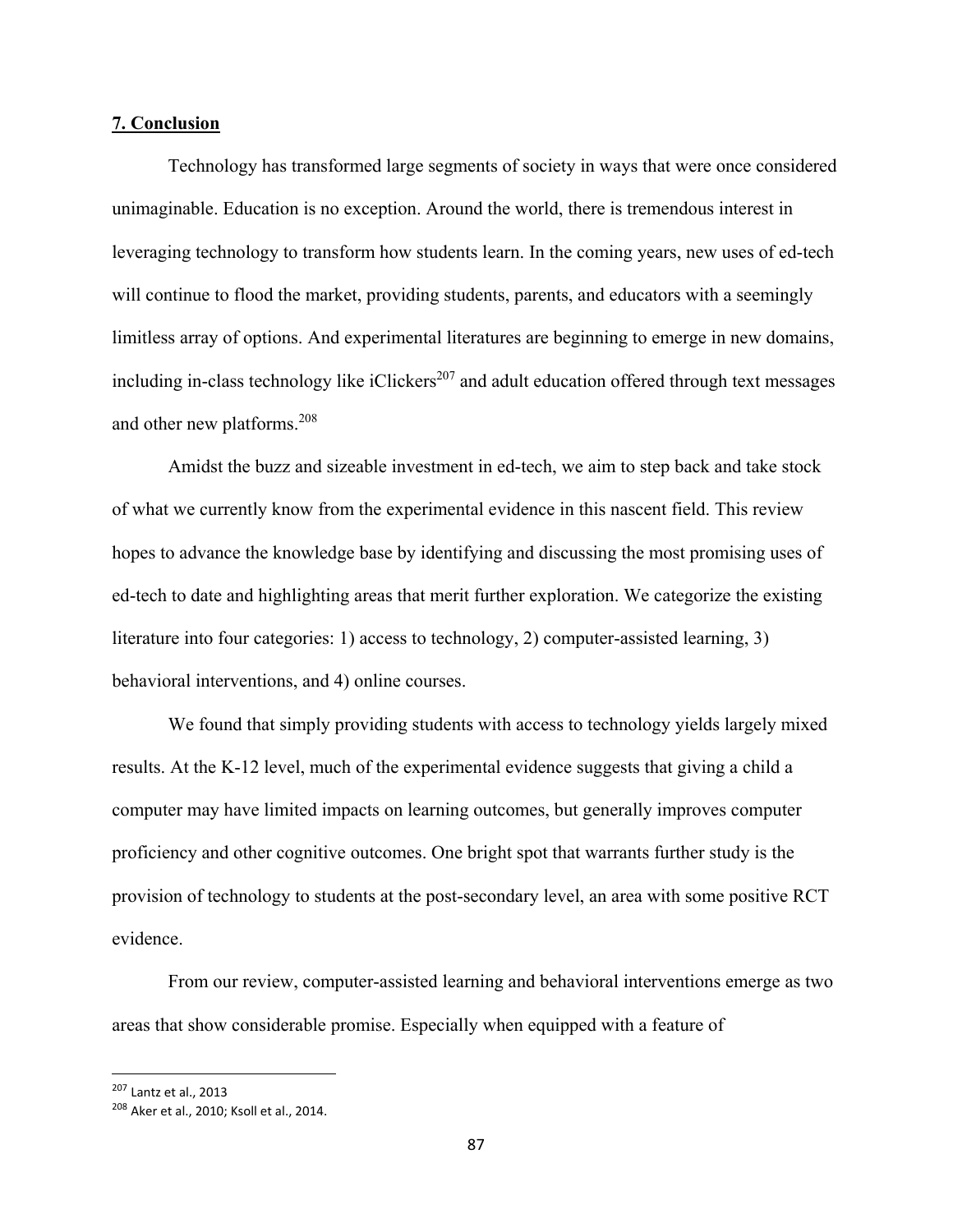personalization, computer-assisted learning can be quite effective in helping students learn, particularly with math. Two interventions in the United States stand out as being particularly promising—a fairly low-intensity online program that provides students with immediate feedback on math homework was found to have an effect size of 0.18 standard deviations, and a more intensive software-based math curriculum intervention improved seventh and eighth grade math scores by a remarkable 0.63 and 0.56 standard deviations. These results mirror those from promising interventions examined in the developing country literature, such as an adaptive learning software in India found to have large, positive impacts on Math and Hindi. In light of the promising evidence, more research is needed to understand the mechanisms behind computer-assisted learning, specifically how software interacts with teachers and current curriculum.

Like with computer-assisted learning, evaluations of behavioral interventions generally find positive effects across all stages of the education life cycle, although they are generally smaller than those found with the most effective computer-assisted learning models. At the same time, technology-enabled behavioral interventions, such as large-scale text message campaigns, are often extremely cheap to carry out and hold great promise as a cost-effective approach in education. Moving forward, researchers should prioritize understanding when technology-based behavioral nudges are most impactful. With the emergence of new approaches such as machine learning, additional research can help us understand how innovative technologies may further enhance behavioral interventions.

Though online learning courses have exploded in popularity over the last decade, there continues to be limited rigorous research to help us understand their effectiveness. From our review, we have found that, relative to courses with some degree of face-to-face teaching,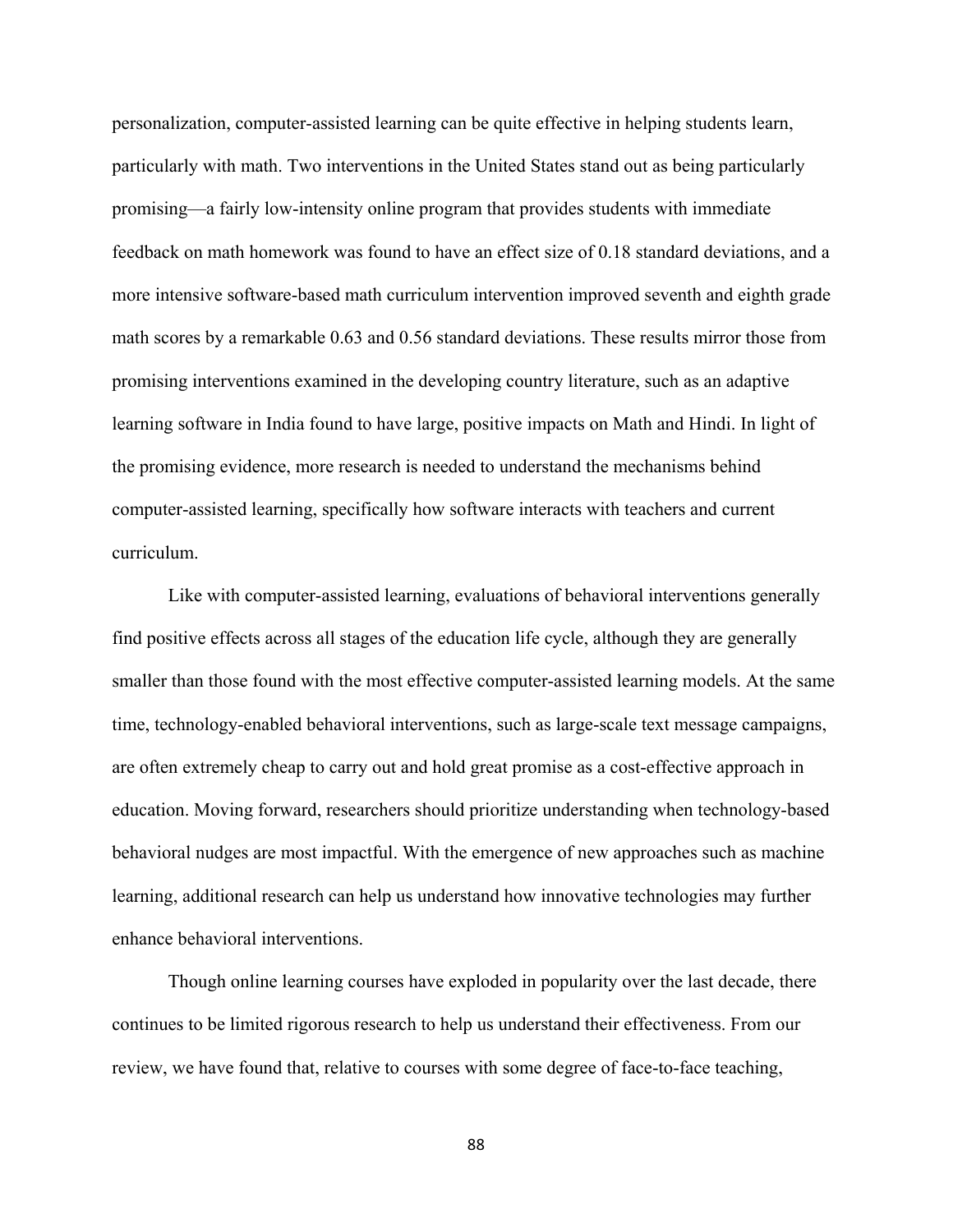students taking online-only courses may experience negative learning outcomes. On the other hand, the effects of blended learning are generally on-par with those of fully in-person courses. This suggests that the appropriate combination of online and in-person learning may be costeffective. As the online learning field is constantly evolving, new research is needed to understand how new models—such as MicroMasters programs and nanocredentials—may impact or democratize learning.

The ed-tech field is rapidly changing, and innovative tools and programs are frequently considered out-of-date after only several years. When faced with purchasing decisions, education administrators often demand research that is timely, relevant, and actionable. The direction of research and form of the research may need to change to integrate more seamlessly into decisionmaking. New tools have emerged to address some of these challenges, including Mathematica's Ed-Tech Rapid-Cycle Evaluation Coach and the EduStar RCT platform. While rapid-cycle product testing is of course valuable, more research is needed to evaluate how underlying mechanisms—rather than a specific product—can advance learning. In the end, it should not be about the most popular product or even necessarily the technology itself, but about the best way to help students of all ages and levels learn.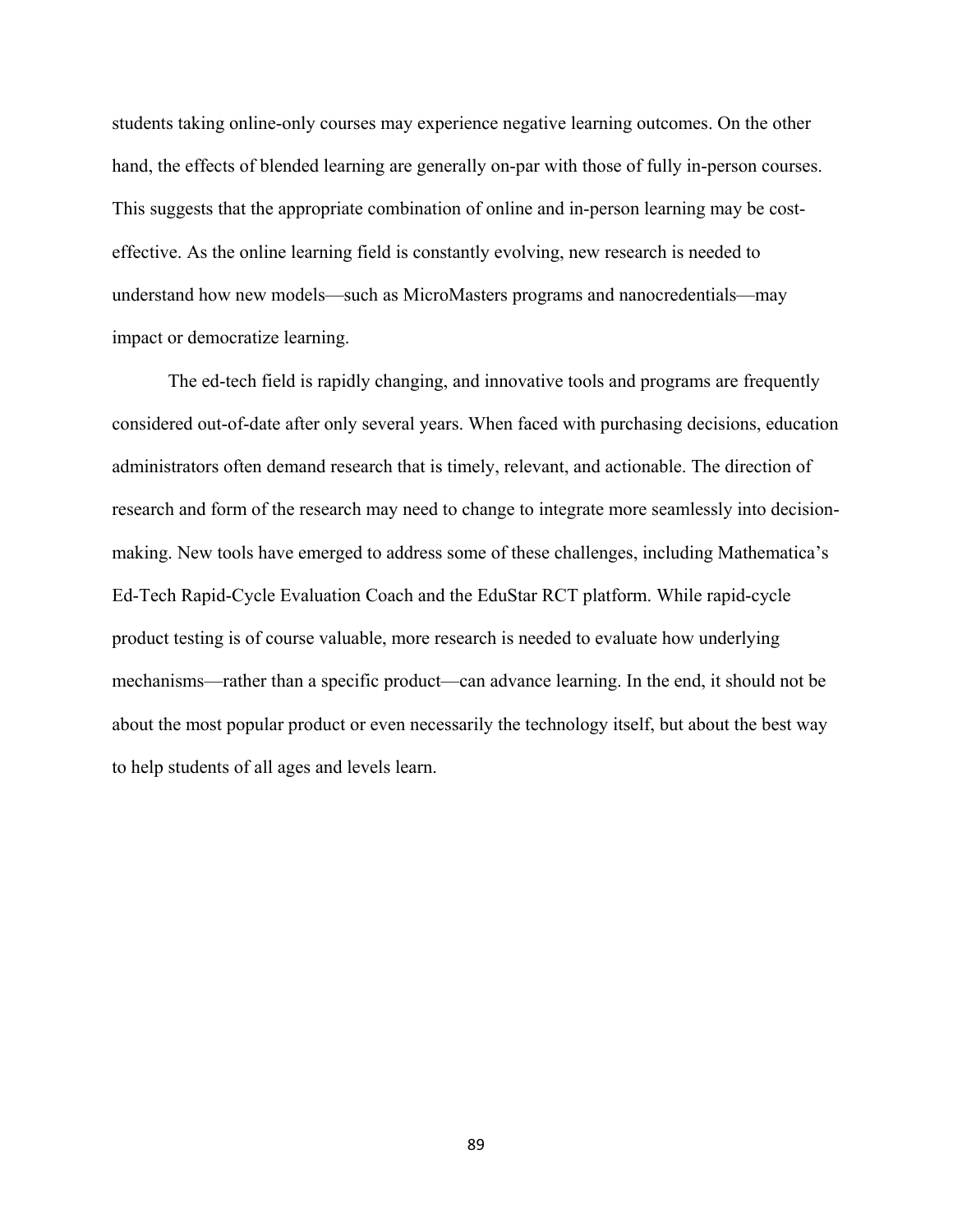### **References**

Alpert, William T., Kenneth A. Couch, and Oskar R. Harmon. 2016. "A Randomized Assessment of Online Learning." *The American Economic Review* 106 (5): 378–382.

Anderson, Monica. 2017. "Digital Divide Persists Even as Lower-Income Americans Make Gains in Tech Adoption." *Fact Tank*. March 22. Pew Research Center, [http://www.pewresearch.org/fact](http://www.pewresearch.org/fact-tank/2017/03/22/digital-divide-persists-even-as-lower-income-americans-make-gains-in-tech-adoption/)[tank/2017/03/22/digital-divide-persists-even-as-lower-income-americans-make-gains-in-tech-adoption/.](http://www.pewresearch.org/fact-tank/2017/03/22/digital-divide-persists-even-as-lower-income-americans-make-gains-in-tech-adoption/)

Anderson, Monica. 2015. "The Demographics of Device Ownership." October 29. [http://www.pewinternet.org/2015/10/29/the-demographics-of-device-ownership/.](http://www.pewinternet.org/2015/10/29/the-demographics-of-device-ownership/)

Angrist, Joshua D., and Jörn-Steffen Pischke. 2008. Most Harmless Econometrics: An Empiricist's Companion. Princeton: Princeton University Press.

Bai, Yu, Di Mo, Linxiu Zhang, Matthew Boswell, and Scott Rozelle. 2016. "The Impact of Integrating ICT with Teaching: Evidence from a Randomized Controlled Trial in Rural Schools in China." *Computers & Education* 96 (May): 1–14.

Balu, Rekha, Kristin Porter, and Brad Gunton. 2016. "Can Informing Parents Help High School Students Show U for School? Results from a Partnership Between New Visions for Public Schools and MDRC." MDRC.

Bando, Rosangela, Francisco Gallego, Paul Gertler, and Dario Romero. 2016. "Books or Laptops? The Cost-Effectiveness of Shifting from Printed to Digital Delivery of Educational Content." NBER Working Paper 22928. National Bureau of Economic Research.

Banerjee, Abhijit V., Shawn Cole, Esther Duflo, and Leigh Linden. 2007. "Remedying Education: Evidence from Two Randomized Experiments in India." *The Quarterly Journal of Economics* 122 (3): 1235–64.

Banerjee, Abhijit V., and Esther Duflo. 2014. "(Dis) Organization and Success in an Economics MOOC." *American Economic Review* 104, No. 5: 514–518.

Banerjee and Duflo (2016). "Structured Study Time, Self-Efficacy, and Tutoring." AEA RCT Registry. May 31.

Barr, Andrew, Kelli Bird, and Benjamin L. Castleman. 2016. "Prompting Active Choice among High-Risk Borrowers: Evidence from a Student Loan Counseling Experiment." Ed Policy Works Working Paper Series No. 41.

Barrera-Osorio, Felipe, and Leigh L. Linden. 2009. "The Use and Misuse of Computers in Education: Evidence from a Randomized Experiment in Colombia." Impact Evaluation series; No. IE 29 Policy Research working paper.

Barrow, Lisa, Lisa Markman, and Cecilia Elena Rouse. 2009. "Technology's Edge: The Educational Benefits of Computer-Aided Instruction." *American Economic Journal: Economic Policy* 1 (1): 52–74.

BBC. 2013. "India Uttar Pradesh State Gives Away Free Laptops to Students." March 11. http://www.bbc.com/news/world-asia-india-21738237.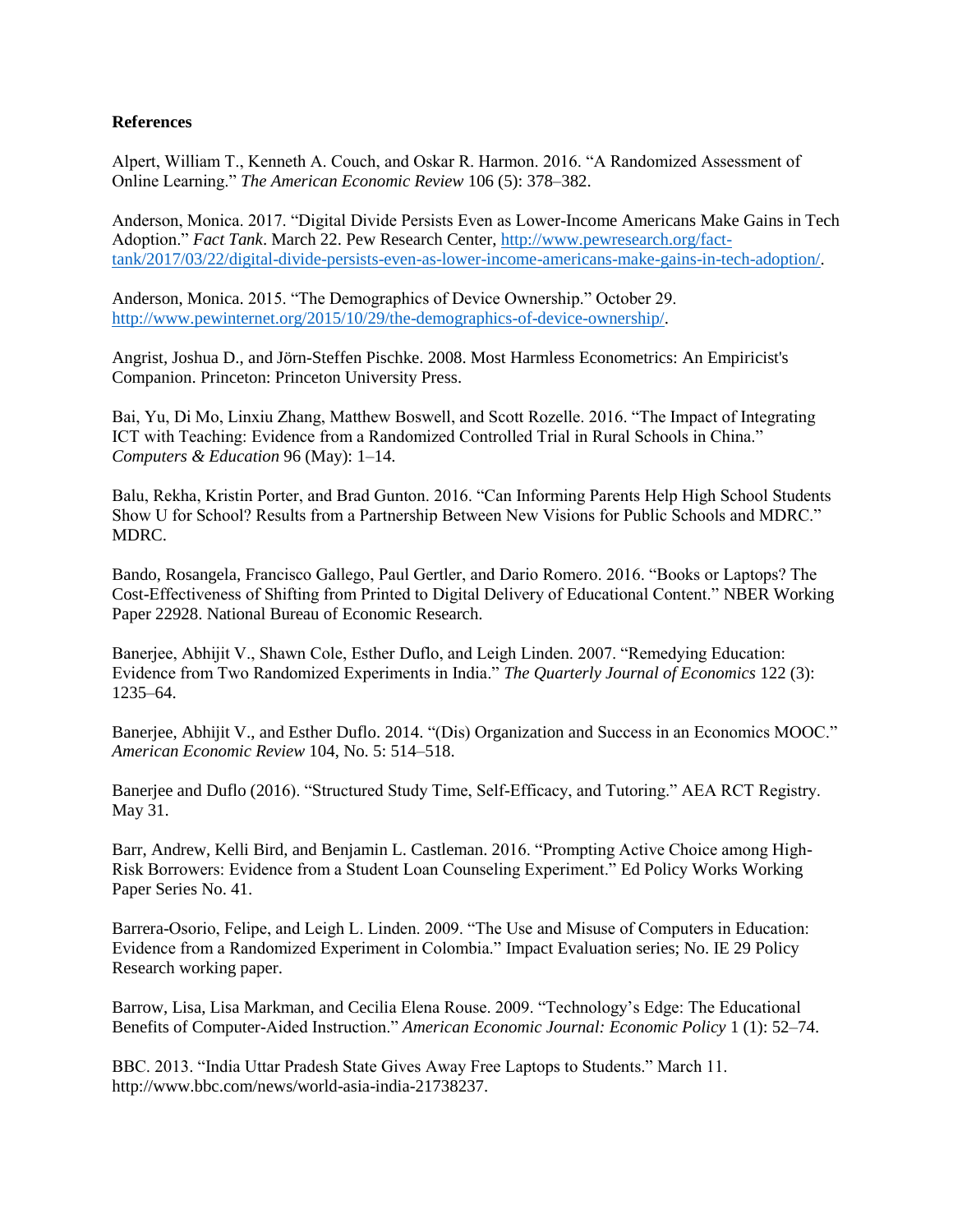Beal, Carole, Christopher Harrison, Shandy Hauk, Weiling Li, and Steven A. Schneider. 2013. "Randomized Controlled Trial (RCT) Evaluation of a Tutoring System for Algebra Readiness."

Benton Foundation. "ConnectED and Modernizing the FCC's E-rate Program." 2013. https://www.benton.org/initiatives/e-rate?page=2%2C1%2C1.

Bergman, Peter. 2015. "Parent-Child Information Frictions and Human Capital Investment: Evidence from a Field Experiment." Working Paper.

Bergman, Peter. 2016a. "Technology Adoption in Education: Usage, Spillovers and Student Achievement." SSRN Scholarly Paper ID 2866866.

Bergman, Peter. 2016b. "Technology Adoption in Education: Usage, Spillovers and Student Achievement." SSRN Scholarly Paper ID 2866866.

Bergman, Peter, and Eric W. Chan. 2017. "Leveraging Technology to Engage Parents at Scale: Evidence from a Randomized Controlled Trial." Working Paper.

Bergman, Peter, Jeffrey T. Denning, and Dayanand Manoli. 2016. "Is Information Enough? Evidence from a Tax Credit Information Experiment with 1,000,000 Students." Working Paper.

Bergman, Peter, Chana Edmond-Verley, and Nicole Notario-Risk. 2016. "Parent Skills and Information Asymmetries: Experimental Evidence from Home Visits and Text Messages in Middle and High Schools." Working Paper.

Bergman, Peter and Matthew J. Hill. n.d. "The Effects of Making Performance Information Public: Regression Discontinuity Evidence From Los Angeles Teachers." Working Paper.

Bergman, Peter, and Todd Rogers. 2016. "Parent Adoption of School Communications Technology: A 12-School Experiment of Default Enrollment Policies." Society for Research on Educational Effectiveness. ERIC Number: ED567596.

Bettinger, Eric P., Bridget Terry Long, Philip Oreopoulos, and Lisa Sanbonmatsu. 2012. "The Role of Application Assistance and Information in College Decisions: Results from the H&R Block FAFSA Experiment." *The Quarterly Journal of Economics* 127 (3): 1205–1242.

Beuermann, Diether W., Julian Cristia, Santiago Cueto, Ofer Malamud, and Yyannu Cruz-Aguayo. 2015. "One Laptop per Child at Home: Short-Term Impacts from a Randomized Experiment in Peru." *American Economic Journal: Applied Economics* 7 (2): 53–80.

Bird, Kelli A., Benjamin L. Castleman, Joshua Goodman, and Cait Lamberton. 2017. "Nudging at a National Scale: Experimental Evidence from a FAFSA Completion Campaign." Ed Policy Works Working Paper Series No. 54.

Borman, Geoffrey D., James G. Benson, and Laura Overman. 2009. "A Randomized Field Trial of the Fast ForWord Language Computer-Based Training Program." *Educational Evaluation and Policy Analysis* 31 (1): 82–106.

Bowen, William G., Matthew M. Chingos, Kelly A. Lack, and Thomas I. Nygren. 2014. "Interactive Learning Online at Public Universities: Evidence from a Six-Campus Randomized Trial." *Journal of Policy Analysis and Management* 33 (1): 94–111.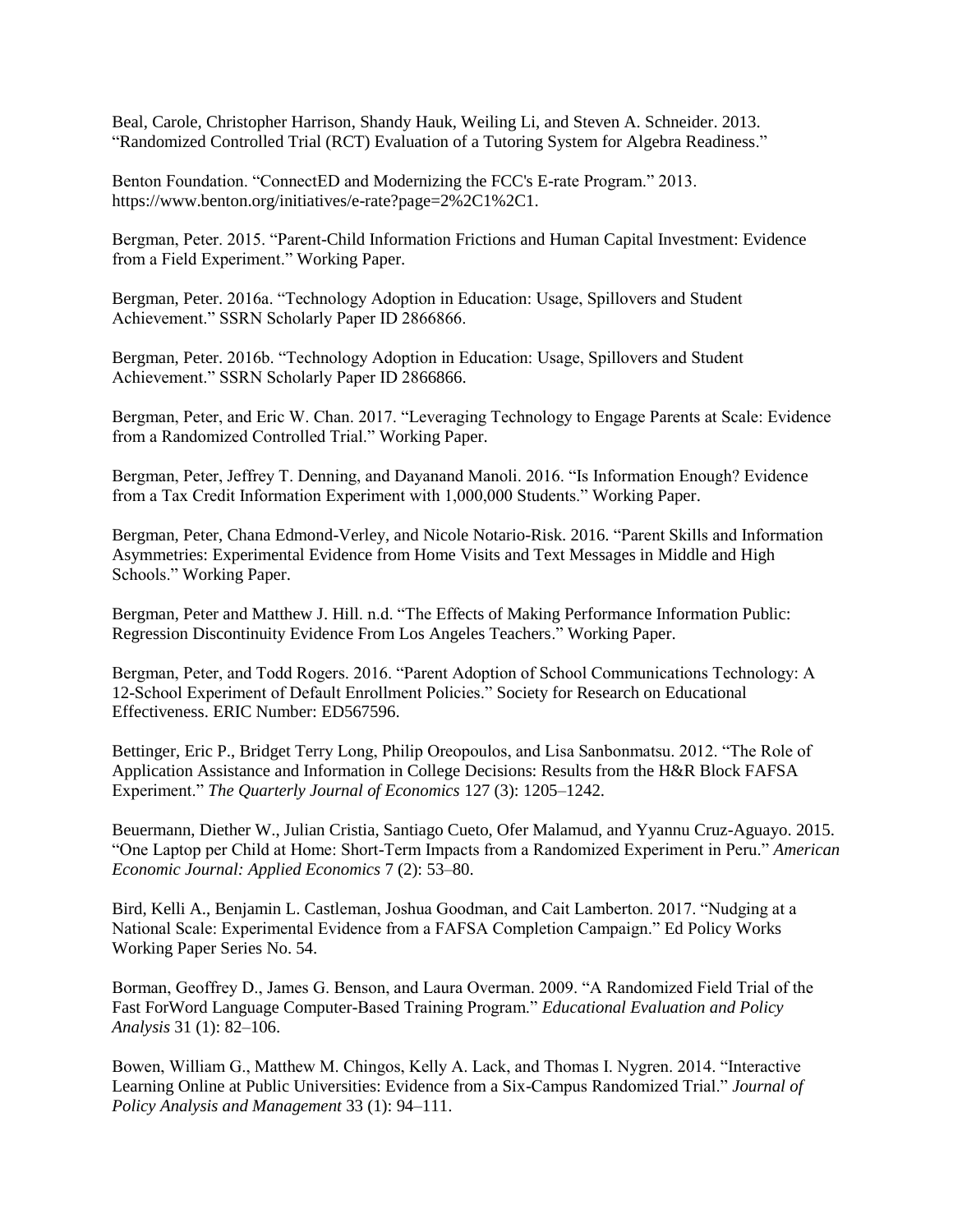Bursztyn, Leonardo, and Robert Jensen. 2015. "How Does Peer Pressure Affect Educational Investments?" *The Quarterly Journal of Economics* 130 (3): 1329–67. doi:10.1093/qje/qjv021.

Cabalo, Ma, and Jaciw. 2007. "Comparative Effectiveness of Carnegie Learning's Cognitive Tutor Bridge to Algebra Curriculum." Empirical Education Inc. ERIC Number: ED538958.

Campuzano, Larissa, Mark Dynarski, Roberto Agodini, and Kristina Rall. 2009. "Effectiveness of Reading and Mathematics Software Products: Findings From Two Student Cohorts. NCEE 2009-4041." *National Center for Education Evaluation and Regional Assistance*.

Carrillo, Paul E., Mercedes Onofa, and Juan Ponce. 2011. "Information Technology and Student Achievement: Evidence from a Randomized Experiment in Ecuador." IDB Working Paper Series No. IDB-WP-233

Carter, Susan Payne, Kyle Greenberg, and Michael S. Walker. 2017. "The Impact of Computer Usage on Academic Performance: Evidence from a Randomized Trial at the United States Military Academy." *Economics of Education Review* 56: 118–132.

Castleman, Benjamin L., Karen Arnold, and Katherine Lynk Wartman. 2012. "Stemming the Tide of Summer Melt: An Experimental Study of the Effects of Post-High School Summer Intervention on Low-Income Students' College Enrollment." *Journal of Research on Educational Effectiveness*, 5:1, 1-17.

Castleman, Benjamin L. and Katherine Meyer. 2016. "Can text message nudges improve academic outcomes in college? Evidence from a West Virginia Initiative." Ed Policy Works Working Paper Series No 43.

Castleman, Benjamin L., and Lindsay C. Page. 2015. "Summer Nudging: Can Personalized Text Messages and Peer Mentor Outreach Increase College Going among Low-Income High School Graduates?" *Journal of Economic Behavior & Organization* 115: 144–160.

Castleman, Benjamin L., and Lindsay C. Page. 2016. "Freshman Year Financial Aid Nudges: An Experiment to Increase FAFSA Renewal and College Persistence." *Journal of Human Resources* 51 (2): 389–415.

Castleman, Benjamin L., and Lindsay C. Page. 2017. "Parental Influences on Postsecondary Decision Making: Evidence from a Text Messaging Experiment." *Educational Evaluation and Policy Analysis* 39 (2): 361-377

Cavalluzzo, Linda, Deborah Lowther, Christine Mokher, and Xitao Fan. 2012. "Effects of the Kentucky Virtual Schools' hybrid program for algebra I on grade 9 student math achievement Final Report." IES NCEE 2012-4020.

Chande, Raj, Michael Luca, Michael Sanders, Xian-Zhi Soon, Oana Borcan, Netta Barak Corren, Elizabeth Linos, Elspeth Kirkman, and Sean Robinson. 2015. "Curbing Adult Student Attrition: Evidence from a Field Experiment." Harvard Business School NOM Unit Working Paper No. 15-065.

Council of Economic Advisers. 2016. "The Digital Divide and Economic Benefits of Broadband Access." https://obamawhitehouse.archives.gov/sites/default/files/page/files/20160308\_broadband\_cea\_issue\_brief .pdf.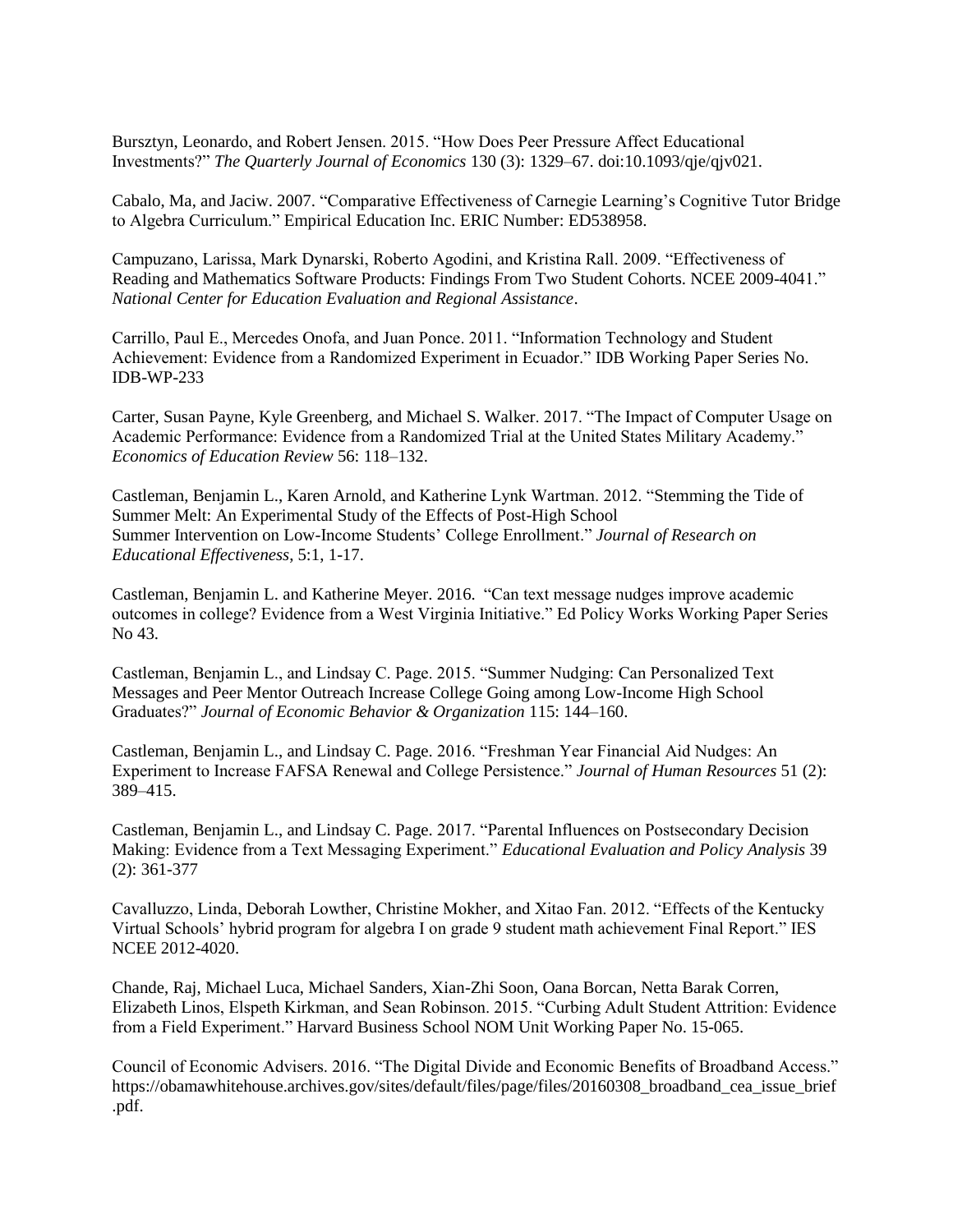Cristia, Julian, Pablo Ibarrarán, Santiago Cueto, Ana Santiago, and Eugenio Severín. 2012. "Technology and Child Development: Evidence from the One Laptop per Child Program." IDB Working Paper No. IDB-WP-304.

Darolia, Rajeev. 2016. "An Experiment on Information Use in College Student Loan Decisions." SSRN Scholarly Paper ID 2805857. Rochester, NY: Social Science Research Network. FRB of Philadelphia Working Paper No. 16-18.

Davis, Dan, Guanliang Chen, Claudia Hauff, Geert-Jan Houben, Ioana Jivet, and René F. Kizilcec. 2017. "Follow the Successful Crowd: Raising MOOC Completion Rates through Social Comparison at Scale." Proceedings of the Seventh International Learning Analytics & Knowledge Conference: 454-463

Deault, Louise, Robert Savage, and Philip Abrami. 2009. "Inattention and Response to the ABRACADABRA Web-Based Literacy Intervention." *Journal of Research on Educational Effectiveness* 2 (3): 250–286.

Deming, David J., Noam Yuchtman, Amira Abulafi, Claudia Goldin, and Lawrence F. Katz. 2016. "The Value of Postsecondary Credentials in the Labor Market: An Experimental Study." *American Economic Review* 106(3): 778–806.

Doss, Christopher, Erin Fahle, Susanna Loeb, and Ben York. 2016. "Supporting Parenting through Differentiated and Personalized Text-Messaging: Testing Effects on Learning During Kindergarten." CEPA Working Paper No.16-18.

Dynarski, Mark, Roberto Agodini, Sheila Heaviside, Timothy Novak, Nancy Carey, Larissa Campuzano, Barbara Means, et al. 2007. "Effectiveness of Reading and Mathematics Software Products: Findings from the First Student Cohort." Research report – Report number NCEE 2007 – 4005.

Faber, Benjamin, Rosa Sanchis-Guarner, and Felix Weinhardt. 2015. "ICT and Education: Evidence from Student Home Addresses." NBER Working Paper 21306. National Bureau of

Fairlie, Robert W. 2012a. "Academic Achievement, Technology and Race: Experimental Evidence." *Economics of Education Review* 31 (5): 663–679.

Fairlie, Robert W. 2012b. "The Effects of Home Access to Technology on Computer Skills: Evidence from a Field Experiment." *Information Economics and Policy* 24 (3–4): 243–53.

Fairlie, Robert W., and Samantha H. Grunberg. 2014. "Access to Technology and the Transfer Function of Community Colleges: Evidence from a Field Experiment." *Economic Inquiry* 52 (3): 1040–1059.

Fairlie, Robert W. 2015. "Do Boys and Girls Use Computers Differently, and Does it Contribute to Why Boys Do Worse in School than Girls? CESifo Working Paper Series No. 5496.

Fairlie, Robert W., and Peter Riley Bahr. 2017 "The Labor Market Returns to Computer Skills: Evidence from a Field Experiment and California UI Earnings Records." Working Paper.

Fairlie, Robert W., and Ariel Kalil. 2017. "The Effects of Computers on Children's Social Development and School Participation: Evidence from a Randomized Control Experiment." *Economics of Education Review*. 57: 10-19.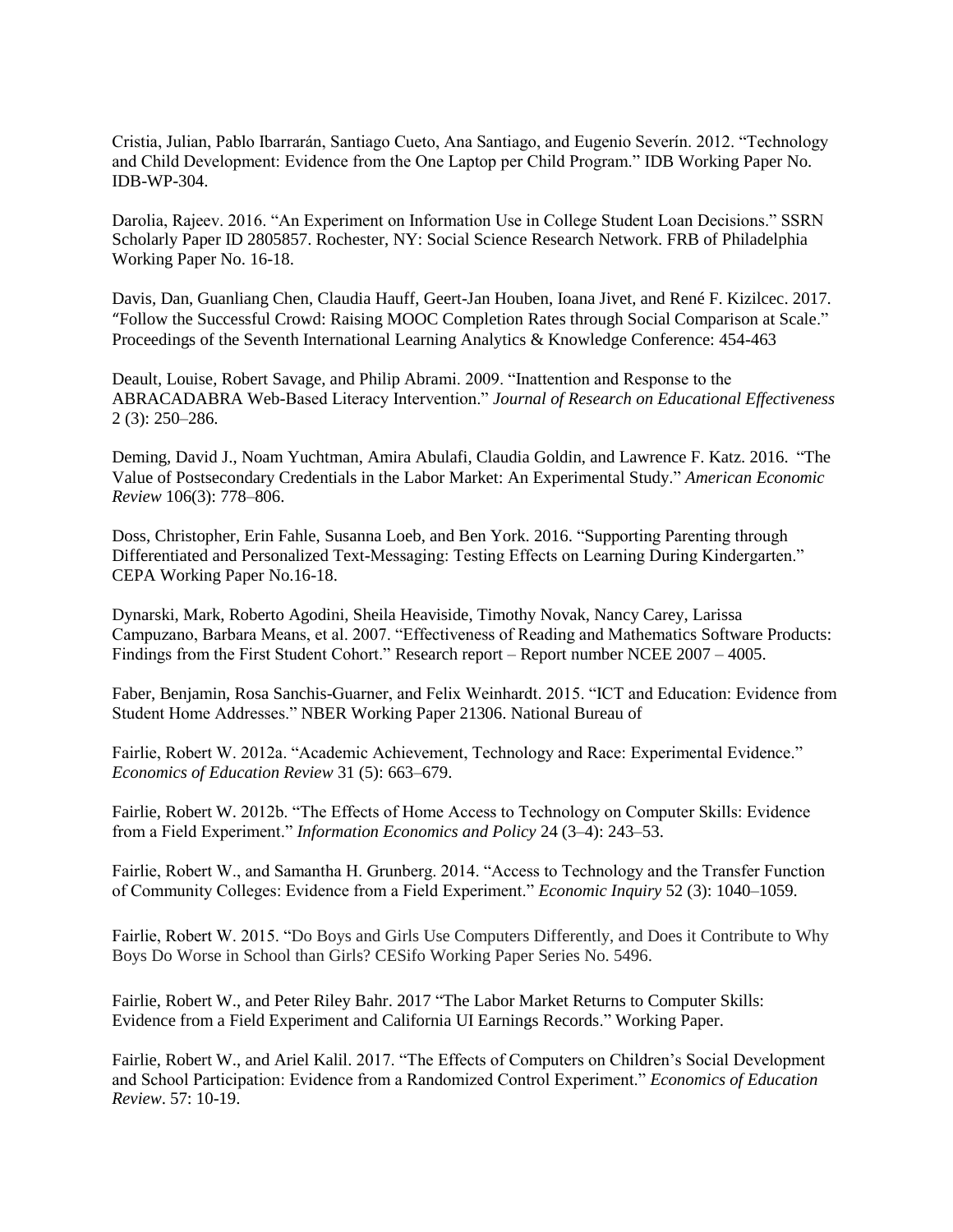Fairlie, Robert W., and Rebecca A. London. 2012. "The Effects of Home Computers on Educational Outcomes: Evidence from a Field Experiment with Community College Students." *The Economic Journal* 122 (561): 727–753.

Fairlie, Robert W., and Jonathan Robinson. 2013. "Experimental Evidence on the Effects of Home Computers on Academic Achievement among Schoolchildren." *American Economic Journal*: Applied Economics 5(3): 211-240.

Figlio, David, Mark Rush, and Lu Yin. 2013. "Is It Live or Is It Internet? Experimental Estimates of the Effects of Online Instruction on Student Learning." *Journal of Labor Economics* 31 (4): 763–784.

Forsyth, Donelson R., Natalie K. Lawrence, Jeni L. Burnette, and Roy F. Baumeister. 2007. "Attempting to Improve the Academic Performance of Struggling College Students by Bolstering Their Self–Esteem: An Intervention That Backfired." *Journal of Social and Clinical Psychology* 26 (4): 447-59.

Fryer, Roland G. 2016. "Information, Non-Financial Incentives, and Student Achievement: Evidence from a Text Messaging Experiment." *Journal of Public Economics* 144: 109–121. Good, Catherine, Joshua Aronson, and Michael Inzlicht. 2003. "Improving adolescents' standardized test performance: An intervention to reduce the effects of stereotype threat." *Applied Developmental Psychology* 24: 645–662.

Good, Catherine, Joshua Aronson, and Michael Inzlicht. 2003. "Improving adolescents' standardized test performance: An intervention to reduce the effects of stereotype threat." *Applied Developmental Psychology* 24: 645 – 662.

Goodman, Joshua, Julia Melkers, and Amanda Pallais. 2016. "Can Online Delivery Increase Access to Education?" Working Paper 22754. National Bureau of Economic Research.

Goolsbee, Austan, and Jonathan Guryan. 2006. "The Impact of Internet Subsidies in Public Schools." *The Review of Economics and Statistics* 88 (2): 336–347.

Harackiewicz, Judith M., Christopher S. Rozek, Chris S. Hulleman, and Janet S. Hyde. 2012. "Helping Parents to Motivate Adolescents in Mathematics and Science: An Experimental Test of a Utility-Value Intervention." *Psychological Science* 23 (8): 899–906.

He, F., L. Linden, and M. MacLeod. 2007. "Helping Teach What Teachers Don't Know: An Assessment of the Pratham English Language Program Cambridge, MA: Abdul Latif Jameel Poverty Action Lab (JPAL)."

Hegedus, Stephen J., Sara Dalton, and John R. Tapper. 2015a. "The Impact of Technology-Enhanced Curriculum on Learning Advanced Algebra in US High School Classrooms." *Educational Technology Research and Development* 63 (2): 203–28.

Heppen, Jessica, Nicholas Sorensen, Elaine Allensworth, Kirk Walters, Suzanne Stachel, and Valerie Michelman. 2012. "Efficacy of Online Algebra I for Credit Recovery for At-Risk Ninth Graders: Consistency of Results from Two Cohorts." Society for Research on Educational Effectiveness. ERIC Number: ED 562703.

Horrigan, John B. 2015. "The Numbers Behind the Broadband 'Homework Gap.'" *Fact Tank,* April 20. http://www.pewresearch.org/fact-tank/2015/04/20/the-numbers-behind-the-broadband-homework-gap/.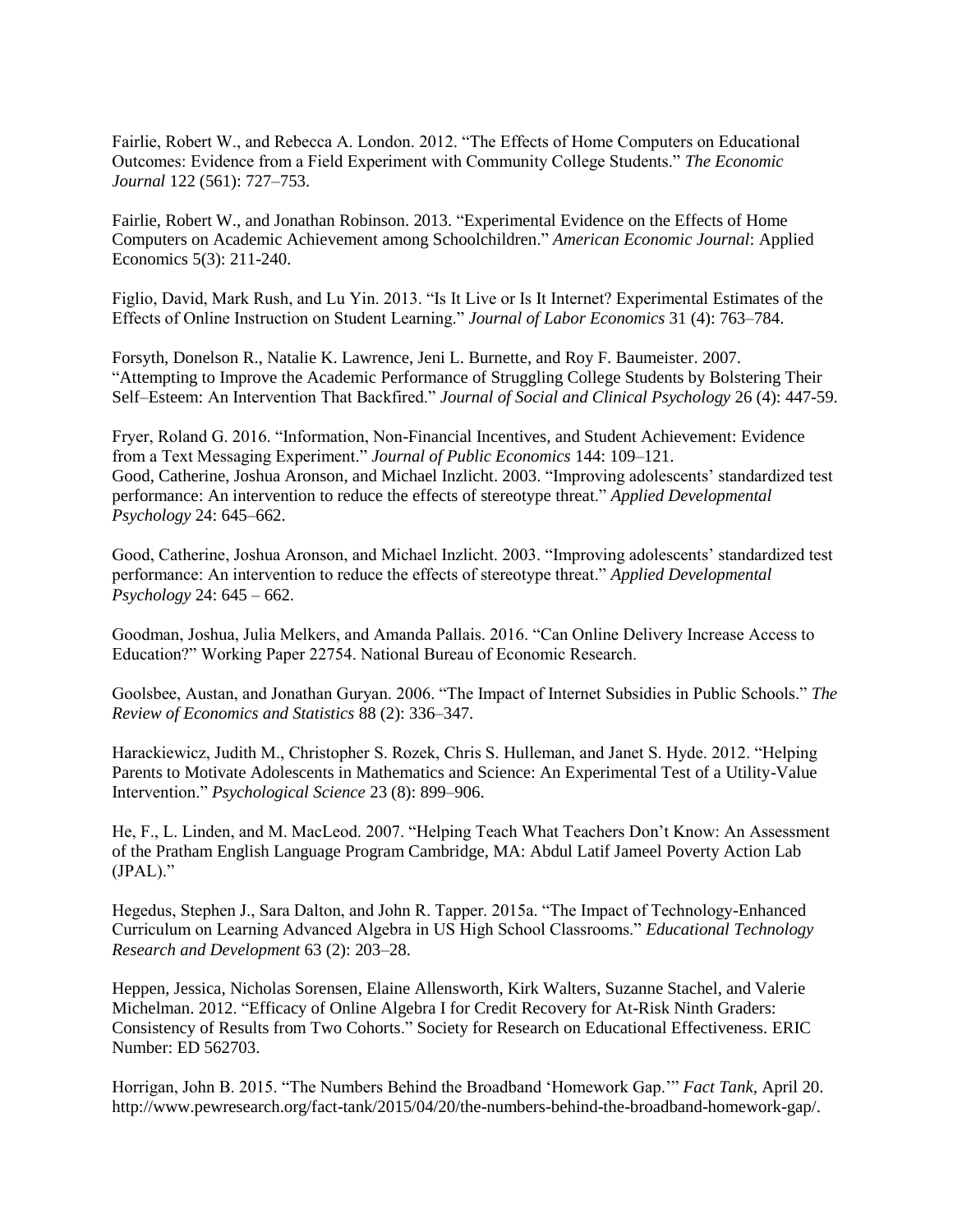Hurwitz, Lisa B., Alexis R. Lauricella, Ann Hanson, Anthony Raden, and Ellen Wartella. 2015. "Supporting Head Start Parents: Impact of a Text Message Intervention on Parent–child Activity Engagement." *Early Child Development and Care* 185 (9): 1373–1389.

Joyce, Ted, Sean Crockett, David A. Jaeger, Onur Altindag, and Stephen D. O'Connell. 2015. "Does Classroom Time Matter?" *Economics of Education Review* 46: 64–77.

Kang, Cecilia. 2016. "Bridging a Digital Divide That Leaves Schoolchildren Behind." *New York Times*, February 22. https://www.nytimes.com/2016/02/23/technology/fcc-internet-access-school.html.

Karam, Rita, John F. Pane, Beth Ann Griffin, Abby Robyn, Andrea Phillips, and Lindsay Daugherty. 2017. "Examining the Implementation of Technology-Based Blended Algebra I Curriculum at Scale." *Educational Technology Research and Development* 65 (2): 399–425.

Keefe, Thomas J. 2003. "Using Technology to Enhance a Course: The Importance of Interaction." *Educause Quarterly* 1*.* 

Kelly, Kim, Neil Heffernan, Cristina Heffernan, Susan Goldman, James Pellegrino, and Deena Soffer Goldstein. 2013. "Estimating the Effect of Web-Based Homework." In *International Conference on Artificial Intelligence in Education*, 824–827.

Kirabo, C. Jackson and Alexey Makarin. 2016. "Can Online Off-The-Shelf Lessons Improve Student Outcomes? Evidence From A Field Experiment." NBER Working Paper 22398. National Bureau of Economic Research.

Kizilcec, René F., Emily Schneider, Geoffrey L. Cohen, Daniel A. McFarland. 2014. "Encouraging Forum Participation in Online Courses with Collectivist, Individualist and Neutral Motivational Framings." eLearning Papers 37, 13-22.

Kizilcec, René F., Andrew J. Saltarelli, Justin Reich, Geoffrey L. Cohen. 2017. "Closing global achievement gaps in MOOCs." *Science* 355 (6322): 251-252.

Kraft, Matthew A., and Shaun M. Dougherty. 2013. "The Effect of Teacher–family Communication on Student Engagement: Evidence from a Randomized Field Experiment." *Journal of Research on Educational Effectiveness* 6 (3): 199–222.

Kraft, Matthew A., and Manuel Monti-Nussbaum. 2017. "Can Schools Empower Parents to Prevent Summer Learning Loss? A Text Messaging Field Experiment to Promote Literacy Skills." *The ANNALS of the American Academy of Political and Social Science.*

Kraft, Matthew A., and Todd Rogers. 2015. "The Underutilized Potential of Teacher-to-Parent Communication: Evidence from a Field Experiment." *Economics of Education Review* 47: 49–63.

Ksoll, Christopher, Jenny Aker, Danielle Miller, Karla C. Perez, and Susan L. Smalley. 2014. "Learning without Teachers? A Randomized Experiment of a Mobile Phone-Based Adult Education Program in Los Angeles." CGD Working Paper 368. Washington, DC: Center for Global Development.

Lai, Fang, Renfu Luo, Linxiu Zhang, Xinzhe Huang, and Scott Rozelle. 2015. "Does Computer-Assisted Learning Improve Learning Outcomes? Evidence from a Randomized Experiment in Migrant Schools in Beijing." *Economics of Education Review* 47: 34–48.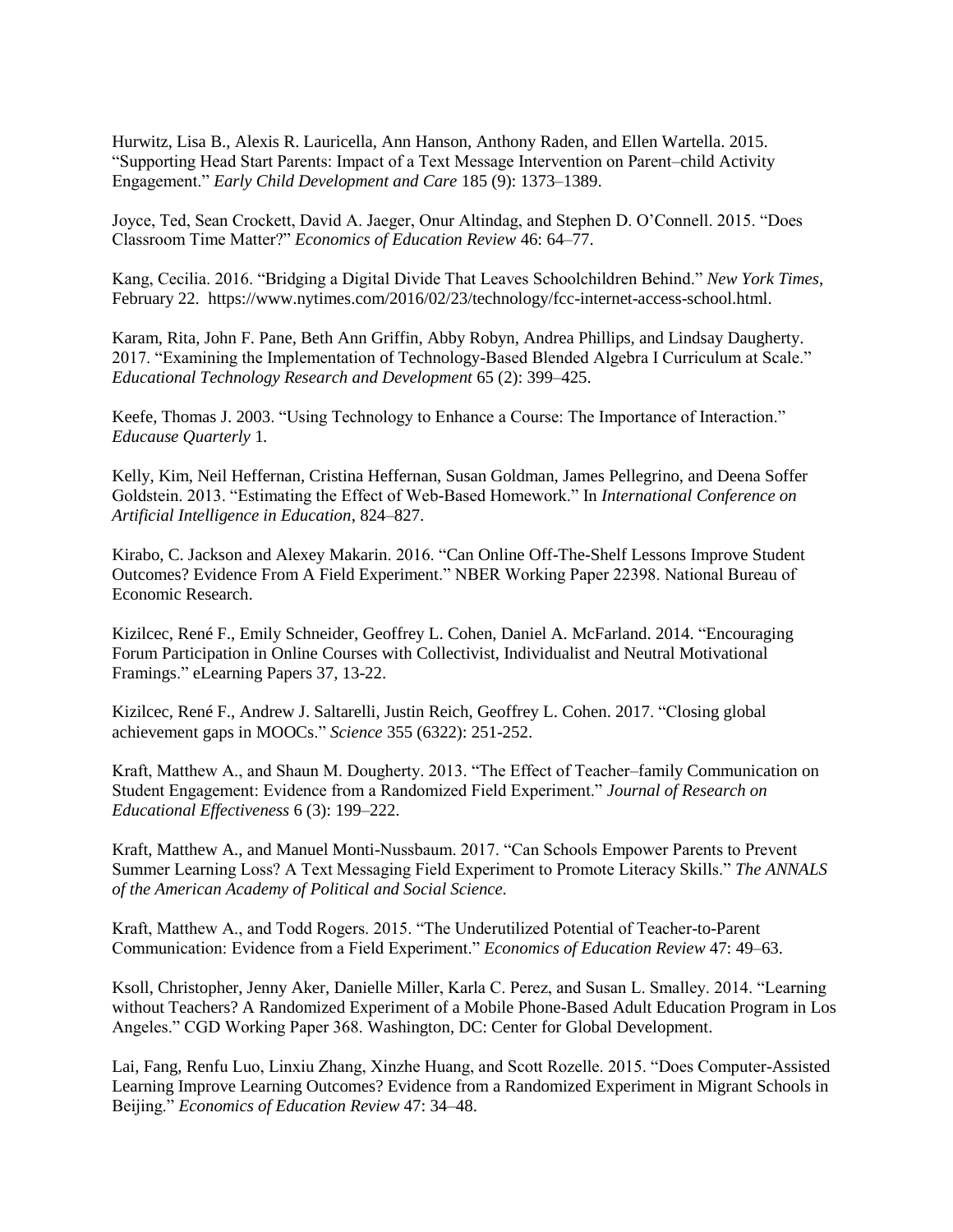Lai, Fang, Linxiu Zhang, Yu Bai, Chengfang Liu, Yaojiang Shi, Fang Chang, and Scott Rozelle. 2016. "More Is Not Always Better: Evidence from a Randomised Experiment of Computer-Assisted Learning in Rural Minority Schools in Qinghai." *Journal of Development Effectiveness* 8 (4): 449–72.

Lai, Fang, Linxiu Zhang, Xiao Hu, Qinghe Qu, Yaojiang Shi, Yajie Qiao, Matthew Boswell, and Scott Rozelle. 2013. "Computer Assisted Learning as Extracurricular Tutor? Evidence from a Randomised Experiment in Rural Boarding Schools in Shaanxi." *Journal of Development Effectiveness* 5 (2): 208– 231.

Lamb, Anne, Jascha Smilack, Andrew Ho, and Justin Reich. 2015. "Addressing Common Analytic Challenges to Randomized Experiments in MOOCs: Attrition and Zero-Inflation." L@S '15 Proceedings of the Second (2015) ACM Conference on Learning @ Scale: 21-30.

Leuven, Edwin, Mikael Lindahl, Hessel Oosterbeek, and Dinand Webbink. 2007. "The Effect of Extra Funding for Disadvantaged Pupils on Achievement." *The Review of Economics and Statistics* 89 (4): 721–36.

Linden, Leigh L. 2008. *Complement or Substitute?: The Effect of Technology on Student Achievement in India*. InfoDev.

Malamud, Ofer, and Cristian Pop-Eleches. 2011. "Home Computer Use and the Development of Human Capital." *The Quarterly Journal of Economics* 126 (2): 987–1027.

Martinez, Ignacio. 2014. "The effects of informational nudges on students' effort and performance: Lessons from a MOOC." EdPolicyWorks Working Paper Series No. 19.

Martinez, Ignacio. 2015. "Never Put Off Till Tomorrow?" EdPolicyWorks Working Paper Series No. 28.

Mayer, Susan E., Ariel Kalil, Philip Oreopoulos, and Sebastian Gallegos. 2015. "Using Behavioral Insights to Increase Parental Engagement: The Parents and Children Together (PACT) Intervention." NBER Working Paper 21602. National Bureau of Economic Research.

McGuigan, Martin, Sandra McNally, and Gill Wyness. 2012. *Student Awareness of Costs and Benefits of Educational Decisions: Effects of an Information Campaign. CEE DP 139*. Centre for the Economics of Education.

McLester, Susan. 2012. "One Tablet Per Child?" Last modified May 16. [https://www.districtadministration.com/article/one-tablet-child-0.](https://www.districtadministration.com/article/one-tablet-child-0)

Meuwissen, Alyssa, Alison Giovanelli, Madelyn Labella, and Amy Susman-Stillman. n.d. "Text2Learn: An Early Literacy Texting Intervention by Community Organizations."

Mitchell, Mary Jane and Barbara J. Fox. 2001. "The Effects of Computer Software for Developing Phonological Awareness in Low-Progress Readers." *Reading Research and Instruction* Summer 40(4) 325-332.

Mo, Di, Weiming Huang, Yaojiang Shi, Linxiu Zhang, Matthew Boswell, and Scott Rozelle. 2015. "Computer Technology in Education: Evidence from a Pooled Study of Computer Assisted Learning Programs among Rural Students in China." *China Economic Review* 36: 131–45.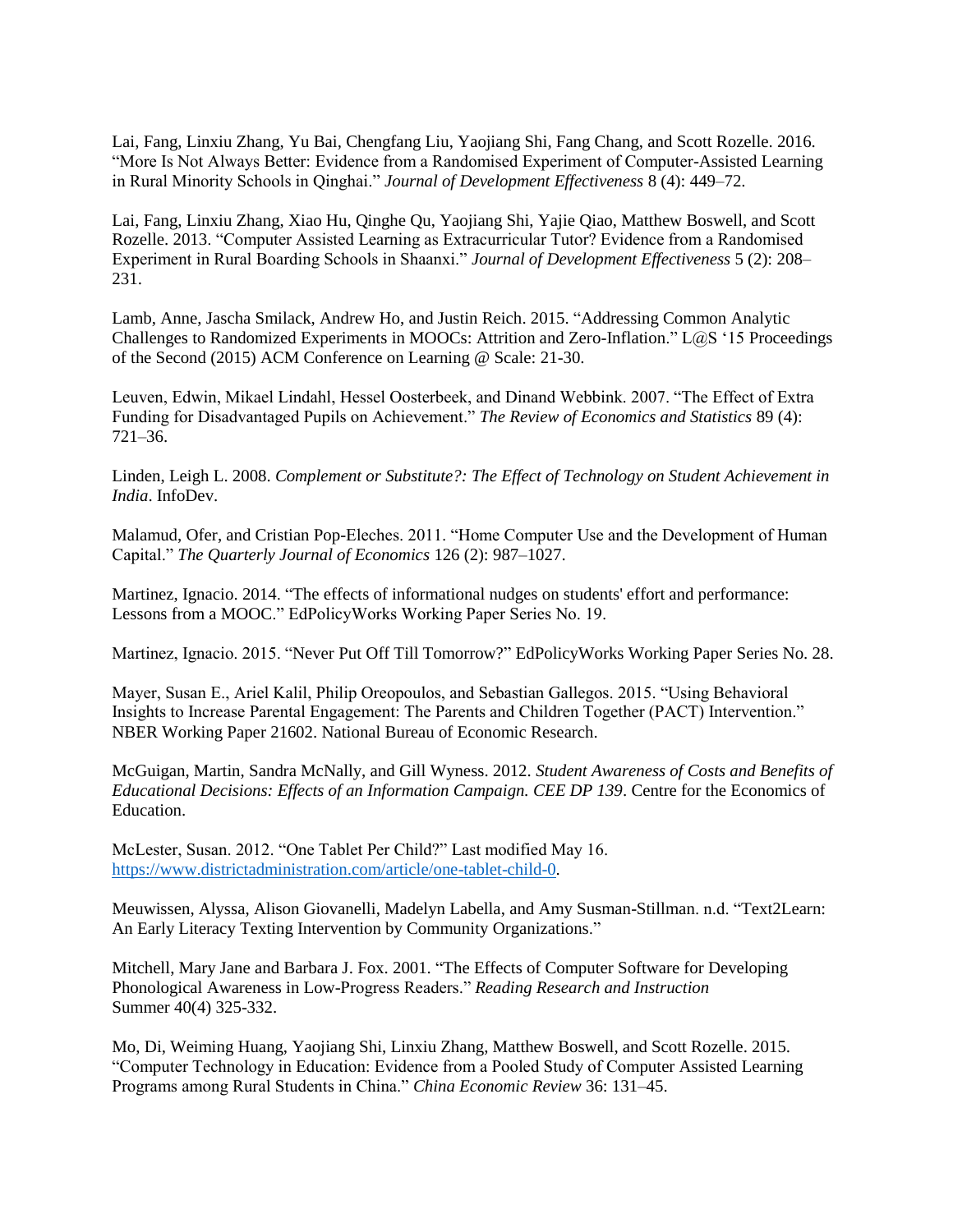Mo, Di, Johan Swinnen, Linxiu Zhang, Hongmei Yi, Qinghe Qu, Matthew Boswell, and Scott Rozelle. 2013. "Can One-to-One Computing Narrow the Digital Divide and the Educational Gap in China? The Case of Beijing Migrant Schools." *World Development* 46: 14–29.

Mo, Di, Linxiu Zhang, Renfu Luo, Qinghe Qu, Weiming Huang, Jiafu Wang, Yajie Qiao, Matthew Boswell, and Scott Rozelle. 2014. "Integrating Computer-Assisted Learning into a Regular Curriculum: Evidence from a Randomised Experiment in Rural Schools in Shaanxi." *Journal of Development Effectiveness* 6 (3): 300–323.

Mo, Di, Linxiu Zhang, Jiafu Wang, Weiming Huang, Yaojiang Shi, Matthew Boswell, and Scott Rozelle. 2014. "The Persistence of Gains in Learning from Computer Assisted Learning (CAL): Evidence from a Randomized Experiment in Rural Schools in Shaanxi Province in China." *Unpublished Manuscript. Stanford, CA: Rural Education Action Program (REAP)*.

Molnar, Michele. 2017. "Ed-Tech Surges Internationally–and Choices for Schools Become More Confusing." *Ed Week*, January 20. https://marketbrief.edweek.org/marketplace-k-12/ed-tech-surgesinternationally-choices-schools-become-confusing/.

Morgan, Pat, and Steven Ritter. 2002. "An Experimental Study of the Effects of Cognitive Tutor Algebra I on Student Knowledge and Attitude." *Pittsburgh, PA: Carnegie Learning, Inc*.

Morisano, Dominique, Jacob B. Hirsh, Jordan B. Peterson, Robert O. Pihl, and Bruce M. Shore. 2010. "Setting, Elaborating, and Reflecting on Personal Goals Improves Academic Performance." *Journal of Applied Psychology* 95 (2): 255.

Morrison, Nick. 2017. "Google Leapfrogs Rivals to Be Classroom King." *Forbes*, May 9. https://www.forbes.com/sites/nickmorrison/2017/05/09/google-leapfrogs-rivals-to-be-classroomking/#32966ae927a6.

Muralidharan, Karthik, Abhijeet Singh, and Alejandro J. Ganimian. 2016. "Disrupting Education? Experimental Evidence on Technology-Aided Instruction in India." NBER Working Paper 22923. National Bureau of Economic Research.

Naik, Gopal, Chetan Chitre, Manaswini Bhalla, and Jothsna Rajan. 2016. "Can Technology Overcome Social Disadvantage of School Children's Learning Outcomes? Evidence from a Large-Scale Experiment in India." SSRN Scholarly Paper ID 2775558.

Obama White House Archives. "ConnectED Initiative." [https://obamawhitehouse.archives.gov/issues/education/k-12/connected.](https://obamawhitehouse.archives.gov/issues/education/k-12/connected)

One Laptop per Child. http://laptop.org/en/vision/mission/.

Oreopoulos, Philip, and Ryan Dunn. 2013. "Information and College Access: Evidence from a Randomized Field Experiment." *The Scandinavian Journal of Economics* 115 (1): 3–26.

Oreopoulos, Philip, and Reuben Ford. 2016. "Keeping College Options Open: A Field Experiment to Help All High School Seniors Through the College Application Process." Working Paper 22320. National Bureau of Economic Research.

Oreopoulos, Philip, and Uros Petronijevic. 2017. "Student Coaching: How Far Can Technology Go?" *Journal of Human Resources*, February, 1216–8439R.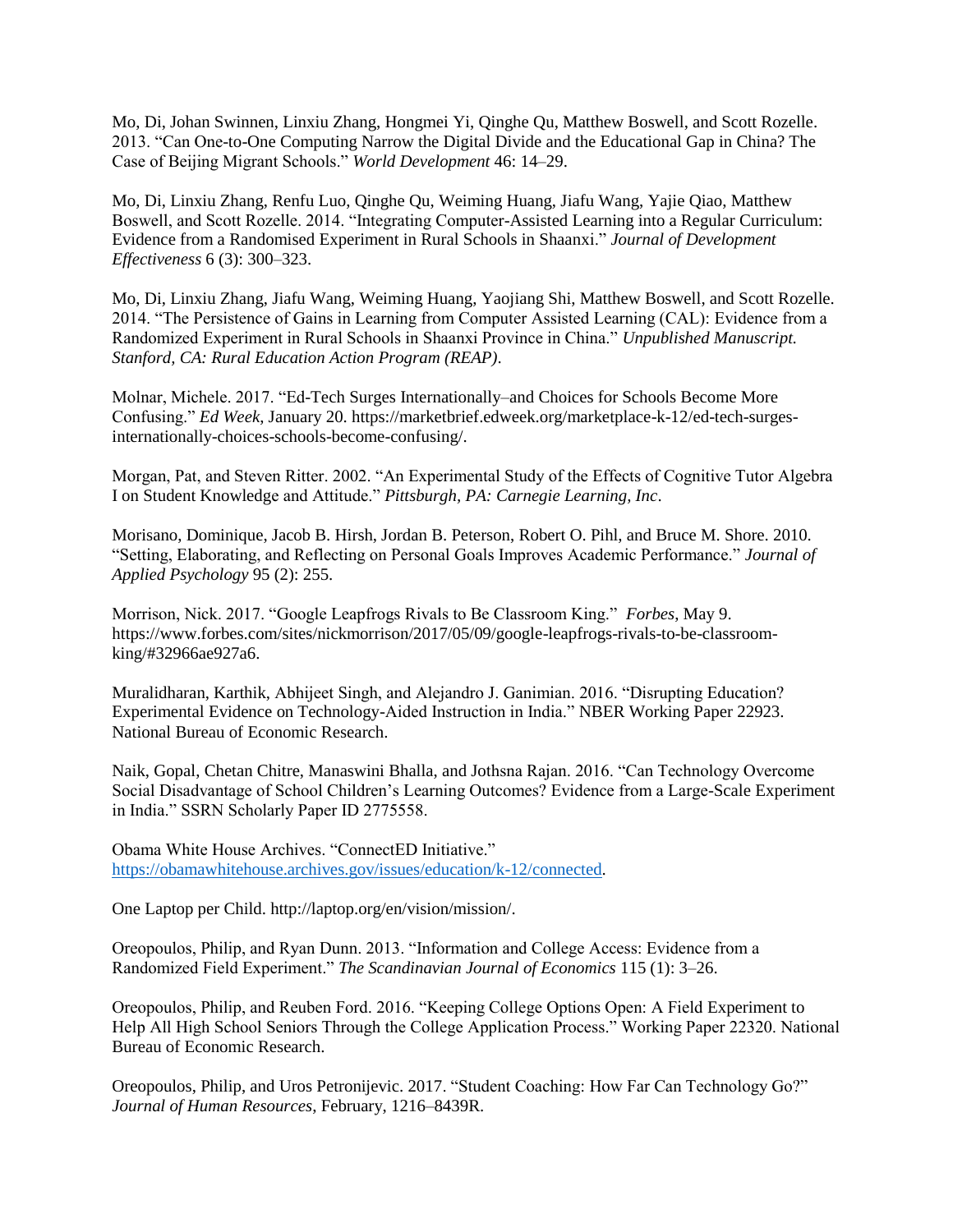Page, Lindsay C., Benjamin Castleman, and Katharine Meyer. 2016. "Customized Nudging to Improve FAFSA Completion and Income Verification." SSRN.

Pane, John F., Daniel F. McCaffrey, Mary Ellen Slaughter, Jennifer L. Steele and Gina S. Ikemoto. 2010. "An Experiment to Evaluate the Efficacy of Cognitive Tutor Geometry." *Journal of Research on Educational Effectiveness*, 3: 254–281.

Pane, John F., Beth Ann Griffin, Daniel F. McCaffrey, and Rita Karam. 2014. "Effectiveness of Cognitive Tutor Algebra I at Scale." *Educational Evaluation and Policy Analysis* 36 (2): 127–144.

Patterson Richard W. 2015. "Can Behavioral Tools Improve Online Student Outcomes? Experimental Evidence from a Massive Open Online Course." Working Paper.

Paunesku, David, Gregory M. Walton, Carissa Romero, Eric N. Smith, David S. Yeager, and Carol S. Dweck. 2015. "Mind-Set Interventions Are a Scalable Treatment for Academic Underachievement." *Psychological Science*, 0956797615571017.

Pew Research Center. 2017. "Internet/Broadband Fact Sheet." Last modified January 12. http://www.pewinternet.org/fact-sheet/internet-broadband/.

Piper, Benjamin, Stephanie Simmons Zuilkowski, Dunston Kwayumba, and Carmen Strigel. 2016. "Does Technology Improve Reading Outcomes? Comparing the Effectiveness and Cost-Effectiveness of ICT Interventions for Early Grade Reading in Kenya." *International Journal of Educational Development* 49: 204–14.

Poirier, Christopher R., and Robert S. Feldman. 2004. "Teaching in Cyberspace: Online Versus Traditional Instruction Using a Waiting-List Experimental Design." *Teaching of Psychology* 31 (1): 59– 62.

Ragosta, Marjorie, and others. 1982. "Computer-Assisted Instruction and Compensatory Education: The ETS/LAUSD Study. The Final Report.[" http://eric.ed.gov/?id=ED222169.](http://eric.ed.gov/?id=ED222169)

Ritter, Steven, Jonna Kulikowich, P.-W. Lei, Christy L. McGuire, and Pat Morgan. 2007. "What Evidence Matters? A Randomized Field Trial of Cognitive Tutor Algebra I." *Frontiers in Artificial Intelligence and Applications* 162: 13.

Rockoff. n.d. "Evaluation Report on the School of One i3 Expansion." Working Paper.

Rogers, Todd and Avi Feller. 2016. "Reducing Student Absences at Scale." Working Paper.

Roschelle, Jeremy, Mingyu Feng, Robert F. Murphy, and Craig A. Mason. 2016. "Online Mathematics Homework Increases Student Achievement." *AERA Open* 2 (4): 2332858416673968.

Roschelle, Jeremy, Nicole Shechtman, Deborah Tatar, Stephen Hegedus, Bill Hopkins, Susan Empson, Jennifer Knudsen, and Lawrence P. Gallagher. 2010. "Integration of Technology, Curriculum, and Professional Development for Advancing Middle School Mathematics: Three Large-Scale Studies." *American Educational Research Journal* 47 (4): 833–878.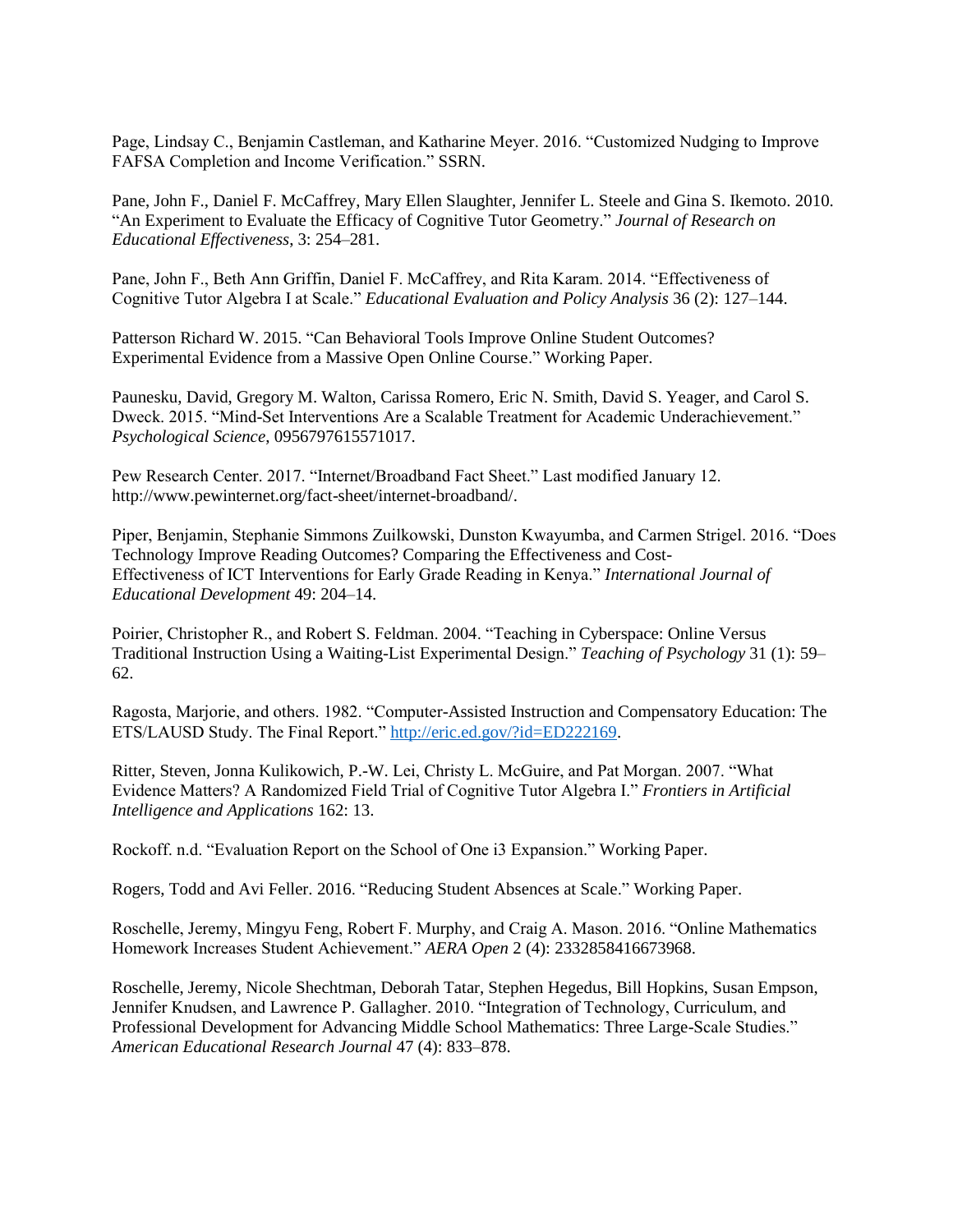Rouse, Cecilia Elena, and Alan B. Krueger. 2004. "Putting Computerized Instruction to the Test: A Randomized Evaluation of a 'scientifically Based' Reading Program." *Economics of Education Review*, Special Issue In Honor of Lewis C. Solman, 23 (4): 323–38. doi:10.1016/j.econedurev.2003.10.005.

Rutherford, Teomara, George Farkas, Greg Duncan, Margaret Burchinal, Melissa Kibrick, Jeneen Graham, Lindsey Richland, et al. 2014. "A Randomized Trial of an Elementary School Mathematics Software Intervention: Spatial-Temporal Math." *Journal of Research on Educational Effectiveness* 7 (4): 358–383.

SIIA. 2015. "SIIA Estimates \$8.38 Billion US Market for PreK-12 Educational Software and Digital Content." Last modified February 24. http://www.siia.net/Press/SIIA-Estimates-838-Billion-Dollars-US-Market-for-PreK-12-Educational-Software-and-Digital-Content.

School Guides. 2014. "Survey Reveals How Much College Students Rely on Technology." July 13. http://www.schoolguides.com/College\_News/Survey\_reveals\_how\_much\_college\_students\_rely\_on\_tech nology\_643742.html.

Singh, Ravi, M. Saleem, P. Pradhan, Cristina Heffernan, N. Heffernan, Leena Razzaq, and M. Dailey. 2011. "Improving K-12 Homework with Computers." In *Proceedings of the Artificial Intelligence in Education Conference*, 328–336.

Simhan, T.E. Raja. 2011. "Distribution of Free Laptops to TN Students from Sept 15." *Business Line*, June 21. http://www.thehindubusinessline.com/economy/policy/distribution-of-free-laptops-to-tnstudents-from-sept-15/article2123738.ece.

Snipes, Jason, Chun-Wei Huang, Karina Jaquet, and Neal Finkelstein. 2015. "The effects of the Elevate Math summer program on math achievement and algebra readiness." U.S. Department of Education, Institute of Education Sciences, National Center for Education Evaluation and Regional Assistance, Regional Educational Laboratory West. REL 2015–096

Tatar, Deborah, Jeremy Roschelle, Jennifer Knudsen, Nicole Shechtman, Jim Kaput, and Bill Hopkins. 2008. "Scaling up Innovative Technology-Based Mathematics." *The Journal of the Learning Sciences* 17 (2): 248–286.

Trucano, Michael. 2013. "Big Educational Laptop and Tablet Projects -- Ten Countries to Learn From." *EduTech*, July 31. http://blogs.worldbank.org/edutech/big-educational-laptop-and-tablet-projects-tencountries.

Unkovic, Cait, Maya Sen, and Kevin M. Quinn. 2016. "Does Encouragement Matter in Improving Gender Imbalances in Technical Fields? Evidence from a Randomized Controlled Trial." *PLOS ONE* 11 (4): e0151714.

Van Klaveren, Chris, Sebastiaan Vonk, and Ilja Cornelisz. 2017. "The effect of adaptive versus static practicing on student learning - evidence from a randomized field experiment." *Economics of Education Review* 58: 175–187.

Wang, Haiwen, and Katrina Woodworth. 2011. "Evaluation of Rocketship Education's Use of DreamBox Learning's Online Mathematics Program." SRI International Center for Education Policy.

Worcester Polytechnic Institute. 2016. "ASSISTments." https://www.assistments.org/.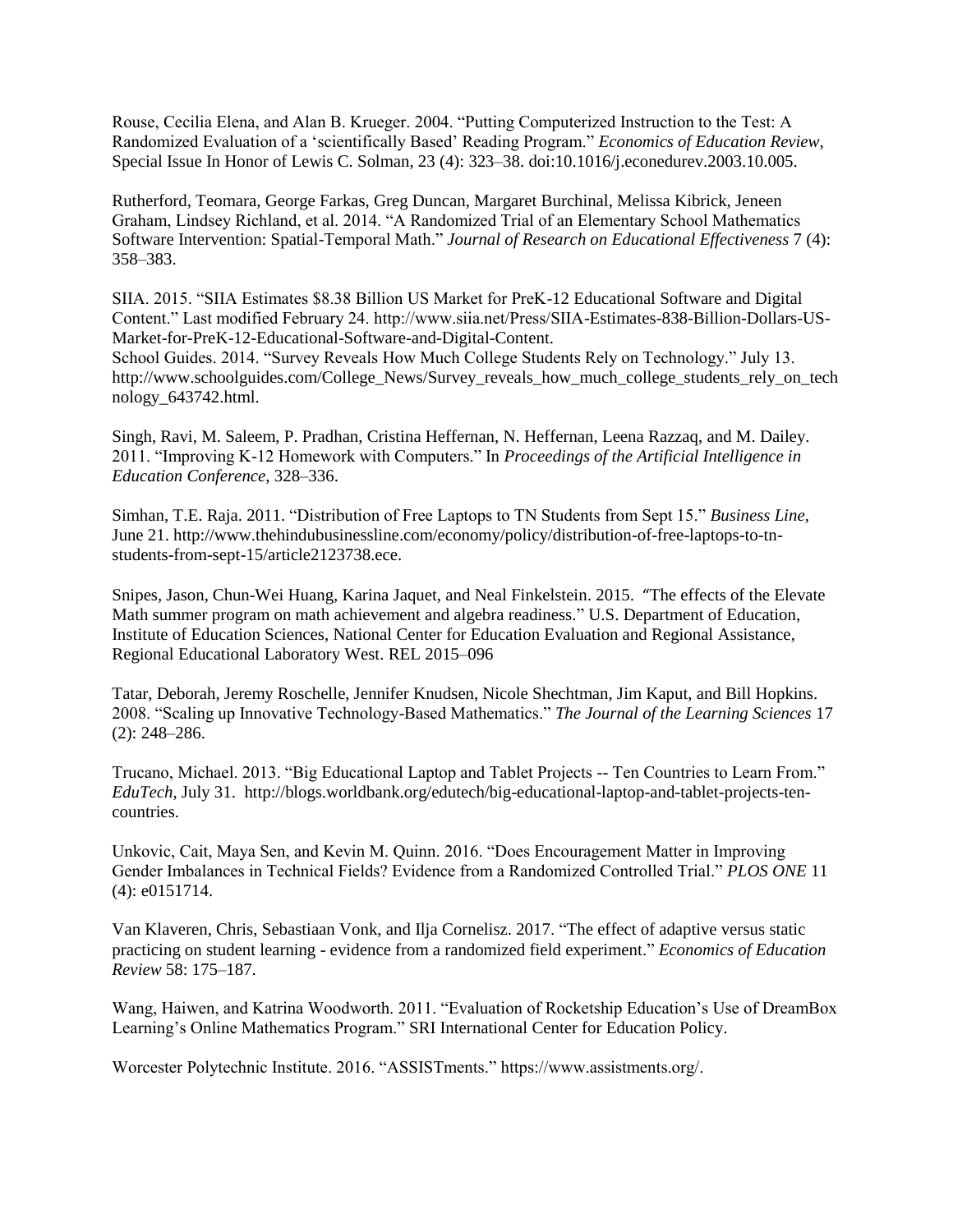West, Darrell M., and Jack Karsten. 2016. "Rural and Urban America Divided by Broadband Access." *Tech Tank*, July 18. https://www.brookings.edu/blog/techtank/2016/07/18/rural-and-urban-americadivided-by-broadband-access/.

Wijekumar, Kausalai, Bonnie JF Meyer, and Pui-Wa Lei. 2012. "Large-scale randomized controlled trial with 4<sup>th</sup> graders using intelligent tutoring of the structure to improve nonfiction reading comprehension." *Educational Technology Research and Development* 60 (6): 987 – 1013.

Wijekumar, Kausalai, Bonnie JF Meyer, Pui-Wa Lei, Yu-Chu Lin, Lori A. Johnson, James A. Spielvogel, Kathryn M. Shurmatz, Melissa Ray, and Michael Cook. 2014. "Multisite Randomized Controlled Trial Examining Intelligent Tutoring of Structure Strategy for Fifth-Grade Readers." *Journal of Research on Educational Effectiveness* 7 (4): 331–357.

Yeager, David Scott, Kali H. Trzesniewski, Carol S. Dweck. 2013. "An Implicit Theories of Personality Intervention Reduces Adolescent Aggression in Response to Victimization and Exclusion." *Child Development* 84(3): 970–988.

Yeager, David Scott, Rebecca Johnson, Brian James Spitzer, Kali H. Trzesniewski, Joseph Powers and Carol S. Dweck. 2014. "The Far-Reaching Effects of Believing People Can Change: Implicit Theories of Personality Shape Stress, Health, and Achievement During Adolescence." *Journal of Personality and Social Psychology* 106(6): 867-884.

Yeager, David S., Marlone D. Henderson, David Paunesku, Gregory M. Walton, Sidney D'Mello, Brian J. Spitzer, and Angela Lee Duckworth. 2014. "Boring but Important: A Self-Transcendent Purpose for Learning Fosters Academic Self-Regulation." *Journal of Personality and Social Psychology* 107(4): 559– 580.

Yeager, David S., Carissa Romero, Dave Paunesku, Christopher S. Hulleman, Barbara Schneider, Cintia Hinojosa, Hae Yeon Lee, Joseph O'Brien Kate Flint, Alice Roberts, Jill Trott, Daniel Greene, Gregory M. Walton, and Carol S. Dweck. 2016. "Using Design Thinking to Improve Psychological Interventions: The Case of the Growth Mindset During the Transition to High School." *Journal of Educational Psychology* 108(3): 374–391.

Yeager, David S., Gregory M. Walton, Shannon T. Brady, Ezgi N. Akcinar, David Paunesku, Laura Keane, Donald Kamentz, Gretchen Ritter, Angela Lee Duckworth, Robert Urstein, Eric M. Gomez, Hazel Rose Markus, Geoffrey L. Cohen, and Carol S. Dweck. 2016. "Teaching a lay theory before college narrows achievement gaps at scale." Proceedings of the National Academy of Sciences of the United States of America, 113 (24): D3341-E3348.

Yeager, David S., Paul Hanselman, Gregory Walton, Sophia Yang Hooper, Cintia P. Hinojosa, Elizabeth Tipton, Christopher Hulleman, David Paunesku, Angela Duckworth, Robert Crosnoe, Chandra Muller, Ronald Ferguson, Barbara Schneider & Carol S. Dweck. 2017. "How Can We Foster Nations of Learners? An Experiment in a National Probability Sample." Working Paper.

Yeoman, Michael and Justin Reich. 2017. "Planning Prompts Increase Course Completion in MOOCs." Seventh International Learning Analytics and Knowledge Conference. doi:10.1145/12345.67890.

York, Benjamin N., and Susanna Loeb. 2014. "One Step at a Time: The Effects of an Early Literacy Text Messaging Program for Parents of Preschoolers." NBER Working Paper 20659. National Bureau of Economic Research.